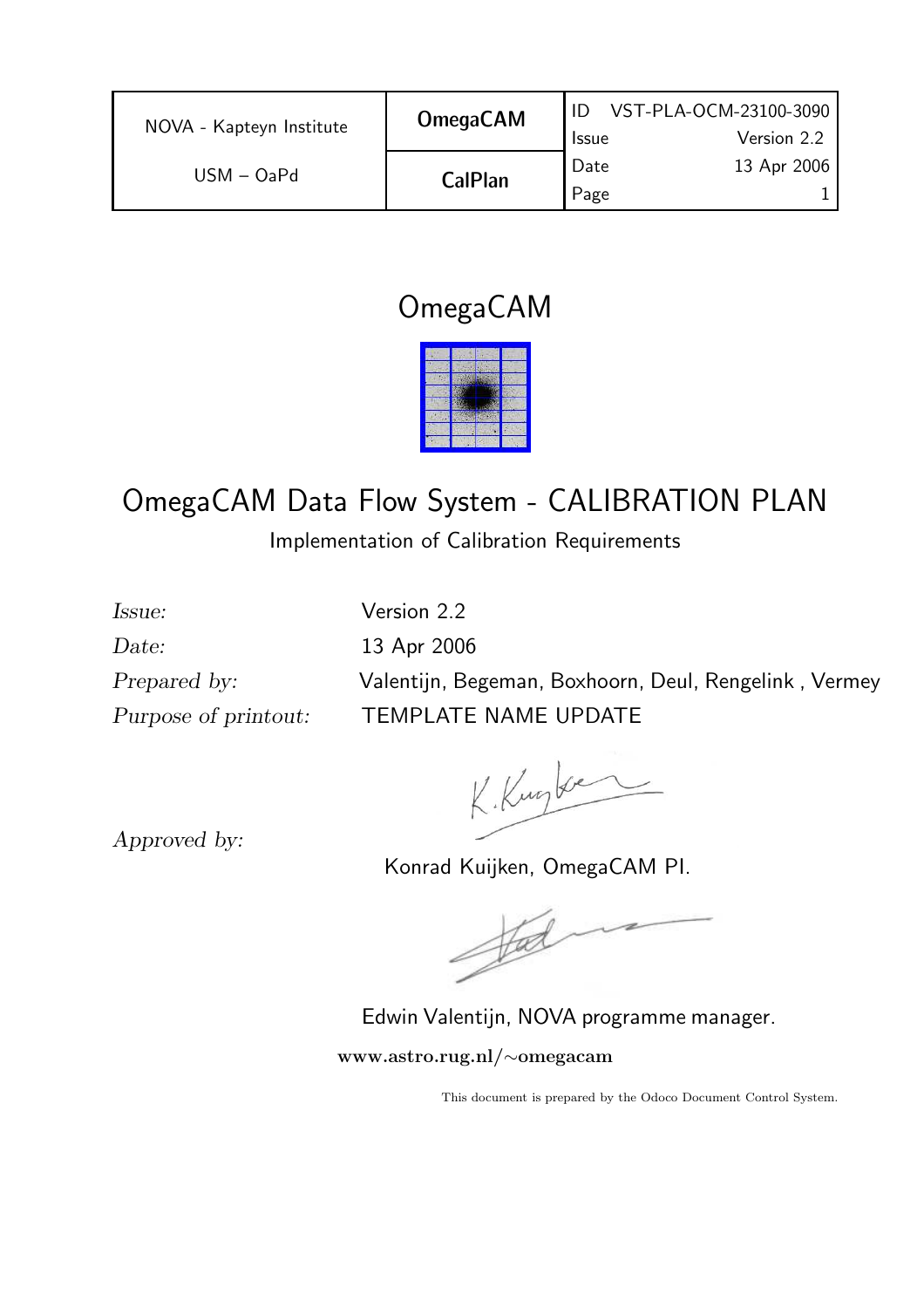| NOVA - Kapteyn Institute | <b>OmegaCAM</b> | <b>Issue</b> | VST-PLA-OCM-23100-3090<br>Version 2.2 |
|--------------------------|-----------------|--------------|---------------------------------------|
| $USM - OaPd$             | <b>CalPlan</b>  | Date<br>Page | 13 Apr 2006                           |

Version 1.0 has been delivered at the FDR. Following comments at FDR version 1.1 has been prepared, which has been approved by FDR board.

Thus version 1.1 is the FDR formal version.

Changes between Version 1.0–FINAL DESIGN REVIEW and Version 1.1–FINAL DESIGN RE-VIEW

#### **Additions**

New section on 2-3 day cycle specifications – 2.2 DFS requirements.

Specify all three levels of TSF's, as given in VST-SPE-OCM-23100-3064, in requirements. Detailed estimates of observing times for photometric checks – 2.2 DFS requirements, req.562, req.563, req.564.

Include tilt determination – req. 571  $\emph{Camera}$  focus/tilt.

CalFile– 562S  $Sky$  brightness – req.562.

Reference to  $req.563$  in  $CA - req.564$ .

OmegaCAM DID – 1.2 Applicable documents.

Once/year dark dome test -  $req.533$ .

Processing of calibration data follows telescope schedule – 2.2 DFS requirements, 6.1 Data reduction software requirements. Expanded the glossary with all term used in the document.

#### Updates

Clarify fast recipe for Technical Specifications conformance  $-$  req.562, req.563. Erroneous references to darkcurrent check for req. 547 Quick detector responsivity check removed.

Nonexistent CalFile- 561 removed - req.533.

Stars have to be observed during the night  $-$  req.525.

req. 571  $Camera$  focus/tilt is no longer a workhorse/ $doit - 1.4$  Abbreviations and Acronyms, 5.10 On site quick look analysis.

Exposure times TBC during commissioning  $-$  req.561.

More accurate description of the algorithm  $-$  reg.523.

Lamp procedure TBC. – 5.4 Detectors operational specific calibrations.

Removed reference to  $QCO -$ **seq.** - 631.

Mention acceptance of multi-extension FITS files  $-$  seq. $-$  631.

Target-related template parameters (only) where applicable  $-4.4$  Observing Templates. Reworded sentence about DFS-pipeline – 5.10 On site quick look analysis.

Reworded sentence about modules – 6.1 Data reduction software requirements.

Rotator  $offset$  angle – 4.4 Observing Templates.

Use plots for analysis – req. 571  $Camera$  focus/tilt.

Rephrased in terms of provided functionality instead of needed functionality  $-7$  FUNC-TIONALITIES.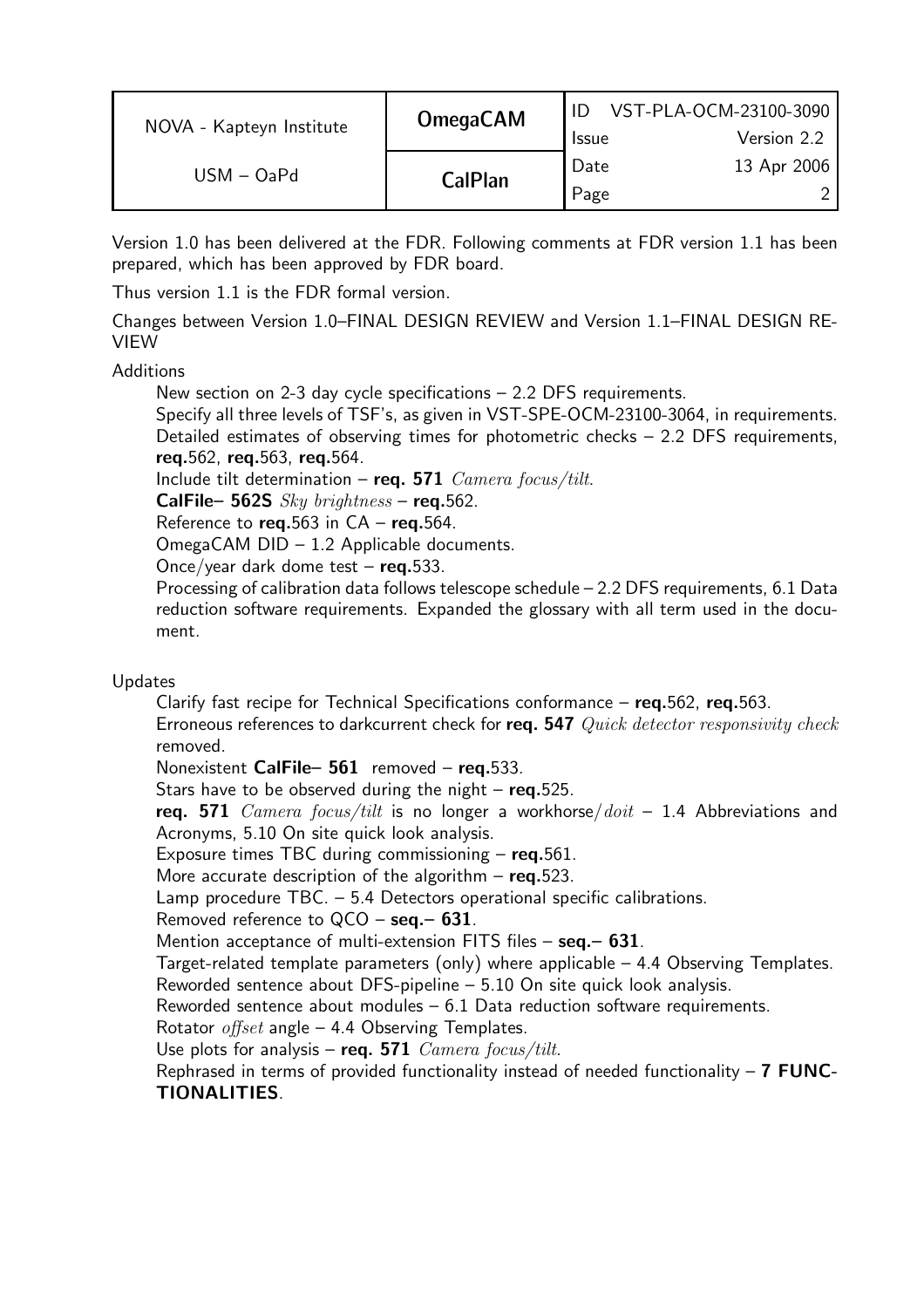| NOVA - Kapteyn Institute | <b>OmegaCAM</b> | <b>Issue</b> | VST-PLA-OCM-23100-3090<br>Version 2.2 |
|--------------------------|-----------------|--------------|---------------------------------------|
| $USM - OaPd$             | <b>CalPlan</b>  | Date<br>Page | 13 Apr 2006                           |

Changes between Version 1.1–FINAL DESIGN REVIEW and Version 2.0–PAE Major changes since FDR

- settling the key bands u',g',r' and i' and filter sets

#### Minor changes since FDR

- req 534, 535 uses r'filter
- req 562 Calfile 562S is split up in its separate photometric bands
- req 569 Calfile 569 secondary standards, internal now
- req 561 Emphasize two shutter directions

#### **Additions**

**CalFile– 548F** Illumination correction fit coefficients  $-$  req.548.

CalFile– 562Su  $Sky~brightness-u'$ ,

CalFile–  $562Sg$  Sky brightness-q',

CalFile– 562Sr  $Sky~brightness-r'$ ,

CalFile– 562Si  $Sky$  brightness-i' – req.562.

Cross-calibration of composite vs. monolithic key filters CalFile– 565C composite ->  $monolithic - **req.565**$ .

Recipe– PhotCal\_Monitoring\_Sky for on-line sky spectrum measurement – req.562.

INT-La Palma preparatory programme for one square degree secondary standard fields .

Added Appendix A6: sky grid of pointing positions, also used for pixel grid in co-addition

#### Updates

The *composite* filter is created by a different company from the one that created the  $monolithic$  filters - req.565.

Alternative analysis method for CCD Charge Transfer Efficiency  $-$  req.534.

CalFile– 533 replaced by CalFile– 533P CCD Linearity Plot , CalFile– 533M CCD Linearity map  $-$  reg.533.

CalFile– 563Z,I renamed CalFile– 563– req.563.

Further specifications of focus/tilt analysis – req.571.

#### Removed

CalFile– 546W  $Weightmap$  – req.546.

On-site on sky health check monitoring using standard fields. This activity, though emphasized at FDR by ESO, was removed on request of ESO. req. 562 Monitoring.

Following these changes CP Version 2.0 has been prepared for PAE.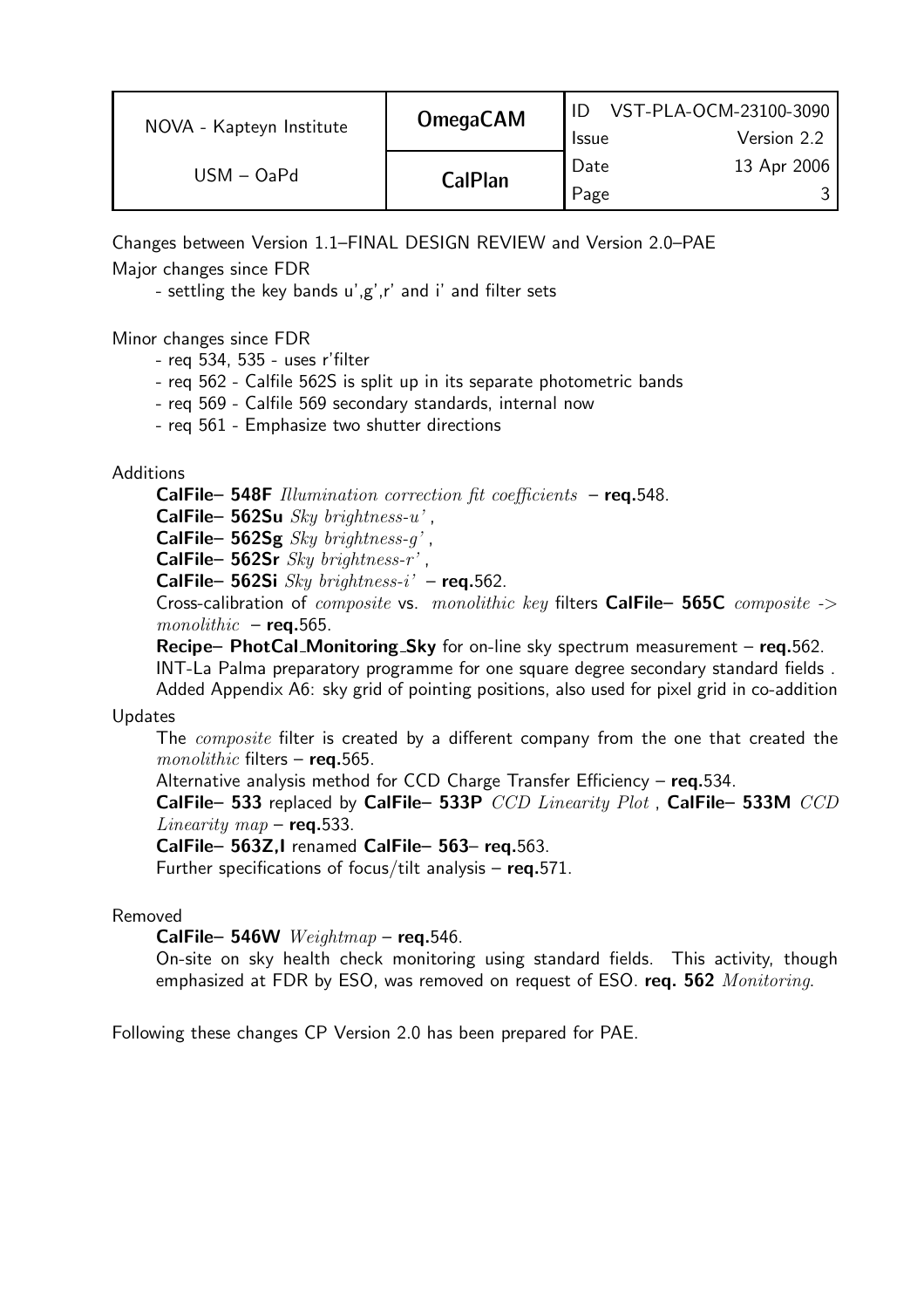| NOVA - Kapteyn Institute | <b>OmegaCAM</b> | <b>Issue</b> | VST-PLA-OCM-23100-3090<br>Version 2.2 |
|--------------------------|-----------------|--------------|---------------------------------------|
| $USM - OaPd$             | <b>CalPlan</b>  | Date<br>Page | 13 Apr 2006                           |

Changes between Version 2.0–PAE and Version 2.1–PAE

**Additions** 

Calibration Verification Matrix added as Appendix A7.

Figure 3a containing only parts of the data model relevant to ESO-DFS – section 3. The command-line syntax for each **Recipe**. Clarify which parameters are mandatory and which are optional.

A complete description of each parameter of a Recipe.

Valid values or a range of valid values for each parameter of a Recipe.

Check reproducibility of filter exchange mechanism – req. 542  $Flat-field$  - dome key  $bands + user bands - doit.$ 

Typical exposure time added – req. 543  $Flat-field$  - twilight.

Telescope should be tracking – req. 543  $Flat-field$  - twilight.

Jittered observation should be used to remove stars  $-$  req. 543 Flat-field - twilight.

In each req. where stacking is used, explained why and how this is done.

Recipe– Illumination\_Correction\_Verify in req. 548 Illumination correction Fully automated recipe to determine illumination correction- description of procedure and recipe. Recipe– PhotCal\_Monitoring\_Sky used in req. 562 Photometric Calibration - monitoring .

Recipe– PhotCal Extract Resulttable used in req.562, req.563 and req.564.

Documentation for CAT III recipes - req. 554 PSF anisotropy req. 562 Photometric monitoring- Sky Brightness monitoring req. 548 Illumination correction- Quick verification

A description of the reference hardware used for processing has been given. Suggested QC parameters in CAP section.

Output plot for Recipe- PSF\_Anisotropy included - req. 554 PSF Anisotropy.

#### Updates

Made names of calfiles in all figures consistent with the nomenclature used in the requirements.

Consistently used the "master" prefix in CalFile– name throughout the documentation. Read noise value and gain are single numbers in the ESO context, not CalFile-'s.

Clarified illumination correction procedure - req. 548 Illumination Correction.

Use ADU in output units – req. 521  $CCD$  read noise - doit, req. 532  $CCD$  Particle Event Rate.

**TSF** section did not refer to read noise template – req. 532  $CCD$  Particle Event Rate. Changed default values for cold pixel threshold in the text – req. 535  $CCD$  Cold Pixels. Mention astrometric pre-solution procedure to determine approximate pixel scale and position of reference pixel – req. 551  $Position of \,Camera \,in \, focal \, plane.$ 

Detailed clarification of the objective –  $req.553$ Telescope and Field Rotator tracking. In req.562, req.563 and req.564 catalogue derivation and processing of catalogues have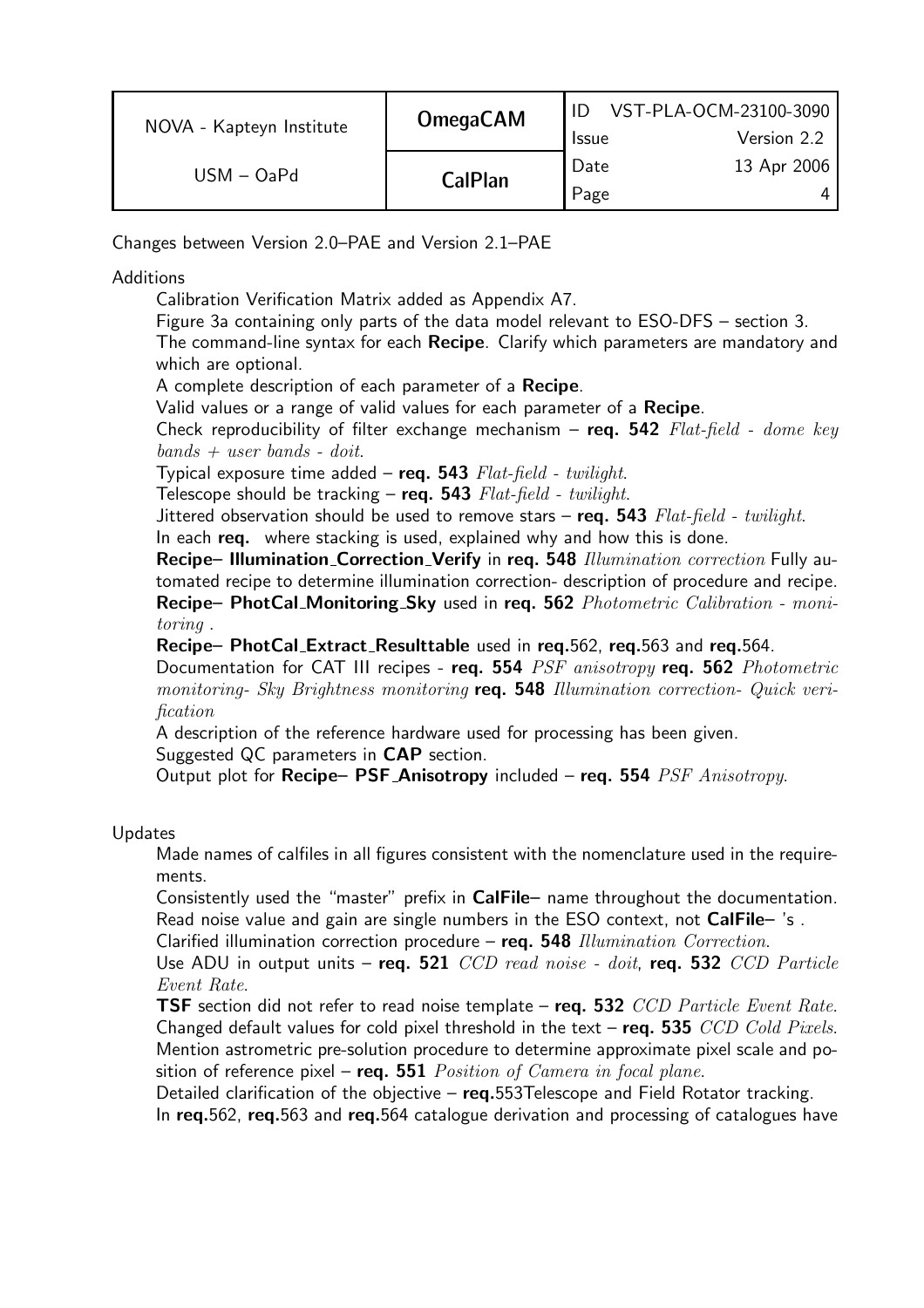| NOVA - Kapteyn Institute | <b>OmegaCAM</b> | <b>Issue</b> | VST-PLA-OCM-23100-3090<br>Version 2.2 |
|--------------------------|-----------------|--------------|---------------------------------------|
| $USM - OaPd$             | <b>CalPlan</b>  | Date<br>Page | 13 Apr 2006<br>ь.                     |

been separated, resulting in a new dataflow. The text of the requirements, the figures, analysis descriptions and data reduction procedures have been updated accordingly.

CalFile– 562u, CalFile– 562g, CalFile– 562r, CalFile– 562i replaced by generic **CalFile– 562T**  $Photon + Sky$ .

Full re-write of data reduction using MIDAS procedure - req.571.

Perform regridding without co-addition in Recipe– Stare in seq. - 632.

Ordered requirement sections by requirement number, rather than by category.

Made each requirement start at the top of a page.

Processing times updated following measurements with the specified reference hardware. CAP sections updated to reflect the use of Recipe parameters.

Replaced references to "image pipeline" to "image part of the pipeline".

Changed the order of items in each requirement.

Grid on the sky has been fine-tuned – Appendix A6.

#### Removed

Text related to automatic trend-analysis and verification of pipeline products in all requirements.

Text suggesting that reminiscence can be removed by CCD read out – req. 536  $CCD$ Hysteresis, strong signal.

Text about reminiscence short than 60 seconds – req. 536  $CCD$  Hysteresis, strong signal.

Following these changes CP Version 2.1 has been prepared for PAE.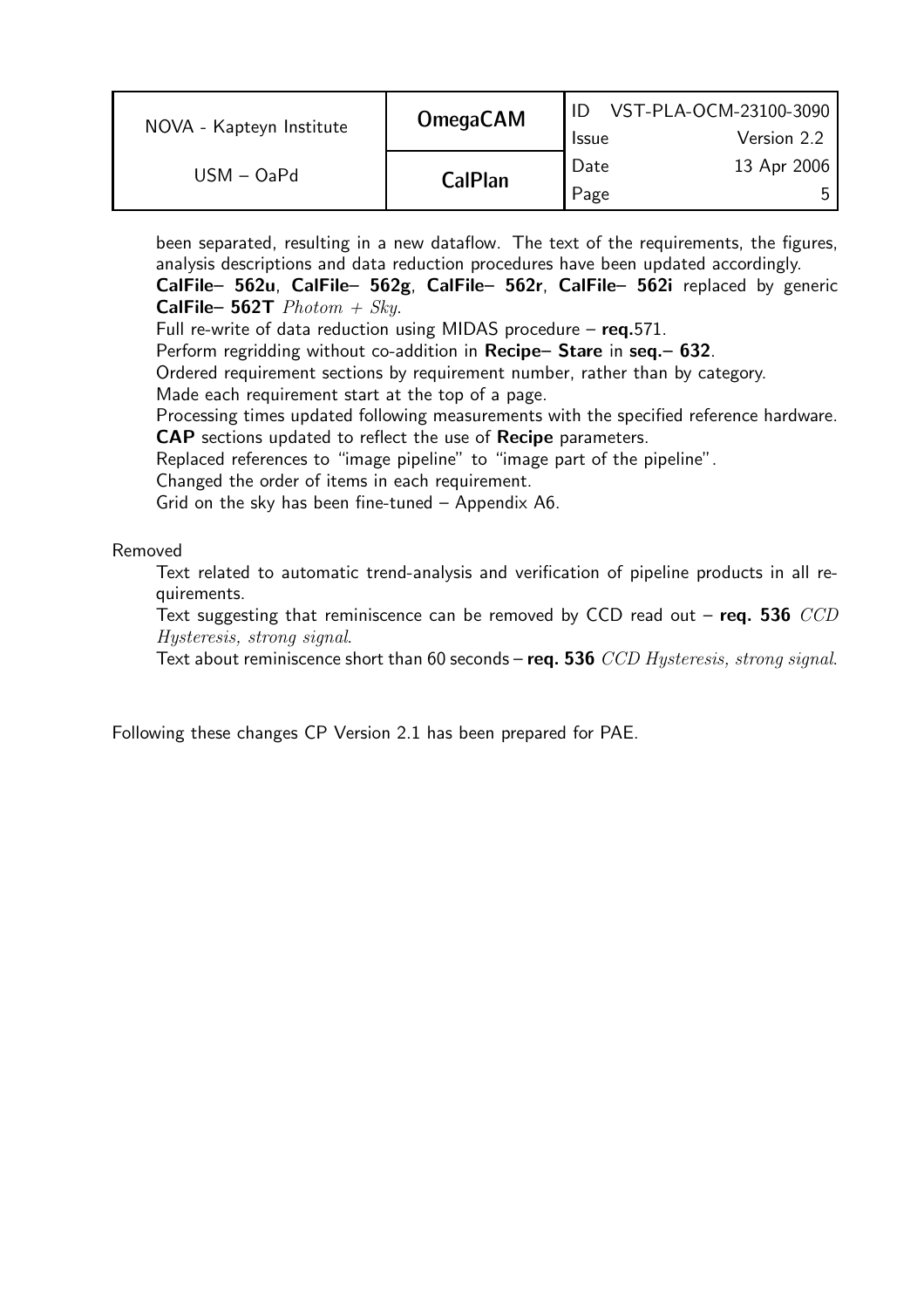| NOVA - Kapteyn Institute | <b>OmegaCAM</b> | <b>Issue</b> | VST-PLA-OCM-23100-3090<br>Version 2.2 |
|--------------------------|-----------------|--------------|---------------------------------------|
| $USM - OaPd$             | <b>CalPlan</b>  | Date<br>Page | 13 Apr 2006                           |

Changes between Version 2.1–PAE and Version 2.11–PAE

**Additions** 

Included mandatory raw domeflats in inputs section – req. 523  $CCD$  gain.

Note added about cold restart of FIERA – req. 541  $Bias - doit$ .

Copied over number of stars for photometric accuracy, magnitude accuracy and response to SExtractor automatic aperture concerns from Photometric progress report – req. 562 Photometric Calibration - monitoring, req. 569 Secondary Standards.

Values included for SExtractor, LDAC and Swarp configuration parameters if they differ from the defaults for each of these packages –  $req.531$ ,  $seq.– 632$ ,  $seq.– 633$ ,  $seq.–$ 634, seq.– 636.

#### Updates

Renamed Recipe– Stare to Recipe– Reduce and renamed Recipe– Dither to Recipe– **Coadd** because they do not correspond to **Mode– Stare**  $N=$  and **Mode– Dither**  $N=$  respectively – 6 DATA REDUCTION SOFTWARE SPECIFICS.

Corrected units of particle event rate – req.  $531$  CCD Dark Current - doit, req.  $532$  CCD Particle Event Rate.

Some CCD's will have worse CTE than the required accuracy – req. 534  $CCD$  Charge Transfer Efficiency.

Made roles of optical axis and the mechanical rotator axis more clear – req. 551  $Position$ of Camera in focal plane.

Text about use of guide stars for pointing tests made more explicit – req.  $552$  Telescope and Field Rotator tracking.

Explained role of the ADC in the text – req. 566  $Dependency$  on angle - ADC, rotator/reproducibility.

Clarified that regridding takes place in Recipe– Reduce for observations done in Mode– **Stare** – 6.3 The Image Pipeline, seq. 632  $Trim$ , de-bias, flatfield, seq. 636 Dedithering/dejittering.

Corrected titles of  $seq. – 633$  and  $seq. – 634$  to reflect that the seeing is determined in seq.– 634.

Rephrased and removed references to trend-analysis – 2 Manual, Modules, Recipes.

#### Removed

References to Paranal and QC1 removed from figure 3b – 3 Data Flow.

Following these changes CP Version 2.11 has been prepared for PAE.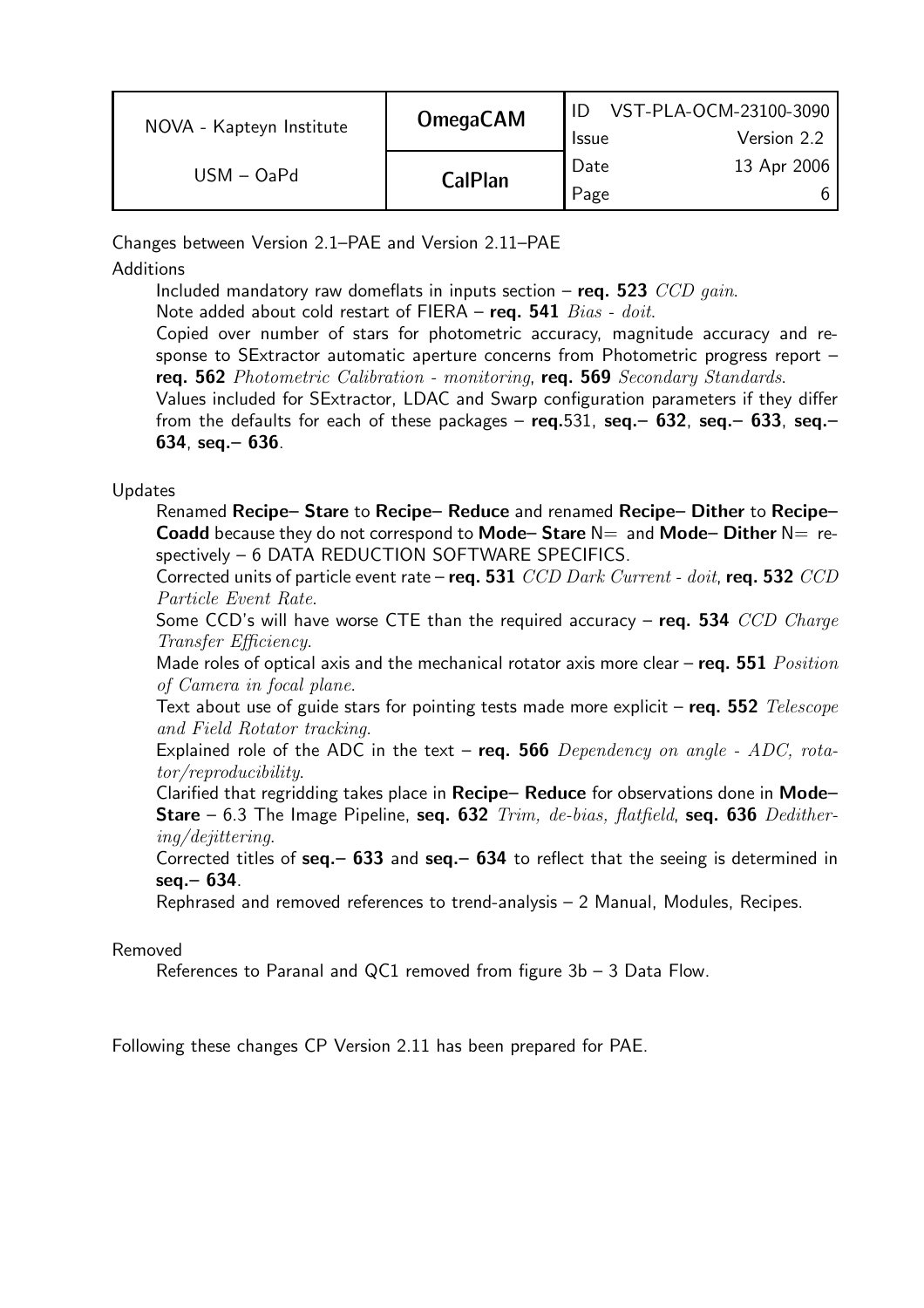| NOVA - Kapteyn Institute | <b>OmegaCAM</b> | <b>Issue</b> | VST-PLA-OCM-23100-3090<br>Version 2.2 |
|--------------------------|-----------------|--------------|---------------------------------------|
| $USM - OaPd$             | <b>CalPlan</b>  | Date<br>Page | 13 Apr 2006                           |

Changes between Version 2.11–PAE and Version 2.2–Template Name Update **Additions** 

Appendix "TSFs and DPR keys" detailing changes to templates.

Updates

Changes regarding template name updates:

Names of templates starting with OCM<sub>1</sub>... are renamed to OCAM<sub>1</sub>... to be consistent with the Instrument Software Template Manual.

In req. 534 CCD Charge Transfer Efficiency: Template OCAM img cal cte is withdrawn

In req. 562 Photometric Calibration - monitoring: Template OCAM img obs monit renamed to OCAM img cal monit.

In req. 563 Photometric Calibration - zeropoint keybands: Template OCAM img obs zpkey renamed to OCAM img cal zp.

In req. 564 Photometric Calibration - zeropoint user bands: Template OCAM img obs zpuser renamed to OCAM img cal zp.

In section 4 where applicable: template name changes as in above.

Other changes:

In req.  $522$  *Hot pixels*: The pseudo-code was improved to handle induced charge structures.

In req. 523 CCD Gain: An error in the pseudo-code was fixed.

In req. 544 Flat-field: night sky: An error in the pseudo-code was fixed.

In req. 547  $Quick detector responsibility check:$  The inputs and pseudo-code of  $Recipe-$ Quick Check have changed.

Following these changes CP Version 2.2 has been prepared for Template Name Update.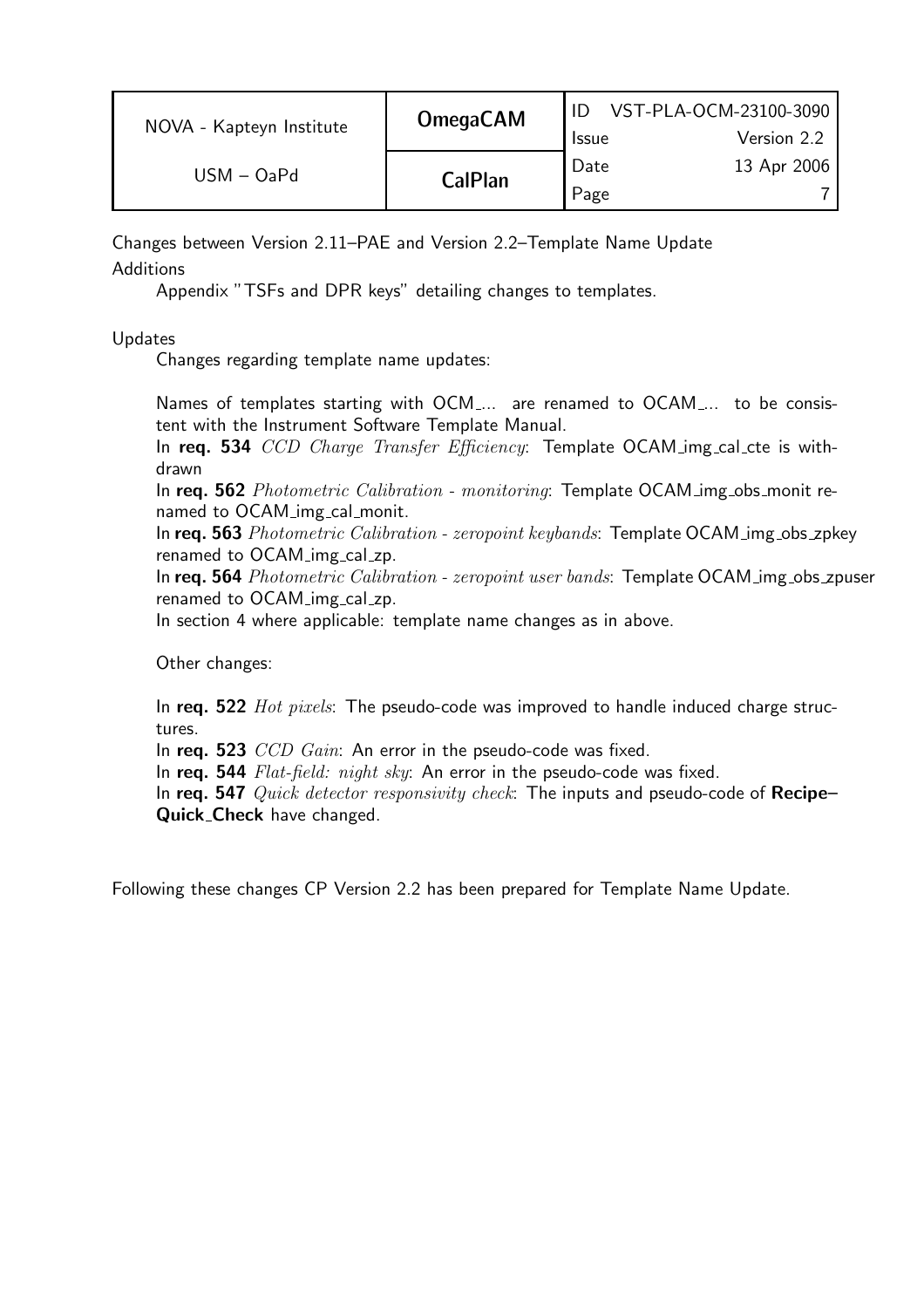NOVA - Kapteyn Institute

USM – OaPd

CalPlan

# TABLE of CONTENTS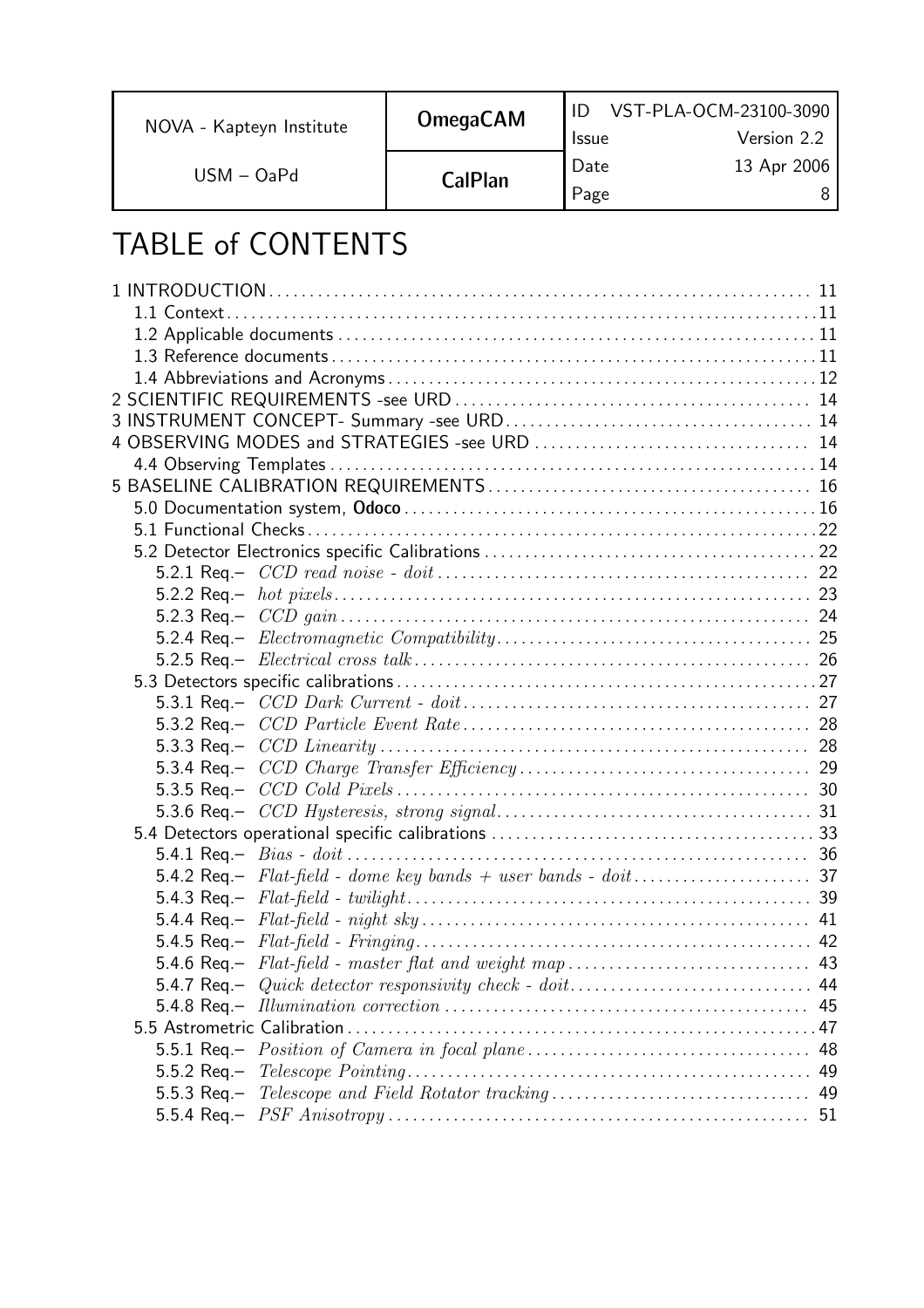| NOVA - Kapteyn Institute | <b>OmegaCAM</b> | <b>Issue</b> | VST-PLA-OCM-23100-3090<br>Version 2.2 |
|--------------------------|-----------------|--------------|---------------------------------------|
| $USM - OaPd$             | <b>CalPlan</b>  | Date<br>Page | 13 Apr 2006                           |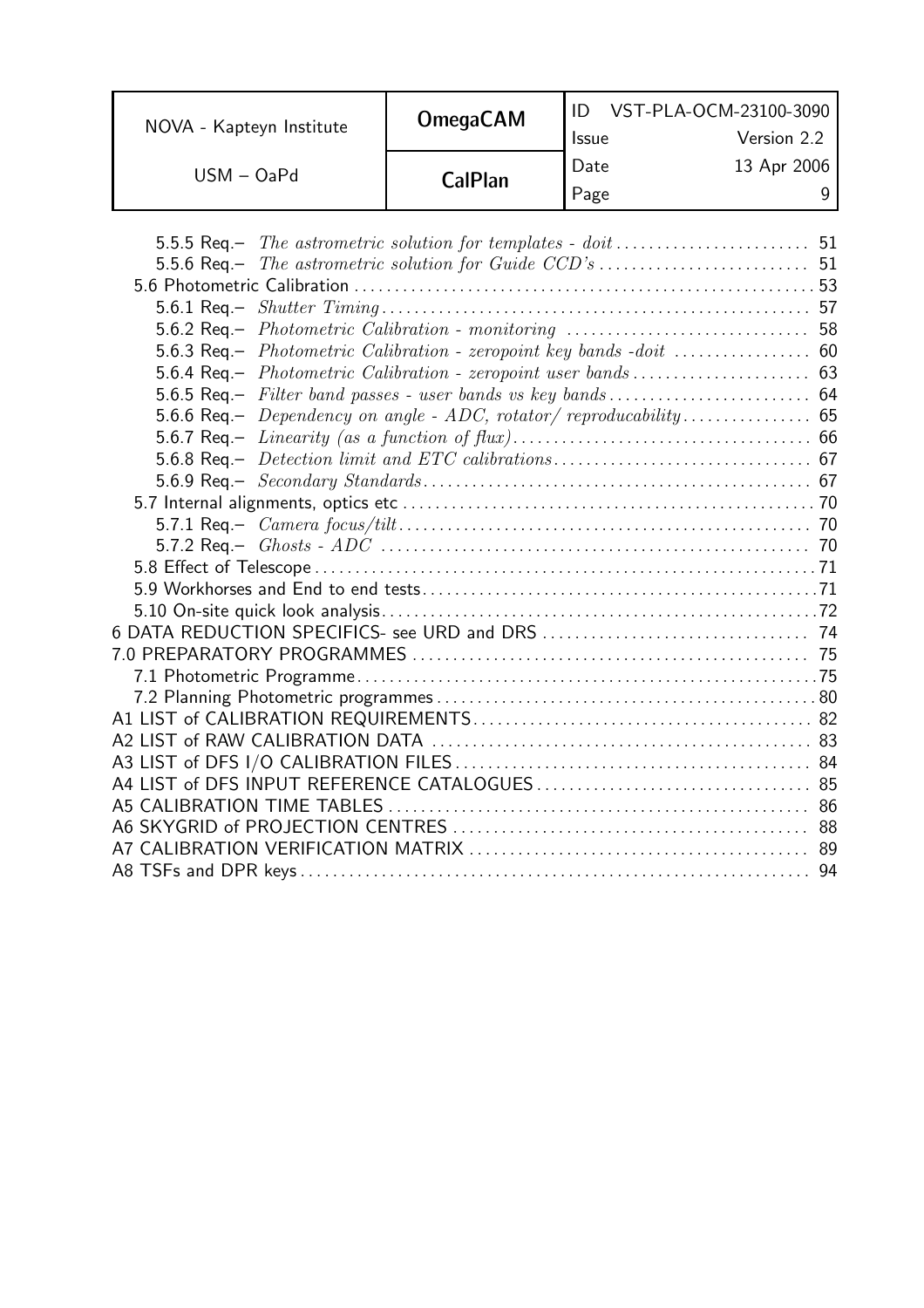| NOVA - Kapteyn Institute | <b>OmegaCAM</b> | <b>Issue</b> | VST-PLA-OCM-23100-3090<br>Version 2.2 |
|--------------------------|-----------------|--------------|---------------------------------------|
| $USM - OaPd$             | <b>CalPlan</b>  | Date<br>Page | 13 Apr 2006                           |

# Lay-out of the sections

| <b>URD</b> |     | <b>OmegaCAM</b>                 |
|------------|-----|---------------------------------|
|            | 1.0 | Introduction                    |
|            | 2.0 | <b>Scientific Requirements</b>  |
|            | 3.0 | <b>Instrument Concepts</b>      |
|            | 4.0 | <b>Observing Strategies</b>     |
|            | 5.0 | <b>Calibration requirements</b> |
|            | 6.0 | Data reduction                  |
|            | 7.0 | <b>Preparatory Programmes</b>   |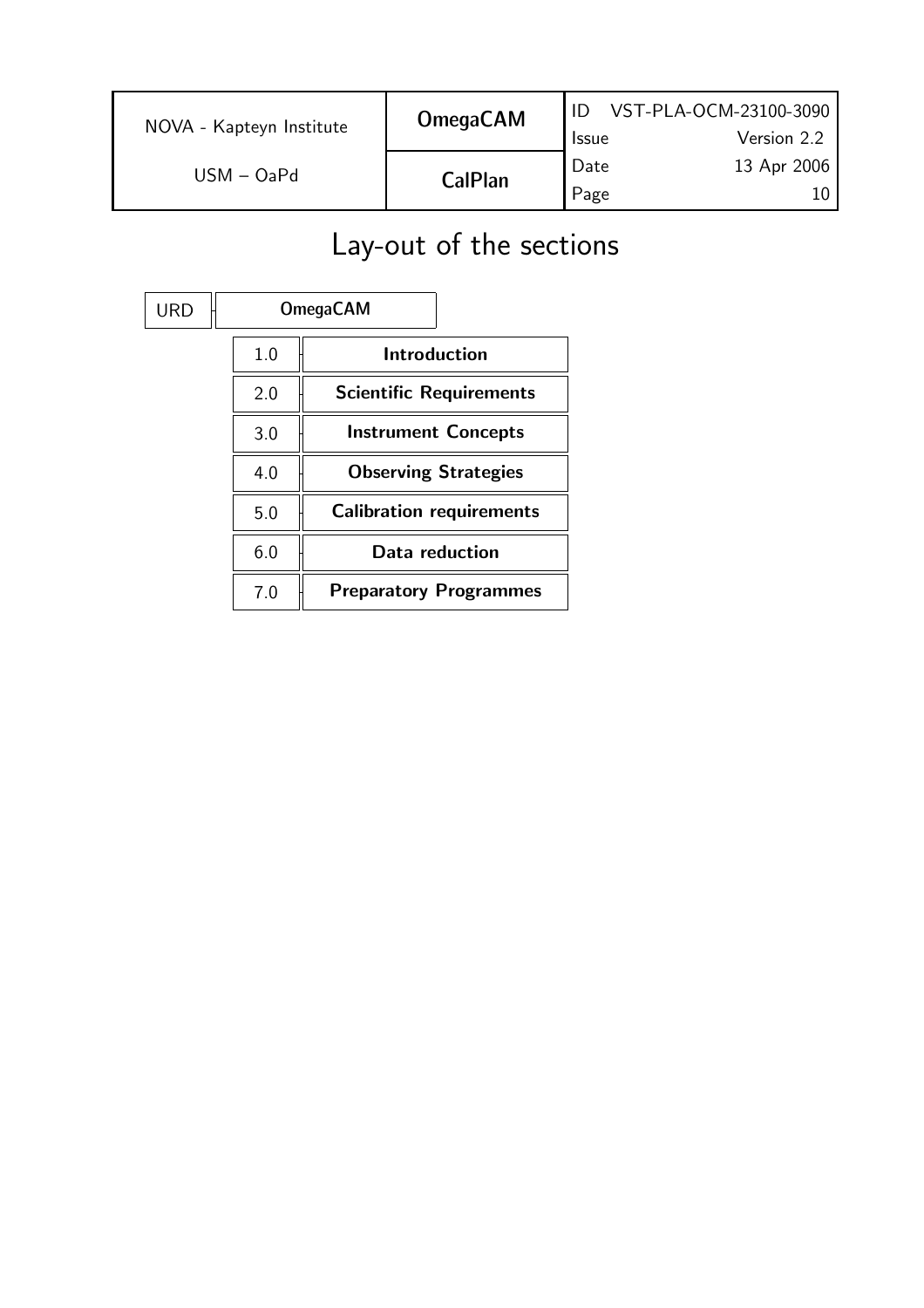| NOVA - Kapteyn Institute | <b>OmegaCAM</b> | <b>Issue</b> | VST-PLA-OCM-23100-3090<br>Version 2.2 |
|--------------------------|-----------------|--------------|---------------------------------------|
| $USM - OaPd$             | <b>CalPlan</b>  | Date<br>Page | 13 Apr 2006                           |

# 1 INTRODUCTION

## 1.1 Context

This document describes the implementations of the calibration procedures. The Baseline requirements for the Calibrations are given in the URD, while requirements and specifications of the data reduction of both science and calibration data are given in the Data Reduction Specification document (DRS v1.1).

Further implementations and code descriptions are given in Users and Programmers Manual (VST-MAN-OCM-23100-3126).

## 1.2 Applicable documents

The following documents, of the exact issue shown, form a part of this document to the extent specified herein. In the event of conflict between the documents referenced herein and the contents of this document, the contents of this document shall be considered as a superseding requirement.

- [] VST-PLA-OCM-23100-3090 OmegaCAM Calibration Plan V2.0
- [] VST-PLA-OCM-23100-3051 OmegaCAM Data Reduction Specifications V1.1
- [] VST-PLA-OCM-23100-3100 OmegaCAM Commissioning Plan
- [] VST-PLA-OCM-23100-3010 Project Management Plan and Project Plan and Schedule
- [] VST-PLA-OCM-23100-3020 Product Assurance Plan
- [] VST-PLA-OCM-23100-3080 Technical Operations and Maintenance Plan
- S/W deliverables depending on the URD
- [] OmegaCAM Data Interface Dictionary
- [] OmegaCAM Template Signature Files
- [] OmegaCAM Exposure Time Calculator

### 1.3 Reference documents

The following documents are referenced in this document.

 $[]$  VLT-SPE-ESO-19000-1618 1.0 21/04/1999 - VLT Data flow for the VLT instruments Requirement Specification [] MoU OmegaCAM - ESO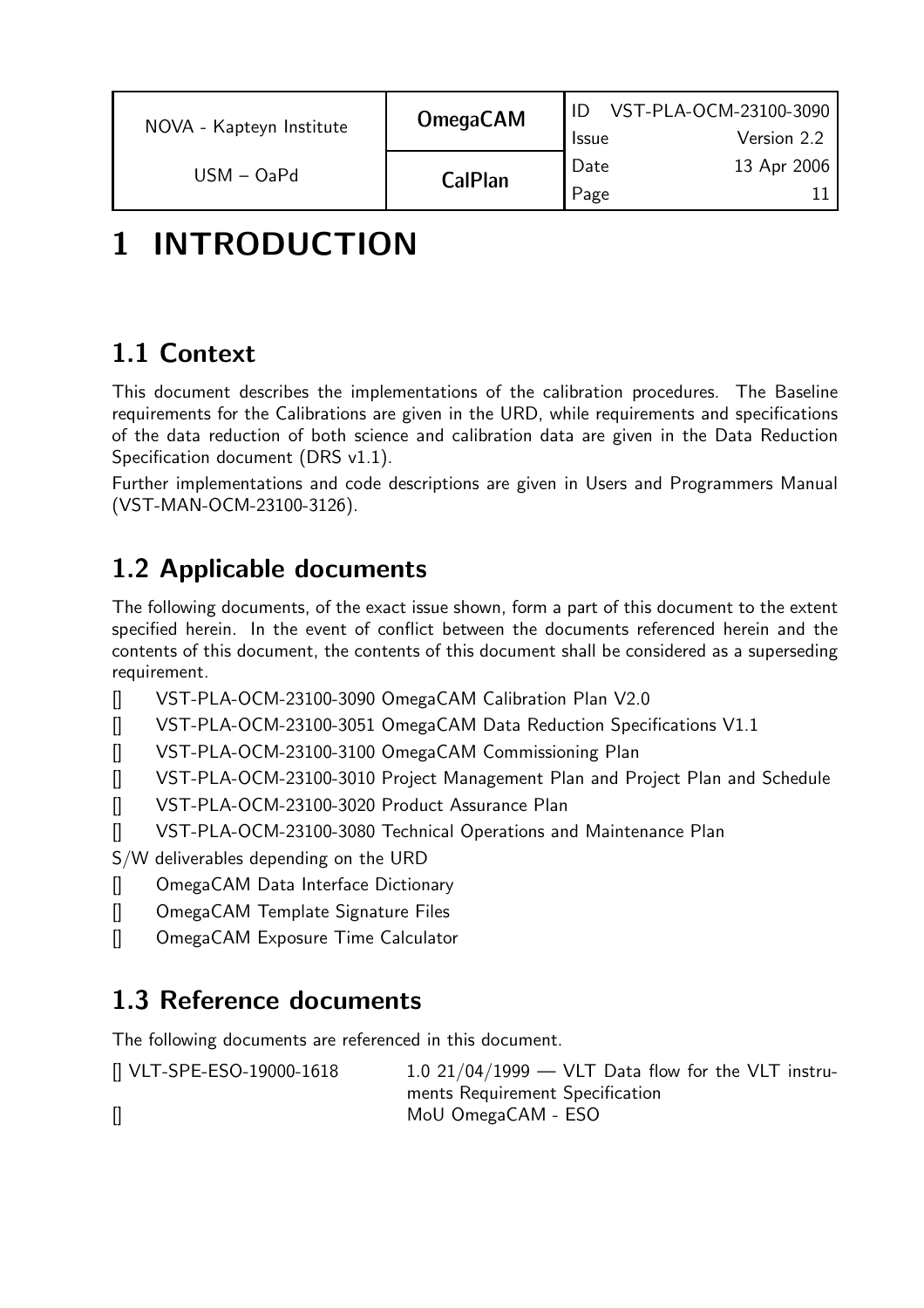| NOVA - Kapteyn Institute | <b>OmegaCAM</b> | <b>Issue</b>        | VST-PLA-OCM-23100-3090<br>Version 2.2 |
|--------------------------|-----------------|---------------------|---------------------------------------|
| $USM - OaPd$             | <b>CalPlan</b>  | <b>Date</b><br>Page | 13 Apr 2006                           |

| [] VST-PLA-OCM-23100-3030 | Safety Analysis and Compliance Assessment            |
|---------------------------|------------------------------------------------------|
| [] VST-TRE-OCM-23100-3040 | Design Analysis, Performance Report                  |
| [] VST-TRE-OCM-23100-3041 | Design Analysis, Performance Report: Mechanical      |
| [] VST-ESO-OCM-23100-3042 | Design Analysis, Performance Report: Detector System |
| [] VST-TRE-OCM-23100-3043 | Design Analysis, Performance Report: Electronic      |
| [] VST-SPE-OCM-23100-3050 | Data Flow System User Requirements                   |
| [] VST-SPE-OCM-23100-3060 | Instrument Software                                  |
| [] VST-SPE-OCM-23100-3064 | OmegaCAM Observation Software Design Description     |
| [] VST-PLA-OCM-23100-3070 | MAIT and Alignment Plan                              |
| [] VLT-MAN-ESO-19000-2050 | FTU FITS Translation Utility User Manual             |
|                           | SExtractor v2.3 User's manual                        |
|                           | Eclipse User's Guide - April 1, 2002                 |
|                           | FFTW manual 3.0.1                                    |
|                           | The LDACTools Library v1.2 User's guide              |
| 0                         | Pipeline Documentation Ver. 1.3                      |
|                           | SWarp v2.0 User's guide                              |

## 1.4 Abbreviations and Acronyms

#### Abbreviations and Acronyms used in this document

| A/D         | Analog/digital                           |
|-------------|------------------------------------------|
| ACS-dbase   | Astronomical Calibration Source database |
| <b>ADC</b>  | Atmospheric Dispersion Corrector         |
| ADU         | Analog to Digital Unit                   |
| AGN         | <b>Active Galactic Nucleus</b>           |
| <b>BRD</b>  | <b>Baseline Requirements Document</b>    |
| <b>CA</b>   | <b>Calibration Analysis</b>              |
| CAP         | <b>Calibration Analysis Procedure</b>    |
| <b>CCD</b>  | <b>Charge Coupled Device</b>             |
| CO          | <b>Calibration Observation</b>           |
| <b>CP</b>   | <b>Calibration Plan</b>                  |
| <b>CTE</b>  | Charge Transfer Efficiency               |
| <b>CVS</b>  | <b>Code Version System</b>               |
| <b>DFS</b>  | Data Flow System                         |
| <b>ESO</b>  | European Southern Observatory            |
| <b>ETC</b>  | <b>Exposure Time Calculator</b>          |
| <b>FOV</b>  | Field of View                            |
| <b>FWHM</b> | <b>Full Width at Half Maximum</b>        |
| <b>GRB</b>  | Gamma Ray Burst                          |
| GT          | Garanteed Time                           |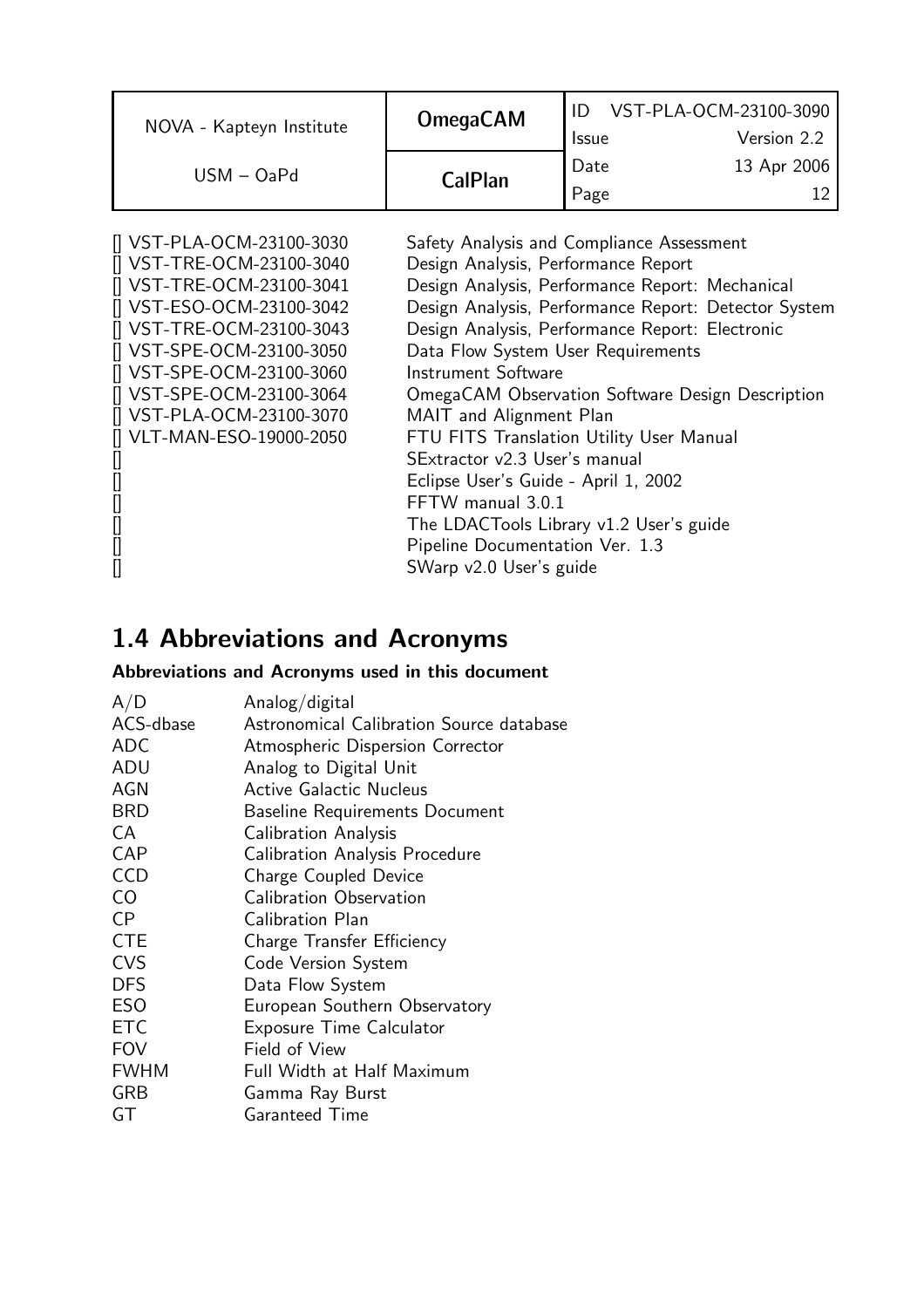|                          | <b>OmegaCAM</b> |              | VST-PLA-OCM-23100-3090 |
|--------------------------|-----------------|--------------|------------------------|
| NOVA - Kapteyn Institute |                 | <b>Issue</b> | Version 2.2            |
| $USM - OaPd$             | <b>CalPlan</b>  | Date         | 13 Apr 2006            |
|                          |                 | Page         |                        |

| <b>HZSS</b> | High Redshift Supernova Search                      |
|-------------|-----------------------------------------------------|
| <b>ICS</b>  | <b>Instrument Control Software</b>                  |
| <b>IWS</b>  | Instrument Workstation                              |
| <b>ISO</b>  | Infrared Space Observatory                          |
| <b>IST</b>  | Instrument Science Team                             |
| KBO         | Kuiper Belt Object                                  |
| MoU         | Memorandum of Understanding                         |
| <b>NOVA</b> | (Dutch) Nederlandse Onderzoekschool Voor Astronomie |
| OaPd        | Astronomical Observatory of Padua                   |
| ОB          | Observation block                                   |
| OD          | Observation Description                             |
| <b>OPC</b>  | <b>Observing Programme Committee</b>                |
| ОT          | Optical Transient                                   |
| ОT          | <b>Observing Template</b>                           |
| <b>PPP</b>  | <b>Photometry Preparatory Programme</b>             |
| <b>PSF</b>  | Point Spread Function                               |
| QC0         | <b>Quality Control zero</b>                         |
| QC1         | <b>Quality Control one</b>                          |
| QSO         | Quasi-Stellar Object                                |
| <b>RPE</b>  | <b>Relative Pointing Error</b>                      |
| RP          | <b>Routine Phase</b>                                |
| <b>RSRF</b> | Relative Spectral Response Function                 |
| RTD         | Real Time Display                                   |
| SCP         | Supernova Cosmology Project                         |
| SED         | Spectral Energy Distribution                        |
| <b>SSO</b>  | Solar System Object                                 |
| S/N         | Signal/Noise                                        |
| S/W         | Software                                            |
| TBC         | To Be Confirmed                                     |
| TBD         | To Be Defined                                       |
| <b>TBW</b>  | To Be Written                                       |
| <b>TCS</b>  | Telescope Control System                            |
| TP          | Target Package                                      |
| <b>TSF</b>  | Template Signature File                             |
| <b>URD</b>  | User Requirement Document                           |
| <b>USM</b>  | Universitäts Sternwarte München                     |
| <b>VLT</b>  | Very Large Telescope                                |
| VST         | <b>VLT Survey Telescope</b>                         |
| WFI@2.2m    | Wide Field Imager at the ESO 2.2m telescope         |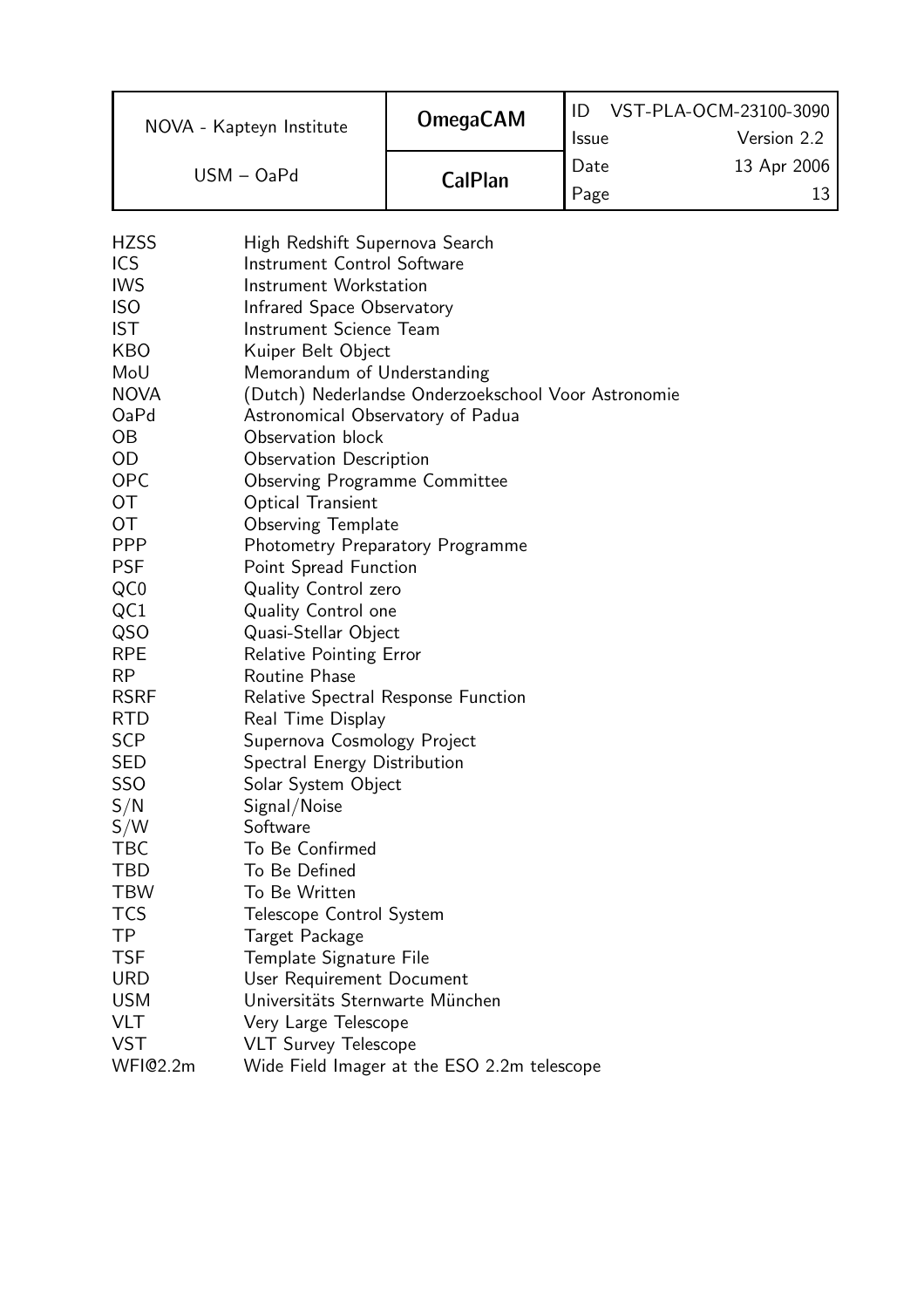| NOVA - Kapteyn Institute | <b>OmegaCAM</b> | VST-PLA-OCM-23100-3090<br>Version 2.2<br><b>Issue</b> |  |
|--------------------------|-----------------|-------------------------------------------------------|--|
| USM – OaPd               | <b>CalPlan</b>  | Date<br>13 Apr 2006<br>Page                           |  |

# 2 SCIENTIFIC REQUIREMENTS -see URD

## 3 INSTRUMENT CONCEPT- Summary -see URD

# 4 OBSERVING MODES and STRATEGIES -see URD

Observing modes, observing strategies and the list of required science data observing templates are given in the URD. The CP specifies, in addition, the OTs required for calibration purposes (Section 4.4).

## 4.4 Observing Templates

The Observing Templates for OmegaCAM are defined in Instrument Software Functional Specifications (VST-SPE-OCM-23100-3064). The following calibration Templates are used.

- TSF- OCAM\_img\_cal\_bias Acquire N bias exposures, with opaque filter in optical path and shutter closed.
	- TSF– OCAM\_img\_cal\_readnoise Bias exposures with  $N = 2$
- TSF- OCAM\_img\_cal\_dark Acquire N dark exposures, with opaque filter in optical path and shutter closed.
- TSF- OCAM\_img\_cal\_skyflat Acquire N sky (twilight) flats, through a given filter.
- TSF- OCAM\_img\_cal\_domeflat Acquire N dome flats. Telescope is preset to point towards the flat-field screen (without tracking), lamps must be switched on.
- TSF– OCAM\_img\_cal\_gain
	- Domeflat exposures with  $t_{exp} = 2, 60, 50, 4, ..., 4, 50, 60, 2$
- TSF- OCAM\_img\_cal\_quick
	- Domeflat exposure with  $N = 1$  and filter=composite
- TSF- OCAM\_img\_cal\_shutter
	- Domeflat exposures with  $t_{exp} = 10, 0.1, 0.1, 10$
- In addition the following science templates are used
	- TSF- OCAM\_img\_obs\_stare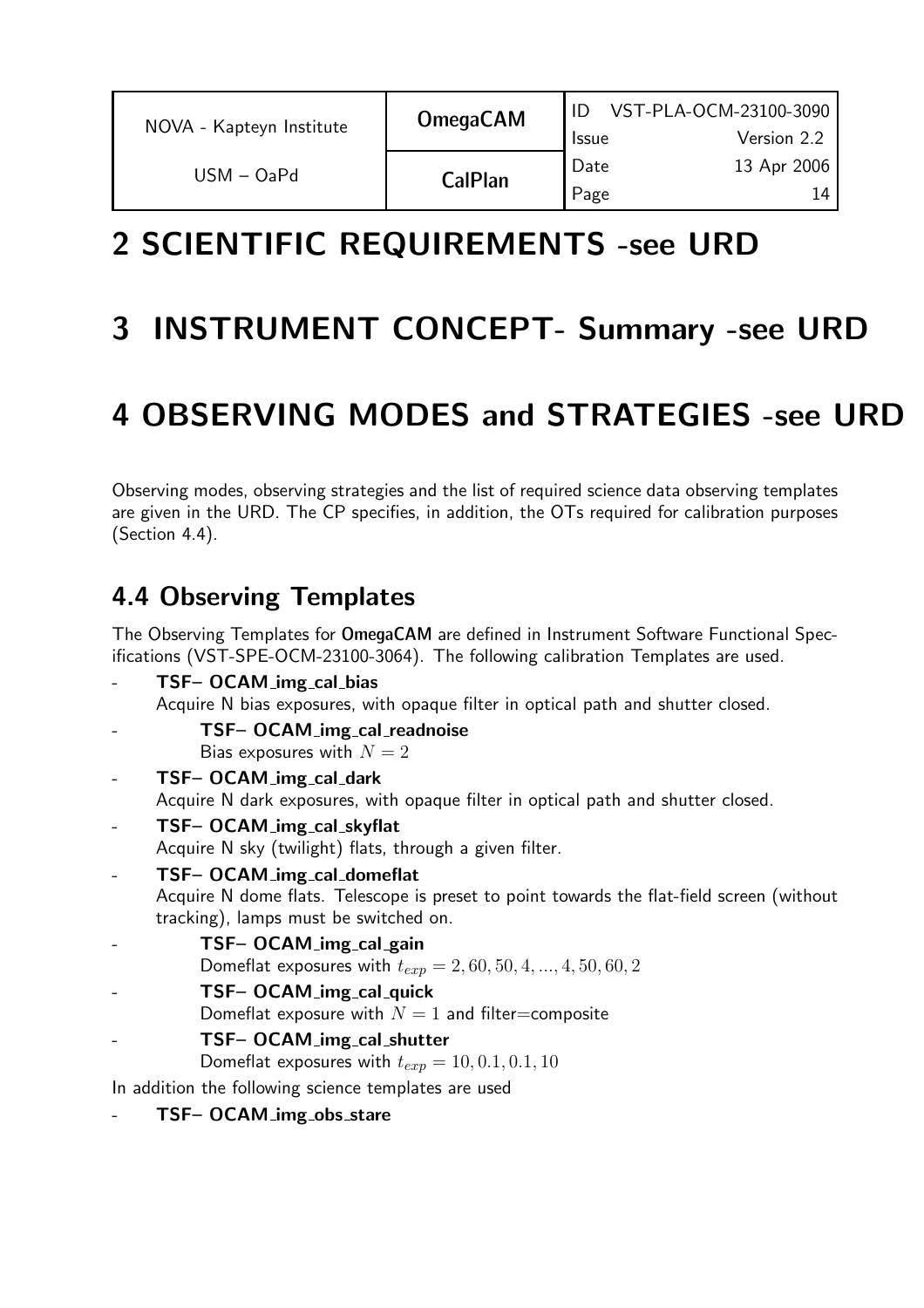| NOVA - Kapteyn Institute | <b>OmegaCAM</b> | <b>Issue</b> | VST-PLA-OCM-23100-3090<br>Version 2.2 |
|--------------------------|-----------------|--------------|---------------------------------------|
| $USM - OaPd$             | <b>CalPlan</b>  | Date<br>Page | 13 Apr 2006                           |

| $\equiv$                 | TSF- OCAM_img_cal_monit                            |  |
|--------------------------|----------------------------------------------------|--|
|                          | Stare observations with $N = 1$ , filter=composite |  |
| $\blacksquare$           | TSF- OCAM_img_cal_zp                               |  |
|                          | Stare observations with $N = 1$ , filter=key band  |  |
| $\overline{\phantom{0}}$ | TSF- OCAM_img_cal_zp                               |  |
|                          | Stare observations with $N = 1$ , filter=user band |  |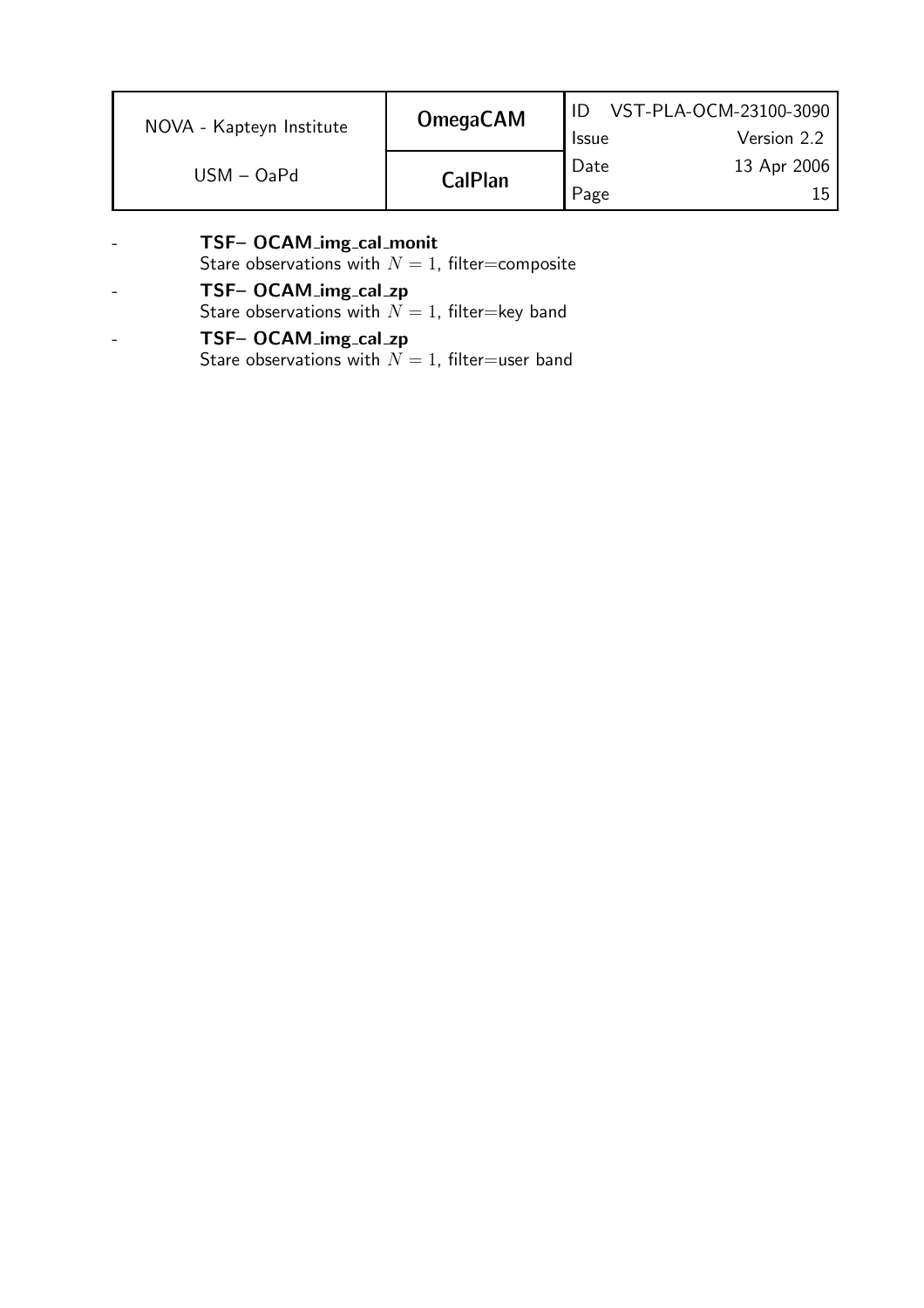| NOVA - Kapteyn Institute | <b>OmegaCAM</b> |                      | VST-PLA-OCM-23100-3090     |
|--------------------------|-----------------|----------------------|----------------------------|
|                          |                 | <b>Issue</b><br>Date | Version 2.2<br>13 Apr 2006 |
| $USM - OaPd$             | <b>CalPlan</b>  | Page                 |                            |

# 5 BASELINE CALIBRATION REQUIREMENTS

### 5.0 Documentation system, Odoco

The trajectory of the data through the DFS shall be guided by the OmegaCAM documentation system, Odoco. The set-up of the specifications of the calibrations and its data reduction is done in purely requirement driven fashion.

The calibration documentation system (Odoco) is a collection of files which contains a description of both the requirements on OmegaCAM calibrations, as well as detailed descriptions of the envisaged Calibration Observations (CO's) and their analysis and data-reduction. The Odoco is meant to avoid unnecessary duplication of work for the documentation of the various stages of the project; from the definition of basic requirements, to implementations and final operation and user manuals. It should also aid the documentation of development work. The Odoco was originally developed for ISO and provided a full uplink system (IOCD). The present version, adapted for OmegaCAM, contains essentially only the part which deals with text, pseudo code, recipe's and automatic document creation. The Odoco system is essentially a set of TeX macros, with LaTeX emulation, together with some supporting C routines. The whole present document is generated by Odoco, but particularly this section, listing the baseline calibration requirements, uses some more advanced Odoco options.

The very strict document control of the original IOCD will not be maintained, but CVS (Concurrent Versions System) will be used for local versioning control. Official versions of documents shall be filed separately.

The contents of the Odoco will be continuously evolving and fonts are chosen for optimal reading on a computer monitor screen.

In Odoco, calibrations are specified under requirement subsections (req.'s) which are labeled with 3-digit numbers. Each subsection contains a number of items: e.g. the **objective** of the requirement, a description of a specific Calibration Observation or a cross-reference to the use of a CO that has been defined under another requirement. Also, the end-results have been specified and the text contains various descriptions for both Template Signature Files (TSF's) which define the creation of the observation blocks (OB) and for the off-line data analysis. Overall priorities have been defined (essential, very important, desirable) and are specified under the item priority.

The chosen items for the descriptions of the requirements (req.'s) match well to the items needed for the recipes for DFS data reductions. In section 6.1 complete listings of both the req. items and the recipe items are given. The req.'s as listed in the Odoco will eventually evolve into the deliverable recipe's.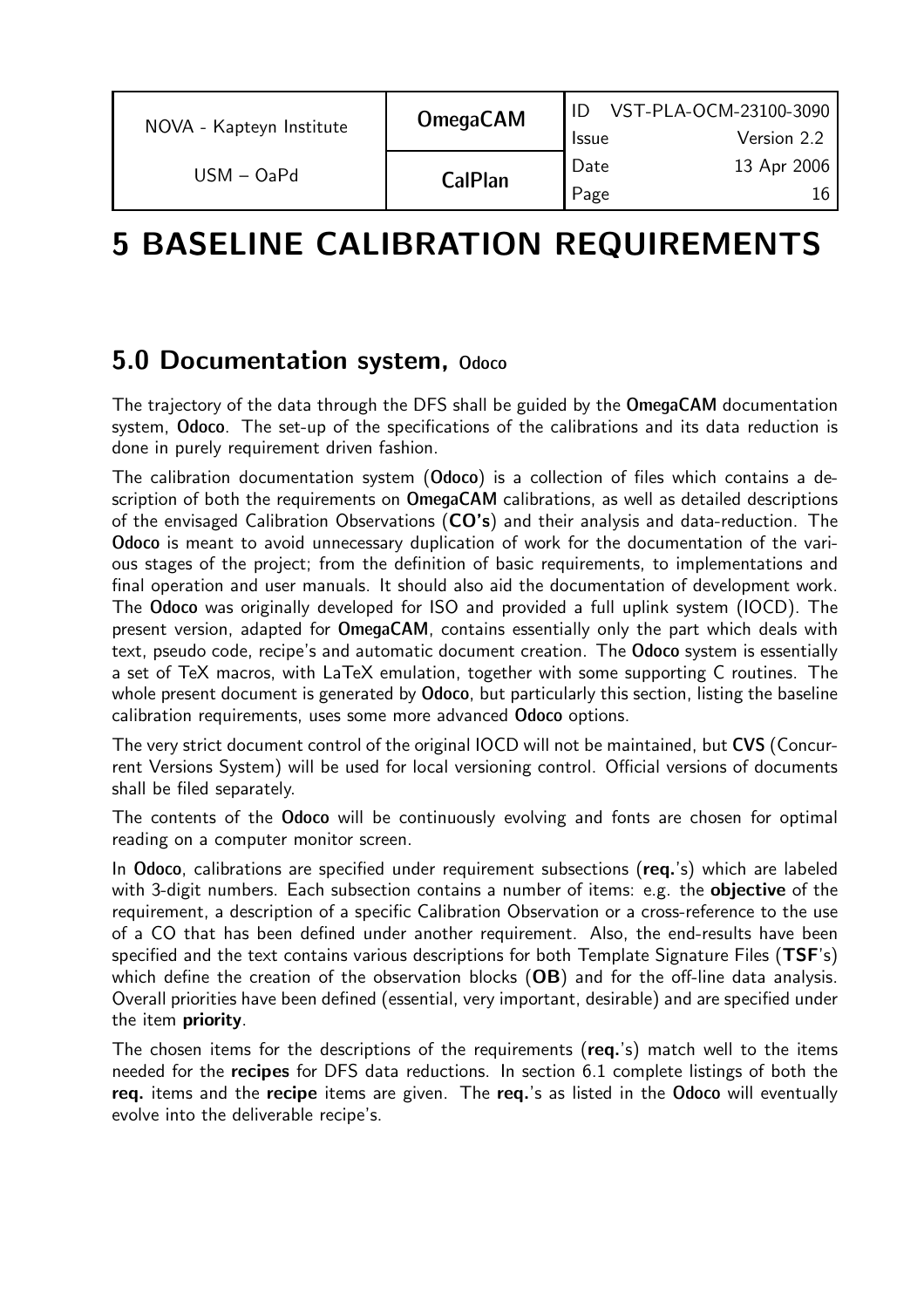|                          | <b>OmegaCAM</b> | VST-PLA-OCM-23100-3090 |             |  |
|--------------------------|-----------------|------------------------|-------------|--|
| NOVA - Kapteyn Institute |                 | <b>Issue</b>           | Version 2.2 |  |
| $USM - OaPd$             |                 | Date                   | 13 Apr 2006 |  |
|                          | <b>CalPlan</b>  | Page                   |             |  |

The Odoco is designed to provide a comprehensive and accessible documentation system of the various activities that relate to the OmegaCAM calibrations. It serves a variety of purposes, and facilitates the extraction of text from the Odoco data base into complete documents. The Odoco can provide the following documents:

- 1. A listing of the Baseline OmegaCAM Calibration Requirements. Odoco contains an up-to-date listing of all the baseline requirements for the OmegaCAM calibrations, i.e. for each requirement (req.) the text under the items: Objective, When performed/frequency, Required accuracy, Priority. See section 5 of the URD.
- 2. Full documentation of the OmegaCAM calibration plan. A detailed description of all the OmegaCAM calibration requirements and their implementations. See Section 5 of the Calibration Plan. Summary sections (two digit sections) have been introduced for a variety of calibration activities: e.g. detector specific calibrations, photometric calibrations etc. A general overview of the OmegaCAM calibrations can be obtained by printing the summary sections of the Odoco. In order to further ease the readability of this document, both each requirement and each calibration analysis procedure text item begins with a 'one-liner' stating the overall idea.
- 3. A description of the Template Signature File necessary to produce observation blocks, TSF's. When a requirement can not be fulfilled by means of data analysis of observations made for another requirement, Odoco contains a detailed description of the instrument configuration and procedures under the items Sources, observations and TSF, (TSF, Template Signature File). Note, the term selfstanding has an important meaning: when a requirement is selfstanding, it will normally propagate as a single dedicated calibration observation, with a single dedicated data reduction task. Conversely, non-selfstanding requirements will have more complex dependencies and often involve a data reduction of data taken for another selfstanding requirement.

Under the item TSF the hierarchical structure of observation specifications is detailed (when applicable) on different lines:

- first line: observing Strategy–
- second line: observing **Mode**  $N=$
- $-$  third line: generic/base TSF-
- fourth line: specific/dependent  $==$  TSF–
- 4. **Description of Calibration Analysis (CA).** For each requirement, a specification of the data analysis related to the requirement is given under the item CA. Standard functionalities can be quoted in the optional item **Needed functionalities for**  $CA$ . A detailed description of the implementation, which could include guidelines for the data analysis or pseudo code is given under the items CAP (Calibration Analysis Procedure). Inputs and Outputs defines the various calibration tables. Thus a document listing all the text of the items CA, CAP and Inputs and Outputs gives a complete overview of the Calibration data reduction analysis.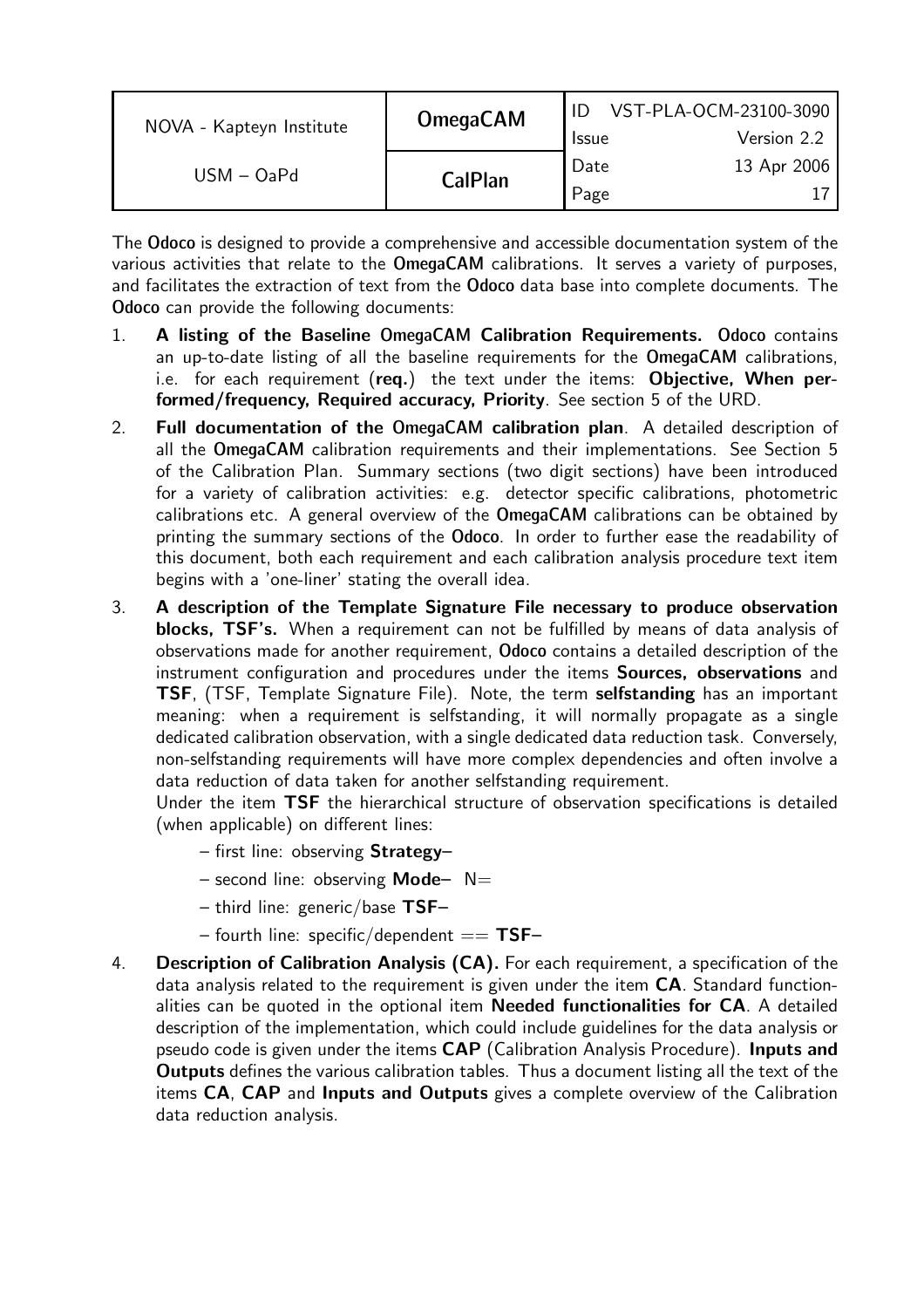| <b>OmegaCAM</b><br>NOVA - Kapteyn Institute |                | VST-PLA-OCM-23100-3090 |             |
|---------------------------------------------|----------------|------------------------|-------------|
|                                             |                | <b>Issue</b>           | Version 2.2 |
| $USM - OaPd$                                | <b>CalPlan</b> | Date                   | 13 Apr 2006 |
|                                             |                | Page                   |             |

- 5. A reference document for timelining OmegaCAM Calibration observations. The items When performed/frequency and Estimated time needed can be used to design a detailed **Schedule** of calibration observations both in the commissioning phase (CP) and during the Routine Phase (RP).
- 6. A listing of the various requirements for an Astronomical Calibration Source data base, (ACS-dbase).
- 7. The recipes belonging to the execution of requirements.

As Odoco can provide various documents with a different filtering of the source of information, each printout contains a table, listing the selection criteria. Also, the status of the printout is marked (formal issue, or private workcopy). Each printout contains this section.

On the following pages a print-out is included which is believed to be relevant for the present document.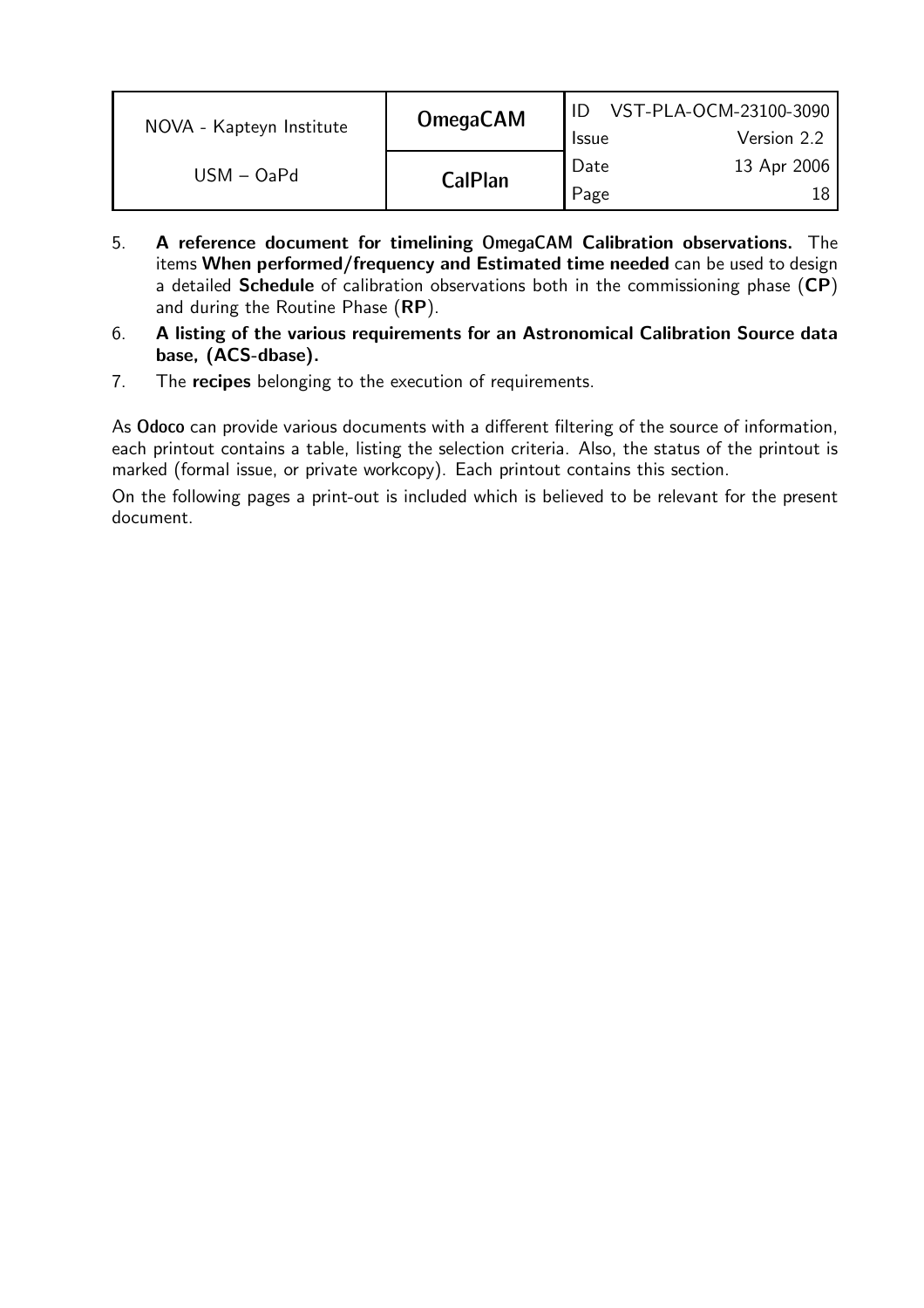| NOVA - Kapteyn Institute | <b>OmegaCAM</b> | <b>Issue</b> | VST-PLA-OCM-23100-3090<br>Version 2.2 |
|--------------------------|-----------------|--------------|---------------------------------------|
| $USM - OaPd$             | <b>CalPlan</b>  | Date<br>Page | 13 Apr 2006<br>19.                    |

## OmegaCAM

### OmegaCAM Data Flow System - CALIBRATION PLAN

Implementation of Calibration Requirements

Issue: Version 2.2 Prepared by: Valentijn, Begeman, Boxhoorn, Deul, Rengelink, Vermey

Date: 13 Apr 2006

Purpose of printout: TEMPLATE NAME UPDATE

| Selected items from Odoco file system |  |  |
|---------------------------------------|--|--|
| Summary sections                      |  |  |
| Items:                                |  |  |
| Objective                             |  |  |
| Fulfilling or fulfilled by            |  |  |
| When performed/frequency              |  |  |
| Sources, $obs$ .                      |  |  |
| Inputs                                |  |  |
| Outputs                               |  |  |
| Required accuracy, constraints        |  |  |
| Estimated time needed                 |  |  |
| Priority                              |  |  |
| Template Signature File               |  |  |
| Recipe                                |  |  |
| Calibration Analysis spec's           |  |  |
| Needed Functionalities                |  |  |
| CA implementation (pseudo code)       |  |  |
| Status of Req.                        |  |  |
| <b>FLAG</b>                           |  |  |

#### http://www.astro.rug.nl/∼omegacam

This document is prepared by the Odoco Document Control System.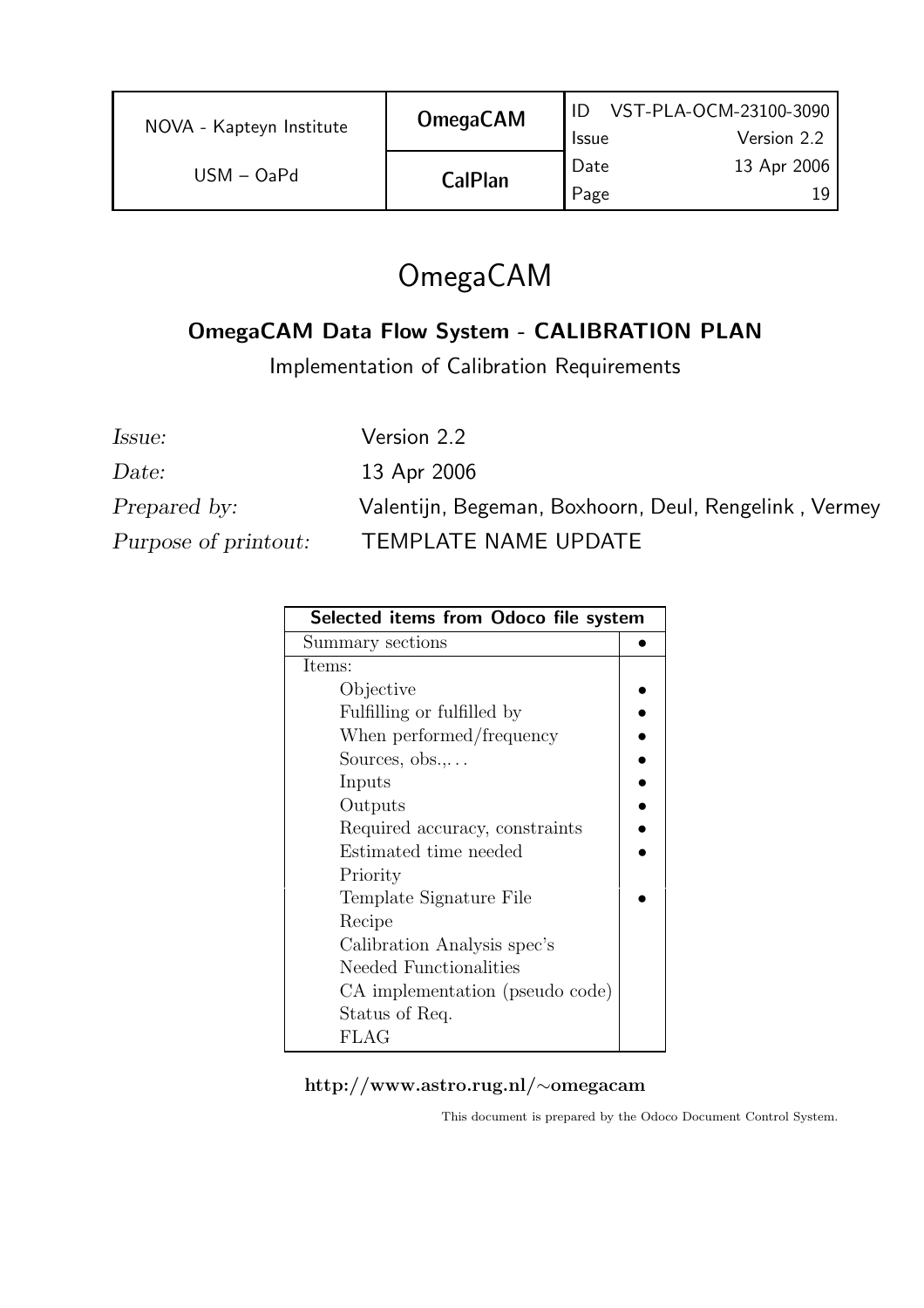| NOVA - Kapteyn Institute | <b>OmegaCAM</b> | <b>Issue</b> | VST-PLA-OCM-23100-3090<br>Version 2.2 |
|--------------------------|-----------------|--------------|---------------------------------------|
| $USM - OaPd$             | <b>CalPlan</b>  | Date<br>Page | 13 Apr 2006                           |

## LAY-OUT of BASIC CALIBRATION REQUIREMENTS DETECTOR RELATED

| 5.1 |       | <b>Functional Checks</b>       |                   |
|-----|-------|--------------------------------|-------------------|
| 5.2 |       | <b>Electronics specific</b>    |                   |
|     | 5.2.1 | $CCD$ read noise - $doit$      | CalFile-521       |
|     | 5.2.2 | CCD hot pixels                 | CalFile-522       |
|     | 5.2.3 | CCD gain                       | CalFile-523       |
|     | 5.2.4 | Electromagnetic compatibility  |                   |
|     | 5.2.5 | Electrical cross talk          |                   |
| 5.3 |       | <b>Detectors specific</b>      |                   |
|     | 5.3.1 | CCD Dark current - doit        | CalFile-531       |
|     | 5.3.2 | CCD Particle event rate        | CalFile-532       |
|     | 5.3.3 | <b>CCD</b> linearity           | CalFile-533(PM)   |
|     | 5.3.4 | CCD Charge transfer efficiency | CalFile-534       |
|     | 5.3.5 | CCD Cold pixels                | CalFile-535       |
|     | 5.3.6 | <b>CCD</b> hysteresis          | CalFile-536       |
| 5.4 |       | <b>Detectors operational</b>   |                   |
|     | 5.4.1 | Bias - $d$ oit                 | CalFile-541       |
|     | 5.4.2 | Flat field - Dome              | $CalFile- 542(L)$ |
|     | 5.4.3 | Flat field - Twilight          | CalFile-543       |
|     | 5.4.4 | Flat field - Night sky         | CalFile-544       |
|     | 5.4.5 | Flat field - fringing          | CalFile-545       |
|     | 5.4.6 | Flat field - master flat       | CalFile-546       |
|     | 5.4.7 | Quick detector check           | CalFile- $547(r)$ |
|     | 5.4.8 | Illumination correction        | CalFile-548       |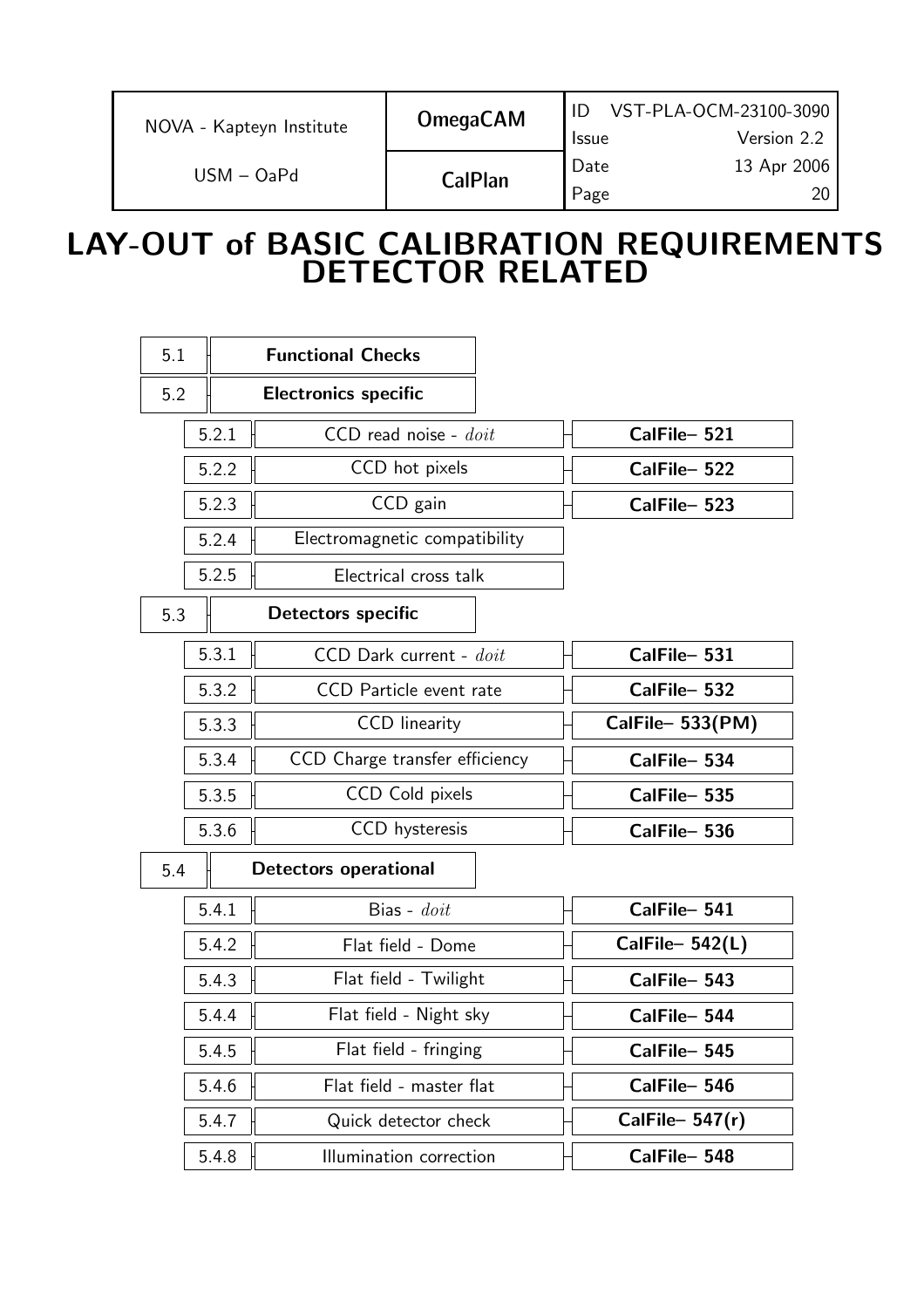|                          | <b>OmegaCAM</b> |              | VST-PLA-OCM-23100-3090 |
|--------------------------|-----------------|--------------|------------------------|
| NOVA - Kapteyn Institute |                 | <b>Issue</b> | Version 2.2            |
| $USM - OaPd$             |                 | Date         | 13 Apr 2006            |
|                          | <b>CalPlan</b>  | Page         | ′ገ                     |

## LAY-OUT OF BASIC CALIBRATION REQUIREMENTS cont'd

| 5.5 |       | <b>Astrometric</b>                         |                   |
|-----|-------|--------------------------------------------|-------------------|
|     | 5.5.1 | Focal plane position of camera             |                   |
|     | 5.5.2 | <b>Telescope Pointing</b>                  |                   |
|     | 5.5.3 | Telescope and rotator tracking             |                   |
|     | 5.5.4 | PSF anisotropy                             | CalFile-554       |
|     | 5.5.5 | The astrometric solution - $\textit{doit}$ | SeqFile-634(CR)   |
|     | 5.5.6 | Astrometry - Guide CCD's                   | CalFile-556       |
| 5.6 |       | <b>Photometric</b>                         |                   |
|     | 5.6.1 | Shutter timing                             |                   |
|     | 5.6.2 | Photometric monitoring                     | CalFile- $562(T)$ |
|     | 5.6.3 | Zeropoint key bands <i>doit</i>            | CalFile-563       |
|     | 5.6.4 | Zeropoint user bands                       | CalFile-564       |
|     | 5.6.5 | Filter band pass - user $-$ > key          | CalFile- $565(C)$ |
|     | 5.6.6 | Rotation angle - ADC, rotator              |                   |
|     | 5.6.7 | Linearity                                  |                   |
|     | 5.6.8 | Detection limit                            |                   |
|     | 5.6.9 | Secondary standards                        | CalFile-569       |
| 5.7 |       | <b>Alignment</b>                           |                   |
|     | 5.7.1 | Camera focus/tilt                          |                   |
|     | 5.7.2 | Ghosts - ADC                               |                   |
| 5.8 |       | <b>Telescope</b>                           |                   |
| 5.9 |       | End to end tests                           |                   |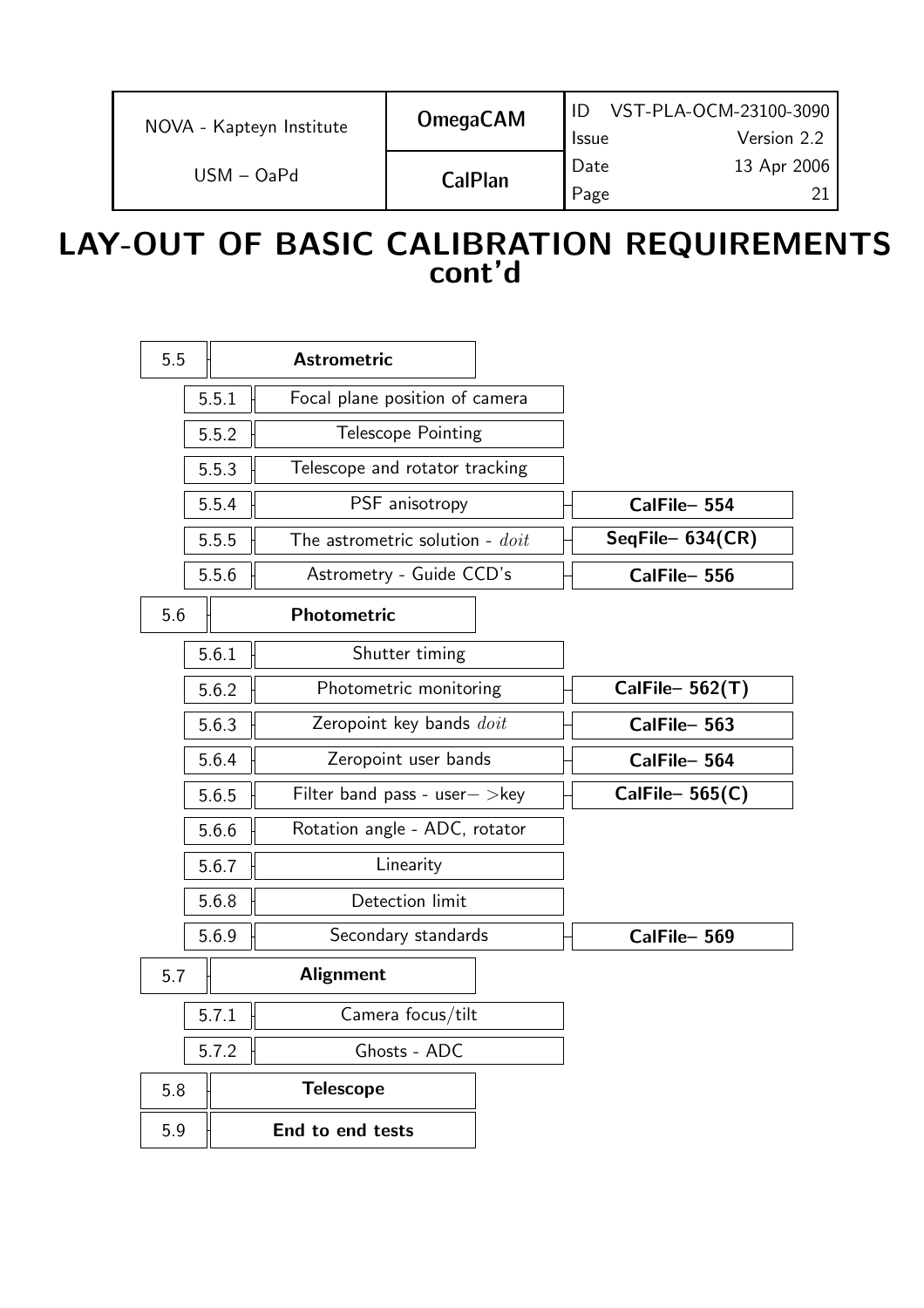| NOVA - Kapteyn Institute | <b>OmegaCAM</b> | VST-PLA-OCM-23100-3090 |             |
|--------------------------|-----------------|------------------------|-------------|
|                          |                 | <b>Issue</b>           | Version 2.2 |
| $USM - OaPd$             |                 | Date                   | 13 Apr 2006 |
|                          | <b>CalPlan</b>  | Page                   |             |

## 5.1 Functional Checks

The commissioning plan [VST-PLA-OCM-23100-3100] lists a large set of acceptance tests. Most of these test are engineering tests and are not repeated here. Those engineering tests which can be executed with requirements from the URD/CP contain the proper reference to the URD in the commissioning plan.

The technical operations and maintenance plan [VST-PLA-OCM-23100-3080] describes activities during **Routine Phase (RP)**. Both the URD, CP and the DRS specifies the requirements and the activities for fulfilling these requirements during RP. The label RP always points to activities that shall be followed in the technical operations and maintenance plan.

## 5.2 Detector Electronics specific Calibrations

Section 5.2 contains the requirements for the characterization of the detector system on electronics level, while Section 5.3 lists more detector specific calibrations. The separation between these Sections is somewhat artificial. In Section 5.4 more daily characterizations are listed, which involve the flatfielding and de-biasing. Requirements which are foreseen to become 'workhorses' are labeled with  $doit$ , e.g. a quick daily evaluation of the read noise serves as a daily health check.

The CCD's are operated at one port; electrical cross talk is not expected to significantly affect the observations. However, as a check, the absence of significant cross-talk is verified  $(rea.525).$ 

The hot pixel (req.522) and cold pixel (req.535) characterization are combined in the individual weight maps (seq.– 633).

As the standard read-out time of the arrays is already very fast,  $\sim$  40 sec, no extra fast read-out mode is supported in the characterization.

CCD rebinning mode and windowing mode are not supported in the calibration and data reduction procedures.

#### **5.2.1 Req.**  $\sim$  *CCD read noise - doit*

#### Objective:

Measure the CCD read noise (in ADU's) as a standard health check.

The read noise is measured from pairs of bias exposures. The rms scatter of the differences between two exposures is computed and divided by  $\sqrt{2}$ . Monitor variations. This is the first order daily health check.

#### Fulfilling or fulfilled by:

**Selfstanding** 

#### Required accuracy, constraints:

Readout noise less than 5e−.

Variation in readout noise w.r.t. reference value less than 0.5e−.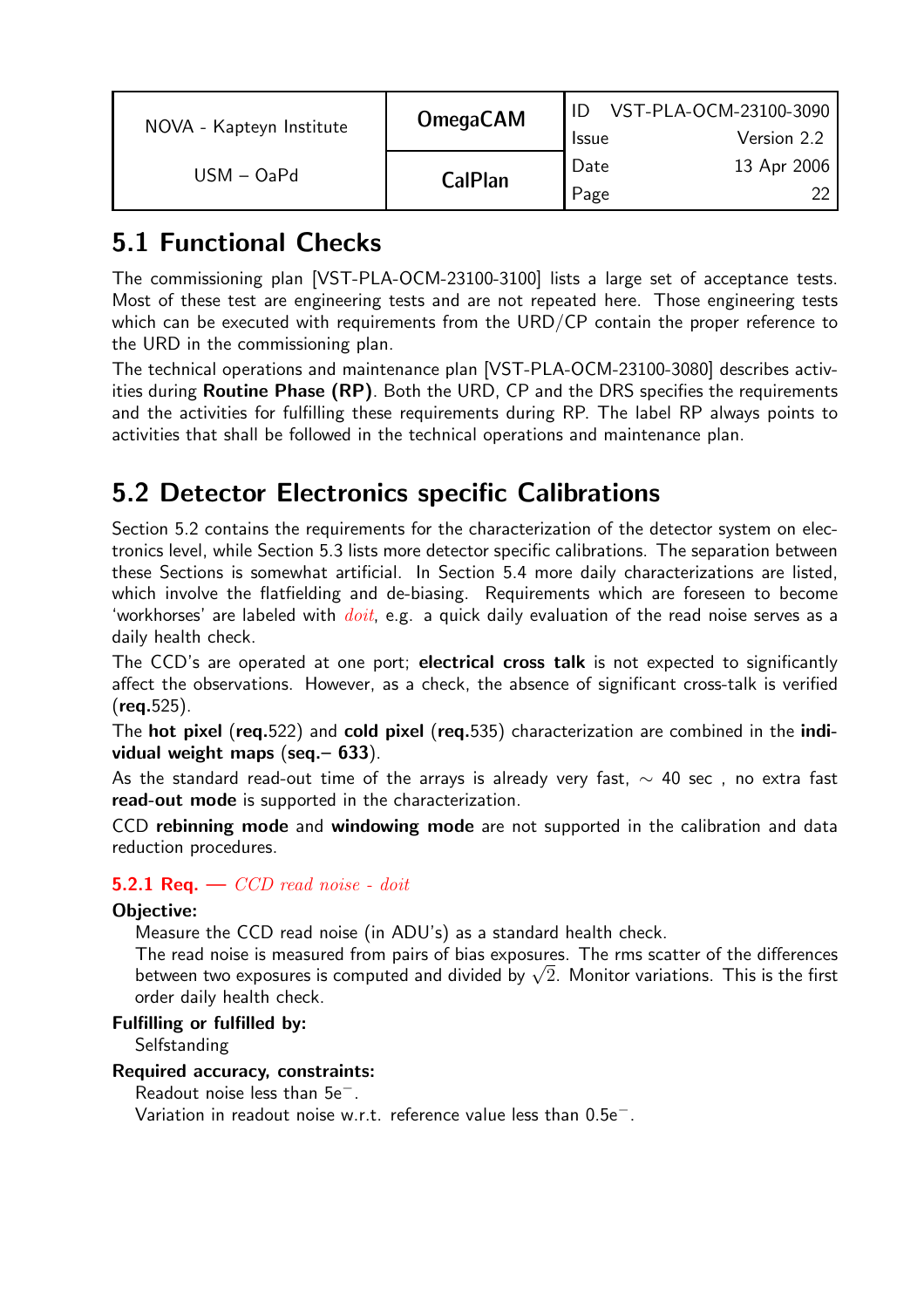| NOVA - Kapteyn Institute | <b>OmegaCAM</b> | ID<br><b>Issue</b> | VST-PLA-OCM-23100-3090<br>Version 2.2 |
|--------------------------|-----------------|--------------------|---------------------------------------|
| $USM - OaPd$             | <b>CalPlan</b>  | Date               | 13 Apr 2006<br>つく                     |
|                          |                 | Page               |                                       |

These are lab values. The corresponding limits in ADU can be calculated using the  $\rm e^-/ADU$ conversion factor from req.523.

#### When performed/frequency:

daytime- Commissioning, during all operations: daily health check.

#### Estimated time needed:

Observation: 5 min. Reduction: 5 sec/CCD.

#### Inputs:

2 raw bias frames

CalFile– 521 Readout noise previous version

#### Outputs:

CalFile– 521 Readout noise in ADU's The **CalFile** correponds to QC parameter read noise (a single number).

#### TSF:

Mode-Stare N=2  $(TSF-OCAM_img_cal_bias, N=2)$  $=$  TSF– OCAM img cal readnoise

#### **5.2.2 Req.** — hot pixels

#### Objective:

Determine CCD bad/hot pixels.

Use the master bias frame ( $req.541$ ) to determine bad/hot pixels. Calculate a background map of the master bias frame and subtract it. This is done e.g. to avoid detecting induced charge structures as hot pixels.  $5\sigma$  outliers in the background-subtracted master bias frame are bad-hot pixels. These pixels should be recorded and ignored (assigned a weight of 0) in dedithering and dejittering, as well as source extraction. For this purpose the bad/hot pixel map is used to assign a weight of zero to the affected pixels in the weight map (seq.-633). The search for hot pixels would also identify traps.

#### Fulfilling or fulfilled by:

Additional data reduction of  $CalFile- 541$  Master Bias frame to determine hot pixels

#### Required accuracy, constraints:

Number of hot pixels to be determined by experience/lab values.

The total number of bad pixels (hot pixels  $+$  cold pixels) is less than 80000 (checked in req. 535 Cold pixels

Difference in number of hot pixels w.r.t. reference value, less than 100.

#### When performed/frequency:

daytime- Commissioning, in RP twice per week.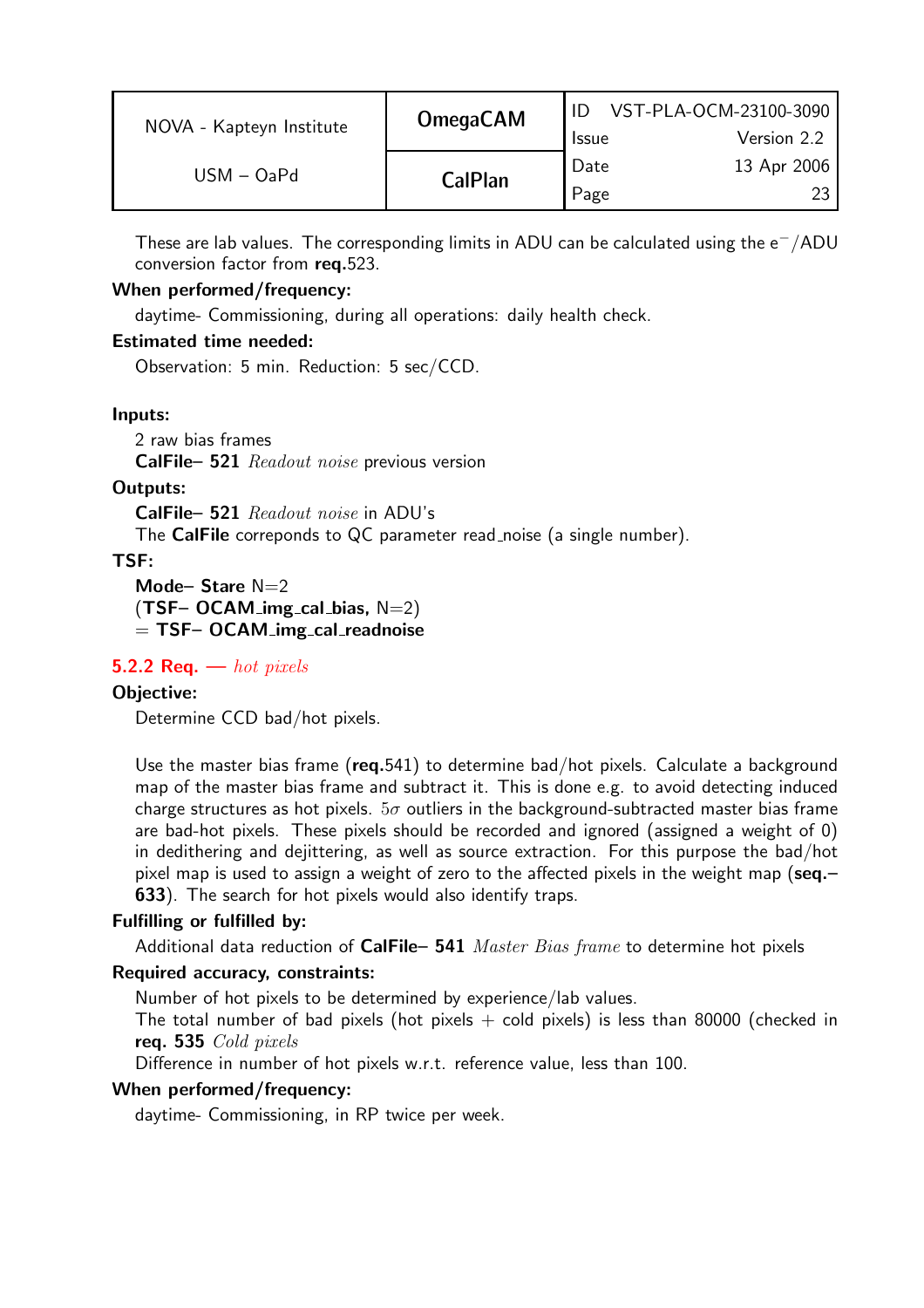| NOVA - Kapteyn Institute | <b>OmegaCAM</b> | <b>Issue</b> | VST-PLA-OCM-23100-3090<br>Version 2.2 |
|--------------------------|-----------------|--------------|---------------------------------------|
| $USM - OaPd$             | <b>CalPlan</b>  | Date<br>Page | 13 Apr 2006<br>9Δ                     |

#### Estimated time needed:

Observation: None. Reduction: < 20 sec./CCD.

#### Inputs:

CalFile– 541 Master Bias frame

**CalFile– 522**  $Bad/hot$  *pixel map* previous version

#### Outputs:

CalFile– 522 Bad/hot pixel map, number of hot pixels

#### TSF:

Use master bias (req.541)

#### 5.2.3 Req.  $\sim$  CCD gain

#### Objective:

Determine CCD gain and variation with time

Determine the conversion factor between the signal in ADU's supplied by the readout electronics and the detected number of photons (in units  $e^-/ADU$ ) and monitor variations in time.

The gain factors are needed to convert ADU's in raw bias-corrected frames to the number of electrons, i.e. detected photons.

Take two series of 10 dome flatfield exposures with wide range of exposure times. Derive the rms of the differences of two exposures taken with similar exposure (integration time). Exposure differences of pairs should not exceed 4%. The regression of the square of these values with the median level yields the conversion factor in  $e^{-}/$ ADU (assuming noise dominated by photon shot noise).

#### Fulfilling or fulfilled by:

Selfstanding, also measures detector linearity (req.533).

#### Sources, observations, instrument configurations:

Dome flat field exposures on lamp, with  $t_{exp}= 2$ , 60, 50, 4, 8, 40, 30, 1, 16, 24, 24, 16, 1, 30, 40, 8, 4, 50, 60 and 2 seconds. Use r' filter.

#### Required accuracy, constraints:

Accuracy: In units of e <sup>−</sup>/ADU, from lab values or found empirically. Variation in time less than 1%.

#### When performed/frequency:

daytime- Commissioning, in RP once week.

#### Estimated time needed:

Observations: 1 hour. Reduction: 3 min./CCD.

#### Inputs:

Number of raw domeflats such that for each exposure time there are two different raw domeflats. The total number of raw domeflats has to be larger than 4. A raw domeflat with a short exposure time.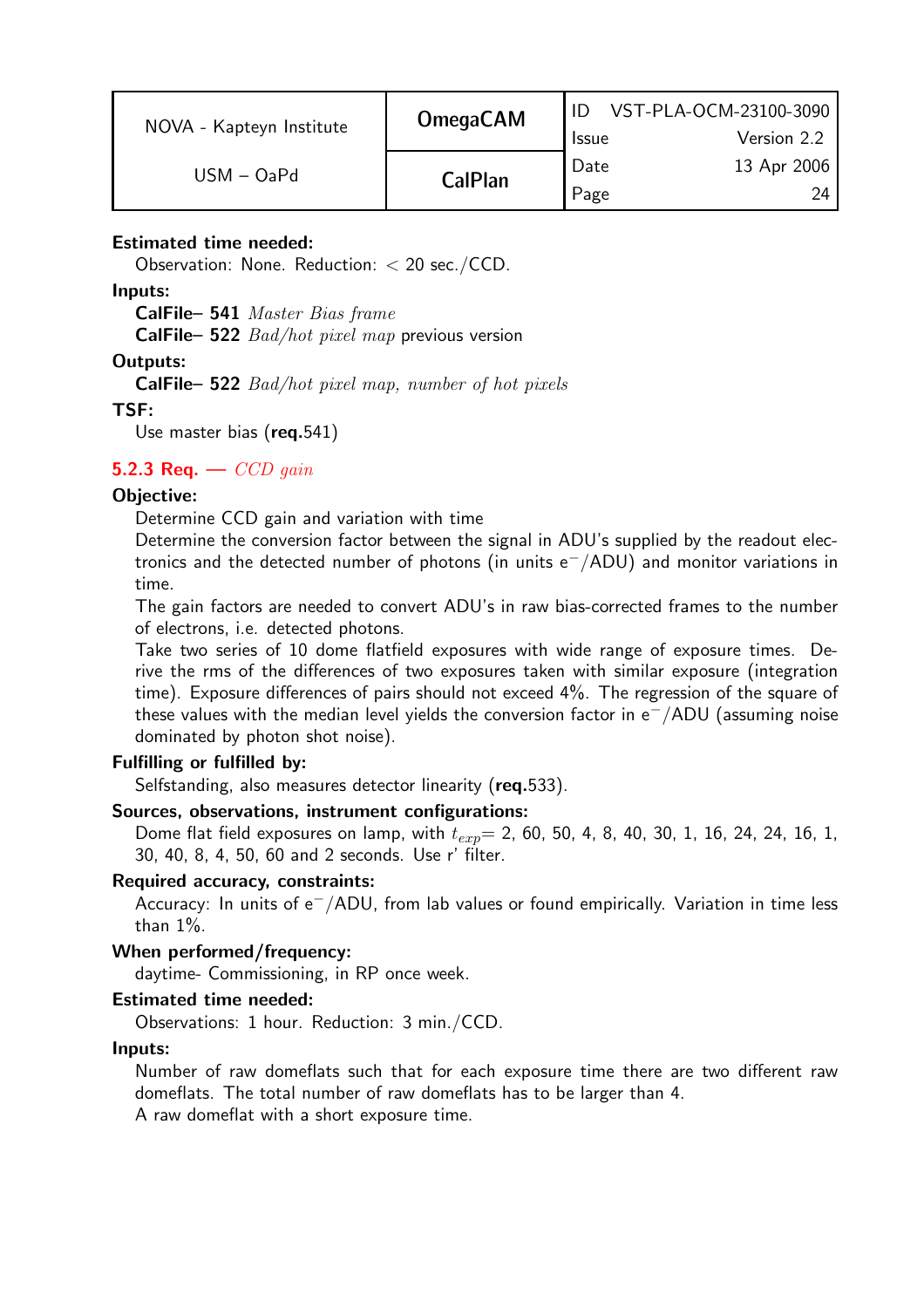| NOVA - Kapteyn Institute | <b>OmegaCAM</b> | <b>Issue</b> | VST-PLA-OCM-23100-3090<br>Version 2.2 |
|--------------------------|-----------------|--------------|---------------------------------------|
| $USM - OaPd$             | <b>CalPlan</b>  | Date<br>Page | 13 Apr 2006<br>25 <sub>1</sub>        |

A raw domeflat with a long exposure time.

CalFile– 541 Master Bias frame

**CalFile– 523** Conversion factor  $e^-$  /ADU older versions.

#### Outputs:

CalFile– 523 Conversion factor e <sup>−</sup>/ADU

The CalFile– 523 corresponds to the QC parameter gain (single number).

#### TSF:

Mode-Stare  $N=20$ 

**(TSF– OCAM img cal domeflat,**  $t_{exp}$  = 2, 60, 50, 4, 8, 40, 30, 1, 16, 24, 24, 16, 1, 30, 40, 8, 4, 50, 60, 2 s.).

 $=$  TSF– OCAM img cal gain

#### **5.2.4 Req.**  $\rightarrow$  *Electromagnetic Compatibility*

#### Objective:

Verify whether any external source (e.g. dome drives, control systems) is not interfering in the CCD overall detector system, leading to additional, mostly non-white noise.

Technical specifications require less than 20% effect on read-out noise, for external interference and less than 10% effect on read-noise for internal OmegaCAM interference.

If electronic interference occurs then this will put constraints on the operation of the instrument. For example, if interference occurs during movement of the telescope, one cannot read the CCDs and move the telescope at the same time,.

Interference is detected by measuring the read noise (req.521) under operational conditions. This means doing bias measurements while the telescope and/or dome are moving.

#### Fulfilling or fulfilled by:

repetition of CCD read noise calibrations req.521.

#### Sources, observations, instrument configurations:

Raw bias frames obtained while the telescope/dome are moving.

#### Required accuracy, constraints:

Difference between read noise under operational conditions and the standard read noise measurement should be smaller than 20% for external and 10% for internal causes of interference.

#### When performed/frequency:

Day time; Commissioning; once a year; every time a major system change has been made; To be determined by experience

#### Estimated time needed:

Observations: 4 hours. Reduction: 1 min./CCD.

#### Inputs:

raw bias frames, obtained when telescope/dome were moving. CalFile– 521 CCD read noise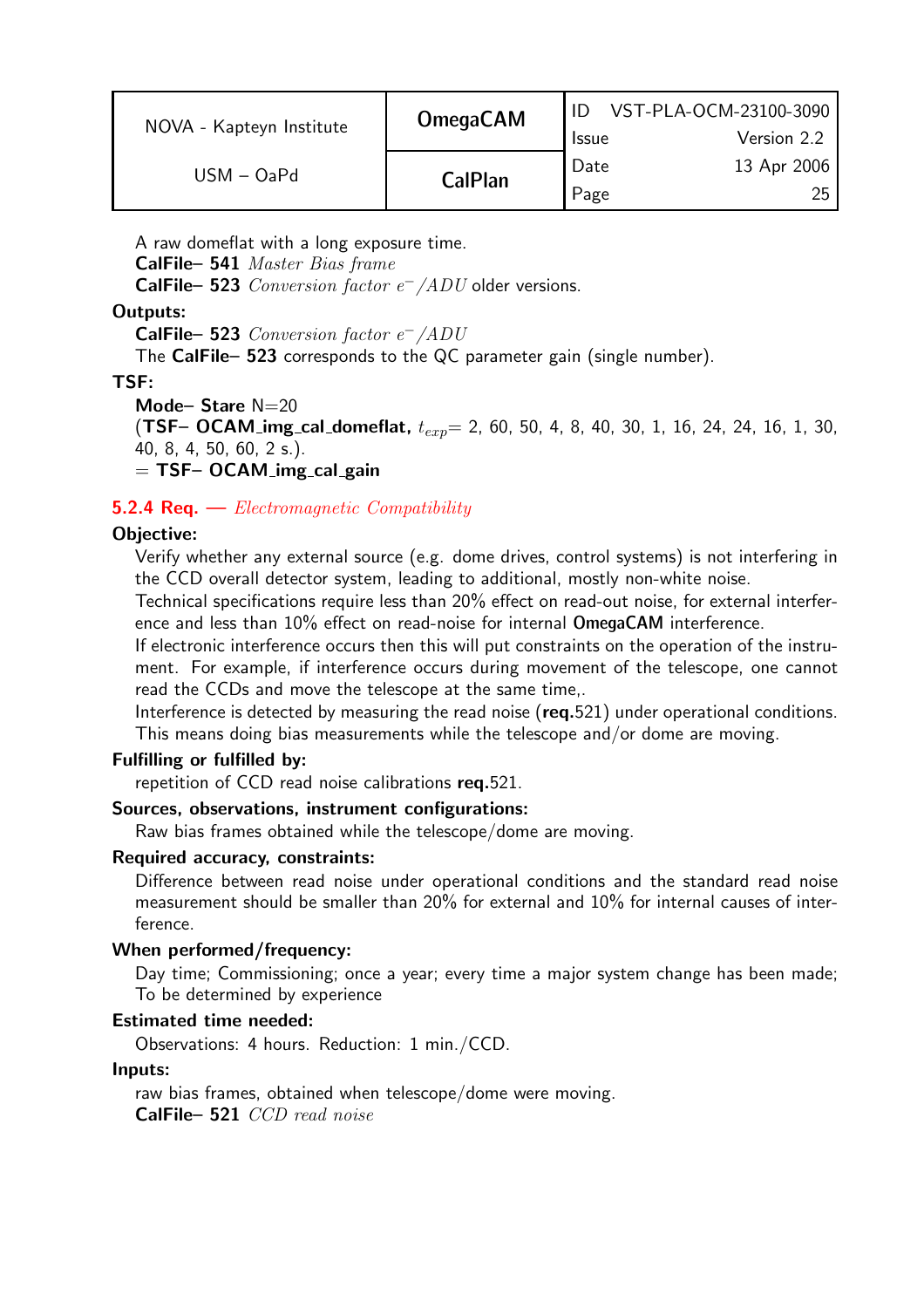| NOVA - Kapteyn Institute | <b>OmegaCAM</b> |              | VST-PLA-OCM-23100-3090 |
|--------------------------|-----------------|--------------|------------------------|
|                          |                 | <b>Issue</b> | Version 2.2            |
| $USM - OaPd$             | <b>CalPlan</b>  | Date         | 13 Apr 2006            |
|                          |                 | Page         |                        |

#### Outputs:

OK/non-conformance flag.

#### TSF:

Mode-Stare N=2  $(TSF-OCAM_img_cal_bias, N=2)$  $=$  TSF– OCAM img cal readnoise while telescope and/or dome are moving.

#### 5.2.5 Req.  $-$  *Electrical cross talk*

#### Objective:

Although crosstalk is not detectable in the WFI, and only one part per CCD is used, the sharing of one FIERA by 16 CCD's opens up the possibility of cross talk.

Observe a bright (mag 5-8) star at 16 different chips (1 FIERRA serves 16 chips).

#### Fulfilling or fulfilled by:

**Selfstanding** 

#### Sources, observations, instrument configurations:

Bright star, mag 5-8

#### Required accuracy, constraints:

 $10^{-5}$ 

#### When performed/frequency: Nighttime. Commissioning.

Estimated time needed:

1 hour

#### Outputs:

Conformance flag

#### TSF:

Mode-Stare  $N=1$  $(TSF-OCAM_-img\_obs\_stance, N=1, filter=key band)$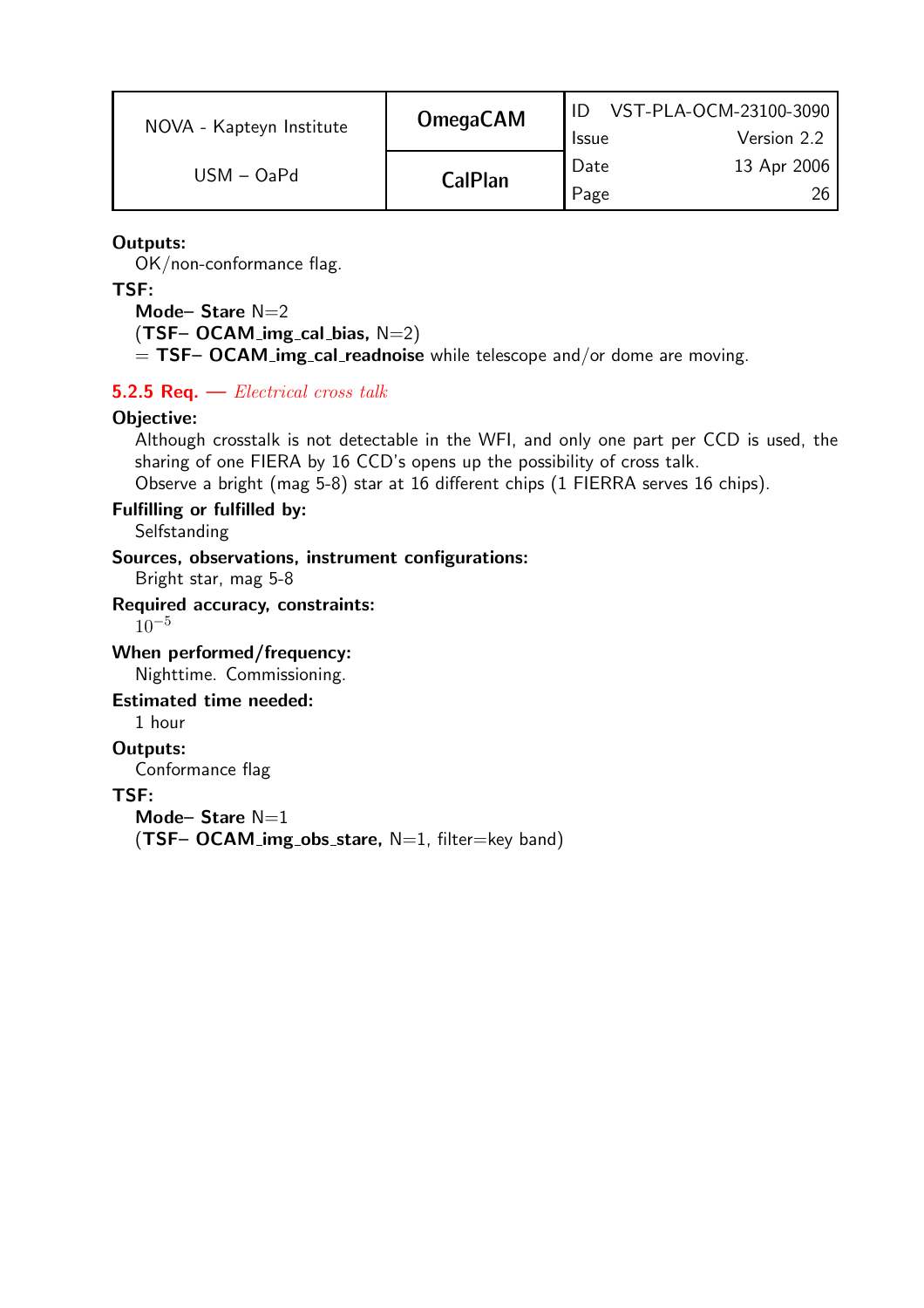| NOVA - Kapteyn Institute | <b>OmegaCAM</b> | <b>Issue</b> | VST-PLA-OCM-23100-3090<br>Version 2.2 |
|--------------------------|-----------------|--------------|---------------------------------------|
| $USM - OaPd$             | <b>CalPlan</b>  | Date         | 13 Apr 2006                           |
|                          |                 | Page         |                                       |

### 5.3 Detectors specific calibrations

#### **5.3.1 Req.**  $\longrightarrow$  *CCD Dark Current - doit*

#### Objective:

Measure CCD dark current (in ADU/pixel/hour) for qualification purposes of the detector chain (qualification and trend analysis). The particle event rate will be determined on the fly.

Repeating the test with the dome lights on will provide information on possible light leaks. Three one hour exposures are taken with the shutter closed. After rejection of the cosmic ray events, the signal above the bias level is the dark signal.

For the reduction of the science observations the subtraction of the sky brightness will include the dark current, and a separation of both contributions is normally not required. Do a trend analysis.

#### Fulfilling or fulfilled by:

Selfstanding, also used to compute the particle event rate.

#### Sources, observations, instrument configurations:

Three 1 hour exposures with shutter closed. Dome lights either on or off for all exposures.

#### Required accuracy, constraints:

Dark count rate should be less than the equivalent of 3 e <sup>−</sup>/pixel/hour in ADUs excluding bad pixels. (This corresponds to 1.5 ADU/pixel/hour for nominal gain.) Accuracy of determining particle event rate 1 particle/cm<sup>2</sup>/hour.

Particle event rates should be identical for each chip.

#### When performed/frequency:

Daytime (if dome and camera are proven to be light tight enough) - Commissioning; once per week. Alternatively, one dark frame per day could be taken, followed by a trend analysis once/month.

#### Estimated time needed:

Observation: 3 hours. Reduction: < 1 min./CCD.

#### Inputs:

3 raw dark frames CalFile– 541 Master Bias frame Lab values CalFile– 531 Dark count rate for each CCD older versions. CalFile– 532 Particle event rate older version.

#### Outputs:

CalFile– 531 *Dark count rate for each CCD* in ADU/pixel/hour **CalFile– 532** Particle event rate in particles/cm<sup>2</sup>/hour In ESO DFS terminology these outputs are not a **CalFile**, but a single number.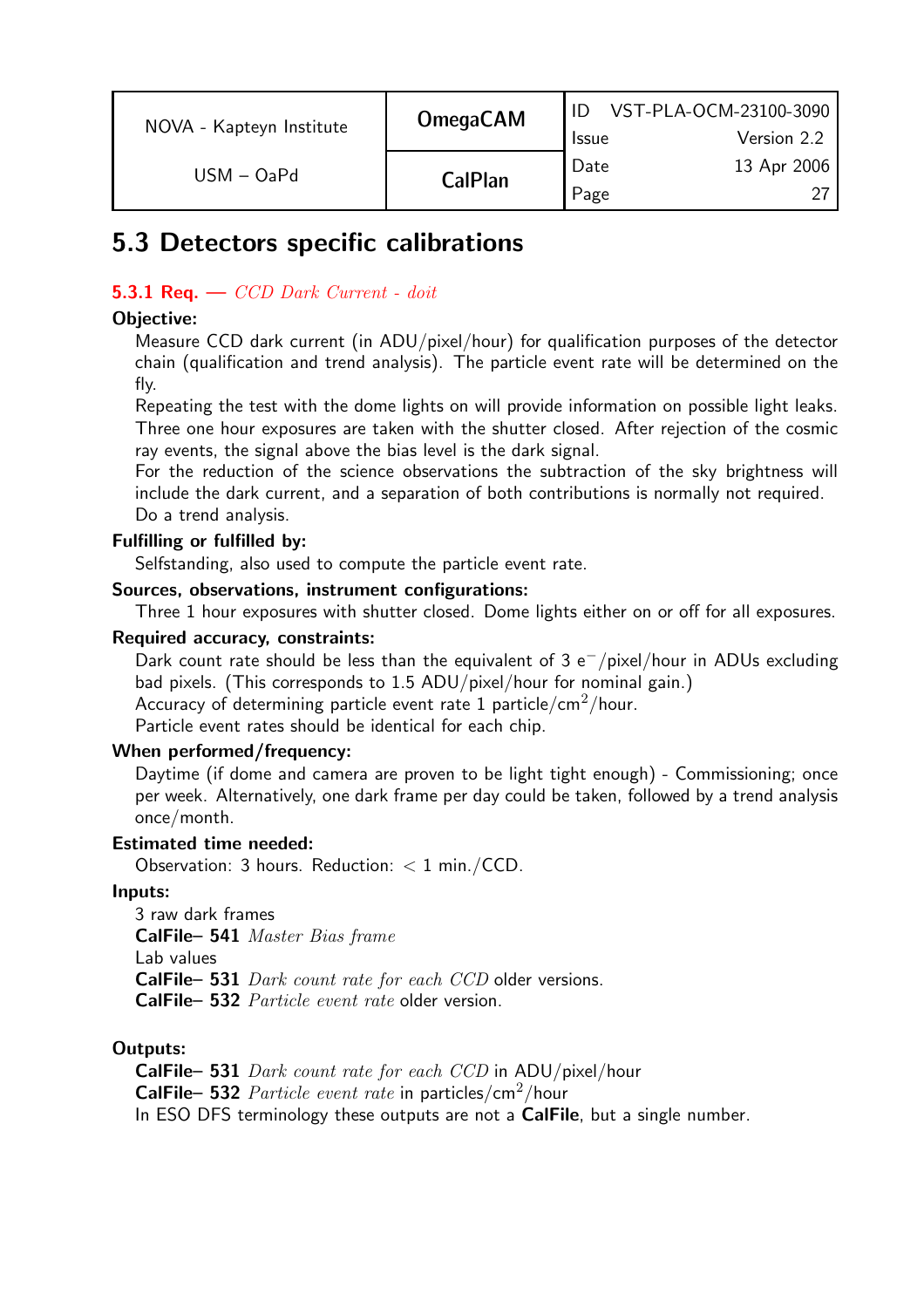| NOVA - Kapteyn Institute | <b>OmegaCAM</b> | <b>Issue</b> | VST-PLA-OCM-23100-3090<br>Version 2.2 |
|--------------------------|-----------------|--------------|---------------------------------------|
| $USM - OaPd$             | <b>CalPlan</b>  | Date<br>Page | 13 Apr 2006<br>28.                    |

TSF:

#### Mode-Stare  $N=3$

TSF- OCAM\_img\_cal\_dark exposure time 1 hour each, shutter closed. Dome lamp either on or off for all exposures

#### **5.3.2 Req.**  $\sim$  *CCD Particle Event Rate*

#### Objective:

Determine CCD particle event rate by evaluating dark current measurements.

Verify the absence of a local radiation source affecting the detector. The data will be inspected for significant differences of the rates on different chips, and will be screened for local effects.

#### Fulfilling or fulfilled by:

Data reduction of req. 531 Dark current

Required accuracy, constraints:

better than 1 particle/cm<sup>2</sup>/hour

#### When performed/frequency:

Commissioning and when dark current is measured.

#### Outputs:

**CalFile– 532** Particle event rate in particles/cm<sup>2</sup>/hour

#### **5.3.3 Req.** —  $CCD$  Linearity

#### Objective:

Characterize the linearity of the system over the full dynamic range of the  $A/D$  converter. Both the overall absolute linearity of the system and the pixel-to-pixel variation in linearity are of interest.

The overall linearity of the system can be obtained by measuring the counts as a function of exposure time for a series of dome flats. The data to use for this can be the same as for the measurement of the Gain ( $req.523$ , q.v.)

The pixel-to-pixel variation in the linearity is obtained by dividing a flatfield with a mean exposure level of more than 30000 ADU by a flatfield with an exposure level of less than 1000 ADU. Pixels that deviate more than  $5\sigma$  from the mean, in this divided image, have an anomalously high nonlinearity. This map of nonlinear pixels may be used in conjunction with the hot and cold pixel maps to produce a map of bad pixels. One can use suitable long and short exposures from the measurements of the Gain ( $req.523$ , q.v.) for this.

In addition, during a cloudy night, once per year, the linearity will be checked by taking various exposures with a variety of exposure times on the dome screen. These data will be subject to interactive analysis.

#### Fulfilling or fulfilled by:

Data reduction of req. 523 CCD Gain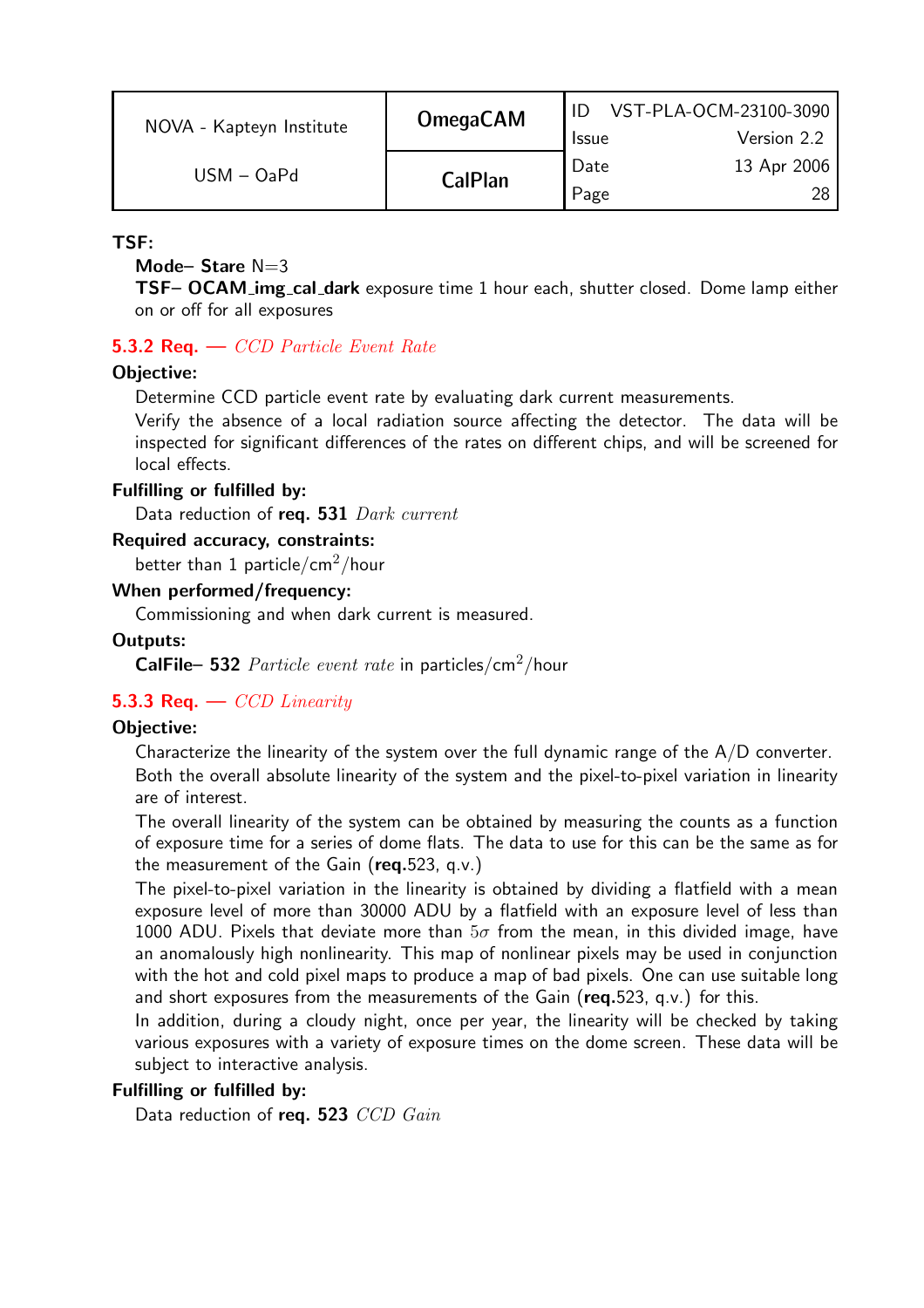| NOVA - Kapteyn Institute | <b>OmegaCAM</b> | <b>Issue</b> | VST-PLA-OCM-23100-3090<br>Version 2.2 |
|--------------------------|-----------------|--------------|---------------------------------------|
| $USM - OaPd$             | <b>CalPlan</b>  | Date<br>Page | 13 Apr 2006                           |

#### Required accuracy, constraints:

better than  $1\%$  on the photometric scale

#### When performed/frequency:

daytime- Commissioning, in RP once per month, dark dome test once/year

#### Estimated time needed:

Observation: None

#### Inputs:

Raw dome flatfields CalFile– 541 Master Bias frame

#### Outputs:

CalFile– 533P CCD Linearity Plot A measure of the overall nonlinearity can be obtained from this plot

**CalFile– 533M** CCD Linearity map A map of (anomalously) non-linear pixels can be used in conjunction with hot and cold pixel maps.

#### TSF:

Use same raw data as for req. 523  $CCD$  gain

#### **5.3.4 Req.**  $\leftarrow$  *CCD Charge Transfer Efficiency*

#### Objective:

Characterize horizontal and vertical transfer efficiency (CTE) per single transfer (in units of the fraction of the charge actually transferred).

Taken from WFI@2.2m: Ten flatfields are taken with 50 vertical and 50 horizontal overscan pixels and a mean exposure level of about 20000 ADU's. The mean is computed and corrected for the bias. Average signal levels are determined in the two overscan regions as well in the light sensitive pixels just preceeding the respective overscan pixels. Any signal found in the overscan pixels was due to non-unity CTE lost from the neighbouring light-sensitive pixels. The fractional charge still remaining in the light-sensitive pixels is the CTE.

Note added after analysing Bias behaviour in overscan regions on OmegaCAM CCDs (see test report Notes on  $OmegaCAM$  bias level- Nov 2003). The test report shows that there is significant reminiscence in the detector/amplifier chain with typical time scale of about a second. Therefore both the vertical and the horizontal overscan regions are affected by this reminiscent signal (only the upper 50 rows of the Y-overscan region are free from this signal). Thus the above decribed method for WFI is not expected to deliver very useful information on CTE.

*Alternative:* it might be more practical and informative to inspect the tails in  $X$  and Y of very bright stars.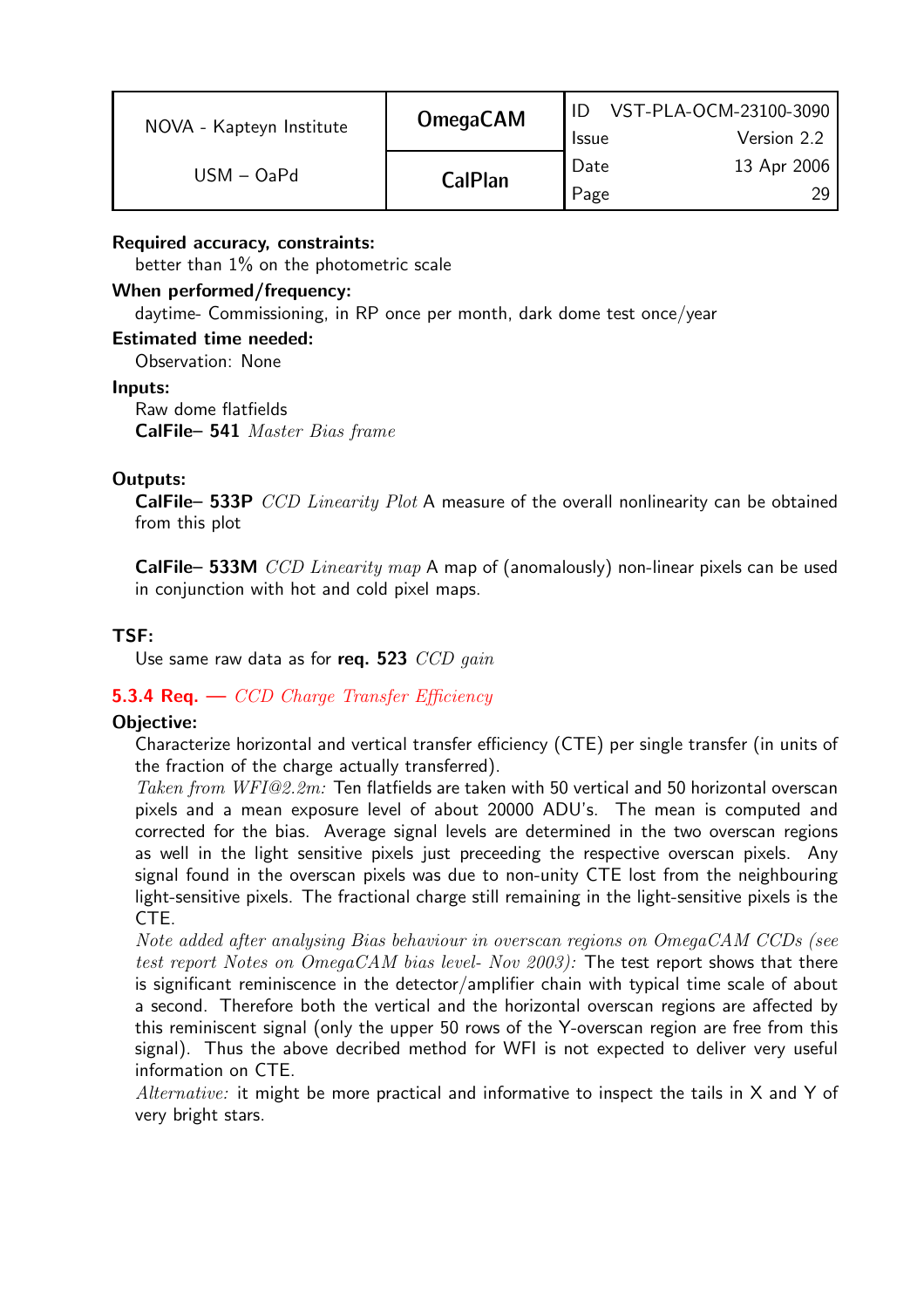| Date<br>13 Apr 2006<br>$USM - OaPd$<br><b>CalPlan</b> | NOVA - Kapteyn Institute | <b>OmegaCAM</b> | ID<br><b>Issue</b> | VST-PLA-OCM-23100-3090<br>Version 2.2 |
|-------------------------------------------------------|--------------------------|-----------------|--------------------|---------------------------------------|
|                                                       |                          |                 | Page               | 30.                                   |

#### Fulfilling or fulfilled by:

selfstanding but related to masks for req.  $541$   $Bias - doit$ , req.  $522$   $Hot$   $pixels$  and reg. 535 CCD Cold Pixels.

#### Sources, observations, instrument configurations:

Dome flat field- lamp. Use r' filter. Alternative none- use req. 525 crosstalk.

#### Required accuracy, constraints:

 $CTE > 0.999995$  per parallel or serial shift.

Note, that a small fraction of the OmegaCAMCCDs will have a CTE slightly below these values.

#### When performed/frequency:

daytime- Commissioning, in RP once half year *alternative* additional data reduction of req. 525 Cross talk

#### Estimated time needed:

30 min.

#### Inputs:

CalFile– 541 Master Bias frame

#### Outputs:

CalFile– 534 charge transfer efficiency factors

#### TSF:

template withdrawn at PAE.

#### 5.3.5 Req.  $\leftarrow$  CCD Cold Pixels

#### Objective:

Identify cold pixels.

Cold pixels should be recorded and ignored (assigned a weight of 0) in dedithering/dejittering and source extraction. For this purpose the bad/cold pixel map, together with the hot pixel map (req.522) is used to assign a weight of zero to the affected pixels in the weight map  $($ seq.– 633 $).$ 

Cold pixel maps are constructed from reduced dome ( $req.542$ ) or twilight ( $req.543$ ) flats. The flatfield is smoothed. The smoothed flat is used to flatten the flat. In this flatfielded image, pixels that are outside a given range (0.96-1.04) are taken to be cold pixels. Note that this invalidates any pixel whose gain differs significantly from its immediate neighbours. In particular, this also identifies pixels that are bright relative to their neighbours as "cold". Note, that pixels above the threshold are formally not "cold", but are flagged annyway. In the end, hot plus cold pixel map are combined in weightmap.

#### Fulfilling or fulfilled by:

Requires data reduction of master domeflat (req.542) or twilight (req.543) flat frames.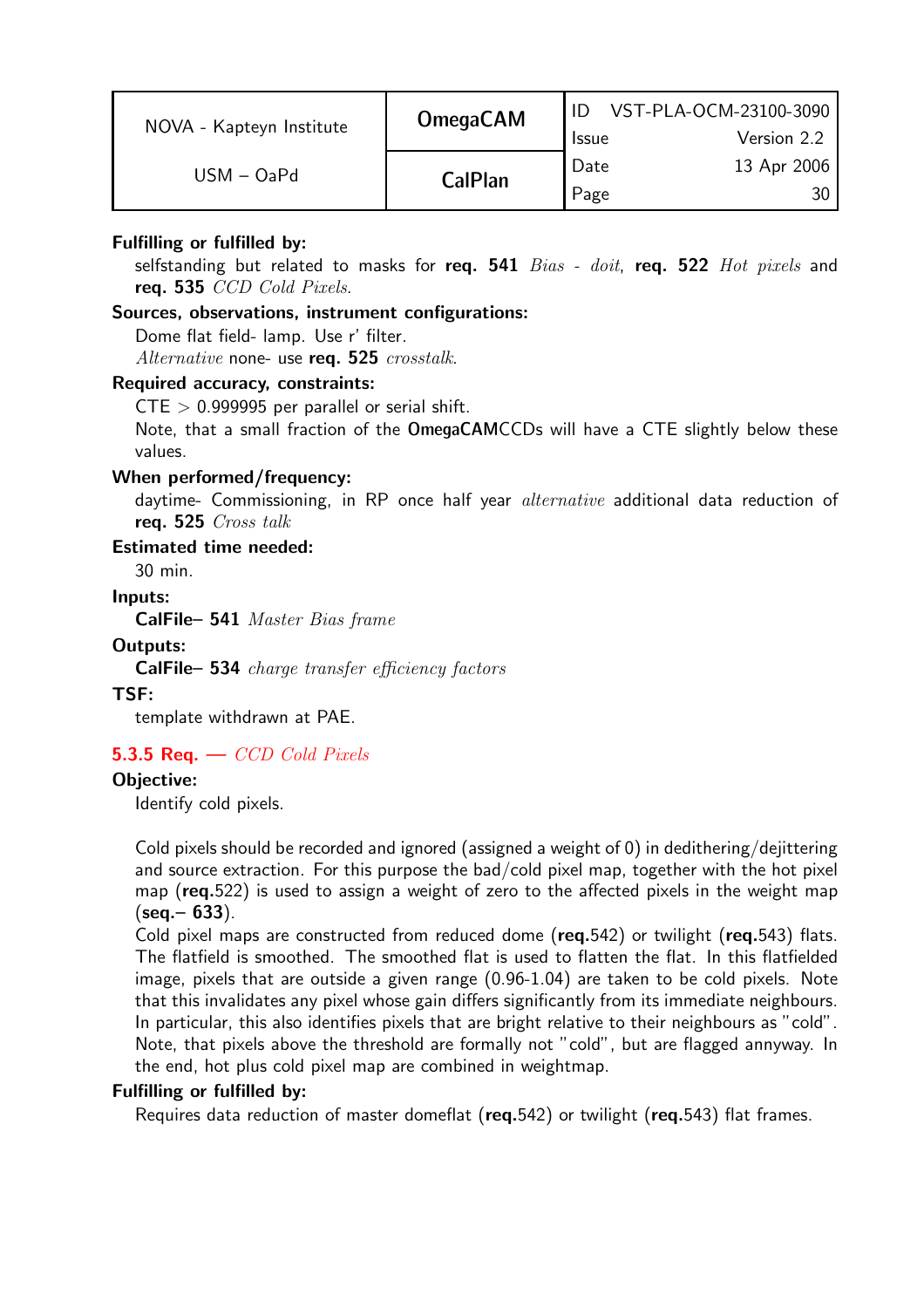| NOVA - Kapteyn Institute | <b>OmegaCAM</b> | <b>Issue</b> | VST-PLA-OCM-23100-3090<br>Version 2.2 |
|--------------------------|-----------------|--------------|---------------------------------------|
| $USM - OaPd$             | <b>CalPlan</b>  | Date<br>Page | 13 Apr 2006                           |

#### Sources, observations, instrument configurations:

Use master dome- or twilight flat. Use r' filter.

#### Required accuracy, constraints:

Quality Check: Number of hot pixels to be determined by experience/lab values. The total number of bad pixels (hot pixels  $+$  cold pixels) is less than 80000. Difference in number of cold pixels w.r.t. reference version less than 100.

#### When performed/frequency:

daytime- Commissioning, in RP once per 3 months.

#### Estimated time needed:

Observation: None. Reduction: < 20 sec./CCD.

#### Inputs:

CalFile– 535 *Cold pixel map* previous version CalFile– 542 Dome flat or CalFile– 543 Twilight flat

#### Outputs:

CalFile– 535 Cold pixel map

#### TSF:

Use master dome- (req.542) or twilight flat (req.543)

#### **5.3.6 Req.**  $\longrightarrow$  CCD Hysteresis, strong signal

#### Objective:

Quantify the effect of CCD signal reminiscence at timescales *larger* than 60 sec.

Reminiscence of a strong signal (a saturated star) in subsequent observations ("ghosts") is a potentially debilitating problem for data reduction and interpretation. The absence of this effect should be verified by observations of very bright objects and subsequent dark exposures.

If "sources" are detected in the dark frames at the pixel positions of bright sources in the first field, signal reminiscence is a problem, which can be characterized by the decay time of a strong signal.

#### Fulfilling or fulfilled by:

**Selfstanding** 

#### Sources, observations, instrument configurations:

Observe a field containing very bright objects followed by a few dark exposures. Number of dark exposures to be determined by experience. Do this on more chips to be determined by experience.

#### When performed/frequency:

Commissioning.

#### Estimated time needed:

2 hours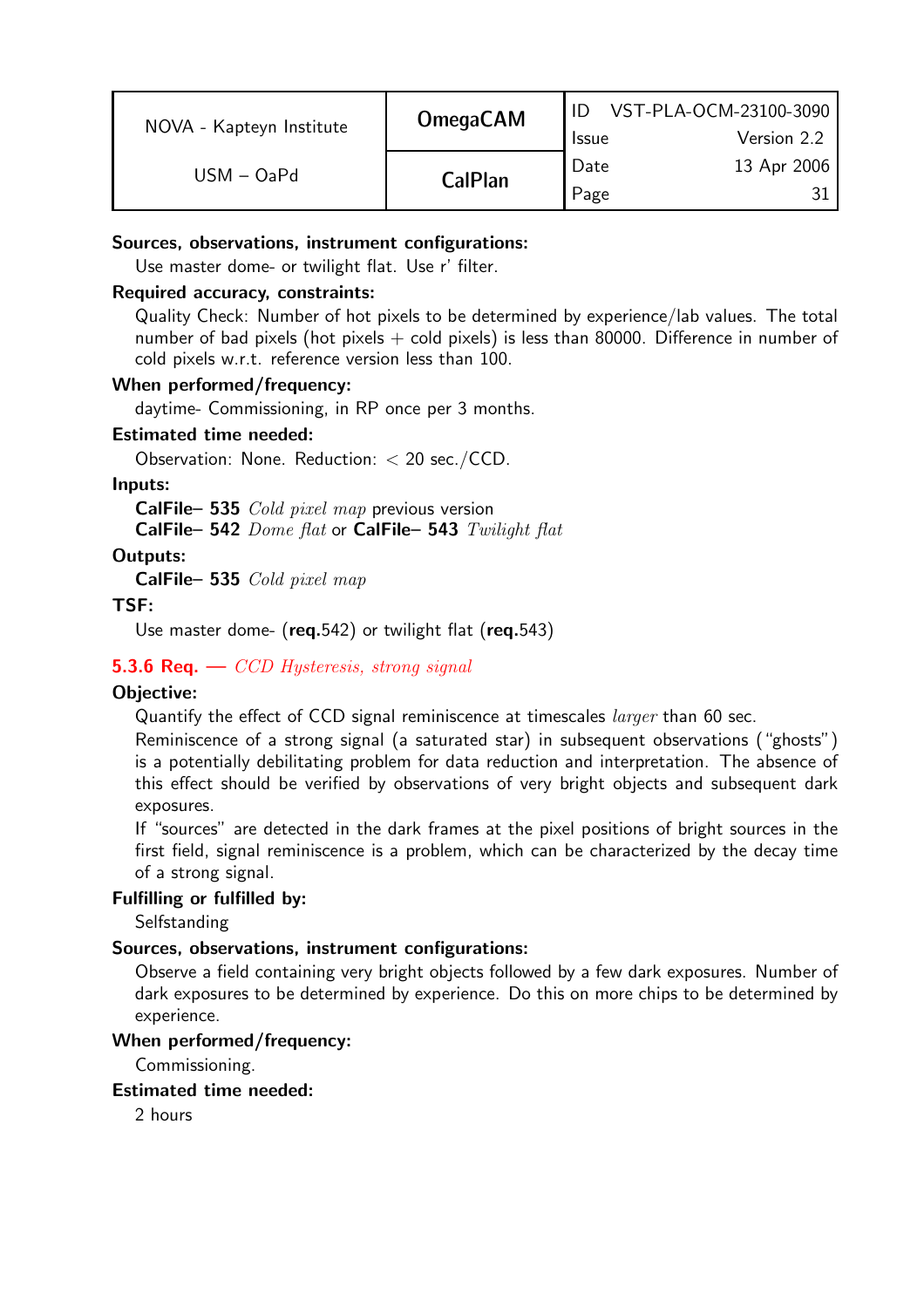| NOVA - Kapteyn Institute | <b>OmegaCAM</b> |              | VST-PLA-OCM-23100-3090 |
|--------------------------|-----------------|--------------|------------------------|
|                          |                 | <b>Issue</b> | Version 2.2            |
| $USM - OaPd$             | <b>CalPlan</b>  | Date         | 13 Apr 2006            |
|                          |                 | Page         |                        |

Outputs:

When significant effect is detected:

CalFile– 536 CCD Hysteresis, containing the signal decay time.

TSF:

Mode-stare N=2

TSF– OCAM img obs stareand TSF– OCAM img cal dark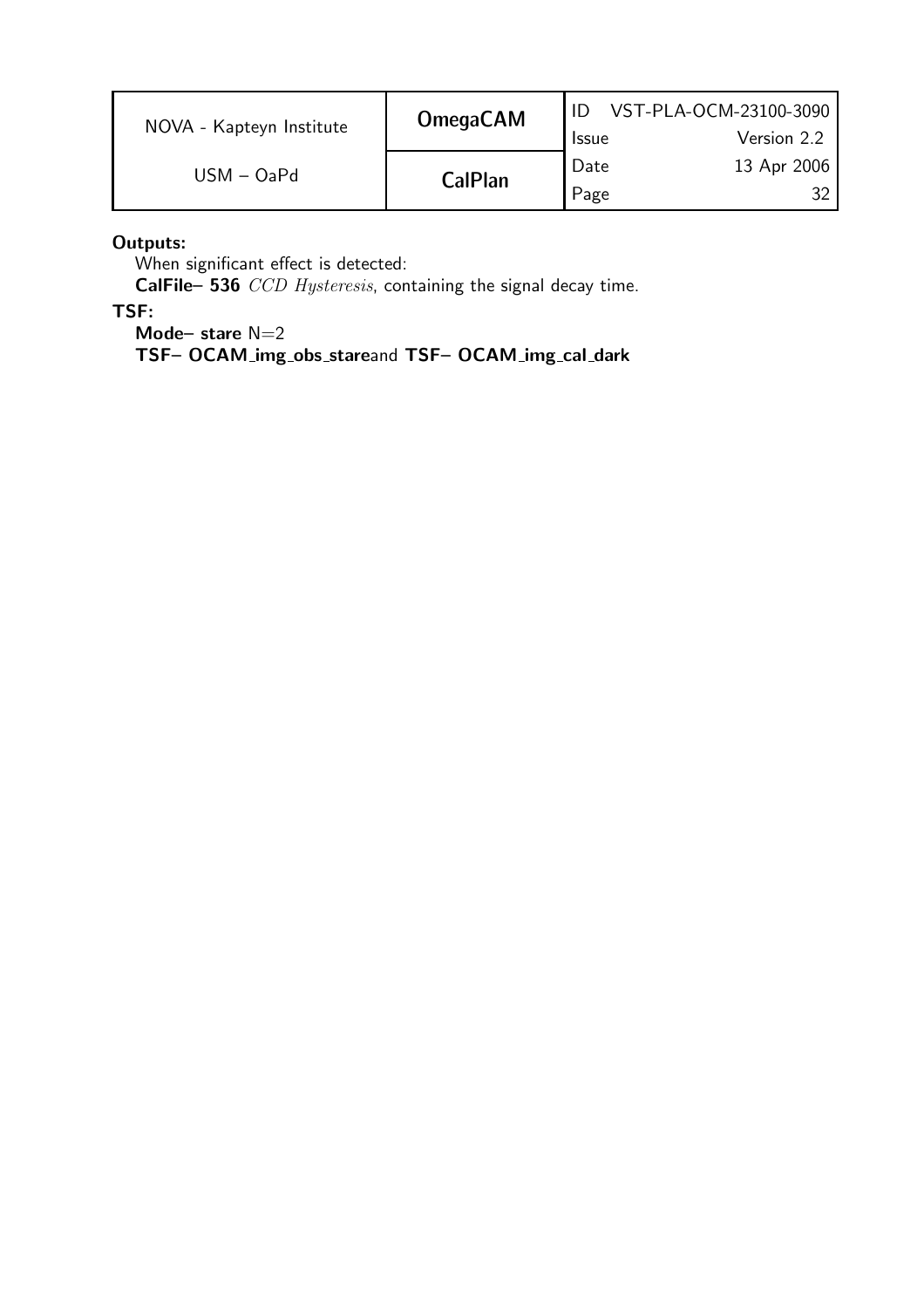| NOVA - Kapteyn Institute | <b>OmegaCAM</b> | <b>Issue</b> | VST-PLA-OCM-23100-3090<br>Version 2.2 |
|--------------------------|-----------------|--------------|---------------------------------------|
| $USM - OaPd$             | <b>CalPlan</b>  | Date<br>Page | 13 Apr 2006<br>33.                    |

### 5.4 Detectors operational specific calibrations

In this Section req.'s are listed which are essential related to the daily operations of the acquisition of the science data.

For all detector and photometry related calibrations each CCD is characterized independently of the others. (Only in the case of astrometric solutions, data of various chips is combined).

A set of calibration lamps together with a dome screen is used to monitor the health of the instrument and to measure the fine structure of the flatfield.

The calibration lamp system contains two **sets** of 4 commercial 12-24V halogen lamps each. Each set is operated independently. Each set is stabilized in current supply (one unit for whole set). Lamps are switched on/off with a gradual increase/decrease of the current over a timespan of 3-5 minutes. Implementation TBC. When operated this way, the nominal lamp instabilities are expected to be of the order of 0.05%/hour for a timespan of 200 hours of lamp operations (private comm. Philips Labs). For a nominal 1-2 hour/day of operations the lamp instability is expected to be of the order 1.5-3 % per month. The lamp instabilities are expected to be strictly linear after 100 hours of operations. When operating two sets at different rates, say one set 1 hour/day the other set at say 1 hour/two weeks a full characterization of the lamp stability can be achieved at accuracies better than a few percent on a monthly basis. Also continuity after failure of one lamp can be obtained. The accuracy is better than required as also other factors, like dust on the lamps and background light will affect the effective illumination of the screen. Altogether, the system is expected to provide control over the illumination of the screen with an accuracy better than 5-10%, which will be used for a daily health check on the overal throughput/health of the detectors (req. 547  $Quick \ detector \ responsibility \ and \ health \ check)$ . This activity provides a deliberate redundancy with flatfield measurements on the dome screen (req. 542 Flat field – dome key bands–doit), in order to provide the necessary cross-check in the off-line calibration analysis procedures. Next to the health checks taken during the night, a standard health check using a photometric standard field (also providing the absolute photometry is specified in req. 562 Photometric Calibration – Monitoring). The system of lamps, flatfields measurements, quick checks using the lamps and health checks on the sky on photometric standard fields is designed to support the photometric calibration of a Survey System, for many years to come. The system provides redundancy faciltating cross-checks and has a typical maintenance/update frequency once/month.

The calibration of science data can be divided in three steps.

1 Removing the effects of bias and differential gain.

2 Relating the overall gain, and hence counts  $S(x, y)$  to a photometric scale

3 Relating the  $x, y$  coordinates to an astrometric reference system.

The raw science and standard images record  $S(x, y)$  counts in pixel  $x, y$ , that are related to the incident photon flux  $I(x, y, \lambda)$  by:

 $S(x, y) = b(x, y) + G \int g(x, y, \lambda) I(x, y, \lambda) d\lambda$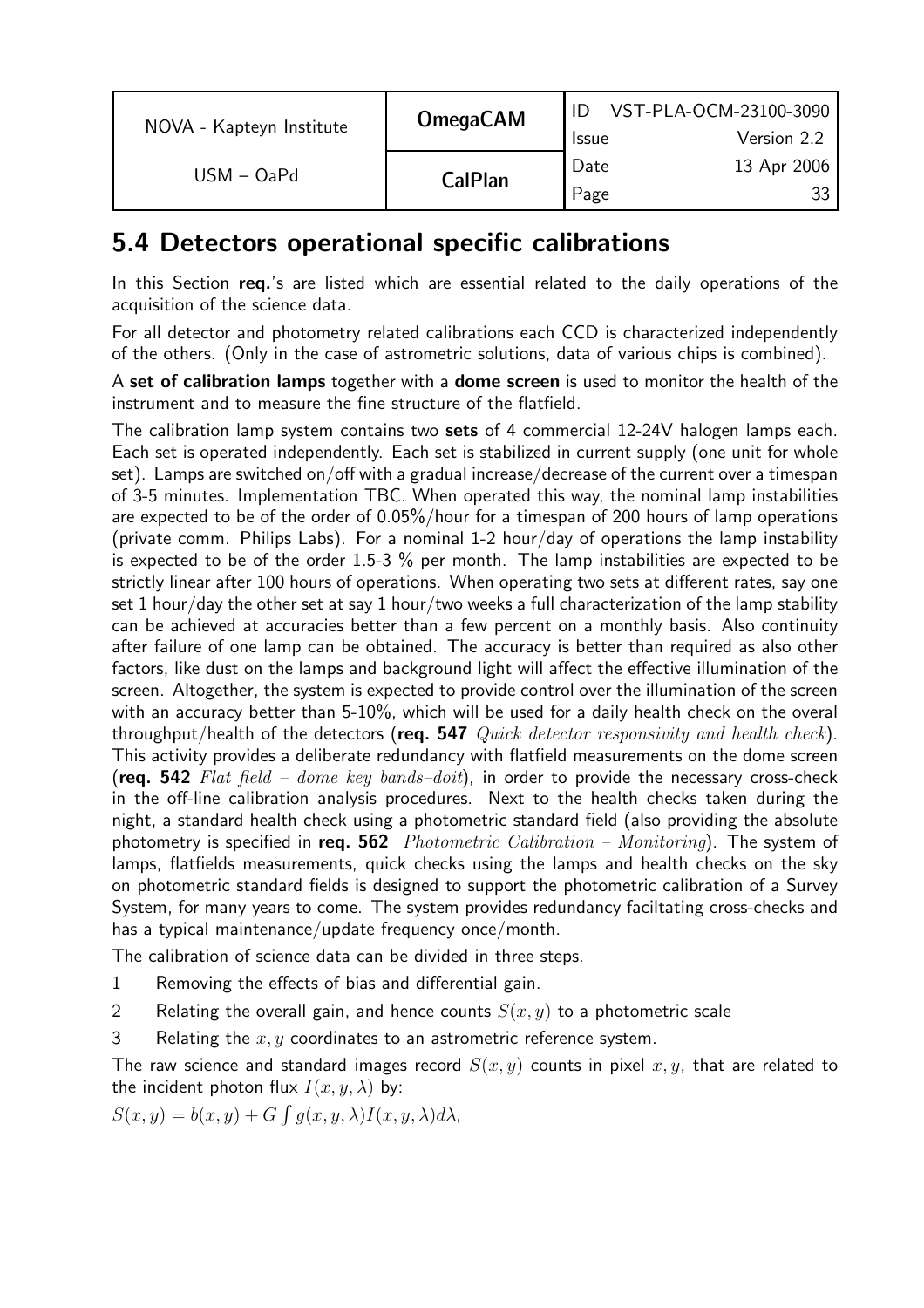|                          | <b>OmegaCAM</b> |              | VST-PLA-OCM-23100-3090 |
|--------------------------|-----------------|--------------|------------------------|
| NOVA - Kapteyn Institute |                 | <b>Issue</b> | Version 2.2            |
| $USM - OaPd$             |                 | Date         | 13 Apr 2006            |
|                          | <b>CalPlan</b>  | Page         | 34                     |

with G the ADU conversion factor,  $q(x, y, \lambda)$  the quantum efficiency or **gain** as function of position and wavelength, and  $b(x, y)$  the bias offset.

The photometric and astrometric calibration (steps 2 and 3) are the subject of Sections 5.5 and 5.6, respectively. Here we list the calibration data necessary to remove the effects of bias and gain variation over the image. These calibration data include:

- Bias to subtract residual pattern in the bias offset.
- Flatfields to correct for non-uniform gain.
- **Fringe maps** to remove the fringe-patterns
- Weight maps to determine the relative contribution of each pixel when image data are combined,

A first-order approximation of the bias level in an image is provided by the median of the overscan region. A more accurate determination of the bias offset takes into account the following two effects: i) the bias level grows to its asymptotic level in the first few hundred lines, and ii) the bias level depends on the total signal in a given line. Therefore, an initial bias correction—the **overscan correction**, is applied by averaging the overscan pixels for each line, and subtracting this value from that line. Also, experience with the WFI has shown the presence of residual patterns in the bias offset over the image area. Under the assumption that these patterns are also present in OmegaCAM data its characterization by means of a master bias frame is specified in req.541.

Note that the OmegaCAM calibration and image pipelines support several overscan correction methods (not doucumented separately in every requirement). It is imperative that all calibration data is derived using the same overscan correction method.

The gain,  $g(x, y, \lambda)$ , incorporates the wavelength-dependent pixel-to-pixel variation in transmissivity of the different lightpaths through the telescope optics, filters and detectors. The gain can be approximated with

#### $g(x, y, \lambda) = g_{DQE}(\lambda)g_{ff}(x, y),$

with  $g_{ff}(x, y)$  the pixel-to-pixel variation in the gain, and  $g_{DQE}(\lambda)$  the overall detector quantum efficiency (zeropoint), at  $g_{ff} = 1$ , which is subject to photometric calibration (Section 5.5).

The characterization of the pixel-to-pixel variation of the gain, the flatfield, is obtained by observing a spatially uniform source of illumination. A normalized version of such an image provides a measure of the relative variation of the gain over the image area,  $g_{ff}(x, y)$ . Note that this flatfield measures a combination in the pixel-to-pixel gain variation and the variation in transmissivity of the different light paths through the telescope optics and filters.

The ideal flatfield observation is:

i) uniformly illuminated

ii) bright, to minimize errors due to photon noise,

iii) of constant color, preferably a color that is the same as the night sky.

Several methods to determine a flatfield will be operational. However, each method suffers from different drawbacks. The various characterizations of the flat field, the dome, twilight, and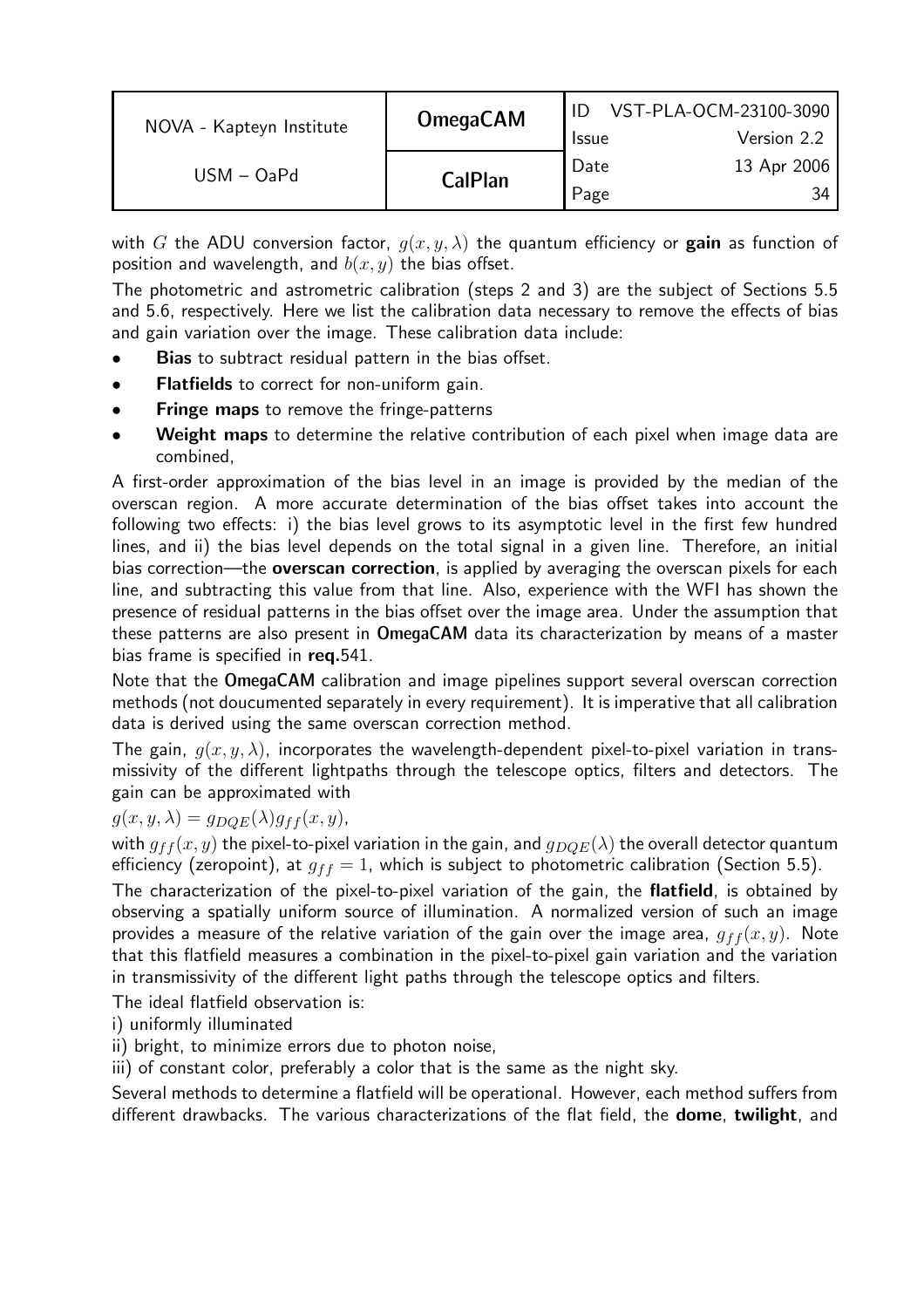|                          | <b>OmegaCAM</b> |              | VST-PLA-OCM-23100-3090 |
|--------------------------|-----------------|--------------|------------------------|
| NOVA - Kapteyn Institute |                 | <b>Issue</b> | Version 2.2            |
| $USM - OaPd$             |                 | Date         | 13 Apr 2006            |
|                          | <b>CalPlan</b>  | Page         |                        |

night sky flats, are specified under the req.542-545, while the eventual master flatfield to be applied to science and standard field observations, is constructed from a suitable combination of the dome, twilight and night sky flat fields (req.546).

Dome flats (req.542) are obtained by observing in telescope screen park position a fixed domescreen *relatively* uniformly illuminated by the **calibration lamp** with a stabilizing power supply. The illumination is not sufficiently uniform to measure large scale variations, and the color is very different from the night sky.

Twilight flats (req.543) are based on a bright, uniform source of illumination (twilight sky), that is unfortunately not of constant brightness and color. Unfortunately the 'twilight gradient' precludes measurement of the largest scale gain variation. Also bright objects may be visible even at twilight, which provides an additional complication.

Night sky flats (req.544), obtained by combining a large number of science observations, most closely mimic the illumination properties of the science frames themselves. These are the only flatfields usable for measuring the largest scale gain variations. Unfortunately, the assumption that the illumination is uniform (except for astronomical sources of course), has proven to be invalid on WFI (e.g Manfroid et al, 2000). It remains to be seen how large this problem of "sky concentration" will be for OmegaCAM. Computing the night sky flat is also a computationally expensive process, both because of the large numbers of frames involved, and because the need for a proper masking of bright objects in the field. Fortunately, this measurement may also be usable for the fringe correction.

The master flatfield (req.546), to be applied to science and standard field observations, is constructed from a suitable combination of the dome, twilight and night sky flat.

The approximation that the pixel-to-pixel variation in the gain is independent of wavelength is in fact incorrect. Interference effects, mainly in the filters and thinned silicon layers of the CCDs, introduce wavelength dependent gain variations that vary on small angular scales. Since most sources are continuum sources, and only the convolution  $\int q(\lambda)I(\lambda)d\lambda$  is measured, this effect can be ignored when measuring source fluxes. However, due to variable strength of several sky lines, mostly apparent at the long wavelengths, the background will exhibit so-called fringing patterns, which can change during the night. This requires an additional calibration step for bands redward of R: the construction of suitable fringed background images ( $req.545$ ).

The weight map is an important auxiliary file, which is used in several image processing steps. The weight map is intimately linked to the flatfields and therefore its construction is also addressed in this section.

Whenever individual pixels are combined, either in constructing source lists necessary for photometric and astrometric calibration, or in the coaddition of different frames, the OmegaCAMreduction pipeline uses variance weighting (weight=  $1/\sigma^2$ ). The inverse variances are recorded in weight maps, which are computed as part of the image pipeline (ref. seq.–  $633$ ).

The debiased images record  $S(x, y)$  counts in pixel x, y, that are related to the photon flux  $I(x, y)$  by: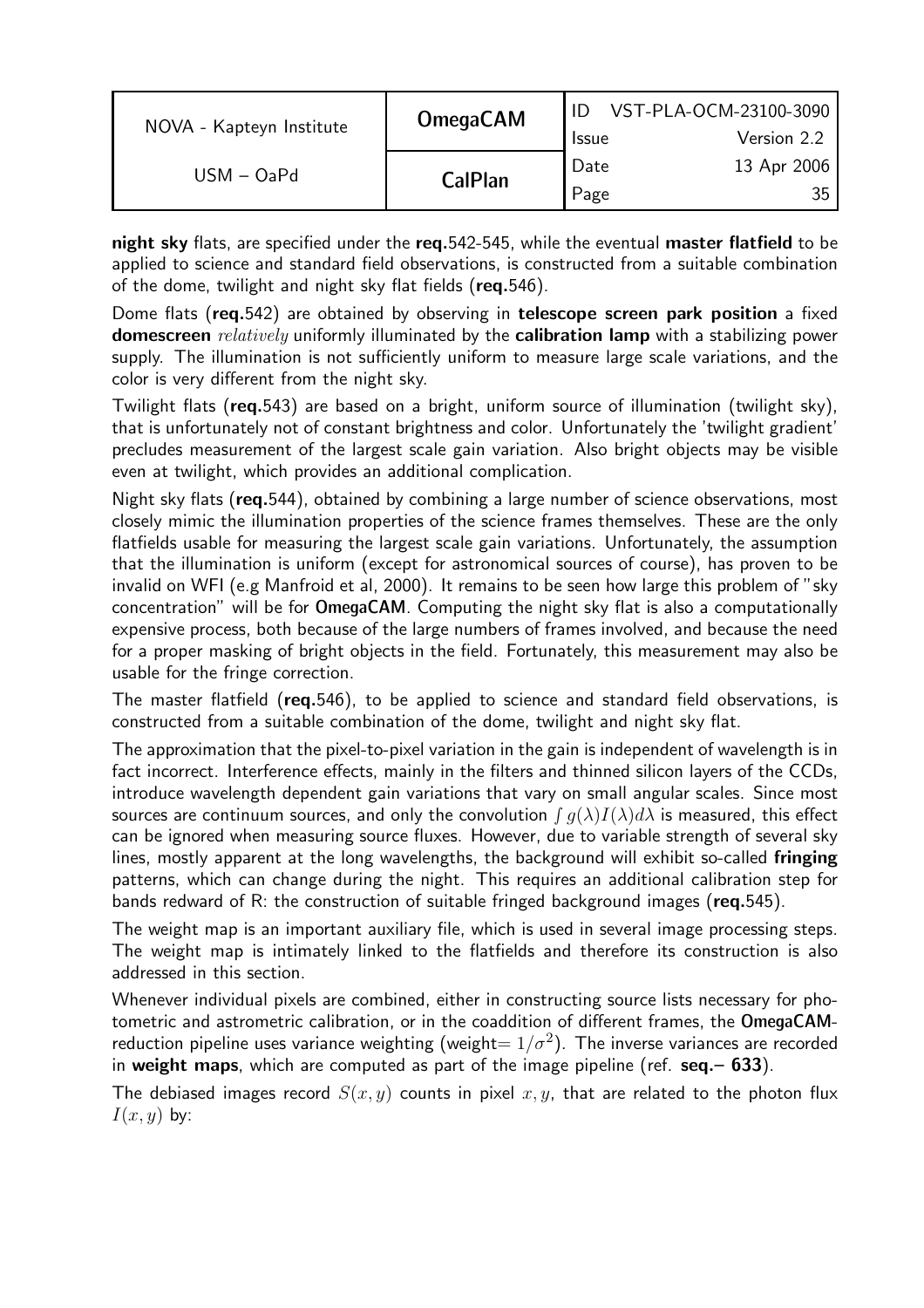|                          | <b>OmegaCAM</b> |              | VST-PLA-OCM-23100-3090 |
|--------------------------|-----------------|--------------|------------------------|
| NOVA - Kapteyn Institute |                 | <b>Issue</b> | Version 2.2            |
| $USM - OaPd$             | <b>CalPlan</b>  | Date         | 13 Apr 2006            |
|                          |                 | Page         | 36                     |

 $S(x, y) = Gg_{DQE}g_{ff}(x, y)I(x, y),$ 

Since photon shot-noise is much larger than the read-out noise, the rms-noise in the raw data is given by:

 $\sigma_S(x, y) = G(g_{DQE}g_{ff}(x, y)I(x, y))^{1/2} = (GS(x, y))^{1/2}.$ 

Once data has been flatfielded  $(S' = S/g_{ff})$ , the counts are given by:

$$
S'(x, y) = Gg_{DQE}I(x, y),
$$

and the rms-noise by:

 $\sigma_{S'}(x,y) = G(g_{DQE}g_{ff}(x,y)I(x,y))^{1/2})/g_{ff} = (GS'(x,y)/g_{ff})^{1/2}$ 

The photon flux  $I(x, y)$  is a sum of a uniform background  $I_{back}$  plus sources  $I_{src}(x, y)$ . Since, the surface brightness of the sky is (much) larger than the surface brightness of most sources, the rms-noise is given by:

 $\sigma_{S'}(x, y) = G[g_{DQE}I_{back}/g_{ff}(x, y)]^{1/2} = (GS'_{back}/g_{ff})^{1/2}$ 

Hence, the rms-noise in an image is the product of a factor  $((G S'_{back})^{1/2})$  that is constant over one image, but will vary between images, and a factor  $(g_{ff}^{-1/2})$  $f_f^{-(1/2)}$ ), the inverse of the square-root of the flatfield, which varies over the image.

To account for image defects the **weight map** will give bad pixels a weight of zero. Bad pixels include hot (req.522) and cold (req.535) pixels, as well as pixels affected by saturation, cosmic rays and satellite tracks, as determined in  $seq - 633$ .

#### 5.4.1 Req.  $-$  Bias - doit

#### Objective:

Determine master bias frame.

The signal in raw scientific frames contains a component that is due to a bias current. This component shows up as an offset to the signal. The bias-offset has the following characteristics: i) the bias level grows to its asymptotic level in the first few hundred lines, and ii) the bias level depends on the total signal in a given line. Therefore, an initial bias correction—the **overscan correction**, is applied by averaging the overscan pixels for each line, and subtracting this value from that line. It is noted that the bias level may jump significantly after a cold restart of the FIERA.

In addition, the bias offset exhibits a residual pattern, which is measured by the master bias frame. To construct the master bias a series of 10 zero-second bias exposures is overscancorrected, and then averaged, rejecting  $5\sigma$  outliers ( $\sigma$  = dispersion of the 10 bias exposures of individual pixels), due to particle hits during read-out. The resulting master bias frames will be used for the correction of all frames. For each master bias frame the mean value for each CCD chip will be determined and evaluated in a trend analysis.

As the readout noise dominates the rms scatter in the bias frames, while the shotnoise of the sky background dominates the rms scatter on the sky images, which is nominally much larger than the readout noise, it is sufficient to characterize the bias value at individual pixels with an accuracy of (readout noise/ $\sqrt{10}$ ).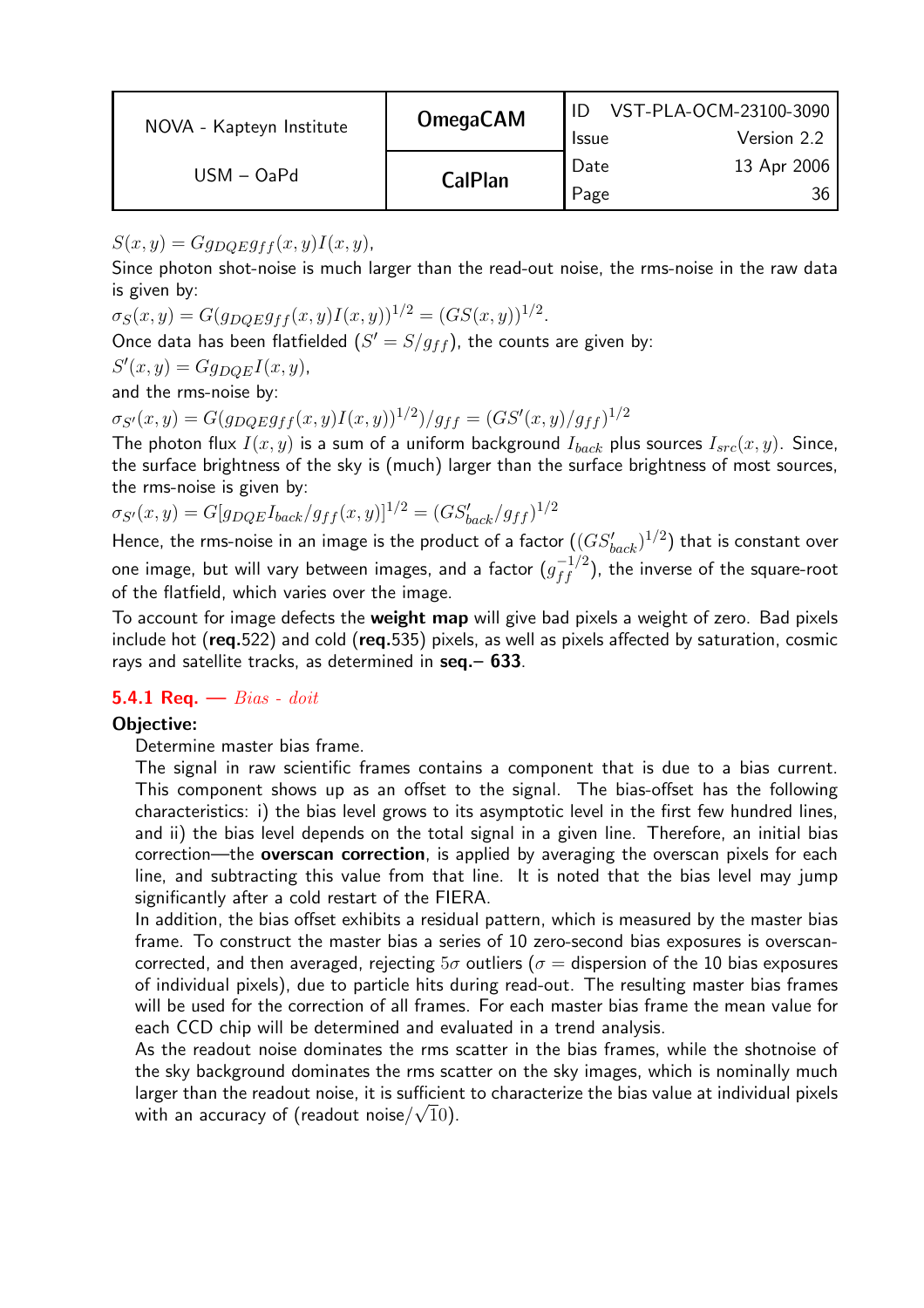| NOVA - Kapteyn Institute | <b>OmegaCAM</b> | <b>Issue</b> | VST-PLA-OCM-23100-3090<br>Version 2.2 |
|--------------------------|-----------------|--------------|---------------------------------------|
| $USM - OaPd$             | <b>CalPlan</b>  | Date<br>Page | 13 Apr 2006                           |

A comparison with a previous master bias frame will be done as an evaluation of the overall health of the instrument and the quality of the data. This will thus measure short-term variations. Long term variations can be assessed using trend analysis.

A comparison of the mean level with laboratory values will be used as an overall quality check.

## Fulfilling or fulfilled by:

Selfstanding. Raw data are also used for req.  $522$   $Bad/hot$  pixels

Calfiles used by: req. 542  $Dome$  flat, req. 543 Twilight flat req. 544 Night sky flat seq. 632 Trim, de-bias, flatfield

#### Sources, observations, instrument configurations:

10 observations with 0 (zero) seconds exposure time.

#### Required accuracy, constraints:

The required accuracy per pixel in the master bias frame is "nominal read-outnoise/ $\sqrt{10}$ ". For the quality check: Since an overscan correction is performed, the deviation of the mean level of master bias (bias level) from zero, should be less than TBD.

#### When performed/frequency:

daytime- Commissioning, in RP initially daily. Later the frequency is to be determined by experience.

## Estimated time needed:

Observation: 15 min. Reduction: < 2 min./CCD.

#### Inputs:

Raw data bias frames CalFile– 541 Master Bias frame previous versions Laboratory values of bias levels.

## Outputs:

**CalFile– 541** Master Bias frame to be used by  $seq. 632$  de-bias flat field

## TSF:

Mode-Stare  $N=10$ TSF- OCAM\_img\_cal\_bias

## **5.4.2 Req.**  $\rightarrow$  Flat-field - dome key bands + user bands - doit

## Objective:

Determine master dome flat frame for both Keybands and Userbands.

Master dome flats are obtained through an average with sigma rejection procedure on a stack of raw dome flats, intended to reduce photon shot noise, remove cosmic rays. During the lifetime of OmegaCAM the dome flatfields shall be measured for the 4 keybands and the key-composite filter at least once/week. Thus at least within 3 days of the taking of science data a dome flatfield in the key passband will be available.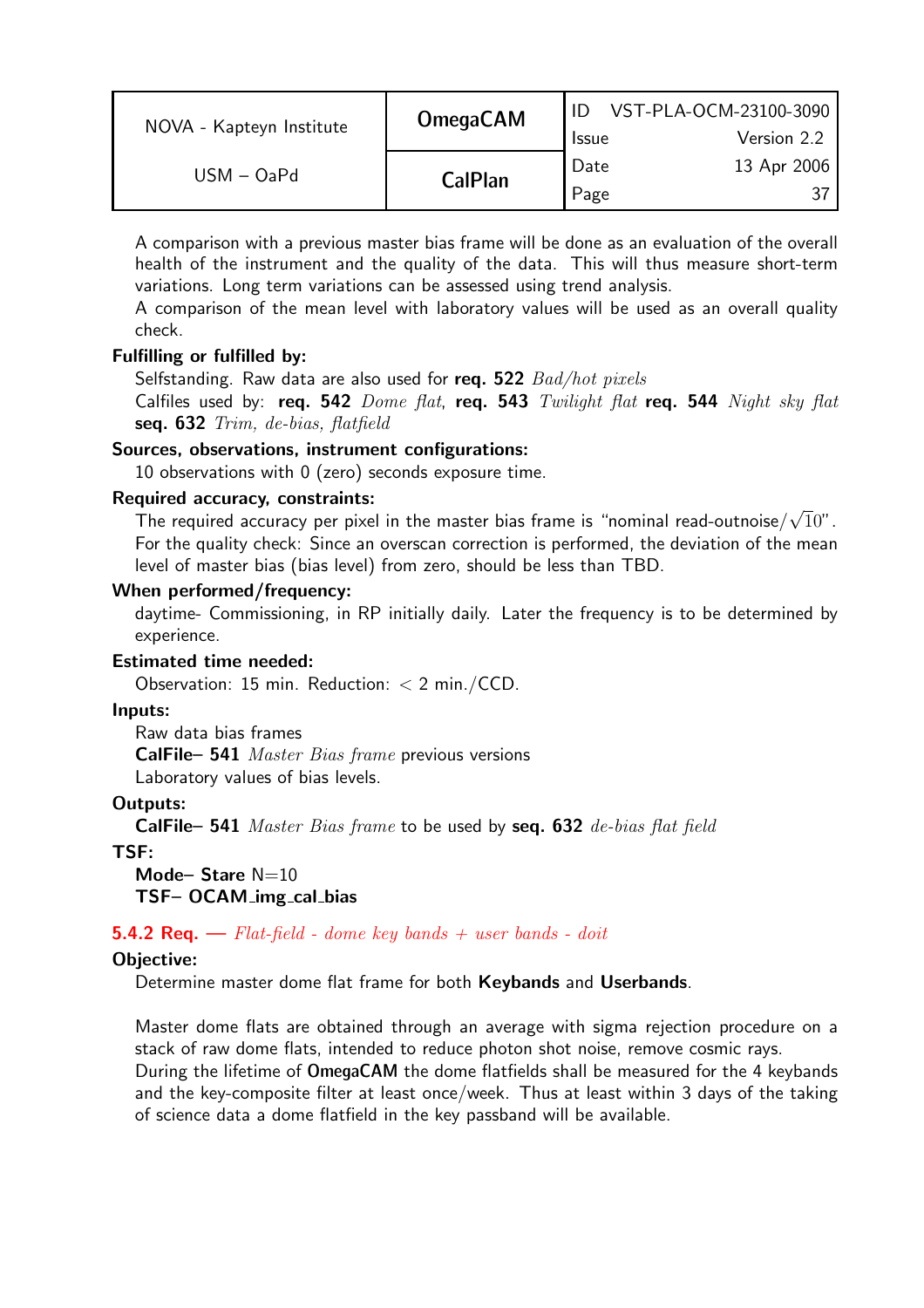| NOVA - Kapteyn Institute | <b>OmegaCAM</b> |                      | VST-PLA-OCM-23100-3090<br>Version 2.2 |
|--------------------------|-----------------|----------------------|---------------------------------------|
| $USM - OaPd$             |                 | <b>Issue</b><br>Date | 13 Apr 2006                           |
|                          | <b>CalPlan</b>  | Page                 | 38.                                   |

The sequence of master dome flatfields in the keybands, acquired over periods of months to years will be used to perform a trend analysis on the long term stability of the instrument and lamp which illuminates the dome flatfield. With the exception of the effects of the unstability of the lamp, this trend analysis is redundant with that obtained from both req. 563 Photometric Calibration - zeropoint key bands - doit and that of req. 562 Photometric Calibration - monitoring. Thus, by combining the results of these req.'s an accurate description of the behaviour of the lamp is feasible. The prediction of the behaviour of the lamp is a result, which will be used as an input for req. 547  $Quick \ detector \ responsibility$ check.

The dome flatfields will be used on an individual CCD chip level. The relative variations of the quantum efficiciency between individual CCD chips will be measured by req. 563  $Pho$ tometric Calibration - zeropoint key bands - doit.

The redundancy between various measurements of req. 563 Photometric Calibration zeropoint key bands - doit and req.  $542$  Master Domeflat at keybands will be used to evaluate the relative chip-to-chip gain variations, and in due time, when advanced insight in this item is achieved, this knowledge might be used to further optimize observing scenarios.

The cross-calibration/handshaking of two lamp sets will be done during a transition period of about one week. During that week observations will be taken with both lamp sets. Template TSF–OCAM img cal domeflat has a parameter which one of the two lamp sets will be used It is anticipated that about every 3 months a new set will become operational. During this transition period of about a week both lamps sets will be observed sequentially. Also TSF-OCAM img cal quick can be used for the crosscalibration.

For the userbands the dome flatfield will only be taken in the period of the week that that particular passband has been used for science observations. No trend analysis will be done on the data taken in the User pass bands.

It will be checked whether the dome flatfields are reproducable and whether artifacts appear on the same pixels. This will also serve as a check on the reproducibility of the filter exchange mechanism.

## Fulfilling or fulfilled by:

Selfstanding.

Output is used by:

req. 563 Photometric Calibration - zeropoint key bands - doit

req. 547 Quick detector responsivity through the characterization of the dome flat field lamp.

req. 546 Master flatfield

## Sources, observations, instrument configurations:

Domeflats with the four keyfilters and the single key composite filter. 5 observations per filter, with approximately 20000 ADU. Adding 5 exposures of 20,000 counts satisfies the accuracy requirement. Each science/standard observation preferably has an associated domeflat observed within 3 days. About 4 dome flats will be measured per day. The calibration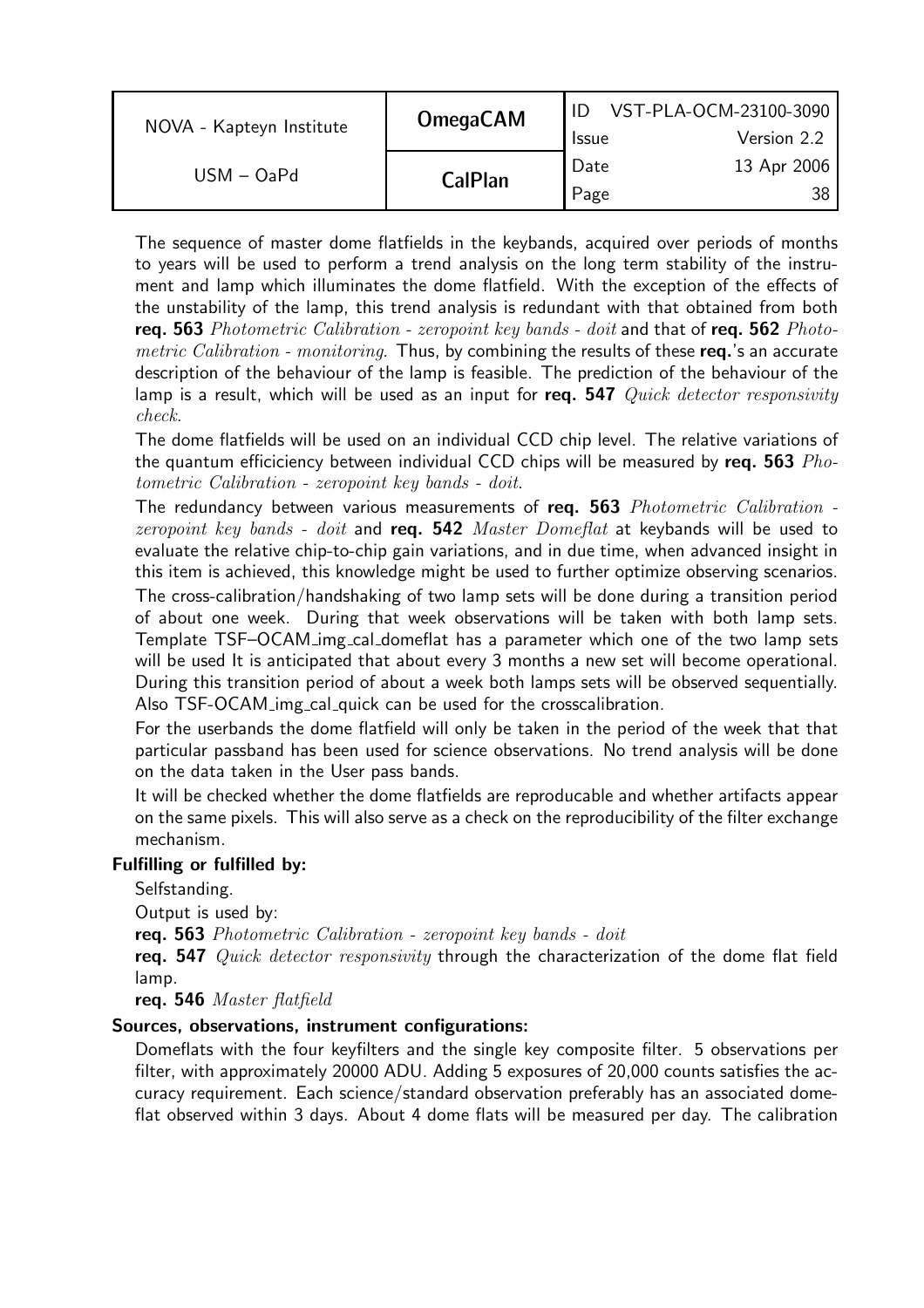| NOVA - Kapteyn Institute | <b>OmegaCAM</b> | <b>Issue</b> | VST-PLA-OCM-23100-3090<br>Version 2.2 |
|--------------------------|-----------------|--------------|---------------------------------------|
| $USM - OaPd$             | <b>CalPlan</b>  | Date<br>Page | 13 Apr 2006<br>39.                    |

lamps will be used and during a transition period of about one week both sets will be used.

## Required accuracy, constraints:

Accurately measuring pixel-to-pixel gain variations as small as 1%. Re-insertion of the filter shall not alter the flat field stucture by more than 0.3% (rms, measured over the full detector area).

## When performed/frequency:

Daytime, daily. For the keybands the dome flatfields will be measured at least once/week. For the Userbands the dome flatfields will be measured at least within 3 days that the Userband has been used for science observations. When filters have been changed in the cassette the presence of dust and/or scratches might require new flat field exposures. During Comm. the reproducibility of the filter exchange mechanism will be checked.

## Estimated time needed:

Observation: 10 min. Reduction: 3 min./CCD.

## Inputs:

Raw dome flatfields CalFile– 541 Master Bias frame CalFile– 522 Hot pixel map CalFile– 523 Gain CalFile– 535 Cold pixel map

## Outputs:

CalFile– 542 Master Domeflat frame CalFile– 542L Dome Lamp

## TSF:

Mode-Stare N=5 TSF– OCAM img cal domeflat

## **5.4.3 Req.**  $\rightarrow$  Flat-field - twilight

## Objective:

Determine master twilightflat frame, using observations of the twilight sky.

Twilightflat observations will be attempted for each passband that is observed during that night. If insufficient twilight time is available then the twilightflat observations are taken preferably in the previous or subsequent night. In addition twilightflats of the 4 keybands will be taken at least once a week.

In order to minimize the spatial gradient in the sky brightness, the observations need to be made on the solar circle, i.e. the great circle through the zenith and the sun's position, at a zenith distance of about 20° in the solar antidirection. Preferably, the field of view does not include stars brighter than TBD magnitude.

The consortium will deliver a list a targets for twilight flats.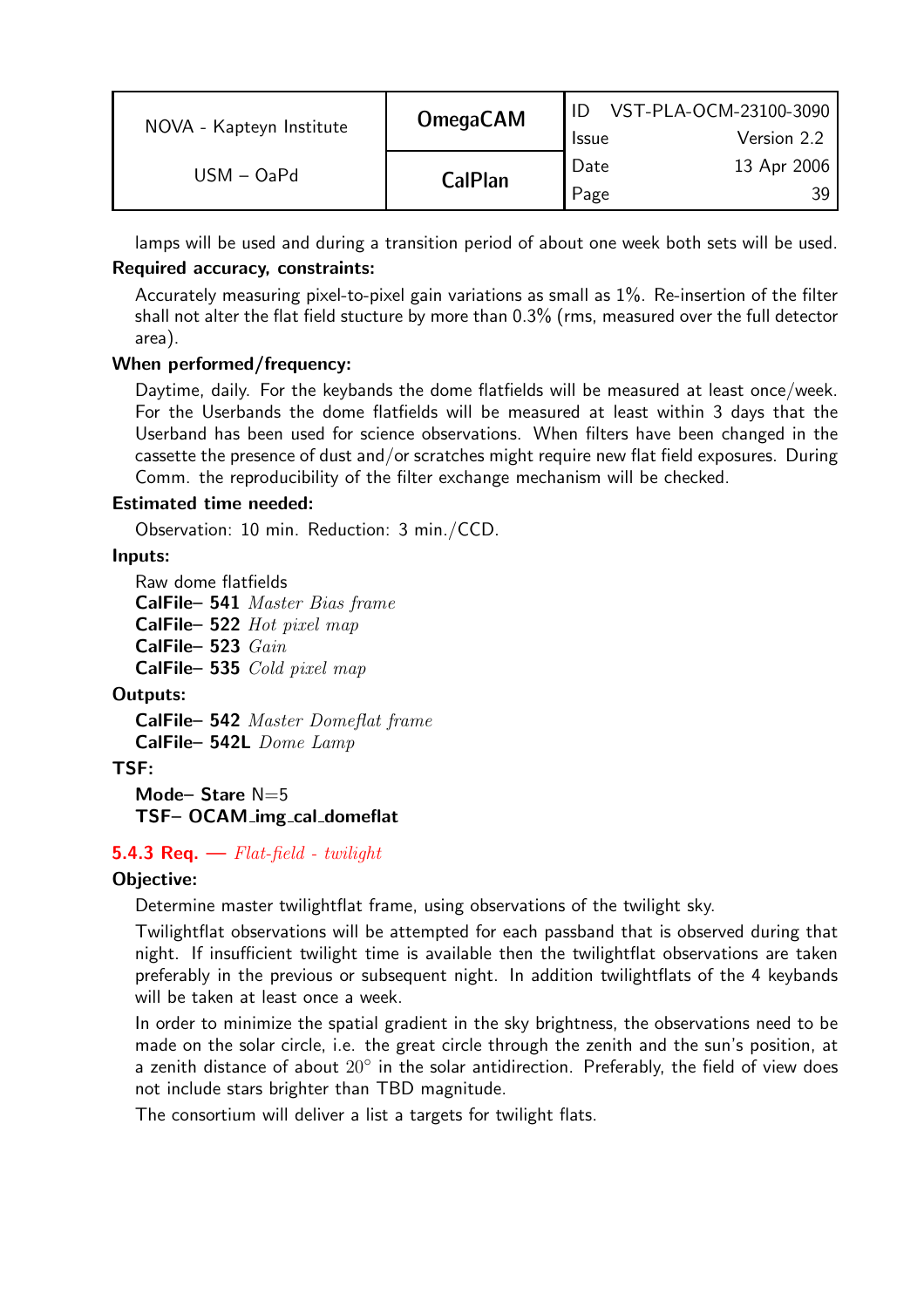| NOVA - Kapteyn Institute | <b>OmegaCAM</b> | <b>Issue</b> | VST-PLA-OCM-23100-3090<br>Version 2.2 |
|--------------------------|-----------------|--------------|---------------------------------------|
| $USM - OaPd$             | <b>CalPlan</b>  | Date<br>Page | 13 Apr 2006<br>40                     |

Master twilight flats are obtained through an average with sigma rejection procedure on a stack of raw twilight flats, intended to remove any contamination (including stars) present on individual raw twilight flats and reduce photon shot noise.

## Fulfilling or fulfilled by:

**Selfstanding** 

#### Sources, observations, instrument configurations:

Twilightflat with 5 observations per filter at 'empty' sky, near 20◦ from zenith in solar antidirection. It may be advisable to determine a standard target list of approximately 10-20 empty fields, equally spaced in right ascension, at 20◦ from zenith. A 'standard' target list will be provided by consortium at commissioning.

The telescope should be tracking. The maximum jitter offset allowed by the TSF should be used in order to be able to remove stars. Observations should approximate 20000 ADU. Exposure time should be based on skybrightness, typically it may vary from 0.1 sec to 300 sec, changing rapidly during the twilight period. No effects of shutter are expected.

The Tyson and Gal technique/formula for adapting exposure time to the variations of the twilight brightness is implemented in the observing template (similar to WFI@2.2m). A trend analysis of twilightflat can be used to calibrate this formula.

Each science/standard observation preferably has an associated twilightflat observed within 2 days. We expect a total of 10 twilightflats to be observed during each twilight period.

#### Required accuracy, constraints:

Mean levels should be approximately 20000 ADU.

#### When performed/frequency:

Evening twilight.

An attempt will be made to observe twilightflats for all bands observed during the night. For all observed bands, twilightflats will be observed within a maximum of 2 nights. In addition, twilightflats for the keybands will be obtained at least once a week, irrespective of whether keybands were used for science observations during that week.

#### Estimated time needed:

Observation: in total 25 min./night. Reduction: 3 min./CCD.

#### Inputs:

Raw twilight flatfields

CalFile– 541 Master Bias frame

CalFile– 522 Hot pixel map

CalFile– 523 Gain

CalFile– 535 Cold pixel map

#### Outputs:

CalFile– 543 Master Twilightflat frame

TSF:

Mode- Jitter N=5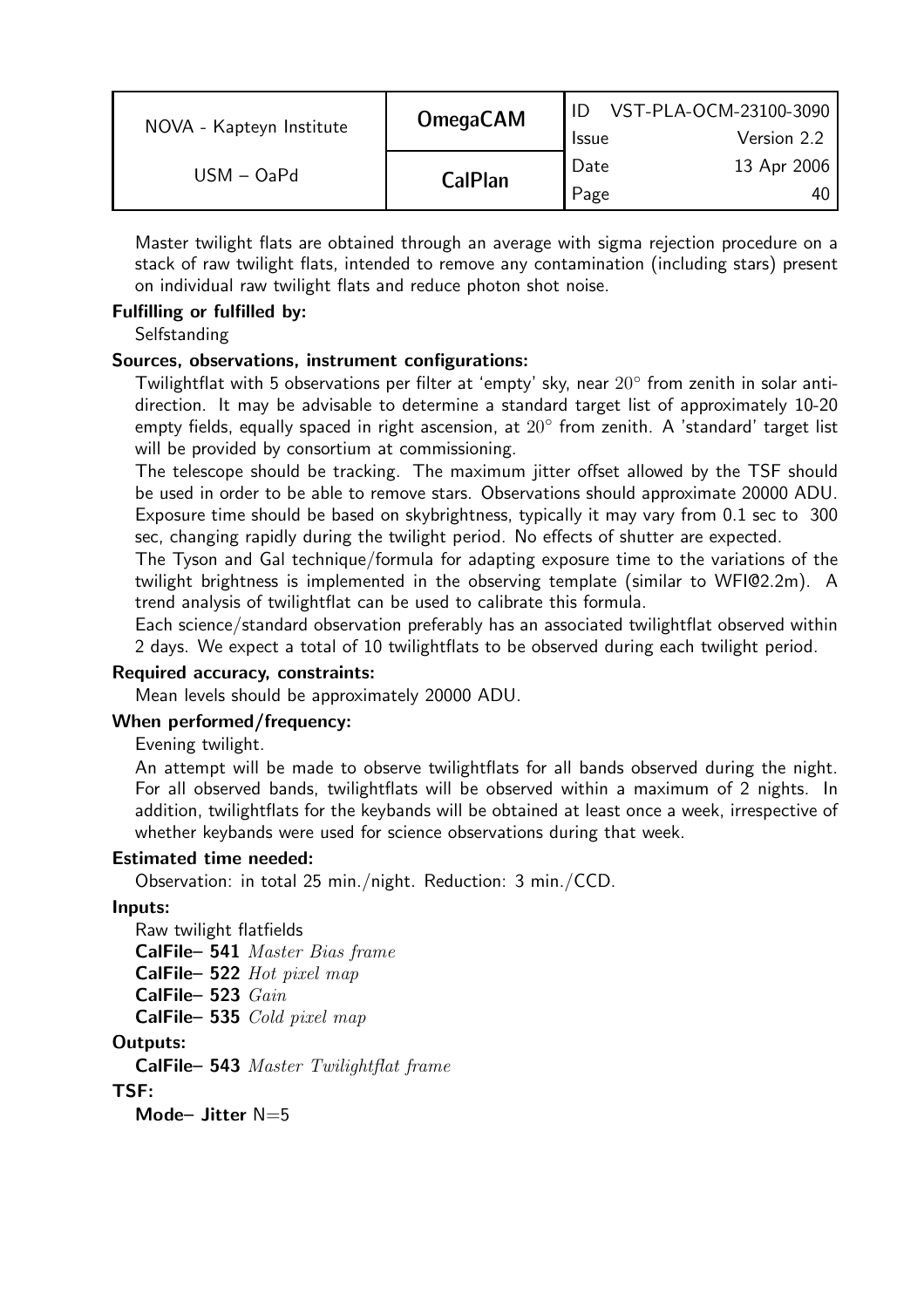| NOVA - Kapteyn Institute | <b>OmegaCAM</b> | <b>Issue</b> | VST-PLA-OCM-23100-3090<br>Version 2.2 |
|--------------------------|-----------------|--------------|---------------------------------------|
| $USM - OaPd$             | <b>CalPlan</b>  | Date<br>Page | 13 Apr 2006                           |

## TSF– OCAM img cal skyflat

Use an appropriate (empty) field, exposure time determined by Tyson-Gal formula.

## **5.4.4 Req.**  $\longrightarrow$  Flat-field - night sky

#### Objective:

Create Night Sky flat frame.

The flatfield that most closely reproduces the actual gain variation of the science and standard observation, can be obtained by averaging a large number of  $flat-fielded$  science and standard observations, taking care of properly masking the contaminating objects. While such a night-sky flat (aka superflat) could, in principle, improve on the quality of the twilight flat, the procedure to obtain this flat can be computationally very expensive. On the other hand night-sky flats may also be suitable for fringe removal.

It remains to be seen to what extent the problem of sky concentration, i.e. nonuniform illumination due to stray light/reflection affects the quality of the night-sky flat.

Because these night-sky flats can only be obtained from actual observations, we cannot guarantee their availability for bands for which only standards were obtained. It is, therefore, not clear how routine building of the skyframes should be incorporated into our photometric calibration scheme.

A minimum of 5 images in a night in a given band is required to optimally fulfill this requirement. Images are stacked and a median average is calculated, intended to remove any non-systematic effects (objects, cosmic rays, satellite tracks, etc.).

Check reproducibility of artifacts on flat field images in order to inspect filter exchange mechanism reproducibility and flexure of telescope.

#### Fulfilling or fulfilled by:

Data reduction of raw data from science and photometric standard observations The night sky flat is used in req.546 Master flat.

#### Sources, observations, instrument configurations:

Science and standard observations

#### Required accuracy, constraints:

This procedure would benefit from a prior detection and masking of bright objects. If no masks of bright objects are available, then a minimum of 15 frames should be included.

#### When performed/frequency:

daytime, daily (flexure, reproducibility during Comm)

#### Estimated time needed:

Observation: None. Reduction: 5 min./CCD/filter for 15 science frames.

#### Inputs:

Raw science images CalFile– 541 Master Bias frame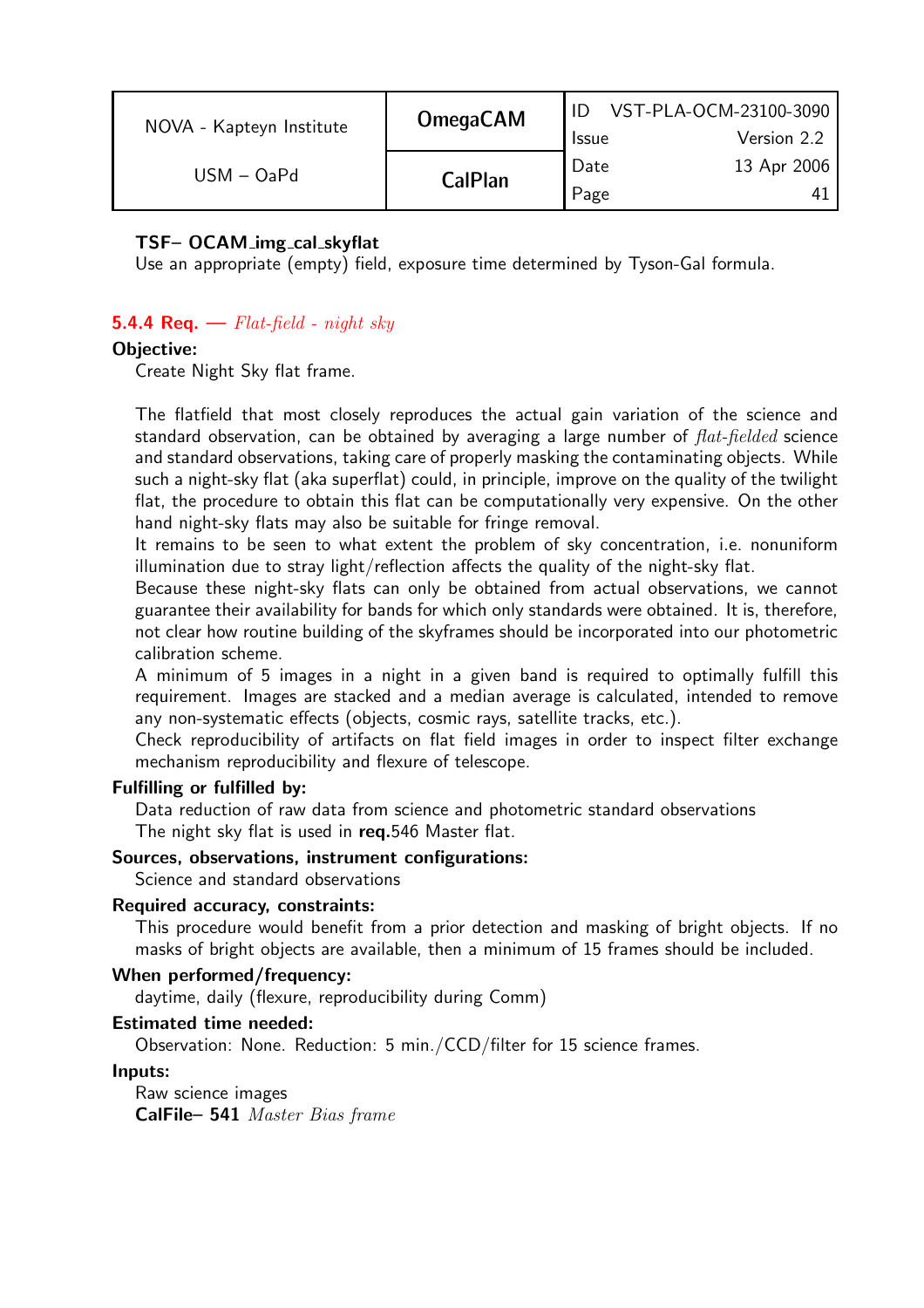| NOVA - Kapteyn Institute | <b>OmegaCAM</b> | <b>Issue</b> | VST-PLA-OCM-23100-3090<br>Version 2.2 |
|--------------------------|-----------------|--------------|---------------------------------------|
| $USM - OaPd$             | <b>CalPlan</b>  | Date<br>Page | 13 Apr 2006                           |

CalFile– 546 Master flatfield

CalFile– 522 Hot pixel map

CalFile– 535 Cold pixel map

## Outputs:

CalFile– 544 Nightsky flat frame

## TSF:

Raw data of science and standard star observations in jitter and dither mode is used. Avoid using multiple exposures with the same pointing in Stare mode.

This procedure benefits from first flatfielding the data, and determining the night-sky flat as a modification of this flatfield. First de-bias the science/standard frames and apply the flats, then normalize the frames and build a median average frame.

## **5.4.5 Req.**  $\rightarrow$  Flat-field - Fringing

## Objective:

Determine the fringe pattern of the background.

Fringing due to variable strength of several skylines, mostly apparent at the long wavelengths, requires a different approach to background subtraction. Normally, after flatfielding, the background can be expected to be flat over the entire image, and a median of the image, excluding  $5\sigma$  outliers, would in principle be sufficient to subtract the background.

In images that suffer from fringing we have to deal with a background that is variable on small  $\breve{(<}$   $<$  1 $^\prime$ ) scales within the image, and can not be distinguished from sources. The image itself can, therefore, not be used to determine the background. However, given the fact that most observations are taken in jitter or dither mode, the information of several images can be combined to determine a background. This average should include enough observations to properly exclude contamination from sources, and, because the standard jitter/dither patterns only include 5 pointings, one background computation per jitter/dither is probably not sufficiently accurate. On the other hand, because the fringing pattern may vary with time and telescope position, a straight mean (the supersky) over an entire nights worth of data may also not be usable.

A suitable strategy to construct a fringed background image, usable for subtraction, thereby removing the fringe pattern, remains to be determined. If the fringe pattern is stable over the night, a decomposition of the night-sky flat in an additive and multiplicative term is feasable. The assumption that the high-frequency spatial component in the night-sky flat are fringes, while the lowest frequency components represent gain variations has been used with reasonable success.

## Fulfilling or fulfilled by:

Data reduction of science and photometric standard observations

## Sources, observations, instrument configurations:

Use science and standard data to determine background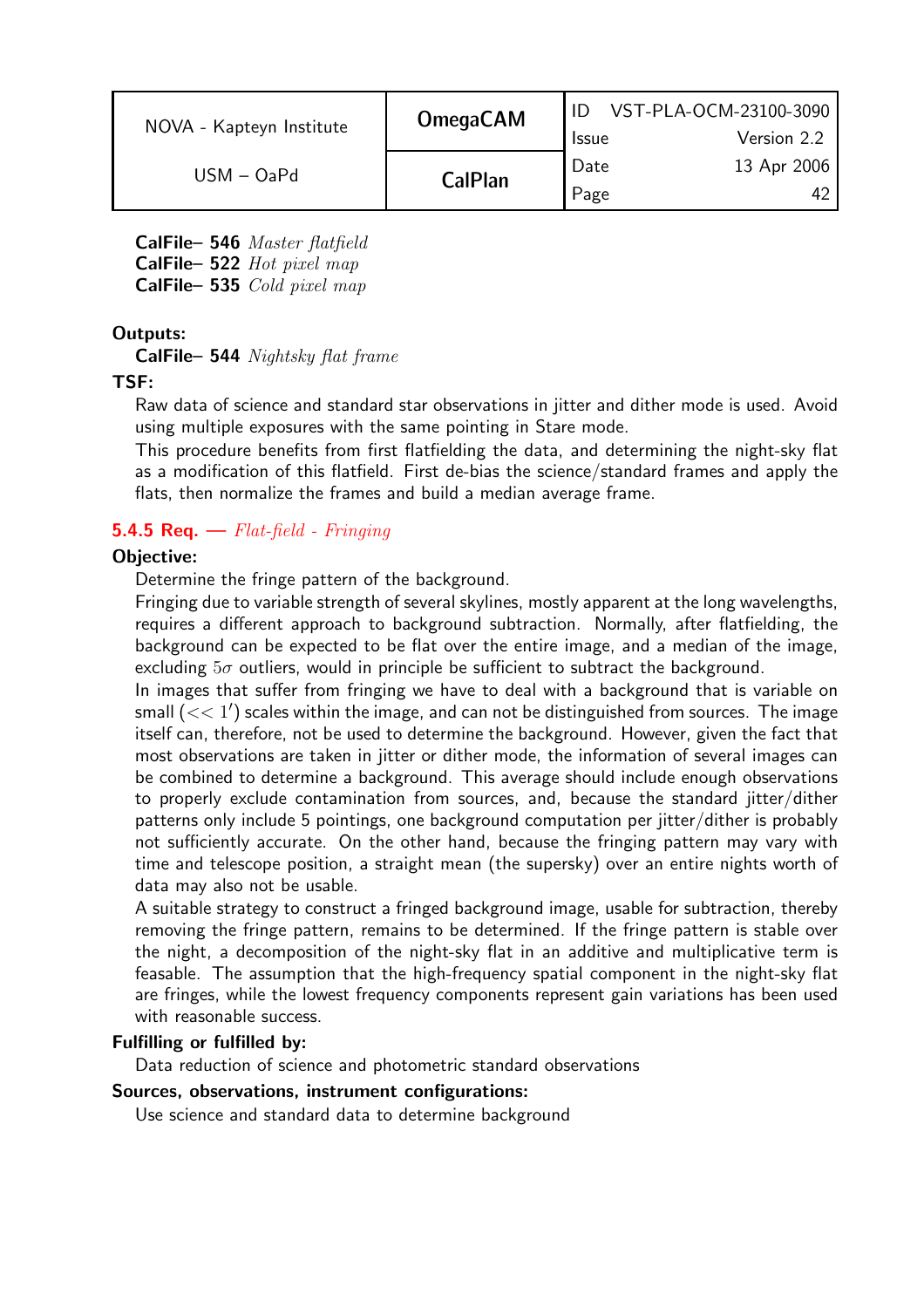| NOVA - Kapteyn Institute | <b>OmegaCAM</b> | <b>Issue</b> | VST-PLA-OCM-23100-3090<br>Version 2.2 |
|--------------------------|-----------------|--------------|---------------------------------------|
| $USM - OaPd$             | <b>CalPlan</b>  | Date<br>Page | 13 Apr 2006<br>43                     |

## When performed/frequency:

Commissioning and when long wave science frames are taken.

## Estimated time needed:

Observation: None. Reduction: 5 min./CCD/filter for 15 science frames.

## Inputs:

Raw science images CalFile– 541 Master Bias frame CalFile– 546 Master flatfield CalFile– 522 Hot pixel map CalFile– 535 Cold pixel map

## Outputs:

CalFile– 545 ff-fringe

## TSF:

Use same data as for night sky flat (req.544)

## **5.4.6 Req.**  $\rightarrow$  Flat-field - master flat and weight map

## Objective:

Determine the master flatfield, to be used to correct for the pixel-to-pixel gain variation in the raw image data.

Three different measures of the variation in the gain are available: the dome flat (req.542), the twilight flat ( $req.543$ ) and the night-sky flat ( $req.544$ ).

A suitable choice of the final master flatfield, based on a combination of one or more of these flatfields, will be implemented.

A method whereby the master dome flat is used to measure the pixel-to-pixel (small-scale) variation, and the master twilight flat is used to measure the large scale variation, would provide a first-order approximation of the master flatfield. These spatial frequencies are separated using a Fourier technique. Night-sky flats are created from raw science or standard data, flat-fielded with this master flatfield and can be used to improve the quality of the master flat.

This master flatfield could then be used to flatfield the science and standard images in the image pipeline.

Experience at FORS has shown that a suitable combination of twilight and night-sky flats provided the best determination of the gain variation.

The master flatfield is proportional to the inverse variance in the flatfielded data and can therefore be used to build a weight image. Individual weight images ( $seq - 633$ ) assign a weight of zero to bad pixels (req.522, req.535), saturated pixels, pixels that have a relative gain outside a user defined range, cosmic-ray events and satellite tracks.

## Fulfilling or fulfilled by:

Additional data reduction of flat fields obtained by req.542 543 544.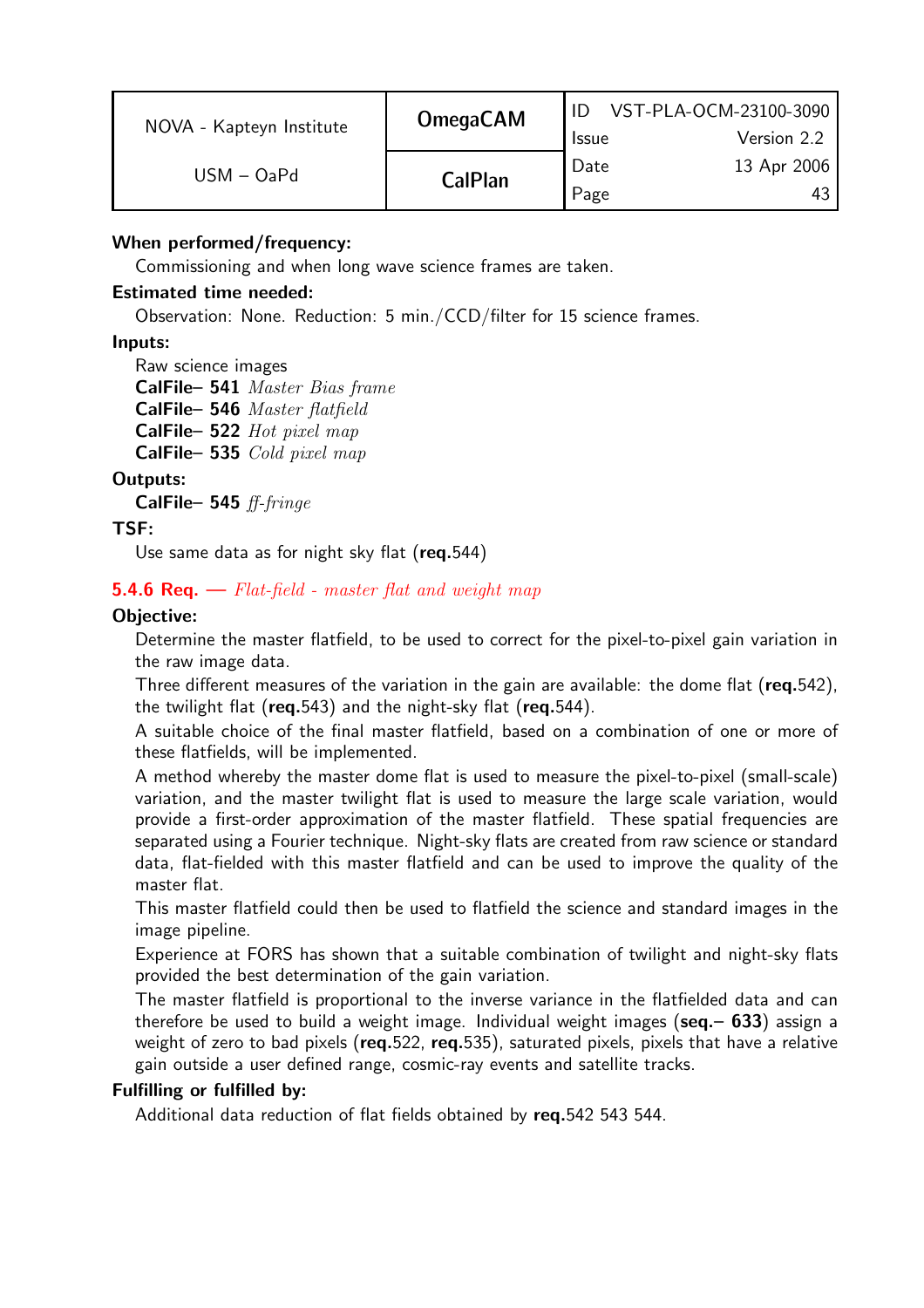| NOVA - Kapteyn Institute | <b>OmegaCAM</b> | <b>Issue</b> | VST-PLA-OCM-23100-3090<br>Version 2.2 |
|--------------------------|-----------------|--------------|---------------------------------------|
| $USM - OaPd$             | <b>CalPlan</b>  | Date<br>Page | 13 Apr 2006<br>44                     |

## When performed/frequency:

daytime, daily

## Estimated time needed:

Observation: None. Reduction: 3 min./CCD.

## Inputs:

CalFile– 522 Hot pixel map CalFile– 535 Cold pixel map CalFile– 542 Master Domeflat frame CalFile– 543 Master Twilightflat frame CalFile– 544 Nightsky flat frame

## Outputs:

CalFile– 546 Master flatfield

The master flatfield is used in seq. 632 Trim, debias and flatfield and seq. 633 Construct individual weights.

## **5.4.7 Req.** — Quick detector responsivity check - doit

#### Objective:

Quickly check the overall health in terms of responsivity by observing the dome screen with the composite filter.

Together with req. 521 Read-noise this item forms the most important day-to-day health check. The expected lamp intensity is characterized in req.  $542$   $Dome$   $flat$ . This measurement will lead to a go/non-conformance flag and day report. The results will have to be inspected on the site, as this is a daytime health check of the instrument.

Trend analysis on the raw data will be redundant with that of req. 542 Dome flat.

The equivalent of this req. on the sky is provided by req. 562 Photometric Calibration monitoring

#### Fulfilling or fulfilled by:

**Selfstanding** 

#### Sources, observations, instrument configurations:

Dome flat with composite key filter

#### Required accuracy, constraints:

1%

#### When performed/frequency:

Commissioning, daytime, every day of operations both during CP and RP.

#### Estimated time needed:

Observation: 3 min/day. Reduction: 1 min./CCD.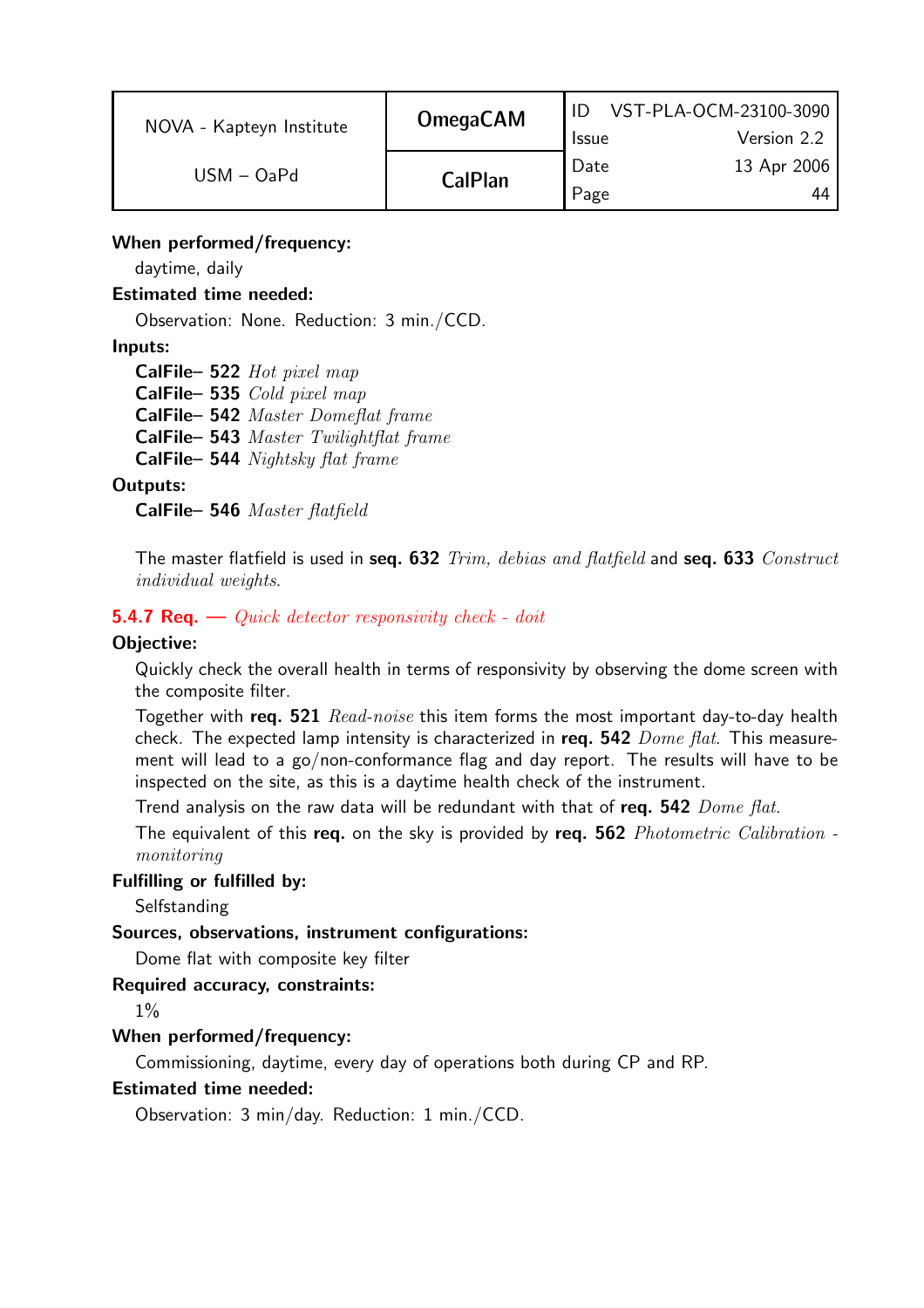| NOVA - Kapteyn Institute | <b>OmegaCAM</b> | <b>Issue</b> | VST-PLA-OCM-23100-3090<br>Version 2.2 |
|--------------------------|-----------------|--------------|---------------------------------------|
| $USM - OaPd$             | <b>CalPlan</b>  | Date<br>Page | 13 Apr 2006<br>45                     |

Inputs:

1 raw dome flatfield CalFile– 541 Master Bias frame CalFile– 547 Quick check - a previous version CalFile– 542L Dome Lamp

#### Outputs:

CalFile– 547 Quick check CalFile– 547r Quick check - day report

#### TSF:

Mode-Stare N=1  $(TSF– OCAM_-img\_cal\_domeflat, N=1, filter= composite)$  $=$  TSF– OCAM img cal quick

#### **5.4.8 Req.**  $\rightarrow$  *Illumination correction*

#### Objective:

Characterize the illumination correction.

The zeropoint is determined individually for each CCD in req. 563. The gain variation over individual chips is characterized by the twilight and sky flatfields (req. 543 and req. 544) under the assumption of an ideal flat illumination over the field of view. In practice this ideal flat illumination can be affected by stray light (sky concentration) and a correction for this effect has to be made.

An initial verification during commissioning whether this effect is indeed present will be obtained by quickly deriving many zeropoints for individual stars in a standard field (eg from the INT-La Palma preparatory programme). This technique, which is fully automatic, could also be used to quickly verify the effect during RP.

In case the effect is found to have an amplitude over a single chip larger than  $1\%$ , it has to be characterized using series of measurements of a standard field with 32 pointings, such as done in req. 569 Secondary Standards.

The map that results from the (interactive) characterization of the illumination correction is used to make an illumination correction frame for every individual chip  $(CaIFile- 548)$ .

#### Fulfilling or fulfilled by:

Initial verification of effect during Commissioning : selfstanding

Characterization of the effect : additional data reduction of req. 569  $Secondary Standards$ 

## Sources, observations, instrument configurations:

Standard equatorial field

#### Required accuracy, constraints:

better than 1% for the amplitude over a single CCD.

#### When performed/frequency:

First verification of effect during early commissioning. Characterization at end of Commissioning. During RP, once/month to be determined by experience.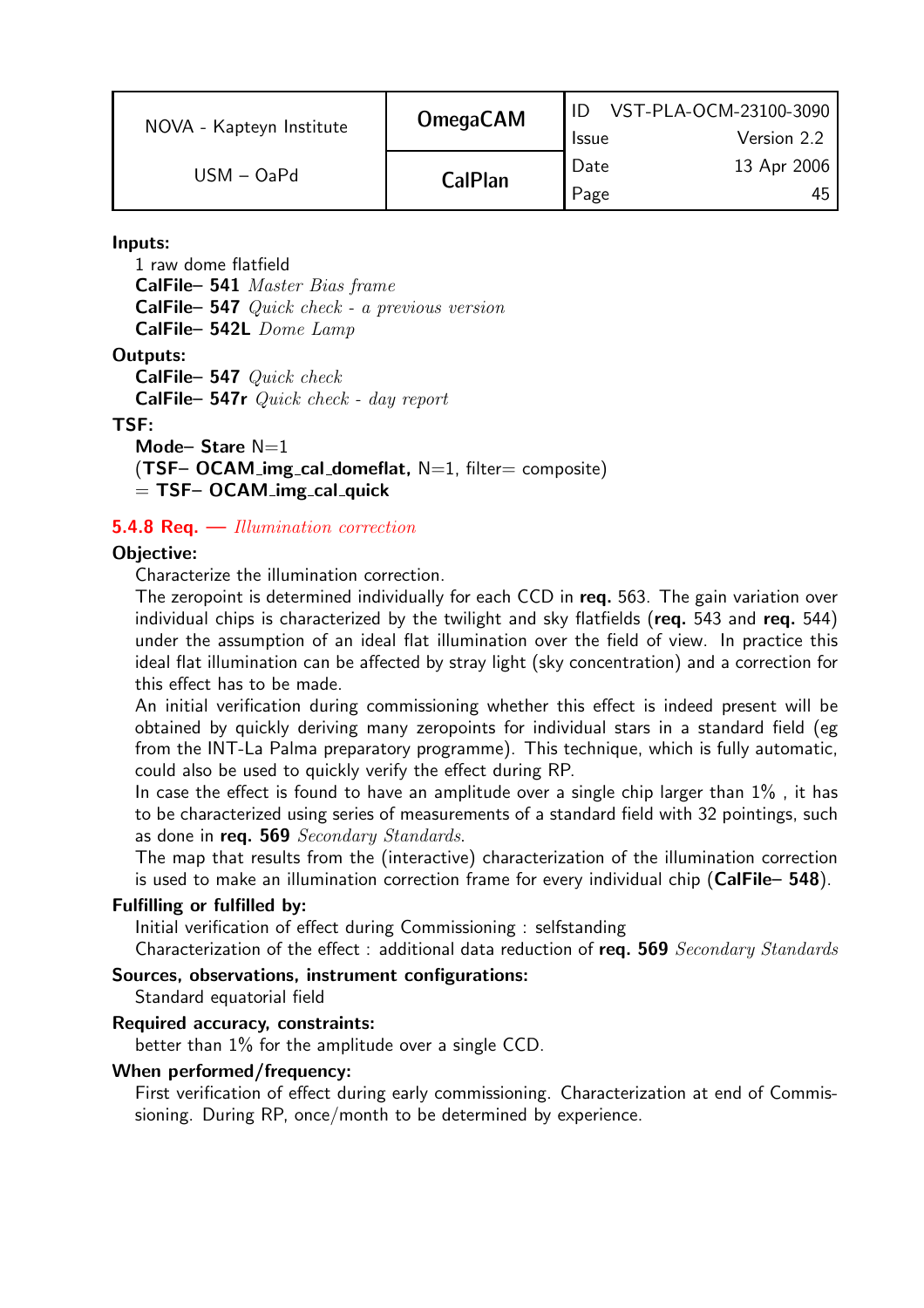| NOVA - Kapteyn Institute | <b>OmegaCAM</b> | <b>Issue</b> | VST-PLA-OCM-23100-3090<br>Version 2.2 |
|--------------------------|-----------------|--------------|---------------------------------------|
| $USM - OaPd$             | <b>CalPlan</b>  | Date<br>Page | 13 Apr 2006<br>46                     |

## Estimated time needed:

Verification of effect during Commissioning : 0.5 hour.

#### Inputs:

The inputs for deriving the illumination correction frame: CalFile– 548F Illumination correction fit coefficients The name of the chip for which to derive the frame

The inputs for deriving a quick-fit to the effects of stray light (Category III recipe): Fully calibrated image of a equatorial standard field CalFile– 569E Primary Standard stars

## Outputs:

The output from deriving the illumination correction frame: CalFile– 548 Illumination correction The output from a full, interactive characterization of the effects of stray light: CalFile– 548F Illumination correction fit coefficients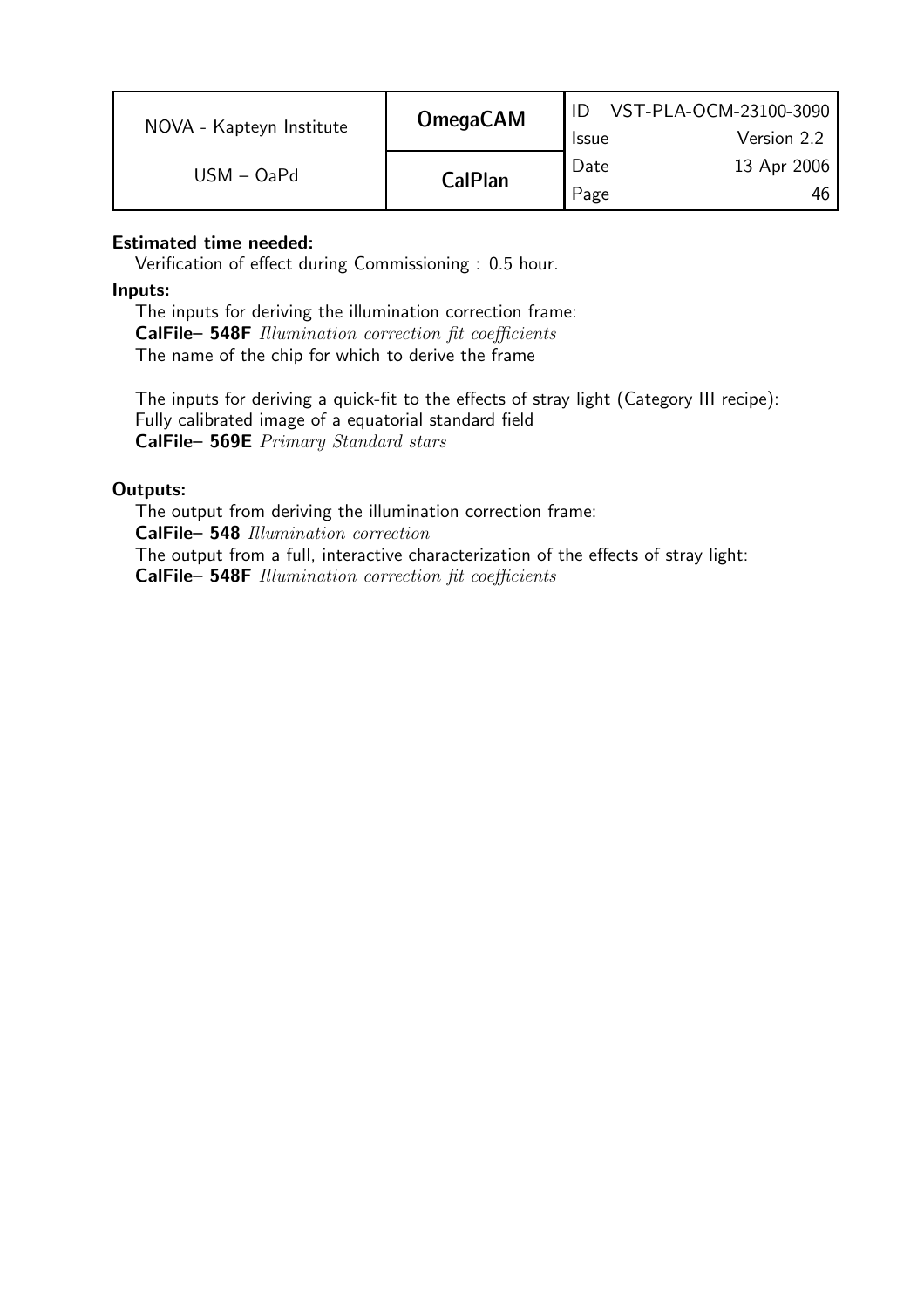| NOVA - Kapteyn Institute | <b>OmegaCAM</b> | VST-PLA-OCM-23100-3090 |             |
|--------------------------|-----------------|------------------------|-------------|
|                          |                 | <b>Issue</b>           | Version 2.2 |
| $USM - OaPd$             |                 | Date                   | 13 Apr 2006 |
|                          | <b>CalPlan</b>  | Page                   | 4           |

# 5.5 Astrometric Calibration

The aim of the astrometric calibration is to accurately determine the projection matrix for converting pixel positions to sky coordinates. This will be done automatically in the data reduction pipeline.

For Mode–  $SSO$  N= the astrometric solution can be derived provided some observational limits, restricting the curvature of the stellar track, are met. When stellar tracks become more curved than the limits, all astrometric quality checks will have to be relaxed. All source positions will be derived using the first-order moments of the pixel distribution of the detected objects. The resulting positions, in such cases, will be the weighted averages of the stellar tracks and that of the (than not) moving targets. The exposure time limitation is defined by the curvature of the stellar tracks in the field, which should be less than 1% over the full track. Estimates for limitations on tracking for OmegaCAM are defined by requiring the curvature of the stellar tracks to be less than 0.1 FWHM of the PSF  $( $0$ "6)$ . Assuming tracking in Ra, a track length of less than 0.1 degree at any declination is allowed. For a track length of 0.2 degree only declinations between 0 and  $+/-20$  deg or  $+/-70$  to  $+/-90$  deg are within the above limits. For the other modes there are no such restrictions.

The astrometric calibration can be derived using two fundamentally different methods.

The first, traditional, method is to derive the full projection matrix separately for each pointing, ignoring any detailed prior knowledge (apart from some rough initial estimates such as pointing, orientation and platescale). This method has great freedom and allows for instrument independent determination of the projection matrix. It can thus be used on a variety of instruments, but requires more input data elements to achieve an accuracy equal to that of the next method.

The second method allows for a separate determination—and use—of instrument specific characteristics of the geometry that do not change (much) among different pointings and the characteristics that do change with pointing. Fixed characteristics are, e.g., position of the chips relative to each other, the position of the rotator axis, the optical deformation at the position of the focal plane and perhaps pointing accuracy. Variable characteristics include items like the flexure of the telecope and its instrument. The latter items need to be determined for each pointing separately. This method can be robust and has less degrees of freedom facilitating accurate astrometry with a small amount of data points. It is, however, tightly fixed to the instrumental geometry. A geometric model must be obtained and associated parameter values must be determined before standard astrometric reduction can be done.

Both methods will make use of an astrometric reference catalog. Current catalogs have positional accuracies that are not extremely high on the scale of the field of view of OmegaCAM. To achieve higher positional accuracy within a given pointing set and to allow accurate co-addition without degrading the PSF the astrometric solution will make use of the overlap among the pointing set.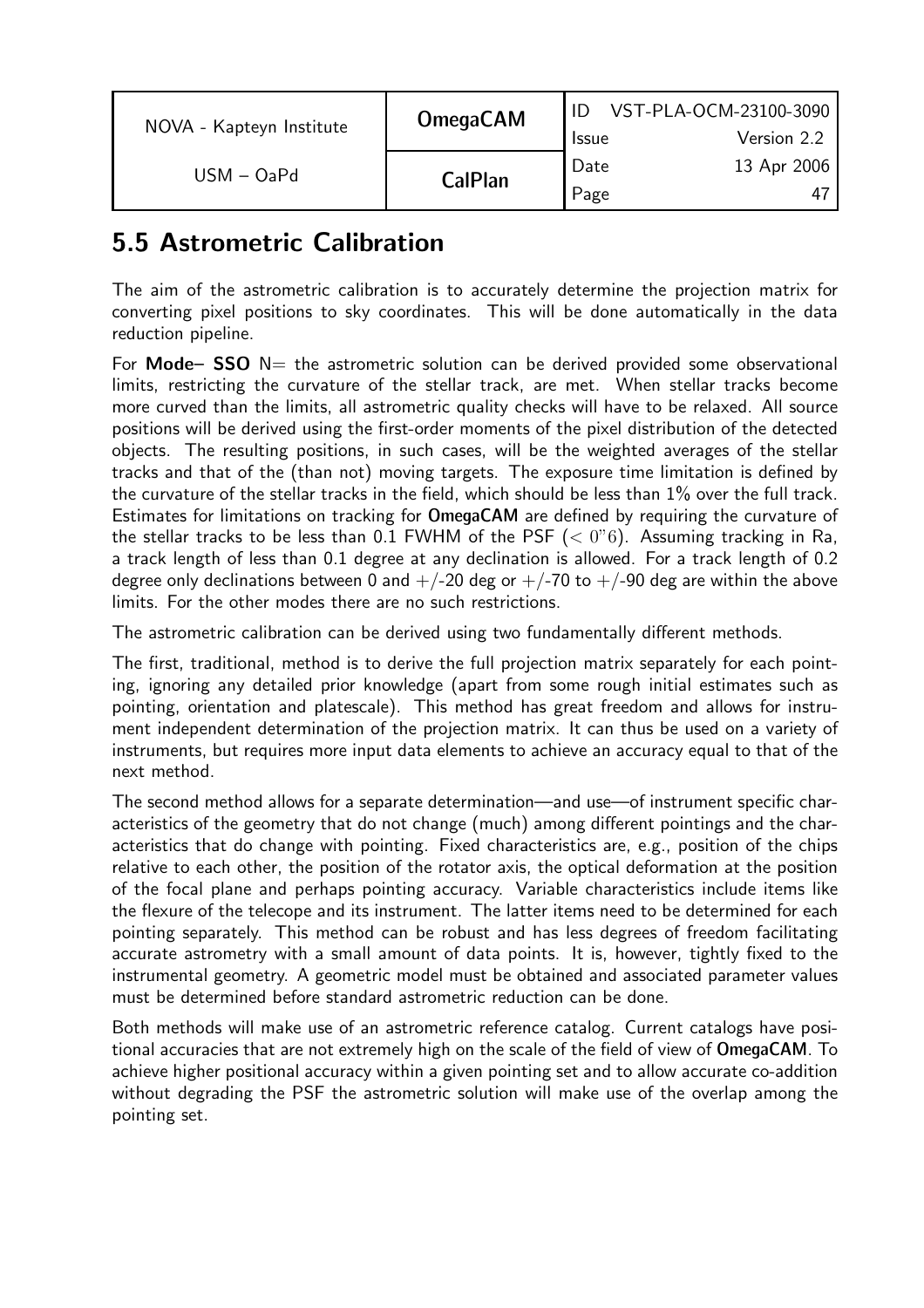| NOVA - Kapteyn Institute | <b>OmegaCAM</b> | <b>Issue</b> | VST-PLA-OCM-23100-3090<br>Version 2.2 |
|--------------------------|-----------------|--------------|---------------------------------------|
| $USM - OaPd$             | <b>CalPlan</b>  | Date<br>Page | 13 Apr 2006<br>-48                    |

The methods can be applied both to the main camera CCD chips and to the guide CCDs, as the latter can be viewed as a auxiliary CCDs of the main camera.

The requirements outlined here determine the calibration data necessary to perform an astrometric solution using prior knowledge of instrument specific characteristics.

The algorithm for the derivation of the astrometric solution is detailed in Section 7.3, while its use is detailed in seq.– 634.

## **5.5.1 Req.**  $\rightarrow$  *Position of Camera in focal plane*

#### Objective:

Determine the position of the chips with respect to the optical axis of the telescope. This is part of the static astrometric calibration of the camera. It involves the determination of the chip position, scale, and orientation with respect to a perfect pixel plane. This has to be done with the ADC in and out.

This procedure produces the astrometric pre-solution, allowing for a determination of an approximate pixel scale, distance of the reference pixel with respect to the optical axis and location and rotation of each CCD on the detector plate. In fact, the expected pointing error and other a-priori positional offsets are expected to be small; hence the standard astrometric solution can already be obtained without a pre-solution. However, a first inspection and verification of the pre-solution is a task to initialize the system.

The parameters to be derived are obtained in the standard image pipeline astrometric calibration procedure. These are in turn communicated to the Instrument Software, which writes these values as Fits headers (e.g.  $CDELT(2x)$ ,  $CRPIX(2x)$ ,  $CDMATRIX(4x)$ . These FITS header keywords are used in the image pipeline as pre-solution/input parameters for the automated astrometric calibration ( $seq. - 634$ ).

In fact, there are two important axes, and they must agree. If there is field distortion in a symmetric pattern about a point that is not the mechanical rotator axis then the instrument rotator will introduce image distortions in the outskirts of the field. The instrument rotator is verified in req. 566 Dependency on angle -  $ADC/rotator$  reproducability.

The axes determined from this req and that of req 566 will be compared.

#### Fulfilling or fulfilled by:

**Selfstanding** 

#### Sources, observations, instrument configurations:

High object density (but unconfused) areas such as open clusters. Standard areas, possibly overlapping with standard star fields. All filters and the two optical configurations ADC in and out should be exercised.

#### Required accuracy, constraints:

Internal precision: 0.3 pixel. External precision limited by reference catalog

#### When performed/frequency:

Each mechanical change of the camera. Each user supplied filter, once a year. Commissioning.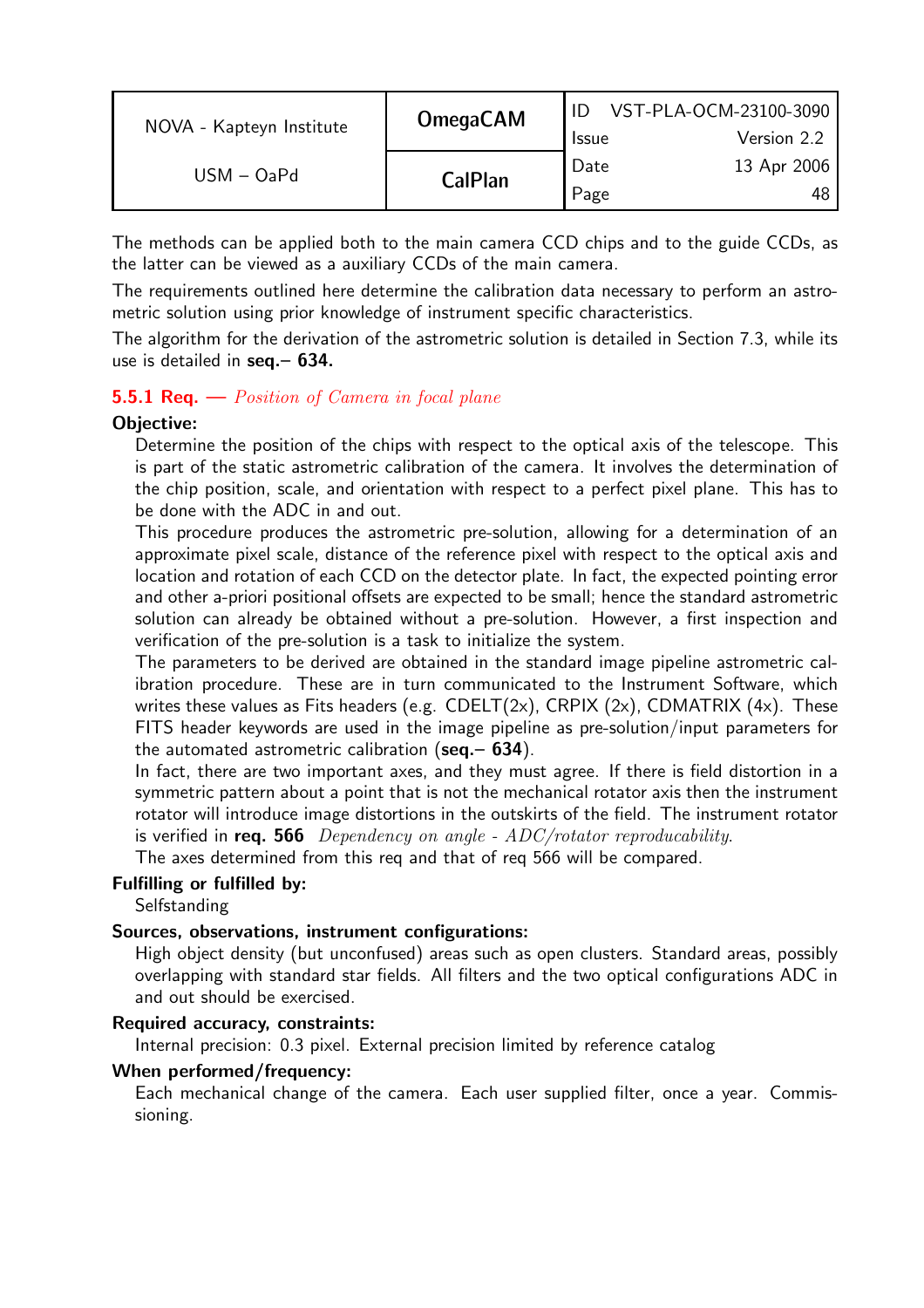| NOVA - Kapteyn Institute | <b>OmegaCAM</b> |              | VST-PLA-OCM-23100-3090 |
|--------------------------|-----------------|--------------|------------------------|
|                          |                 | <b>Issue</b> | Version 2.2            |
| $USM - OaPd$             | <b>CalPlan</b>  | Date         | 13 Apr 2006            |
|                          |                 | Page         | 49                     |

## Estimated time needed:

Observation: 2 hours

### Inputs:

CalFile– in1 Astrometrical reference catalogue, e.g. US Naval, or GSC2

## Outputs:

seq. - 634 Communicate relevant parameter values of FITS keywords to Instrument software.

## TSF:

## Mode- dither  $N=5$

TSF– OCAM img obs dither, each filter, ADC In/Out

## **5.5.2 Req.**  $\rightarrow$  *Telescope Pointing*

## Objective:

Verify the pointing and the offsetting of the telescope for both optical configurations (ADC in and out).

The pointing model is provided independent of the OmegaCAM S/W, but a verification of both the pointing and the offsetting accuracy is required.

Perform on-site spot checks of the pointing model. The data from the Guider CCD is also used for this- visual inspection.

Also in the data reduction pipeline, as a standard check in the astrometric solution, the pointing error is determined.

#### Fulfilling or fulfilled by:

Selfstanding.

#### Sources, observations, instrument configurations:

Standard field

#### Required accuracy, constraints:

1 arc second

#### When performed/frequency:

Commissioning, after each change of the pointing model, and to be determined by experience.

## Estimated time needed:

10 min

## Inputs:

Offset Guide CCD

## Outputs:

Conformance flag.

## TSF:

Stare mode, dither and jitter mode. In fact all observations can be used.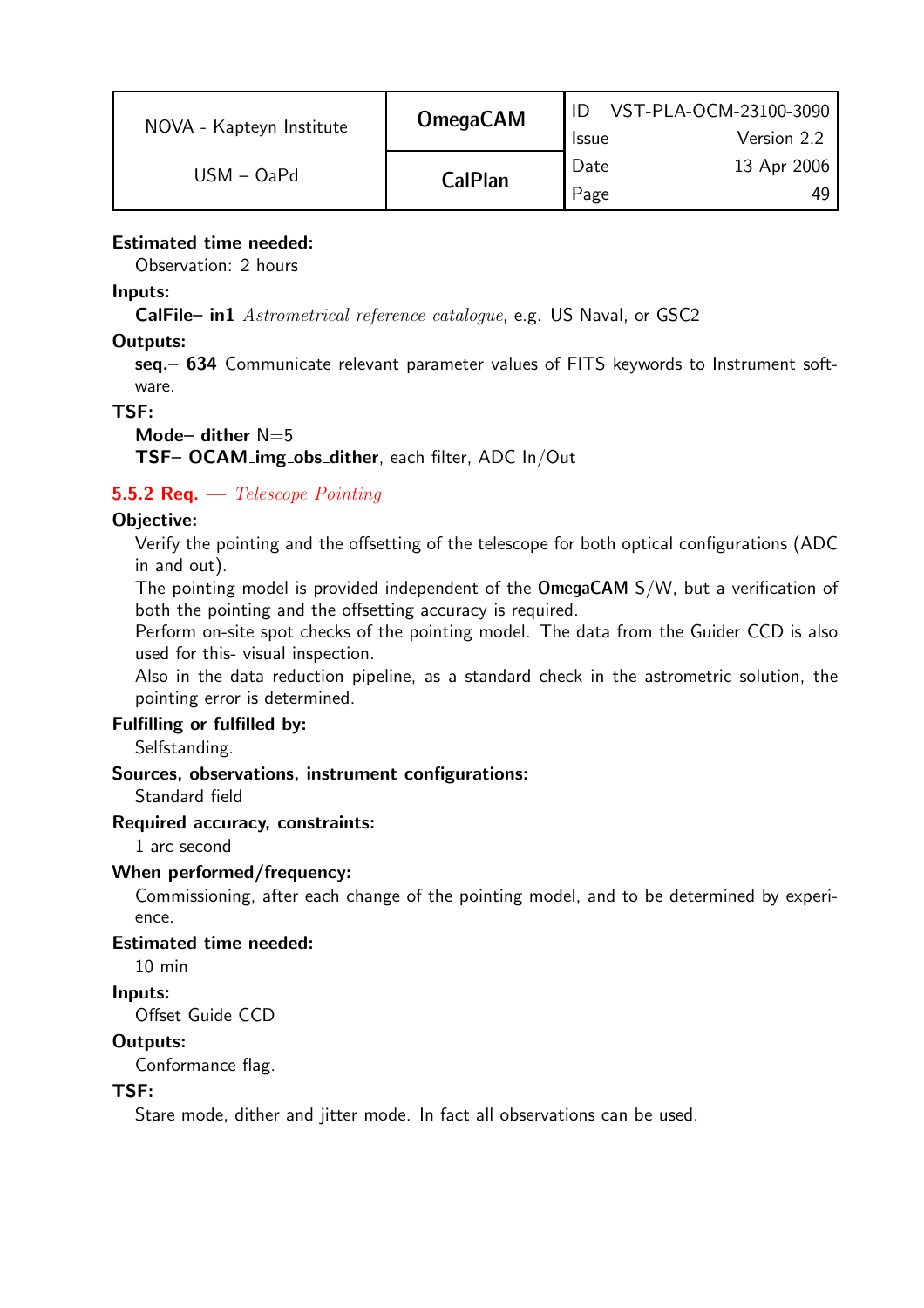| NOVA - Kapteyn Institute | <b>OmegaCAM</b> | <b>Issue</b> | VST-PLA-OCM-23100-3090<br>Version 2.2 |
|--------------------------|-----------------|--------------|---------------------------------------|
| $USM - OaPd$             | <b>CalPlan</b>  | Date<br>Page | 13 Apr 2006<br>50.                    |

## **5.5.3 Req.**  $\rightarrow$  Telescope and Field Rotator tracking

## Objective:

Verify that the rotator performs properly and simultaneously that the telescope is tracking correctly.

Up to Zenith distances of 60 degrees and wind speed of  $18 \text{ m/s}$  with a dynamical component of 30%, the free tracking of the telescope shall be better than 0.2 arcsec rms. With closedloop autoguiding, the rms deviation shall not exceed 0.05 arcsec

Two kinds of image deformations will be inspected.

First, check at various telescope positions the global performance of the rotator plate which is driven by the pointing model. When the rotator plate is not performing optimal, the objects are *elongated* in a circular pattern (concentric rings) with the rotator plate axis at the center. This inspection is done using req. 554  $PSF\ Anisotropy$ .

Second, check for the tracking of the telescope to find functional dependency with telescope position. This is purely a verification. As an internal check, do this for each OmegaCAM observing mode. This inspection is also done using req. 554  $PSF\ Anisotropy$ . When the telescope is not tracking correctly the shapes of stellar objects are systematically elongated. The amount of elongation may not exceed a certain value, corresponding to the basic tracking requirements given above.

The offset information from the Guider CCD's is another element in the functional check. When offsets for guide stars are becoming too large, rotator plate errors or telescope tracking errors are apparent as different patterns of offsets during an exposure time.

Positional information on single objects can be determined at 0.02 arcsec rms. Thus for a minimum of 100 objects the rms deviation of 0.2 arcsec rms for open-loop tracking and 0.05 arcsec for closed-loop autoguiding is readily available. A series of short exposures will give at least such numbers of objects for analysis, but longer exposures can yield as many as 100.000 objects for analysis allowing a higher signal to noise ratio for the determination of rotator plate and tracking errors.

Rotator plate determination should be carried out near zenith to allow for the largest field rotation possible during an observation. For moderate exposure times of a few minutes the field rotation can be sufficient (several tens of degrees equals one tenth of a full rotation) to produce detectable errors to verify the required accuracy.

#### Fulfilling or fulfilled by:

Data reduction of standard science observations (almost all will do).

#### Sources, observations, instrument configurations:

Most observations can be used.

#### Required accuracy, constraints:

VST requirements: free tracking better than 0.2 arcsec r.m.s. autoguiding tracking better 0.05 arcsec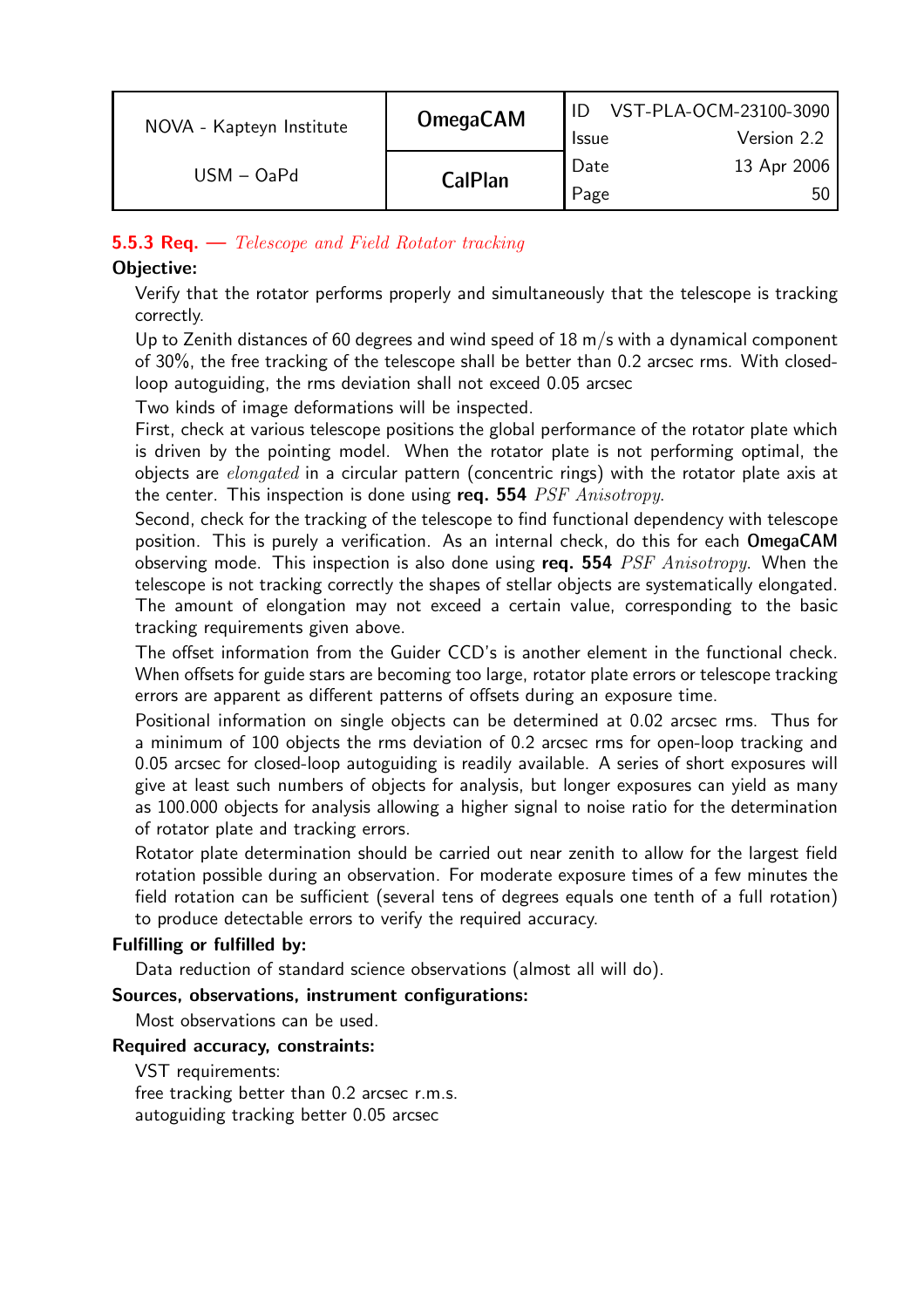| NOVA - Kapteyn Institute | <b>OmegaCAM</b> | <b>Issue</b> | VST-PLA-OCM-23100-3090<br>Version 2.2 |
|--------------------------|-----------------|--------------|---------------------------------------|
| $USM - OaPd$             | <b>CalPlan</b>  | Date<br>Page | 13 Apr 2006                           |

### When performed/frequency:

Commissioning, at each change of the pointing model, in RP to be determined by experience. In CP check once with the ADC in and out.

## Estimated time needed:

First method: 2 min, Second method: 0.01 sec.

#### Outputs:

Conformance flags Source extraction files Source extraction calfiles (configuration, parameters files)

## **5.5.4 Req.**  $\rightarrow$  *PSF Anisotropy*

## Objective:

#### Determine the PSF anisotropy.

Detailed characterization of the Point Spread Function at various positions in the focal plane shall be provided. Monitor optical defects and possible variations in time. Do this for both optical configurations of the telescope, ADC in and out.

#### Fulfilling or fulfilled by:

Data reduction of observations of high density field, such as employed in req.551.

#### Sources, observations, instrument configurations:

High density fields observed with **Mode– Stare**  $N=1$ .

## Required accuracy, constraints:

better than 1%

#### When performed/frequency:

Commissioning Each optical change to the telescope, Remount of the detector assembly. Once per three months.

#### Estimated time needed:

Few minutes per pointing. Reduction:  $<$  3 min.

#### Inputs:

raw science images or

processed science images

## Outputs:

CalFile– 554 PSF anisotropy

#### TSF:

Mode– Stare  $N=1$ TSF- OCAM\_img\_obs\_stare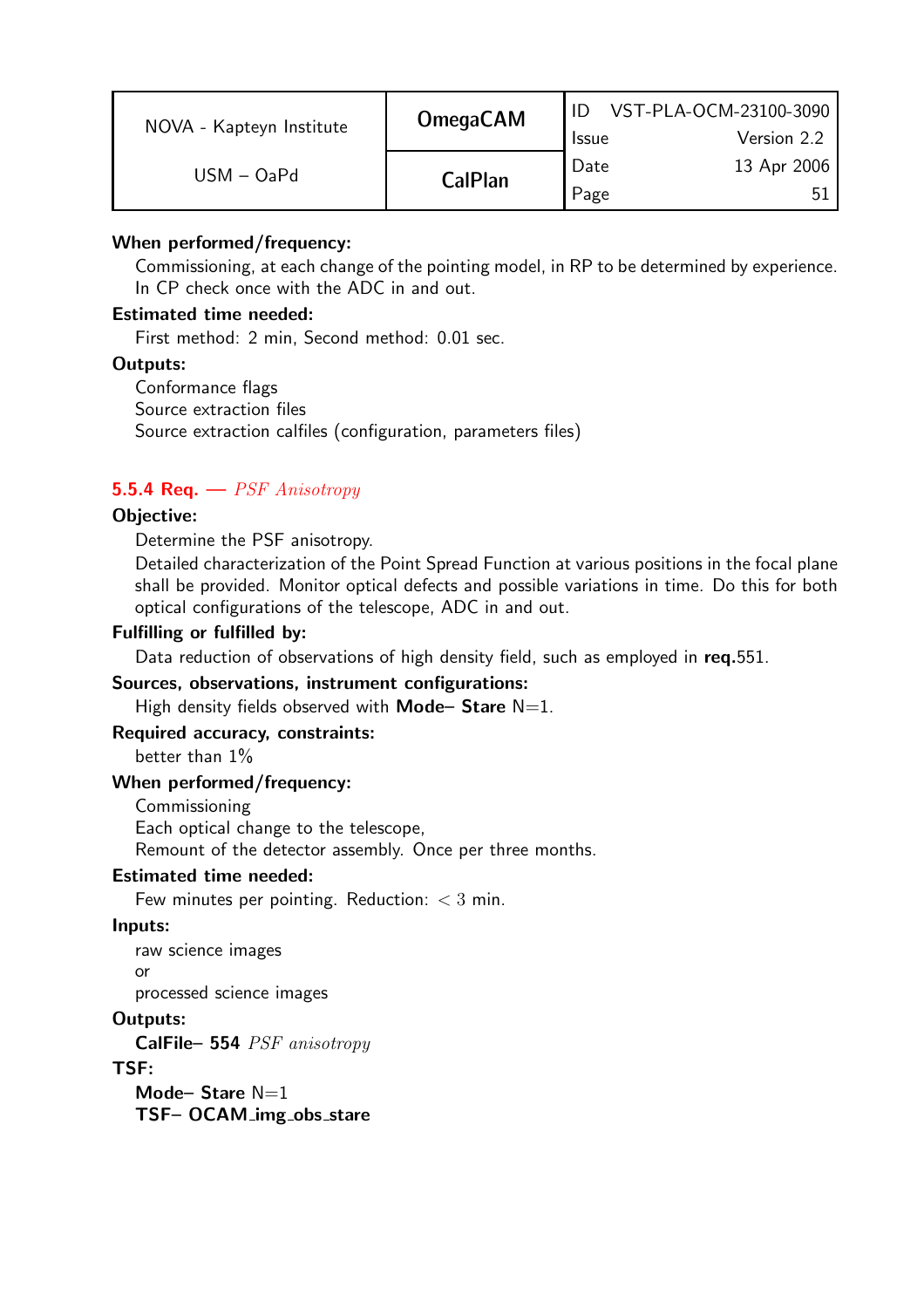| NOVA - Kapteyn Institute | <b>OmegaCAM</b> | <b>Issue</b> | VST-PLA-OCM-23100-3090<br>Version 2.2 |
|--------------------------|-----------------|--------------|---------------------------------------|
| $USM - OaPd$             | <b>CalPlan</b>  | Date<br>Page | 13 Apr 2006                           |

## **5.5.5 Req.**  $\rightarrow$  *The astrometric solution for templates - doit*

## **5.5.6 Req.**  $\rightarrow$  *The astrometric solution for Guide CCD's*

## Objective:

Perform astrometric solutions for the Guide CCD's and hand over the solution to the Instrument S/W for locating Guide stars.

Note, the Guide CCDs can be read out separately and 'stand alone'. For this task INS should stream the FITS images of the Guide CCD's to the hard disk.

#### Fulfilling or fulfilled by:

**Selfstanding** 

## Sources, observations, instrument configurations:

Special readout (manual command) of the Guide CCD's into FITS files

#### Required accuracy, constraints:

1 arcsec rms for the accuracy with respect to the external standard;

External precision is driven by the position reference catalog. This is in the case of the USNO-A2 catalog of the order 0.3" with possible systematic excursions to 1".

## When performed/frequency:

Commissioning.

## Estimated time needed:

The images used are the Guide CCD images. For this the exposure time of the Guide CCD needs to be comparable to the Science CCD to ensure enough  $(at 40)$  stellar images for astrometric calibration. Total time during Comm is about 1 hour.

#### Inputs:

Reference position catalog (see A4)

## Outputs:

## CalFile– 556 Guide CCD guide star signal and offset

astrometry solutions inserted into the descriptors; handed over manually to instrument S/W responsible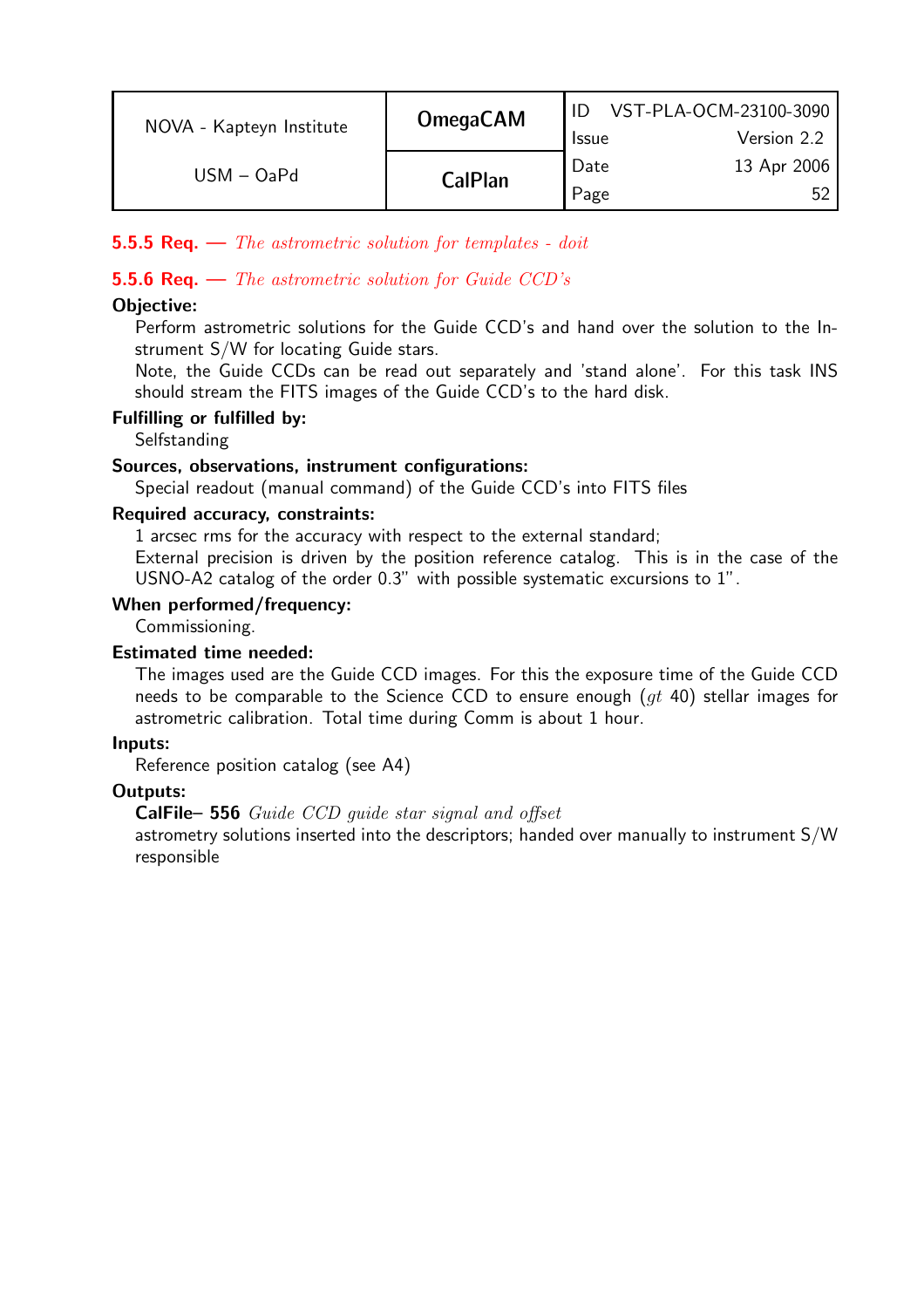| NOVA - Kapteyn Institute | <b>OmegaCAM</b> |              | VST-PLA-OCM-23100-3090 |
|--------------------------|-----------------|--------------|------------------------|
|                          |                 | <b>Issue</b> | Version 2.2            |
| $USM - OaPd$             | <b>CalPlan</b>  | Date         | 13 Apr 2006            |
|                          |                 | Page         | -53                    |

# 5.6 Photometric Calibration

The basic requirement for the photometric calibration of the broad-band filters is to achieve an accuracy of better than 5% on the photometric scale in 'instrumental magnitudes' as assigned to the units of the resultant output image of the "image pipeline". The accuracy of the colour transformation terms of instrumental to standard systems should be better than 10% on the photometric scale.

In order to maintain this accuracy on a routine basis over years of operation, a set of requirements are specified in this section.

The descriptions of these requirements involve the following OmegaCAM specific ingredients:

- **key passbands**  $(X = u', g', r'$  and i' in Sloan system)
- two lens correctors (near Zenith, the baseline, key configuration) and an atmospheric dispersion corrector -ADC for operations in User mode at larger Zenith angles.
- a composite key filter  $(X = u', g', r'$  and i' in each quadrant),
- a standard **polar field**, observable throughout the year,
- 8 equatorial fields, containing both primary and secondary standard stars (Landolt fields - see section 7.1)
- a dome lamp and a fixed dome screen equipped with a stabilized current supply,
- 32 CCD's are operated simultaneously, with the exception of the composite filter which 'feeds' 8 CCDs simultaneously in one passband.
- data rates should stay within limits that allow processing and storing of the data with the currently anticipated technology.
- A standard atmospheric extinction curve is adopted and all atmospheric extinction in various passbands is taken as a scaling of this curve.
- The photometric monitoring employs observing strategy freq which has overriding priority on the scheduling and which employs observing  $mode - share$  and its associated trend analysis.

The prime concept of the OmegaCAM photometric calibration is to *continuously* maintain the photometric scale in the keybands, even when the science programme does not require the usage of these passbands during a particular night or period. This continuity is used by the data reduction (calibration and its trend analysis) and is meant to ease the maintenance of the photometric system on a routine basis.

The usage of a standard extinction curve results into a high rigidity of the pipeline processing, and provides a tool for error estimates, quality checks, recognizing non-conform data and provides a framework for successful pipeline processing of incomplete data.

We model the characterization of the photometric system in terms of a series of gains, where for each aspect of the calibration we distinguish a gain  $q_0$  at a pre-determined fixed moment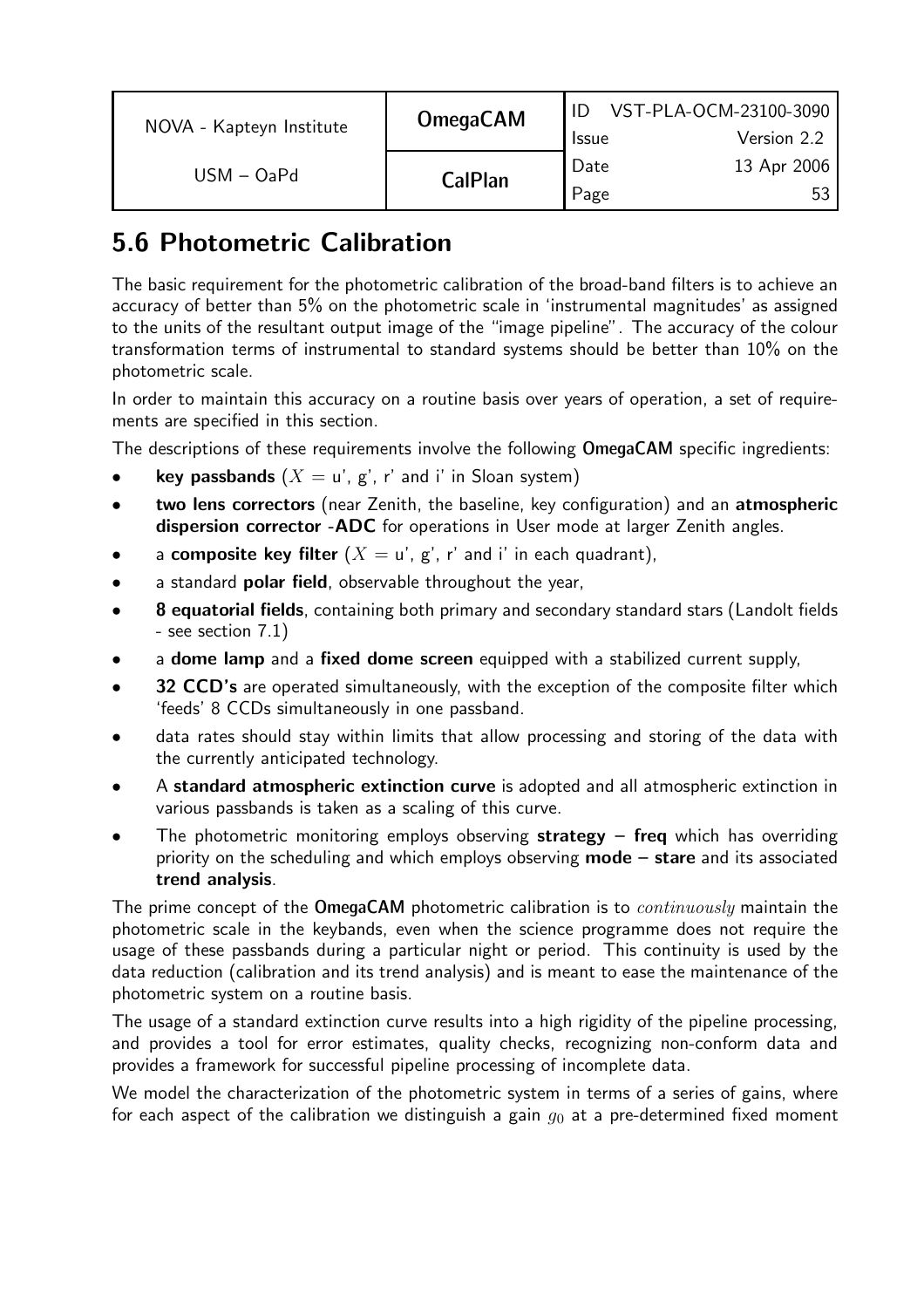|                          | <b>OmegaCAM</b> |                   | VST-PLA-OCM-23100-3090 |
|--------------------------|-----------------|-------------------|------------------------|
| NOVA - Kapteyn Institute |                 | <b>Issue</b>      | Version 2.2            |
| $USM - OaPd$             | <b>CalPlan</b>  | <sup>'</sup> Date | 13 Apr 2006            |
|                          |                 | Page              | 54                     |

and the variation of that gain as function of time  $g(t)$ , the latter being mostly analyzed by a trend analysis.

All photometry is determined on an individual CCD chip basis ( $N =$  number of chip, 1...32), apart from the atmospheric extinction which is common for all chips.

Most gains depend on passband  $(X)$ , but not the variation of the atmospheric extinction, which is assumed to scale with the standard extinction curve.

In Figure 5.6 an overview is sketched of the various requirements which form the photometric calibration.

The fixed and variable gains of the various calibrations are defined as follows:

**Atmospheric extinction:** use scaling of standard extinction curve represented by  $g_{sel,e}(X)$ : middle of the night:  $g_e(0) \times g_{sel,e}(X)$  req.563 during the night :  $g_e(t)$ , t in hours req.562

## **Zeropoint** effective DQE - req.563

middle of the night:  $g_{DOE}(0, N, X)$ on different nights:  $g_{DQE}(t, N, X)$ , t in nights

## Flat field - req.542 and others

for period of 7 days:  $g_{ff}(week, N, X)$ different weeks:  $g_{ff}(t, N, X)$  t in weeks; every week a new ff is assigned, replacing  $g_{ff}(week, N, X)$ 

For a given star observed in passband  $X$  at a given position in the field of view, at a given moment (t) the relation between the output ( $I_{obs}$  of the detectors) and the zero-airmass intensity  $I_{ref,X}$  is given by the general expression:

$$
I_{obs,X} = g_e(0)g_e(t)g_{sel.e}(X) \times g_{dqe}(0, N, X)g_{dqe}(t, N, X) \times g_{ff}(week, N, X) \times I_{ref,X}
$$

Colour term:

The primary standard stars have been measured with presumably the same filter passbands, but with CCD detectors which have a different relative spectral responsivity. This implies that the effective  $q_{DOE}(0, N, X)$  when observing these primary stars depends on the colour of these stars:  $g_{DOE}(0, N, X, X - x)$ .

The photometric calibration involves the solution of the general equation above along a different path, with different unknowns, and different knowns.

The initialization of photometric calibration is to carefully process backwards and forwards through the basic equation. Particularly the settling of the secondary standards, which cover a larger field of view than the primary standards is tricky. On one hand the preparatory programme will provide this information, on the other hand **OmegaCAM** calibrations can self-calibrate the secondary standards, which has the advantage that it avoids the extra bootstrapping via another telescope and detector system.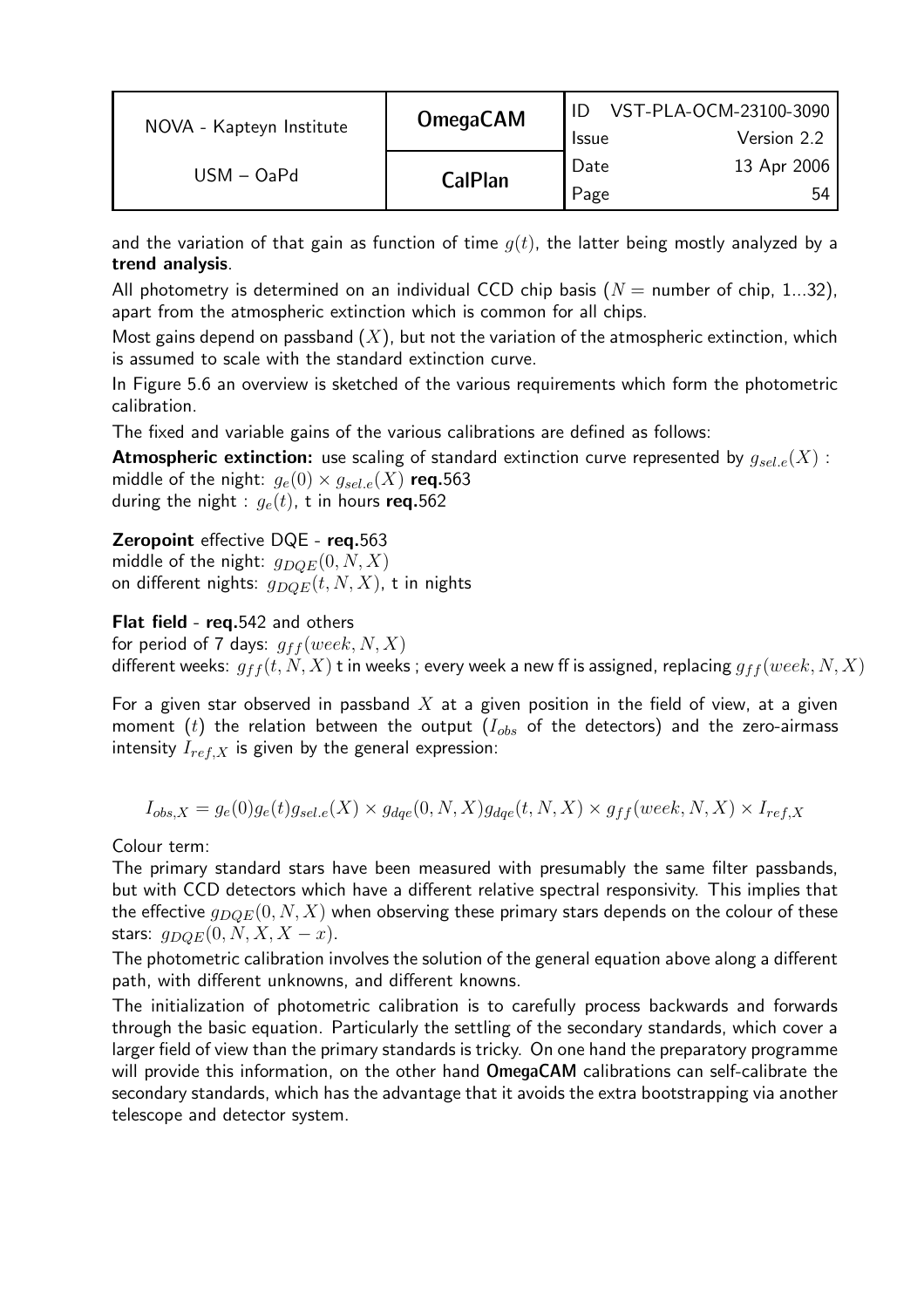| NOVA - Kapteyn Institute | <b>OmegaCAM</b> | <b>Issue</b> | VST-PLA-OCM-23100-3090<br>Version 2.2 |
|--------------------------|-----------------|--------------|---------------------------------------|
| $USM - OaPd$             | <b>CalPlan</b>  | Date<br>Page | 13 Apr 2006<br>55                     |

Normalizations:

 $g_{ff} (week, N)$  unity at central pixel of each chip  $N$ 

 $g_{e}(0)$  and  $g_{e}(t)$  multiplication factor of standard extinction curve represented by  $g_{sel.e}(X)$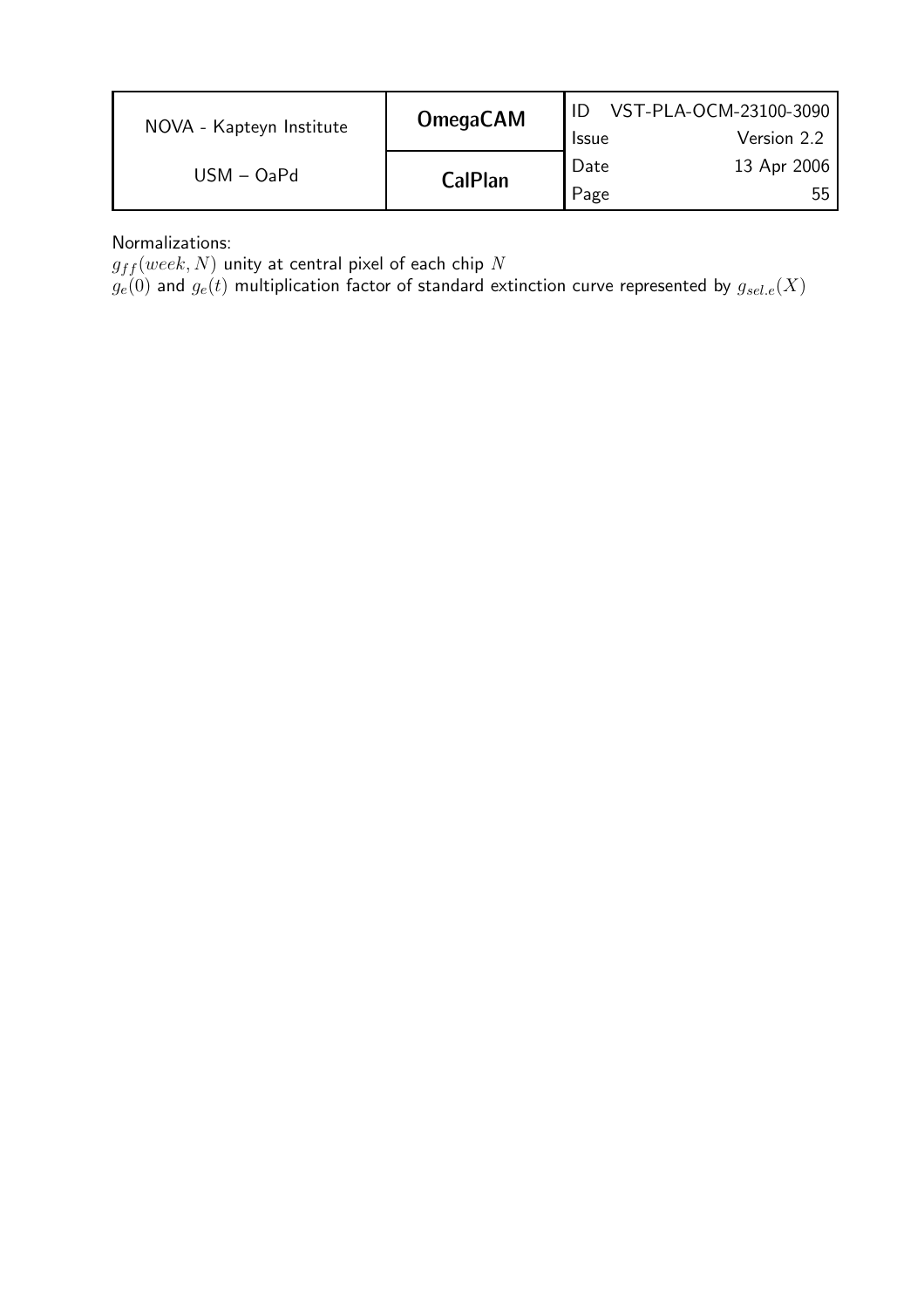| NOVA - Kapteyn Institute | <b>OmegaCAM</b> | <b>Issue</b> | VST-PLA-OCM-23100-3090  <br>Version 2.2 |
|--------------------------|-----------------|--------------|-----------------------------------------|
| $USM - OaPd$             | <b>CalPlan</b>  | Date<br>Page | 13 Apr 2006<br>56                       |

# Monitoring the Photometric Calibration



Fig 5.6. Overview of tracking the photometric calibration at various time scales. From left to right, the figure indicates the requirement number, the requirement name, the used filters and standard fields. The stars indicate at which frequency the measurement is done. For further details, see text.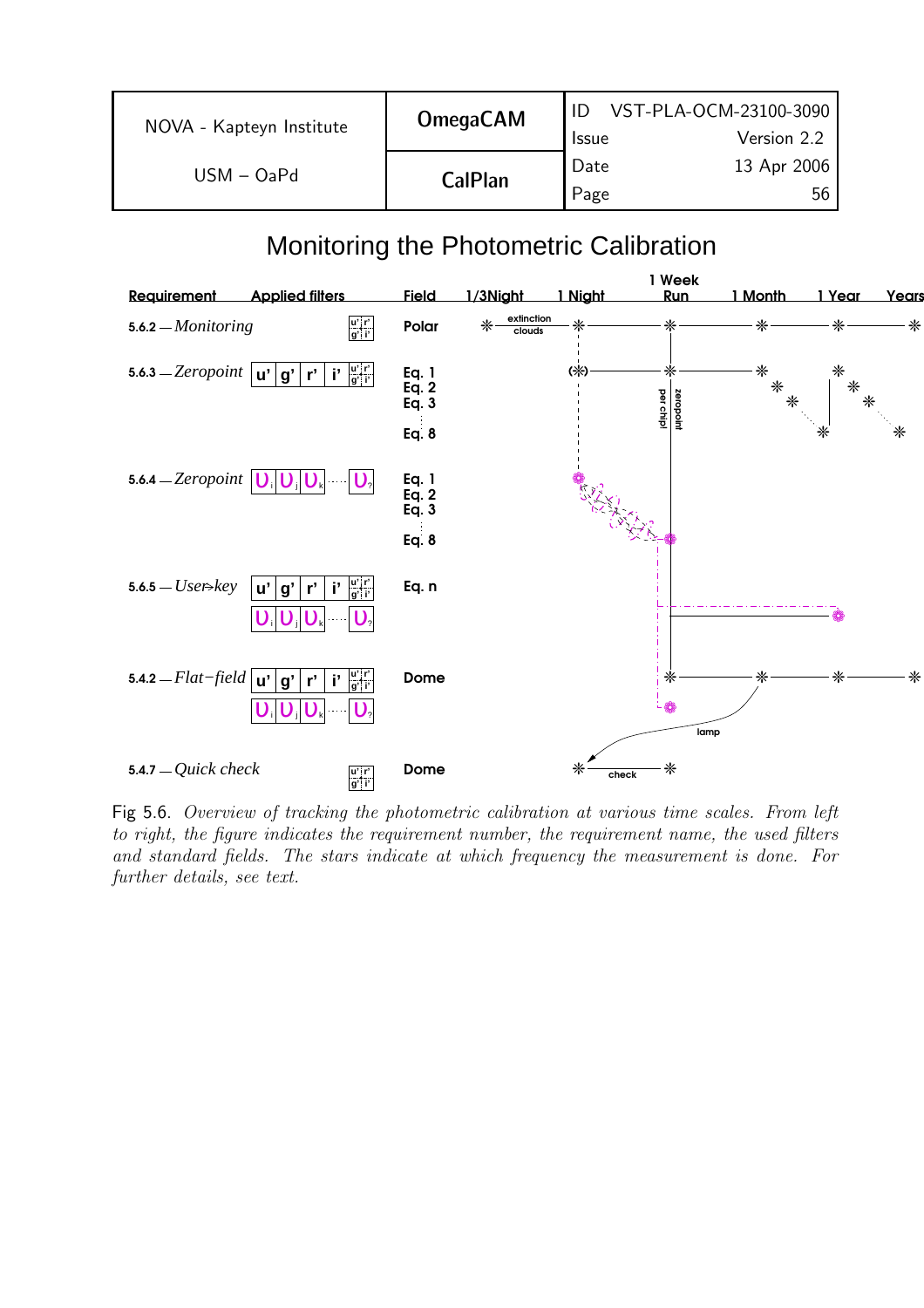|              | <b>OmegaCAM</b><br>NOVA - Kapteyn Institute |                   | VST-PLA-OCM-23100-3090 |
|--------------|---------------------------------------------|-------------------|------------------------|
|              |                                             | <b>Issue</b>      | Version 2.2            |
| $USM - OaPd$ | <b>CalPlan</b>                              | <sup>'</sup> Date | 13 Apr 2006            |
|              |                                             | Page              | .h                     |

## **5.6.1 Req.**  $\rightarrow$  *Shutter Timing*

### Objective:

Verify the actual timing of the shutter, monitor position dependent delays of the shutter motion in both directions.

Exposure timing has to be accurate to  $\pm 0.2\%$  at 1 sec exposure time at any position of the focal plane (OmegaCAM Technical Specifications). The exposure timing signal is provided by PULPO. For the following considerations we assume that the PULPO timing signal is accurate to better than 0.1 msec (i.e. it is not the dominating source of inaccuracy).

The shutter mechanism consists of a pair of chasing carbon fibre blades. Their movement is controlled by the Shutter Control Unit (Shutter CU) such that it results in an identical effective exposure time all over the frame. These two movements may or may not overlap in time depending on the exposure time and the blade traveling time.

The opening blade starts moving immediately ( $\mu$ sec's) after the falling edge of the TTL signal (provided by PULPO). This is the beginning of the exposure procedure. The closing blade starts moving immediately ( $\mu$ sec's) after the rising edge signal was detected and ends (about 1 sec later) when the closing blade completely covers the aperture, which marks the end of the exposure procedure. Therefore, the duration of an exposure procedure is always: exposure time + blade travel time (ca. 1 sec)

Two types of delays affect the effective exposure time: The delays of the start of the blade movements after the opening/closing TTL signal edge (i.e. absolute exposure time) and position dependent delays during blade movement (i.e. exposure homogeneity).

The open/close delays are up to 0.05 msecs due to signal polling of the Shutter Control Unit software. These values are well within the requirements (shutter open time error:  $\pm 0.2\%$ at 1 sec corresponding to  $\pm 2$  msecs). Deviations from this occur only in case of a severe shutter failure which is detected by the Shutter CU and PULPO independently followed by operator actions.

Position dependent delays (requirement: 0.2% at 1 sec exposure time) will be monitored in regular intervals of 3 months. This will be done for both shutter movement directions.

Dome flatfields of 10 sec and 0.1 sec exposure time will be taken for both shutter blade movement directions. Illumination level shall be such that the CCD's are at about 60% to 80% full well for the 10 sec exposure. Exposure times will have to be evaluated during Commissioning.

#### Fulfilling or fulfilled by:

selfstanding

#### Sources, observations, instrument configurations:

Dome flat field with a level of about 40,000 - 50,000 ADU's

#### Required accuracy, constraints:

Timing error less than 0.2%.

#### When performed/frequency:

Commissioning, once per 3 month, further to determined by experience. Daytime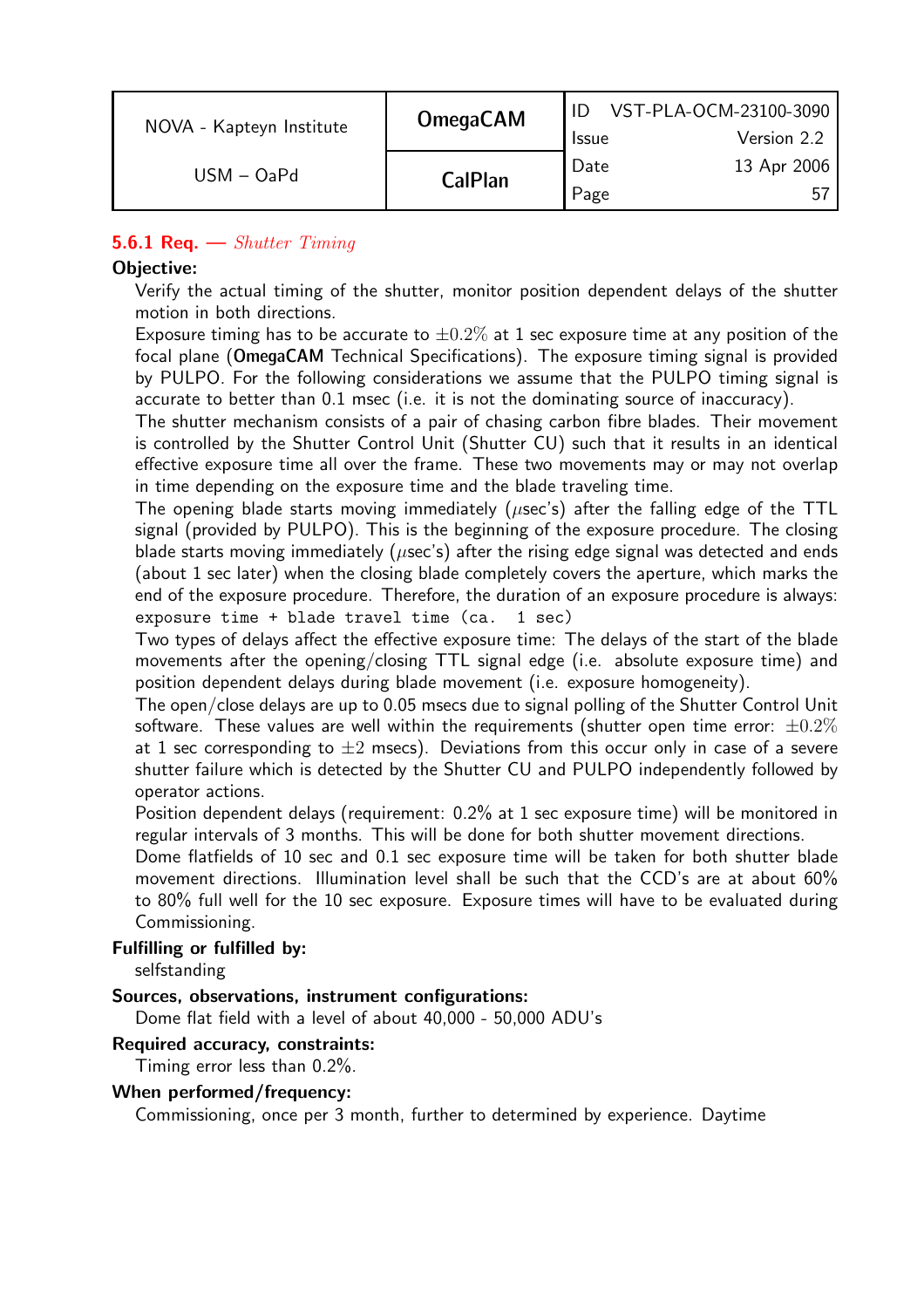| NOVA - Kapteyn Institute | <b>OmegaCAM</b> |              | VST-PLA-OCM-23100-3090 |
|--------------------------|-----------------|--------------|------------------------|
|                          |                 | <b>Issue</b> | Version 2.2            |
| $USM - OaPd$             | <b>CalPlan</b>  | Date         | 13 Apr 2006            |
|                          |                 | Page         | 58.                    |

## Estimated time needed:

1 hour

Inputs:

Raw dome flatfields CalFile– 541 Master Bias frame

## TSF:

Mode-Stare N=4 **(TSF– OCAM img cal domeflat,**  $N = 4$ ,  $t_{exp} = 10.0, 0.1, 0.1, 10.0$ )  $=$  TSF– OCAM img cal shutter

## **5.6.2 Req.** — *Photometric Calibration - monitoring*

## Objective:

Monitor any **short term** variability related to the transparency of the atmosphere (atmospheric extinction) or due to instrumental instabilities (e.g. effective DQE) with a minimum sampling of at least 3 times/night. This provides a daily overall health check of the instrument and detectors. A further trend analysis has to provide information on long term stability.

The variation (r.m.s.) of the flux detected by the autoguider shall also be used as an indicator (put in the FITS header) of the sky conditions. This is to be done for each science observation.

This monitoring is done on a standard **polar field**, which will be repeatedly observed at the beginning, middle and end of the night with the **composite key filter**  $(u', g', r'$  and i' band), irrespective of the passbands used for the science observations. The observations are done in the standard configuration, with the two-lens corrector. A comparison of the measured intensity of the stars with reference values is used to qualify the overal conditions of instrument and atmosphere, the actual zeropoint (both unit airmass extinction and instrument DQE) being determined by req.563.

The comparison of the observed signal with the expected signal from standard stars in each of the four quadrants will lead to the determination of the product of the atmospheric extinction and the overall effective DQE of the detector system including the optics, i.e.  $g_e(t) \times g_e(0) \times g_{st,e}(X) \times g_{DOE}$ , with  $g_{st,e}(X)$  the gain of the standard extinction curve at passband X, and  $g_{DOE}$  the overall effective DQE. As req.563 solves for  $g_{DOE}$ , a comparison with these measures gives  $g_e(t) \times g_{e}(0) \times g_{st,e}(X)$ , the variation of the gain during the night. The thus derived values of  $g_e(t) \times g_e(0) \times g_{st.e}(X)$  at  $t =$  beginning, middle, and end of the night (could be more if the observer so wishes) provides the required monitoring. Note that in this scheme,  $g_e(t) = 1$  by definition for the middle of the night  $(t = 0)$ . Excursions from the standard extinction curve due to extraordinary meteorological conditions, can be traced by computing the standard deviation of observed minus standard curve values in the various bands.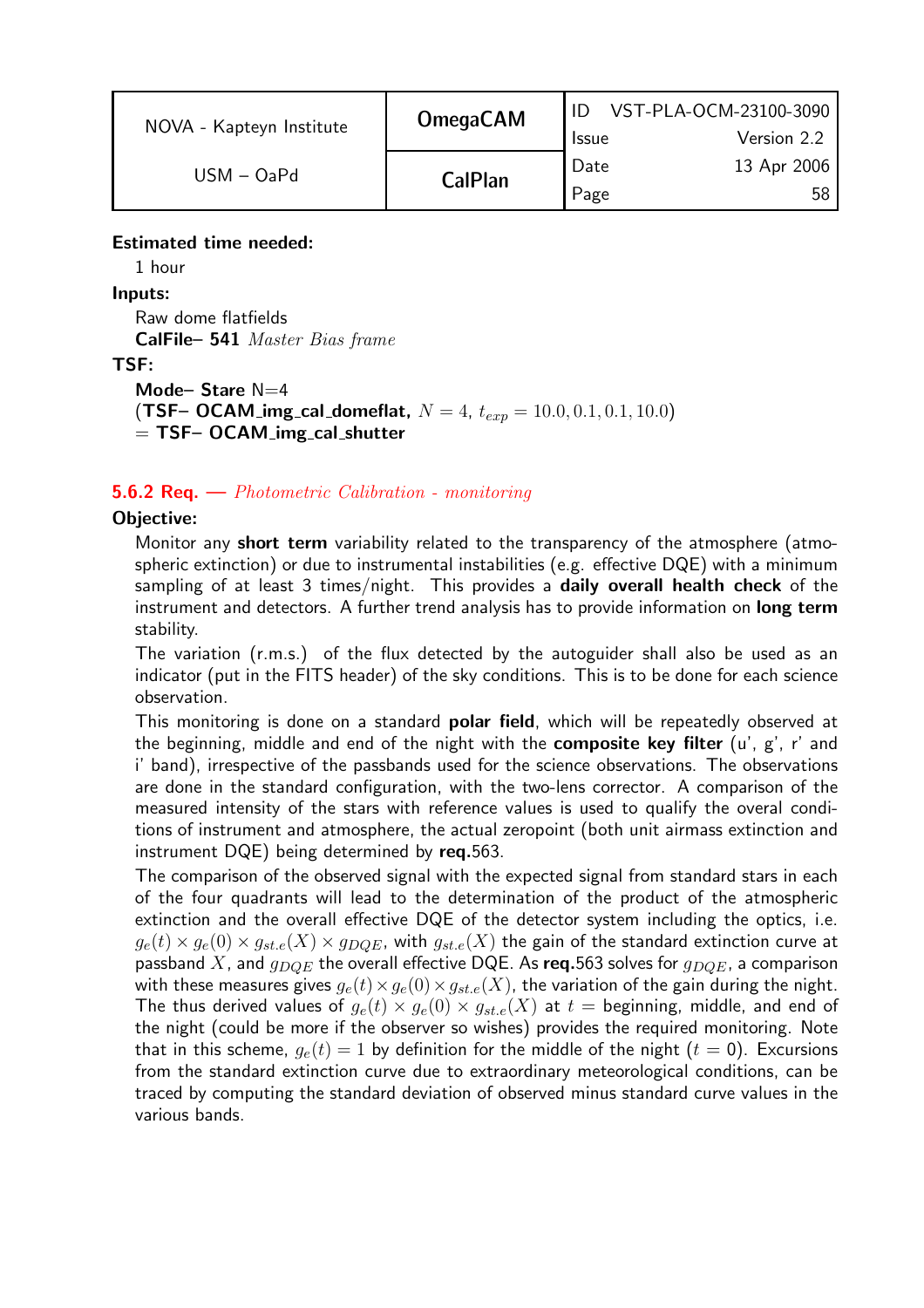| NOVA - Kapteyn Institute | <b>OmegaCAM</b> |              | VST-PLA-OCM-23100-3090 |
|--------------------------|-----------------|--------------|------------------------|
|                          |                 | <b>Issue</b> | Version 2.2            |
| $USM - OaPd$             | <b>CalPlan</b>  | Date         | 13 Apr 2006            |
|                          |                 | Page         | 59.                    |

The repetitive measurements on the same field and with the same filter will also be used in trend analysis to monitor the overall long term stability of the instrumentation and atmosphere. The redundancy of these measurements with req. 563 *zeropoint* and req. 542  $Flat$ *field -dome* will be used as a cross-check on the validity of the photometric system.

The data taken through the composite filter will provide a simultaneous measurement of the sky brightness in the four different key bands; this data will thus give a spectrum of the sky with a resolution R of roughly 5. This sky spectrum shall be derived on-line from the data. This serves as a quality check on the health of the instrument and on the clearness of the atmosphere, as clouds or cirrus will be immediately noticable in the spectral shape. Reference tables containing the expected sky brightness (and thus colour) as function of lunar phase will be used in the evaluation of the data.

Note that small differences exist between the monolithic key-band filters and the composite filter (see req.565). This might lead to small color terms that should be taken into account if needed.

#### Fulfilling or fulfilled by:

Selfstanding; a corresponding requirement on detector level is req. 547 Quick detector responsivity check-doit

#### Sources, observations, instrument configurations:

The OmegaCAM polar field, key composite filter, two lens corrector; short (about 20 sec) integration Strategy– freq

#### Required accuracy, constraints:

all photometry better than 1-2% on the photometric scale.

### When performed/frequency:

beginning, middle and end of each night; any moment atmospheric conditions are suspect.

#### Estimated time needed:

Observation: 3 times 4 min. (100 sec preset  $+$  100 sec integration  $+$  42 sec readout) totalling 12 min/night each night. Reduction: 10 min./CCD.

#### Detailed estimate of required integration time:

The secondary standard stars in the standard field have a limiting magnitude g' $\sim 20$ . The internal accuracy of the present task is set on 1-2% level in order to achieve an overall end-to-end accuracy of better than 5% on the photometric scale. Clearly, for the composite filter the desired exposure time will be dominated by the response in the u' band. Using the WFI2.2m ETC, corrected for the VST optics and estimated CCD spectral responsivity, we estimate a  $S/N= 20$  after 100 sec integration for a V $=$ 20 F0V star at airmass 2 (South Pole) with nominal 1.0 arcsec seeing. Thus, most secondary standard stars will have a S/N better than 20 in the u' band in a 100 sec integration. This would just match to the wanted 5% overall photometric accuracy in the u' band, but would lead simultaneously to higher S/N in the other bands. We compute for a  $V=20$  GoV star  $S/N=90$  in i' new moon,  $S/N=70$  in r' new moon,  $S/N=45$  in r' full moon and  $S/N=80$  in g' new moon. Thus an integration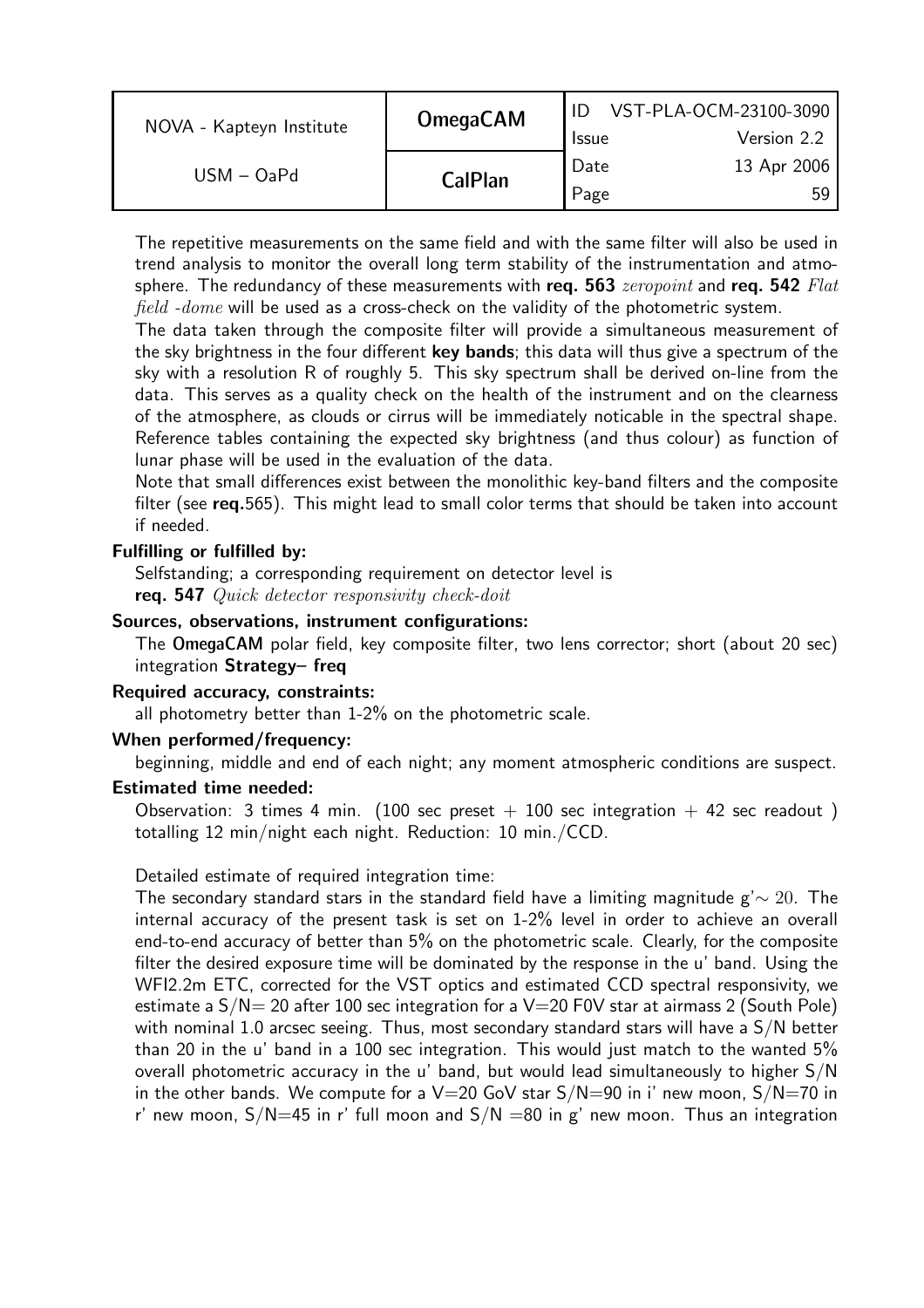|                          | <b>OmegaCAM</b> |                   | VST-PLA-OCM-23100-3090 |
|--------------------------|-----------------|-------------------|------------------------|
| NOVA - Kapteyn Institute |                 | <b>Issue</b>      | Version 2.2            |
| $USM - OaPd$             |                 | <sup>'</sup> Date | 13 Apr 2006            |
|                          | <b>CalPlan</b>  | Page              |                        |

time of 100 sec for the composite filter appears reasonable, but clearly the u' band data give lower photometric accuracy, and the final value will depend on the achieved responsivity in the u' band. The final number has to be determined by experience and depends on the distribution and colours of the stars in the u' quadrant of the field of view.

## Inputs:

The inputs for deriving the photometry result tables are: Fully calibrated image of the polar standard field CalFile– 569 Secondary Standard Catalog CalFile- 565C composite -> monolithic

The inputs for deriving the transparency of the atmosphere are (Category I recipe): List of photometry result tables **CalFile– 563** Zeropoint + extinction - keybands  $(g_{DQE}$  and  $g_e(0) \times g_{st.e}(X)$ 

CalFile– 564E Standard extinction curve

The inputs for the **on-line** monitoring of the sky spectrum are (Category III recipe): List of input raw images of the polar standard field

List of input masterbias frames

List of input masterflat frames

CalFile– 562Su Sky brightness-u' Reference values u'

CalFile– 562Sg  $Sky~brightness-q'$  Reference values g'

CalFile– 562Sr Sky brightness-r' Reference values r'

CalFile– 562Si Sky brightness-i' Reference values i'

## Outputs:

The output from deriving a photometry result table is: **CalFile– 562T**  $Photom + Sky$ 

The output from deriving the transparency of the atmosphere is: **CalFile– 562** Extinction - night report  $(g_e(t) \times g_e(0) \times g_{st,e}(X)$  at var. t)

Series of output files will be used for trend analysis

## TSF:

Strategy– freq Mode– Stare  $N=1$  $(TSF-OCAM_img_obs_stance,N=1, filter=composite)$  $=$  TSF– OCAM img cal monit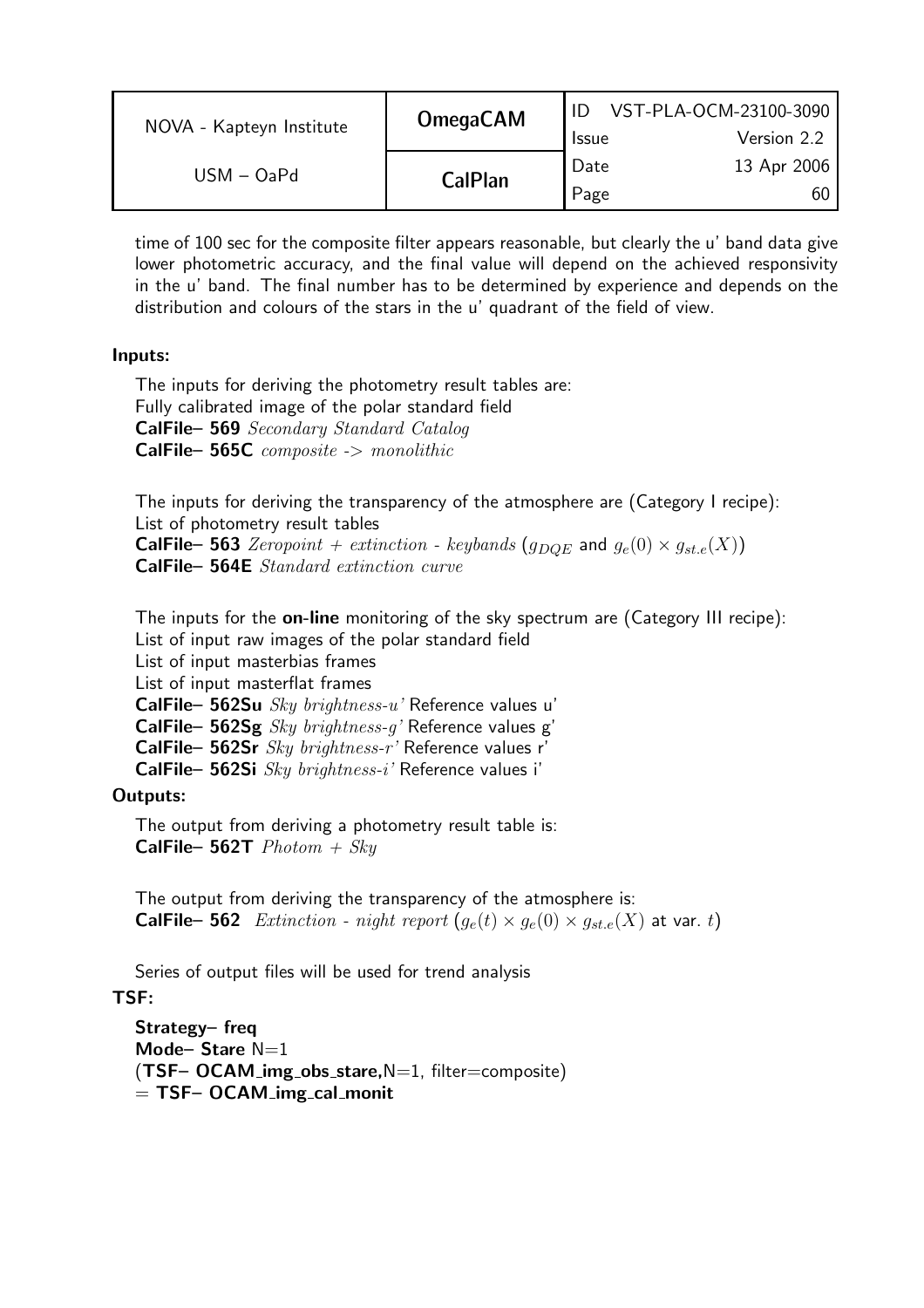| NOVA - Kapteyn Institute | <b>OmegaCAM</b> | VST-PLA-OCM-23100-3090 |             |
|--------------------------|-----------------|------------------------|-------------|
|                          |                 | <b>Issue</b>           | Version 2.2 |
| $USM - OaPd$             | <b>CalPlan</b>  | Date                   | 13 Apr 2006 |
|                          |                 | Page                   |             |

## **5.6.3 Req.** — *Photometric Calibration - zeropoint key bands -doit*

## Objective:

Determine the zeropoint of the overall detector chain, separately for each CCD chip, in all four keybands (no composite filter) and the true atmospheric extinction at midnight by measuring standard stars in the 4 key passbands in one of the eight equatorial fields and the polar field. Do this every night whatever the science programme on the telescope may be. Optionally, add one observation of another equatorial standard field with higher airmass to obtain a redundant, classical, measurement of the atmospheric extinction.

The keybands plus the two-lens corrector form the standard for this requirement, the use of the ADC is considered as User mode (see req.564).

The zeropoint corresponding to the DQE of each of the 32 CCD chips will be determined on an individual chip basis  $g_{DOE}(0, N, X)$ . Thus the composite filter can not be used for this. However, additional data will be acquired with the composite filter for redundancy. In case the relative gain variations of individual CCD chips appear small and well characterized by the overall flatfield (which is not really expected) then the req. might be fulfilled with only the composite filter, substantially releaving the data rate and workload.

The combination of the data of req. 562  $Monitoring$  taken at the middle of the night with the present zeropoint data will be used to solve separately for the effect of the extinction and DQE at the middle of the night. A standard extinction curve will be used as a reference, for error analysis, and to support the derivation of the solutions in the pipeline processing.

As primary standards the Landolt equatorial fields will be used, possibly extended with preparatory programme results (Section 7 of CP). For each of the 8 equatorial fields a solution for secondary standard stars will be made for a larger, one degree, field of view. The acquisition of catalogues of secondary standards is discussed in req.569. These secondary standards data will be used for the nightly determination of the zeropoint.

During commissioning the reproducibility of the zeropoint determination should be verified for the different observing modes Mode- jitter  $N=5$  and Mode- dither  $N=5$ . This also serves as an end-to-end-test.

In the case that composite filter data is used for the analysis, the transformation between composite and monolithic key band filters should be taken into acount (see req.  $565$  Filter band passes).

#### Fulfilling or fulfilled by:

selfstanding, but uses data of req.562 at the middle of the night.

#### Sources, observations, instrument configurations:

**Strategy– freq Mode– Stare**  $N=1$  OmegaCAM equatorial fields; exposures in u', g', r' and i' and composite. Two lens corrector.

#### Required accuracy, constraints:

1% on the photometric scale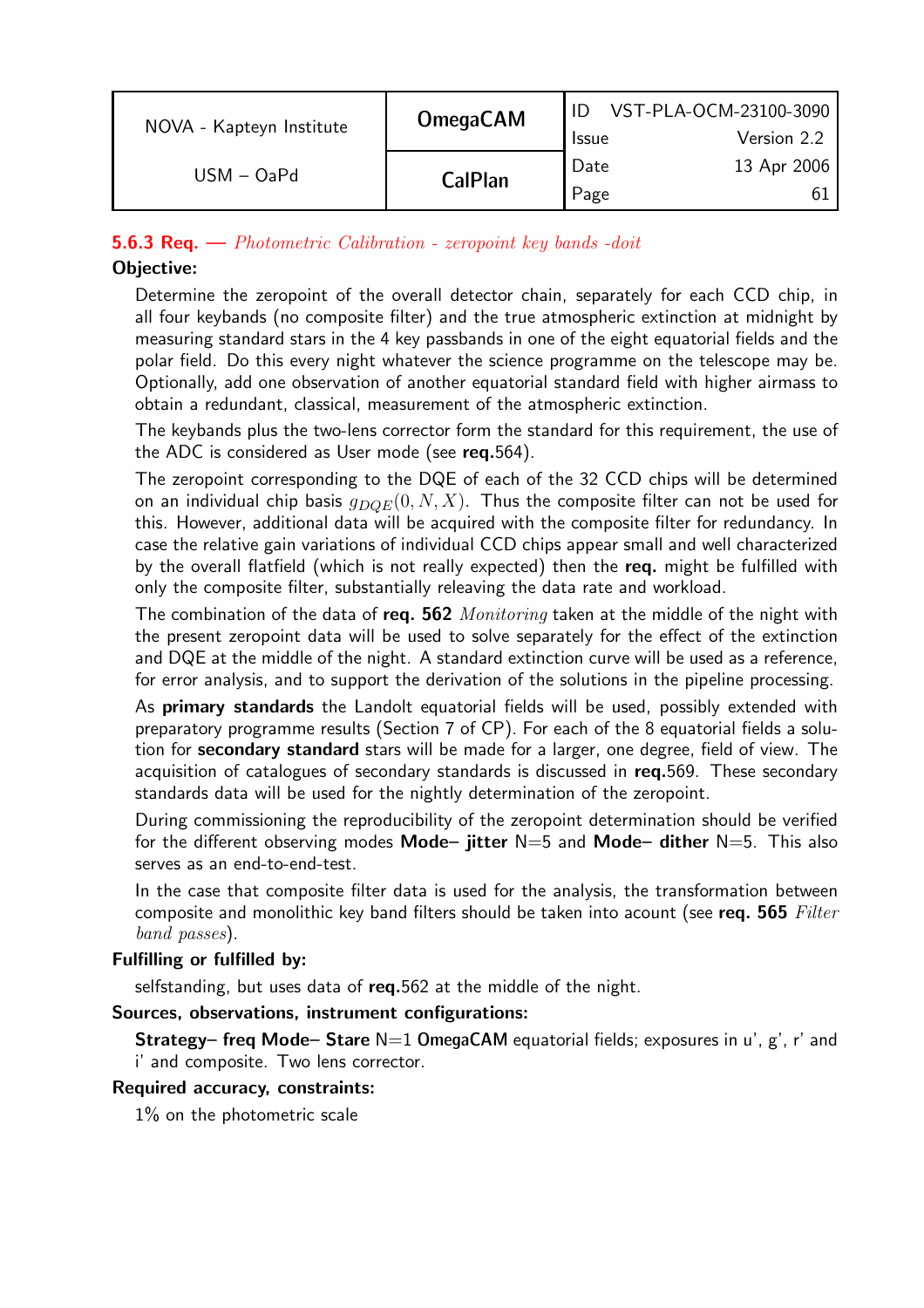| NOVA - Kapteyn Institute | <b>OmegaCAM</b> | VST-PLA-OCM-23100-3090 |             |
|--------------------------|-----------------|------------------------|-------------|
|                          |                 | <b>Issue</b>           | Version 2.2 |
| $USM - OaPd$             |                 | Date                   | 13 Apr 2006 |
|                          | <b>CalPlan</b>  | Page                   |             |

## When performed/frequency:

Once in the middle of each night. The linking of external (primary) to internal (secondary) standards will be done once during commissioning, and the first year of operation for each standard field; after that to be determined by experience.

It is to be determined by experience (stability of the system) whether the nightly zeropoint measurements can be relaxed as follows: in case the keyfilters are not used for science observations in a particular night, it is sufficient to only take an exposure with the composite filter.

During commissioning the Mode– dither  $N=$  and Mode– jitter  $N=$  have to be verified.

## Estimated time needed:

Observation: 12 min. each night Reduction: 3 min/CCD/filter.

Detailed estimate of required integration time:

The secondary standard stars in the standard fields have a limiting magnitude  $g' \sim 20$ . The internal accuracy of the present task is set on the 2% level in order to achieve an overall end-to-end accuracy of better than 5% on the photometric scale. Given an airmass of 1.3 and an  $S/N=50$ , we expect an integration time of:

u' band 110 sec but  $S/N = 45$  for F0V

g' band 60 sec

r' band 75 sec

i' band 115 sec

As there will be many much brighter stars (than the  $g' = 20$  limiting mag for which this calculation is made) in the field of view, leading to much better S/N these integration times will be sufficient for the goals, also at other moonphases (actually checked with ETC). The u' band observations are on the limit and should be carefully checked during Commissioning. Thus a total sequence would last including readout of 42 sec:

preset (100), u'(110 + 42), g'(60 + 42), r'(75 + 42), i' (115 + 42) = 628 sec

In addition, a composite filter image should be taken (100 sec) which in the long run might replace the u', g', r', i' sequence with monolithic filters.

#### Inputs:

In pipeline data reduction, the req.563 reductions of a given night should preceed the req. 562 Monitoring reductions.

The inputs for deriving the photometry result tables are: Fully calibrated image of equatorial standard field CalFile– 569 Secondary Standard Catalog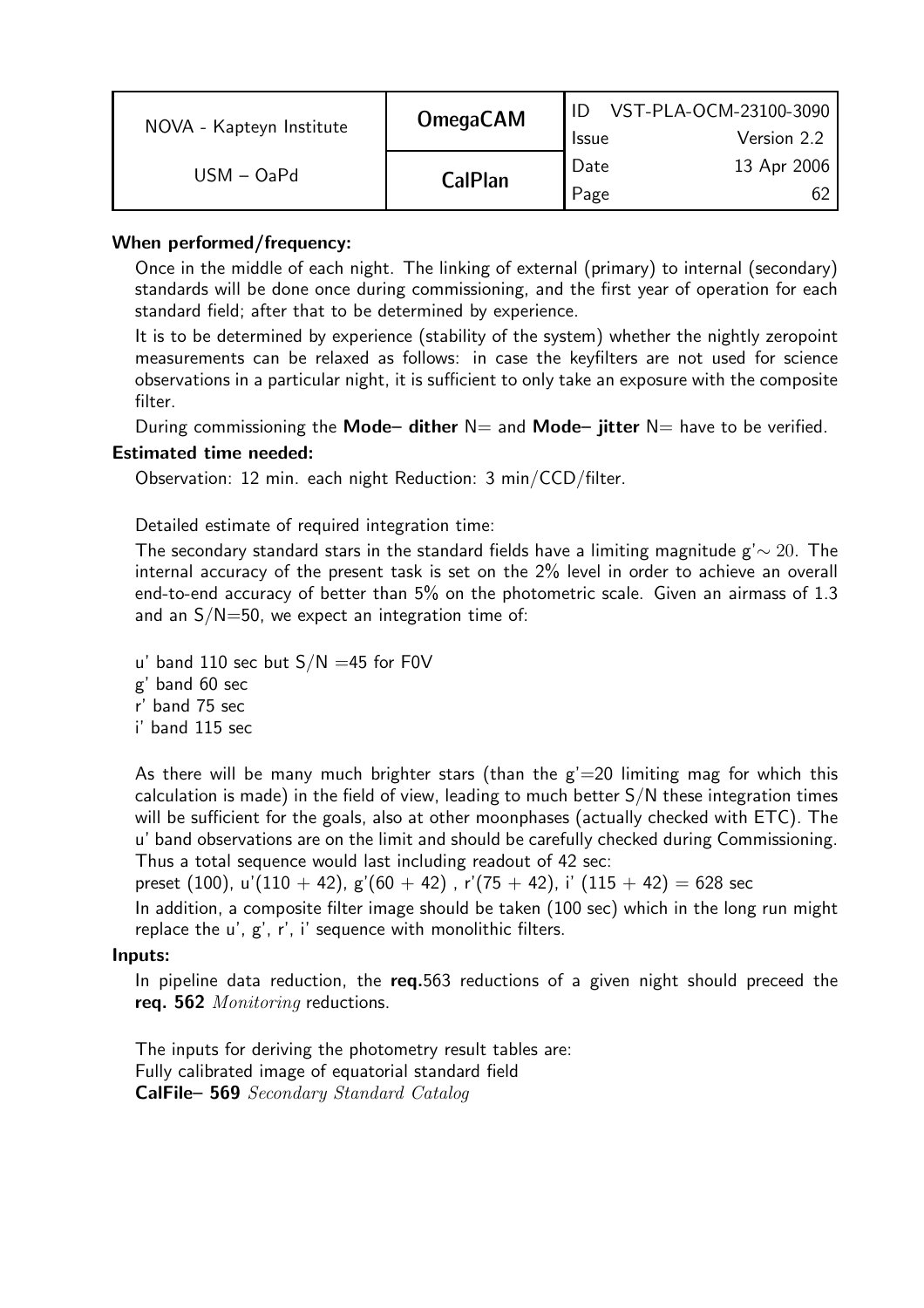| NOVA - Kapteyn Institute |                | <b>Issue</b> | Version 2.2 |
|--------------------------|----------------|--------------|-------------|
| $USM - OaPd$             | <b>CalPlan</b> | Date<br>Page | 13 Apr 2006 |

The inputs for deriving the zeropoints for the night are: List of photometry result tables CalFile– 562 Extinction night report CalFile– 564E Standard extinction curve

## Outputs:

The output from deriving a photometry result table is the same as for req. 562.

The outputs from deriving the zeropoints for the night are: **CalFile– 563** Zeropoint + extinction - keybands (always) used by seq. – 636.

## TSF:

```
Strategy– freq
Mode-Stare N=1
(TSF– OCAM_img_obs_stare, N=1, filter=key band)
= TSF– OCAM img cal zp
```
Note,pipeline looks at INS keyword FILT1 (Filter) to settle whether this observation concerns a OmegaCAMkeyband

## 5.6.4 Req. — Photometric Calibration - zeropoint user bands

## Objective:

Determine the zeropoint of the overall detector chain and the atmosphere by measuring standard stars in the User passbands.

The zeropoints of the photometric calibration in the User bands will only be determined for the nights that the User bands are actually used for scientific observations. The measurements will be done on one of the eight equatorial fields.

The atmospheric extinction will be determined in the keybands through req. 562 *monitoring* on the polar field. The extinction results from req.  $562$  monitoring are appended here, like in req.563, with a monolithic exposure at the equatorial field at midnight. The extinction curve will be used to transform the measured atmospheric extinction at the keybands to the User bands.

The transformation (colour term) of the user passband to the key passbands is determined for a limited set of filters and the ADC with the keybands in req.565.

By combining the extinction results in the keybands, the passband transformation coefficients and the direct zeropoint measurements in the User bands, the zeropoint corresponding to the DQE of each of the 32 CCD chips will be determined on an individual chip basis.

Trend analysis on these data is not required. The instrumental magnitudes of standard stars in each of the userbands will not be solved.

## Fulfilling or fulfilled by:

Selfstanding, but uses data of req.562 at the middle of the night.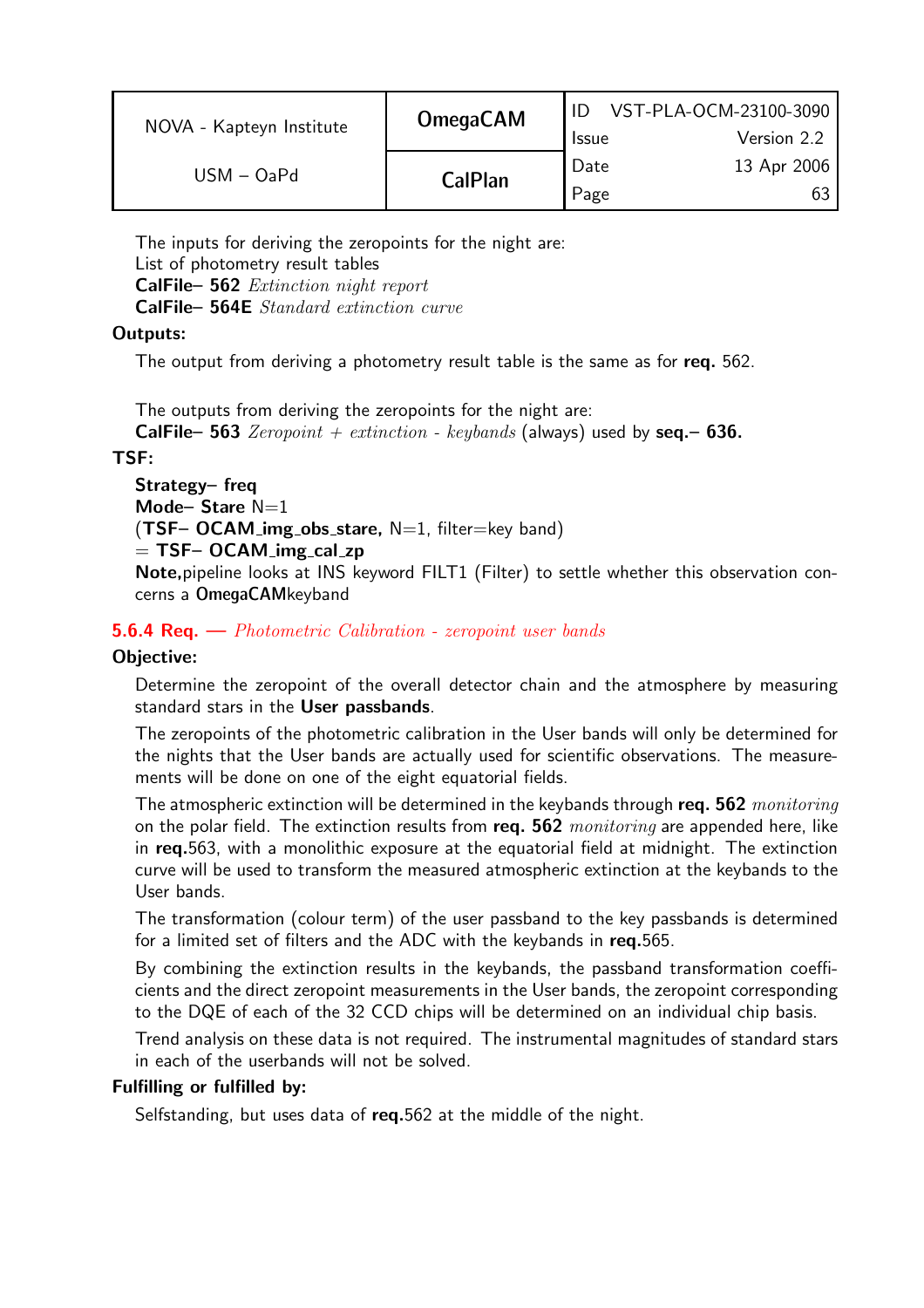| NOVA - Kapteyn Institute | <b>OmegaCAM</b> | <b>Issue</b> | VST-PLA-OCM-23100-3090<br>Version 2.2 |
|--------------------------|-----------------|--------------|---------------------------------------|
| $USM - OaPd$             | <b>CalPlan</b>  | Date<br>Page | 13 Apr 2006<br>64                     |

## Sources, observations, instrument configurations:

All observations done with **Mode– Stare**  $N=1$ . OmegaCAM equatorial fields; always one exposure in composite key filter and additional exposures in User bands.

### Required accuracy, constraints:

2% on the photometric scale for broad bands and 5% for narrow band filters.

#### When performed/frequency:

Once in the middle of each night.

## Estimated time needed:

2-3 minutes per User band. Reduction: 3 min./CCD/filter.

## Inputs:

The inputs for deriving the photometry result tables are: Fully calibrated image of equatorial standard field CalFile– 569 Secondary Standard Catalog CalFile– 565  $User \rightarrow key$ The inputs for deriving the zeropoints for the night are: List of photometry result tables CalFile– 562 Extinction night report CalFile– 564E Standard extinction curve

## Outputs:

The output from deriving a photometry result table is the same as for req. 562.

The outputs from deriving the zeropoints for the night are:

CalFile– 564 Zeropoint - extinction - Userbands (always)

## TSF:

Mode– Stare  $N=1$ 

 $(TSF-OCAM_img_obs_stance, N=1, filter=userband)$ 

 $=$  TSF– OCAM img cal zp

Note,pipeline looks at INS keyword FILT1 (Filter) to settle whether this observation concerns a non-OmegaCAMkeyband.

#### **5.6.5 Req.**  $\rightarrow$  Filter band passes - user bands vs key bands

## Objective:

Characterize the transformation coefficients, including the colour term for the OmegaCAM user passbands to the OmegaCAM key passband.

In addition, determine the expected small colour terms between the four bands of the composite filter and the monolithic filters for all the key bands. The monolithic filters for the key bands are produced by a different company than the composite filter. The colour terms of the transformation monolithic-composite filter are put in a Calfile which is used as input in the determination of the zeropoint of the night req.563.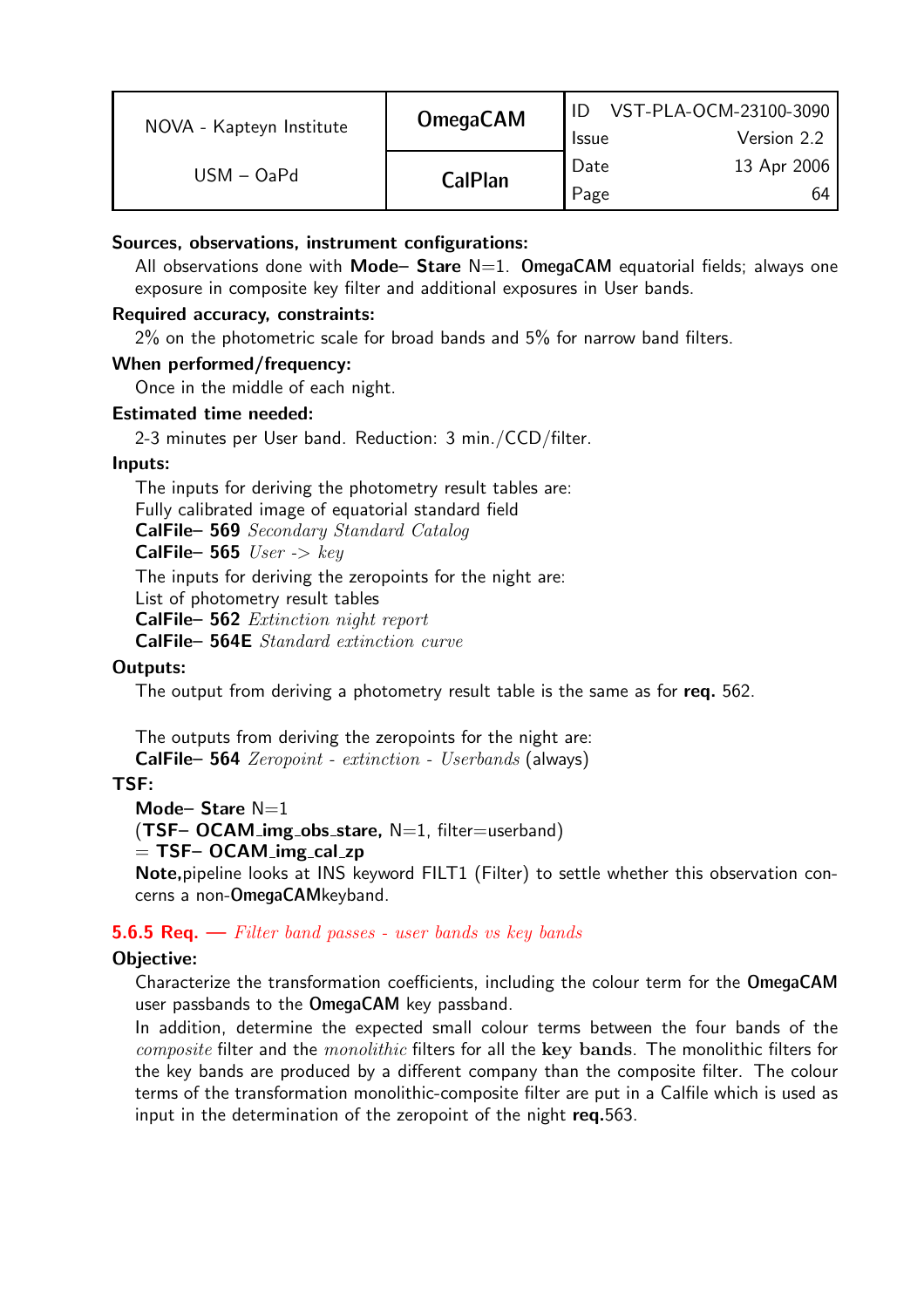| NOVA - Kapteyn Institute | <b>OmegaCAM</b> | <b>Issue</b> | VST-PLA-OCM-23100-3090<br>Version 2.2 |
|--------------------------|-----------------|--------------|---------------------------------------|
| $USM - OaPd$             |                 | Date         | 13 Apr 2006                           |
|                          | <b>CalPlan</b>  | Page         | 65                                    |

The standard keybands are calibrated in req.563 with the two lens corrector; the characterization of the ADC at the keybands and its transformation to the standard configuration is part of the present requirement.

### Fulfilling or fulfilled by:

Selfstanding.

#### Sources, observations, instrument configurations:

OmegaCAM equatorial fields; Mode- Stare  $N=1$ ; ADC for key passbands.

#### Required accuracy, constraints:

10% on the photometric scale (formal spec) and 2% (goal) for broad band filters  $1\%$  for composite -> key

#### When performed/frequency:

Once commissioning for user bands, once/year for composite filter

#### Estimated time needed:

20 min/run

#### Inputs:

Reference magnitudes and transformations: CalFile– 569 Secondary Standard Catalog CalFile– 564E Standard extinction curve

each night:

CalFile– 562 Extinction night report

#### Outputs:

**CalFile– 565** *User -> key - monolithic* CalFile- 565C composite -> monolithic

#### **5.6.6 Req.** — Dependency on angle - ADC, rotator/ reproducability

#### Objective:

Verify the dependency of the photometric calibration on the angle of the field rotator. Do this for both optical configurations of the telescope, ADC in and out.

Measure dome flatfield at 12 field rotator angles.

Measure the polar field with 12 field rotator angles.

This also verifies the reproducibility and provides an end-to-end test.

#### Fulfilling or fulfilled by:

**Selfstanding** 

#### Sources, observations, instrument configurations:

Flat field on dome with the 4 key passbands.

#### Required accuracy, constraints:

1% on the photometric scale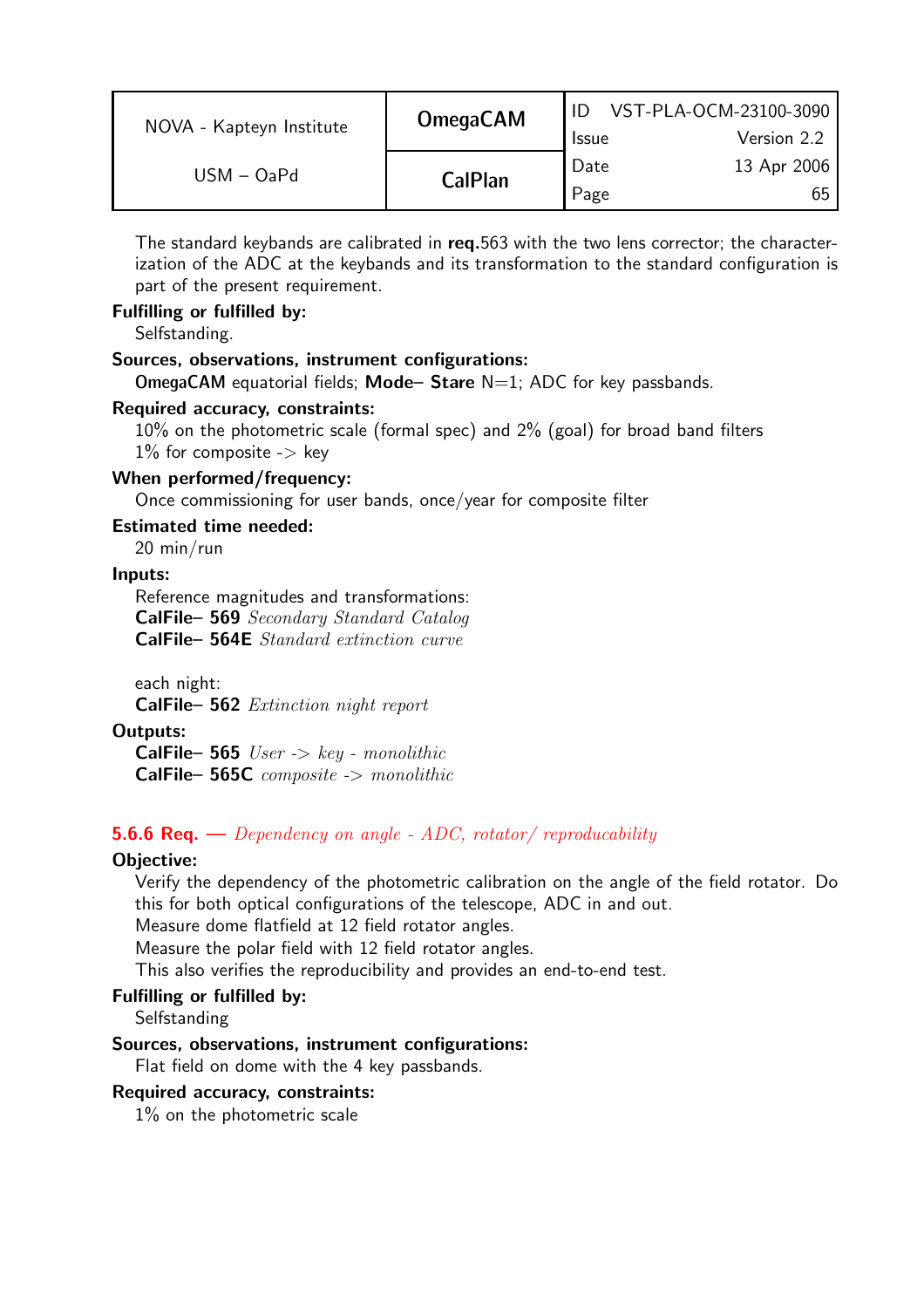| NOVA - Kapteyn Institute | <b>OmegaCAM</b> | <b>Issue</b> | VST-PLA-OCM-23100-3090<br>Version 2.2 |
|--------------------------|-----------------|--------------|---------------------------------------|
| $USM - OaPd$             | <b>CalPlan</b>  | Date         | 13 Apr 2006                           |
|                          |                 | Page         |                                       |

### When performed/frequency:

Commissioning

#### Estimated time needed:

Dome: day time, one day polar field 6 hours.

#### Outputs:

Flat fields - internal

#### TSF:

Mode-Stare  $N=12$ TSF- OCAM\_img\_cal\_domeflat and Mode-Stare  $N=12$ TSF- OCAM\_img\_obs\_stare

## **5.6.7 Req.** — Linearity (as a function of flux)

#### Objective:

Verify the linearity (ratio of input over output) of the overall detector amplification- data reduction chain for the three different observing modes as an end-to-end test.

Compare the resultant magnitudes derived by the image pipeline by taking short and long exposures of the same standard field.

#### Fulfilling or fulfilled by:

Selfstanding

#### Sources, observations, instrument configurations:

Equatorial field in all the four key passbands; short 10 sec, 100 sec, 400 sec and 800 sec exposure. Two lens corrector.

#### Required accuracy, constraints:

Better than 1% on the photometric scale

## When performed/frequency:

Commissioning

## Estimated time needed:

Commissioning 6 hour

## Outputs:

OK flag

#### TSF:

Mode– Stare  $N=2$ TSF- OCAM\_img\_obs\_stare and Mode- jitter N=5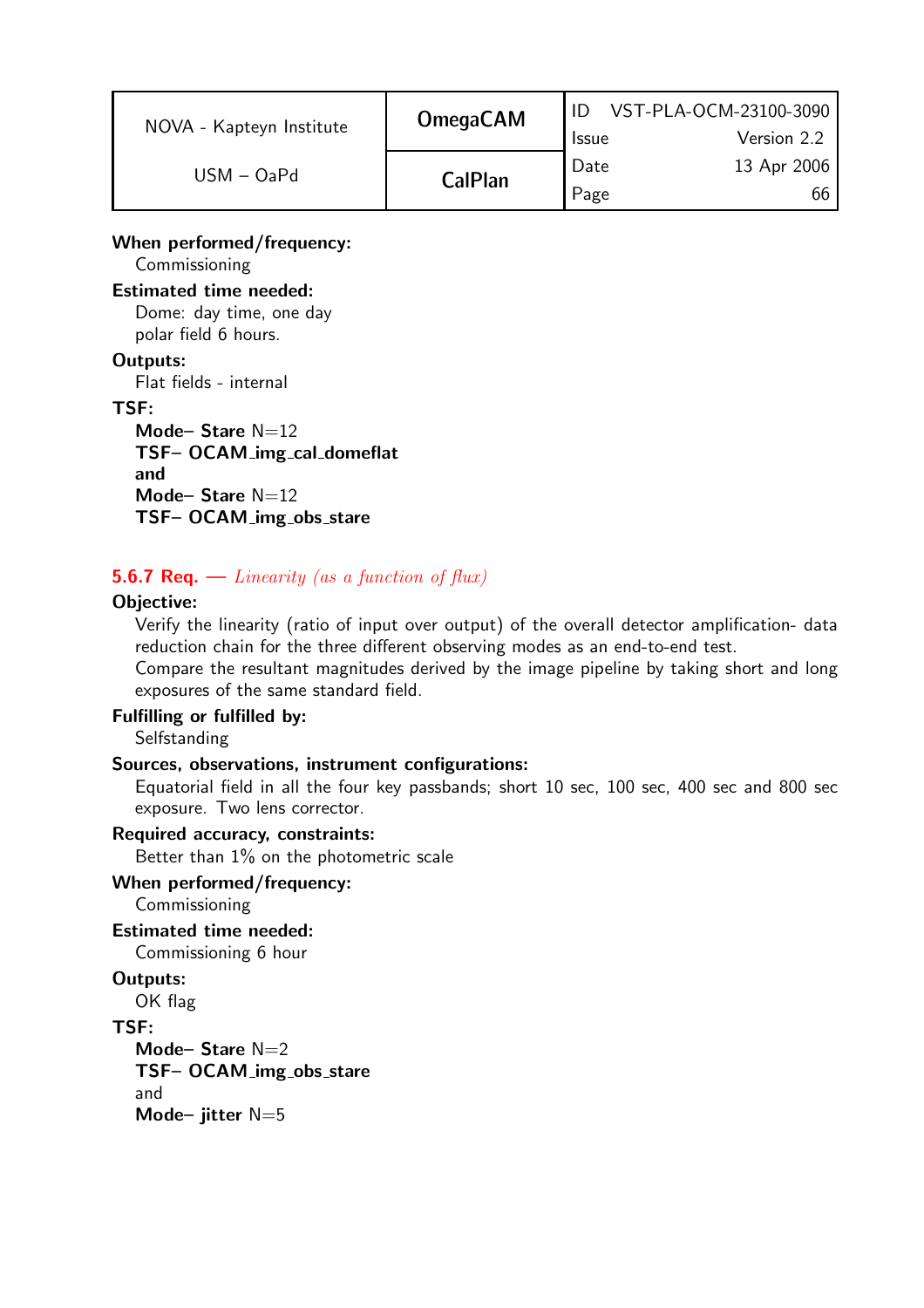| NOVA - Kapteyn Institute | <b>OmegaCAM</b> | <b>Issue</b> | VST-PLA-OCM-23100-3090<br>Version 2.2 |
|--------------------------|-----------------|--------------|---------------------------------------|
| $USM - OaPd$             | <b>CalPlan</b>  | Date<br>Page | 13 Apr 2006                           |

TSF– OCAM img obs jitter and Mode– dither  $N=5$ TSF- OCAM\_img\_obs\_dither

## **5.6.8 Req.** — Detection limit and ETC calibrations

#### Objective:

Verify the effective detection limit/ overall througput of VST  $+$  camera and subsequently the parameter values used for the Exposure Time Calculator.

#### Fulfilling or fulfilled by:

Data analysis of req. 563 Zeropoint, req. 567 Linearity end-to-end-test

#### Required accuracy, constraints:

10 % in detection limit

When performed/frequency:

Commissioning

#### Outputs:

Values for ETC

#### **5.6.9 Req.**  $\rightarrow$  *Secondary Standards*

#### Objective:

Build catalogs of secondary photometric standards by observing Landolt fields, centered on each individual CCD.

A fundamental concept in the calibration of OmegaCAM data is the photometric calibration for each separate CCD. To obtain this calibration with a single observation requires photometric standards covering the entire FoV of the instrument. There are currently no catalogs of photometric standard stars satisfying this requirement. Hence, obtaining such catalogs of secondary standards for the equatorial fields and the polar field will be part of the calibration observations to be performed during operations.

Obtaining the necessary observations of secondary standards is a time-consuming operation (see below). Moreover, because these observations should cover all 8 equatorial fields (ref seq. - 563), approximately two (bright) nights each month will have to be reserved for these observations, at least in the first year of operations.

The set of secondary standards observations will also be used to determine the illumination correction (req.548). Note, that this constitutes a bootstrap problem, because determining accurate zeropoints of the secondary standards requires that the illumination correction is already known.

Because of this bootstrap problem, a straightforward determination of the zeropoint requires that for each CCD the zeropoint and illumination correction are determined simultaneously using primary standards. Therefore, obtaining measurements of secondary standards requires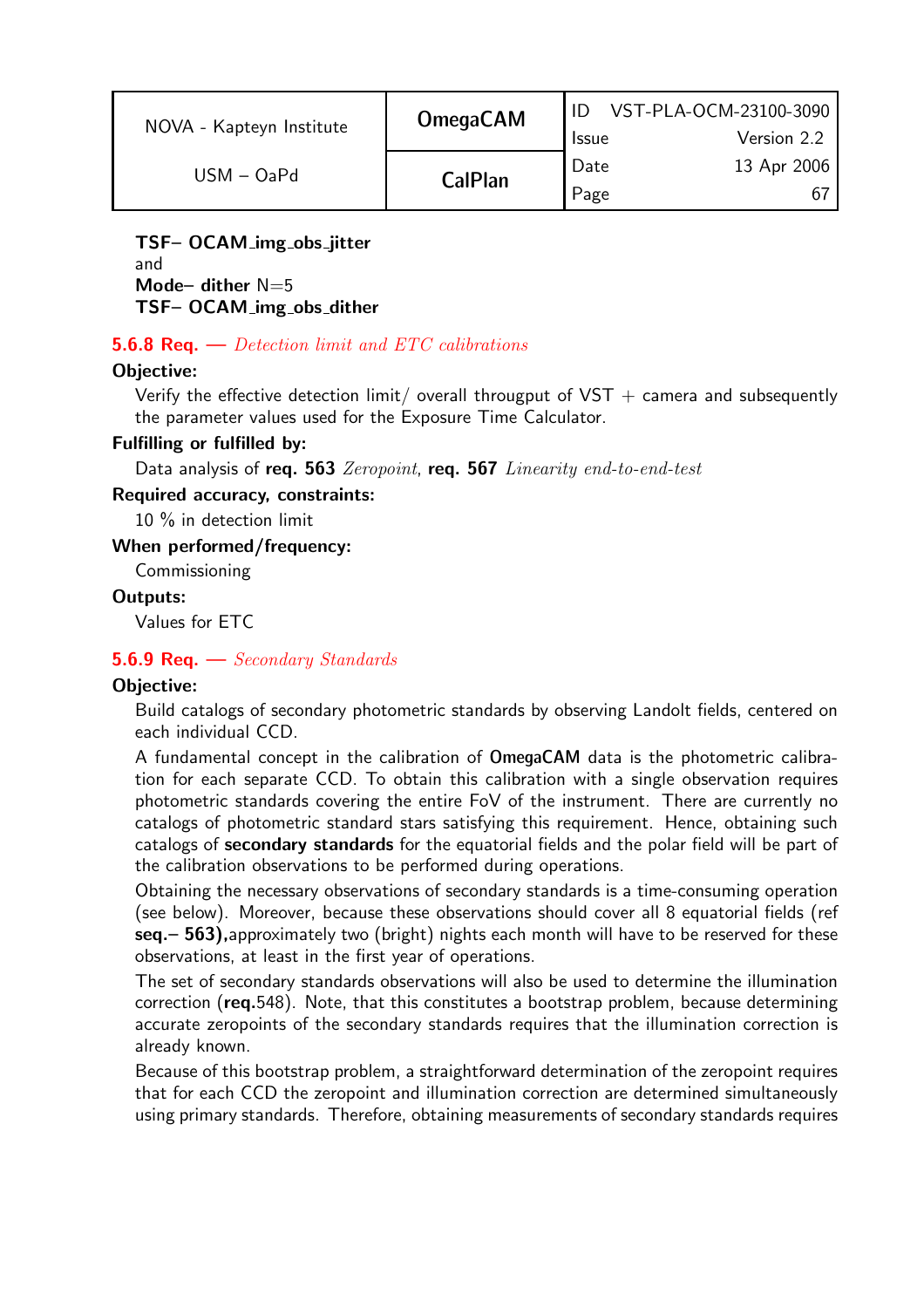| NOVA - Kapteyn Institute | <b>OmegaCAM</b> |                   | VST-PLA-OCM-23100-3090 |
|--------------------------|-----------------|-------------------|------------------------|
|                          |                 | <b>Issue</b>      | Version 2.2            |
| $USM - OaPd$             | <b>CalPlan</b>  | <sup>1</sup> Date | 13 Apr 2006            |
|                          |                 | Page              |                        |

a sequence of observations that positions the primary standards in each CCD, i.e. 32 pointings per field, per filter.

An initial determination of the illumination correction will serve as a check on the magnitude of the effects of stray light. To do this in a quick and efficient way, a preliminary catalog of standard stars that cover the FoV of OmegaCAM is required. The data for constructing such a catalog (CalFile- 569E) has been obtained. In case the effects of stray light turn out not to be negligible, the illumination correction will have to be characterized (see req. 548).

The order of priority of determining standards is first the key bands followed by the composite filter.

#### Fulfilling or fulfilled by:

Selfstanding.

Initial determination of the illumination correction is used to verify presence/absence of this effect (see  $req.548$ ).

## Sources, observations, instrument configurations:

**Strategy– freq Mode– Stare**  $N=1$  **OmegaCAM** equatorial fields and polar field.

#### Required accuracy, constraints:

0.02 mag in individual secondary standard stars. The sources in  $CalFile- 569$  cover a FoV of approximately 1.2 square degree for every standard field. The density of the standard stars in a given field is such that the number of standard stars per chip is typically a few hundred.

#### When performed/frequency:

Commissioning, 2 nights of bright time, each month in the first year.

## Estimated time needed:

Two standard fields are observed each month, with an observing time of 5.8h each. Each standard field is observed with 32 pointings, in each of the key bands. Using an observing strategy in which the filter is changed after every set of 32 pointings, the total observing time  $T_{obs}$  for one field is estimated by:

$$
T_{obs} = \sum_{i=1}^{N_{filter}} [(T_{int}(X_i) + T_{read} + T_{mov}) \times 32 + T_{filter}],
$$

with  $T_{int}(X_i)$  the integration time in band  $X_i. \; T_{read}$  the readout time of the full detector block,  $T_{mov}$  the movement time of the telescope, and  $T_{filter}$  the filter exchange time.

With a  $T_{read}$ =25s, a  $T_{mov}$ =40s, and a  $T_{filter}$ =75s, the total integration time for the four key bands and one field will be  $\approx 21000$ s (5.8h). The integration times for each of the four key bands are:  $T_{int}(u')$ =110s,  $T_{int}(g')$ =60s,  $T_{int}(r')$ =75s,  $T_{int}(i')$ =115s. The reduction time of the data taken for one field is 2 hours per CCD/filter.

#### Inputs:

CalFile– 569E Primary Standard stars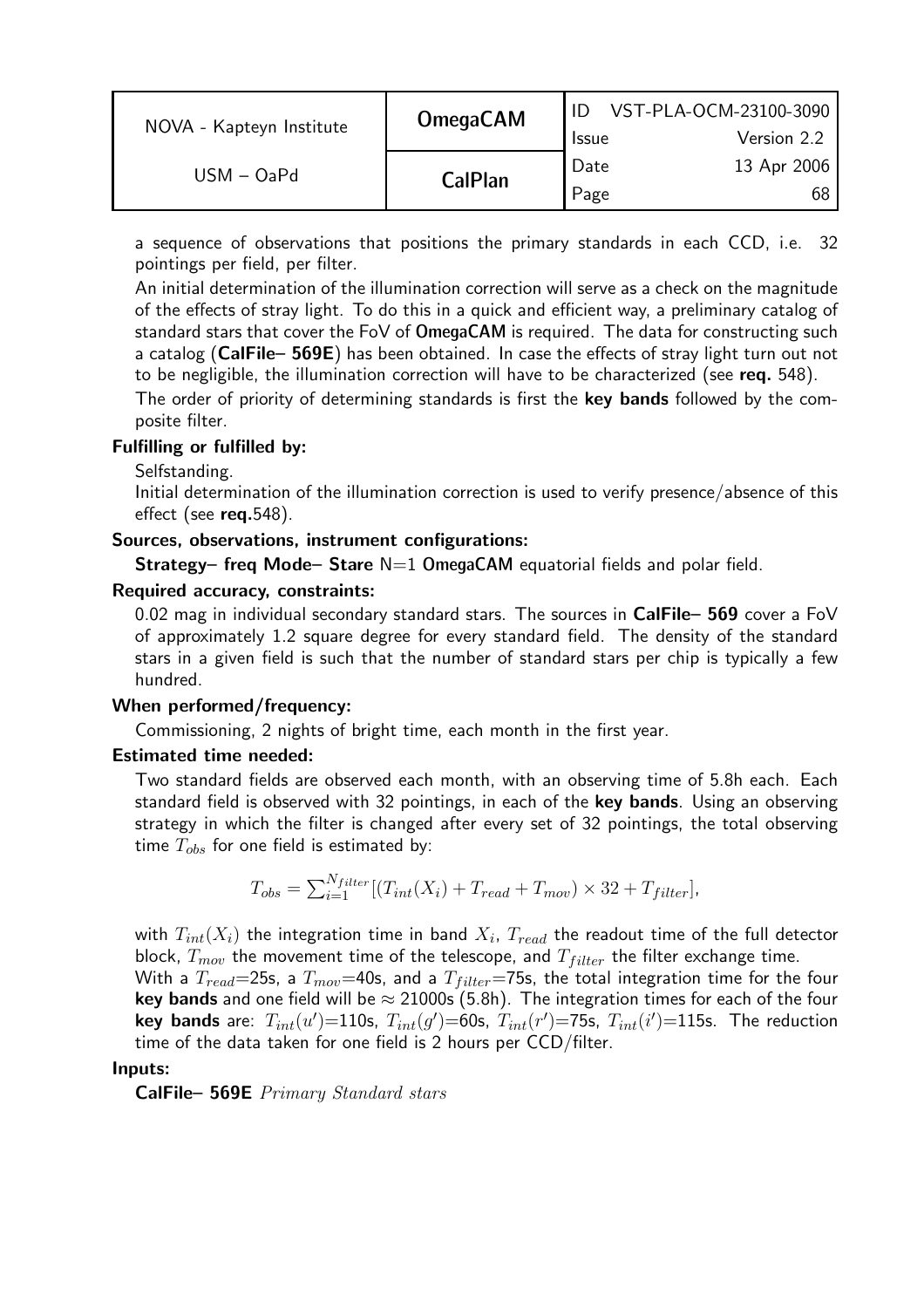|                          | <b>OmegaCAM</b> |              | VST-PLA-OCM-23100-3090 |
|--------------------------|-----------------|--------------|------------------------|
| NOVA - Kapteyn Institute |                 | <b>Issue</b> | Version 2.2            |
|                          | $USM - OaPd$    | Date         | 13 Apr 2006            |
|                          | <b>CalPlan</b>  | Page         | 69                     |

Outputs:

CalFile– 569 Secondary Standard Catalog CalFile– 548 Illumination Correction

TSF:

Strategy– mosaic Mode–Stare  $N=1$ TSF- OCAM\_img\_obs\_stare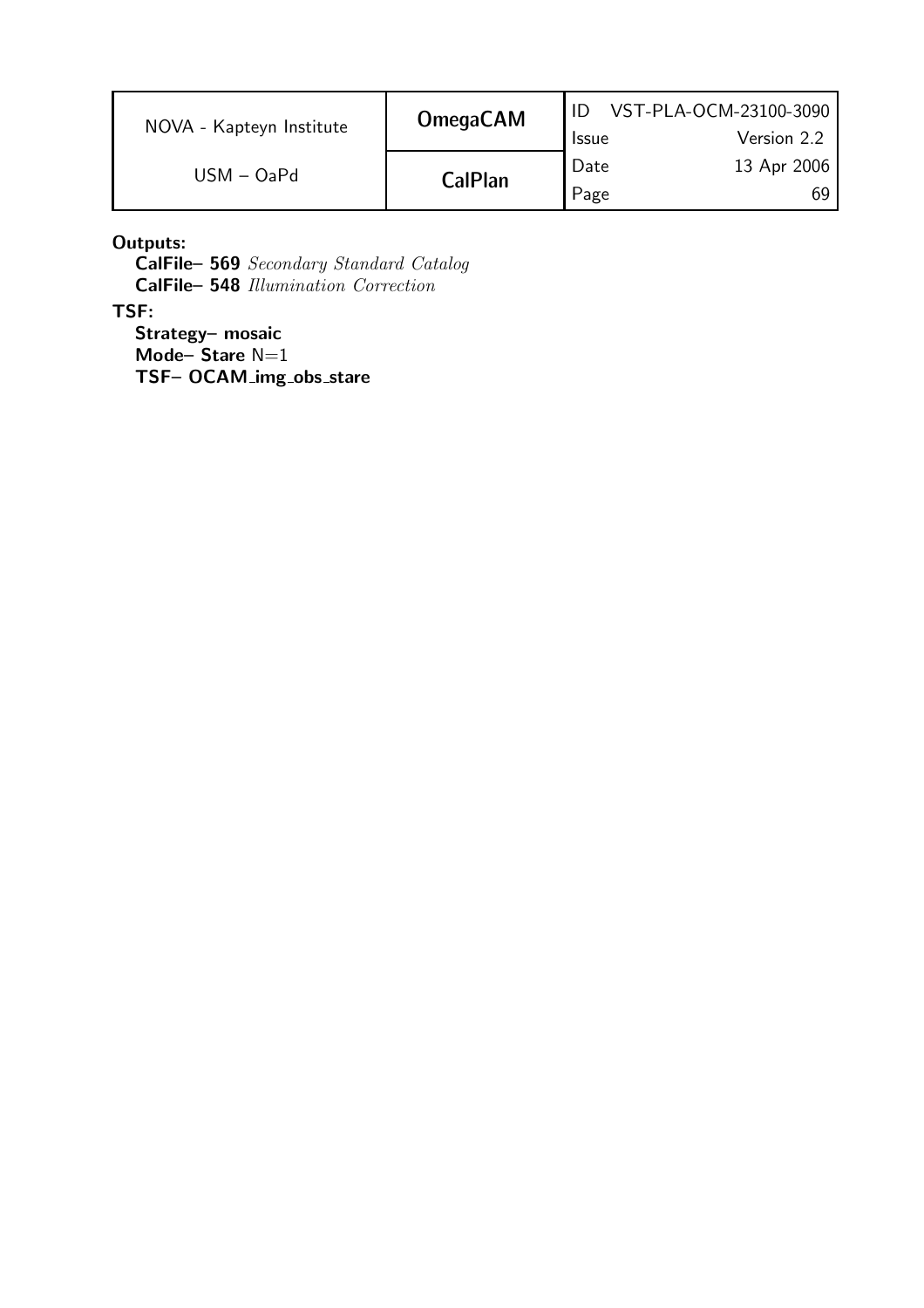| NOVA - Kapteyn Institute | <b>OmegaCAM</b> | <b>Issue</b> | VST-PLA-OCM-23100-3090<br>Version 2.2 |
|--------------------------|-----------------|--------------|---------------------------------------|
| $USM - OaPd$             | <b>CalPlan</b>  | Date<br>Page | 13 Apr 2006<br>70.                    |

# 5.7 Internal alignments, optics etc

## **5.7.1 Req.** — *Camera focus/tilt*

## Objective:

Determine and verify the camera focus.

In a series of exposures both M2 will be moved and charge will be moved over a single chip, so that only one read-out is nessecary (TS 3.3.12).

Verify once for each filter that they have the same optical thickness (15mm physical thickness). Do this by measuring the "filter focus offset".

The tilt of the detector plane with respect to the focal plane and its dependency on the orientation of the telescope shall be determined both from:

CalFile– 554 PSF anisotropy

and from the matrix of best focus positions provided by the present requirement.

## Fulfilling or fulfilled by:

**Selfstanding** 

## When performed/frequency:

verify focus: CP and RP. Filter thickness and tilt only once during comissioning.

### Estimated time needed:

Observation:

- Focus offset and tilt: 2 hours during CP

- Verification filter focus offset 10-30 min/filter (Commissioning)

Reduction: 1 min/CCD.

## Outputs:

for filter offsets: -focus offset values to be transferred to INS data base -Conformance flag for optical thickness of all filters For tilt during CP: -Tilt value

## TSF:

TSF– OCAM img tec focusseqwhich stores data for one chip. For the special occasion of the tilt determination data of all chips will be stored (a trivial mod).

## 5.7.2 Req.  $-$  Ghosts - ADC

## Objective:

Verify the absence/presence of ghosts.

For each available filter inspect the presence of ghosts by making several exposures near a very bright star at various angular distances from the field center. Do this for both correctors. Bright stars should also be positioned on the edges of the baffles, filters and the dewar entrance window and on the dividing lines between segments of composite filters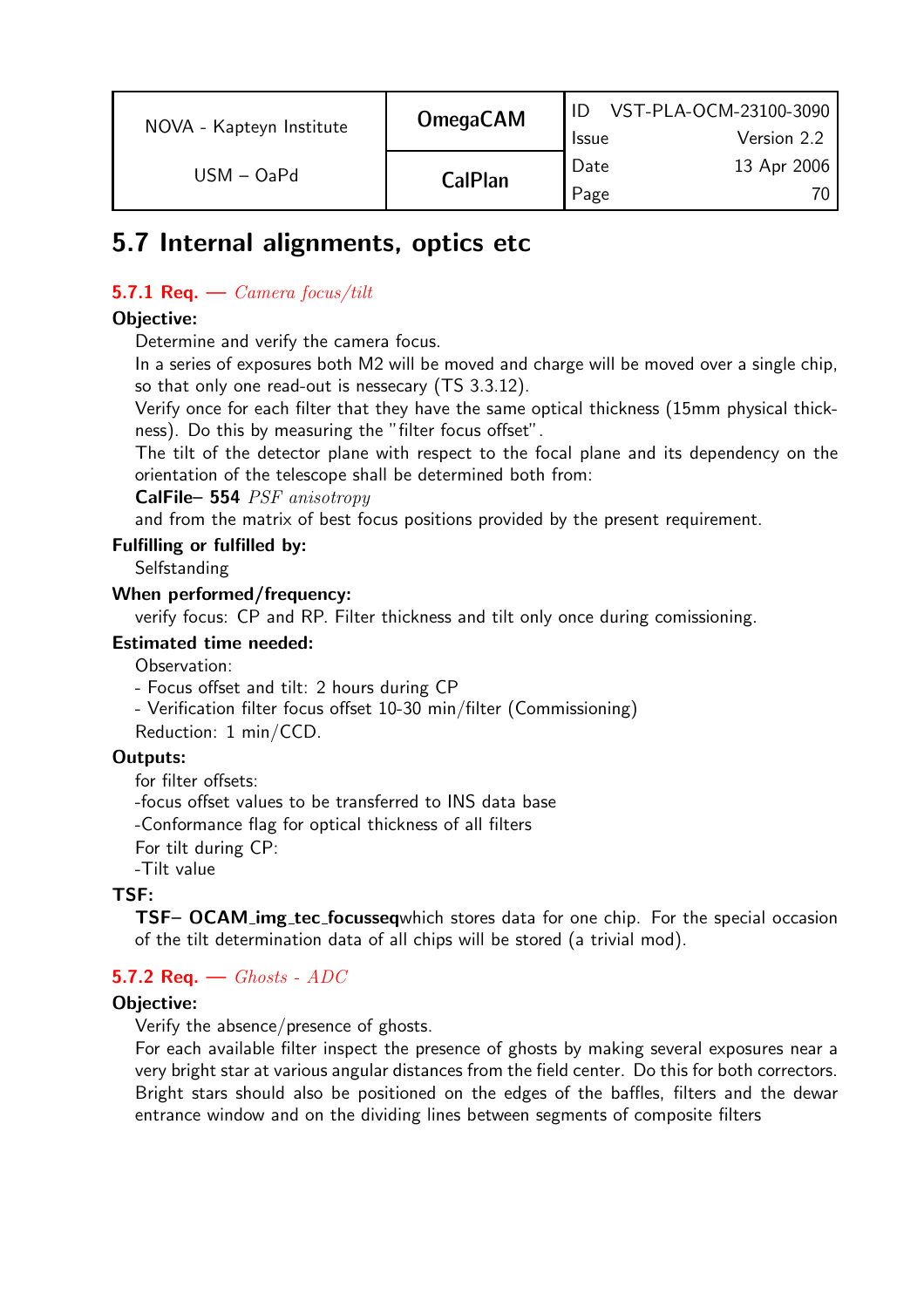| NOVA - Kapteyn Institute | <b>OmegaCAM</b> | <b>Issue</b> | VST-PLA-OCM-23100-3090<br>Version 2.2 |
|--------------------------|-----------------|--------------|---------------------------------------|
| $USM - OaPd$             | <b>CalPlan</b>  | Date<br>Page | 13 Apr 2006                           |
|                          |                 |              |                                       |

Various studies on expected behavour of ghosts are posted on OmegaCAMwebsite. Bottom line of these studies is that ghosts are expected to be very faint and very large, pre-cluding their suppresion by dithered observations and subsequent masking.

The inspection will be done in first instance visually on the RTD.

Off-line the images will be fed to the standard pipeline for closer inspections.

## Fulfilling or fulfilled by:

**Selfstanding** 

## Sources, observations, instrument configurations:

Very bright star at several angular distances from the field center (0.7, 1, 2, 3 degree, to be determined by experience). All available filters, or when a new filter is installed.

To be done for both correctors, to be determined by experience.

#### Required accuracy, constraints:

When performed/frequency:

CP

Estimated time needed:

1 hour/filter

## TSF:

Mode-Stare  $N=1$ TSF- OCAM\_img\_obs\_stare

# 5.8 Effect of Telescope

The various effects of the telescope on the quality of the images produced by the camera have been addressed by the following req.'s:

req. 524 Electromagnetic compatibility req. 551 Position of camera in focal plane req. 552 Telescope pointing req. 553 Telescope and rotator tracking req. 554 PSF anisotropy req. 566 Dependency on rotation angle - field rotator, ADC req. 572 Ghosts

This list appears rather complete and no additional requirements are specified.

## 5.9 Workhorses and End to end tests

**WORKHORSES**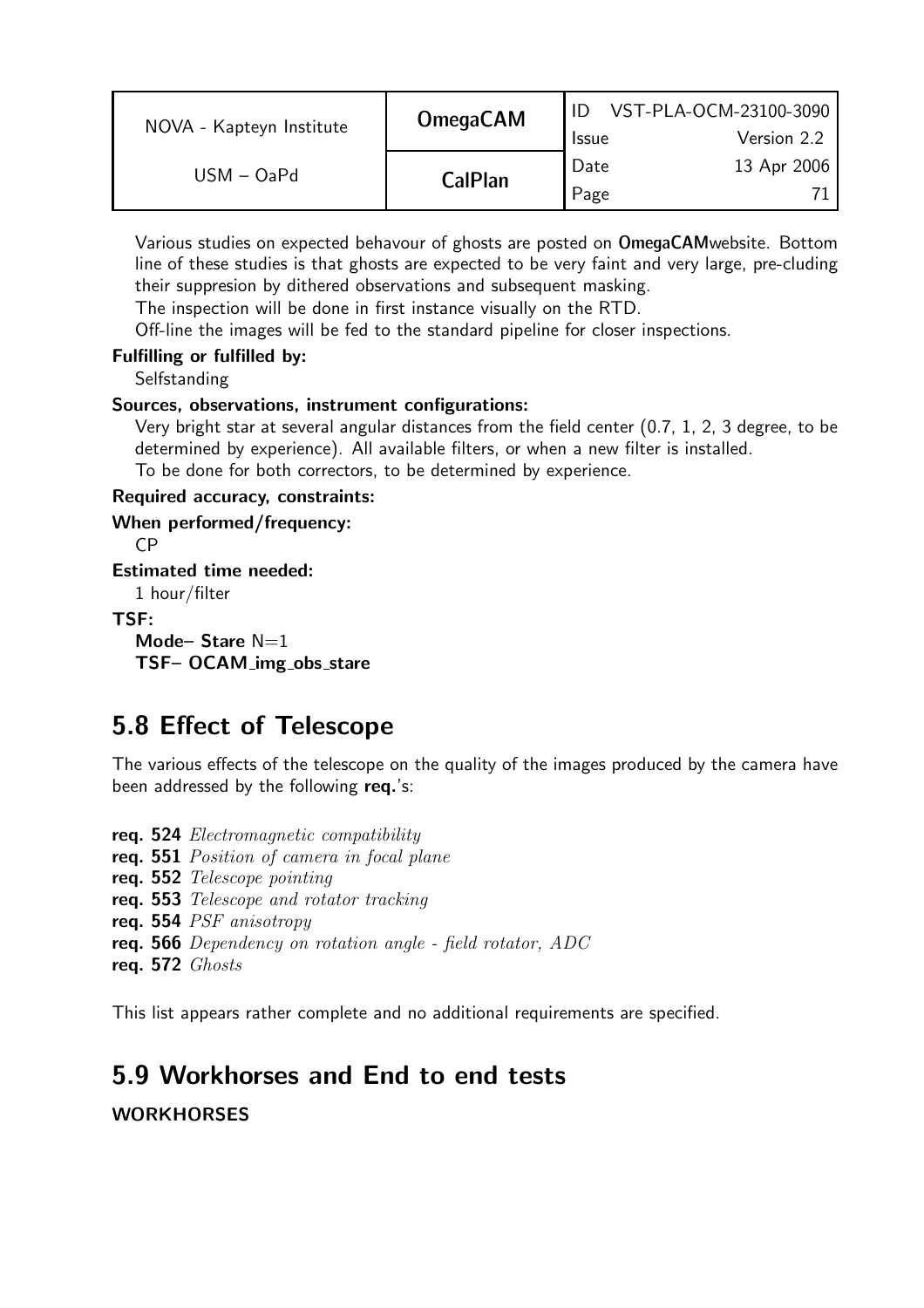|              | <b>OmegaCAM</b><br>NOVA - Kapteyn Institute |              | VST-PLA-OCM-23100-3090 |
|--------------|---------------------------------------------|--------------|------------------------|
|              |                                             | <b>Issue</b> | Version 2.2            |
| $USM - OaPd$ | <b>CalPlan</b>                              | ' Date       | 13 Apr 2006            |
|              |                                             | Page         |                        |

The following 'work horses' or 'doit' requirements are specified:

req. 521 CCD read noise - doit req. 531 CCD Dark Current - doit req.  $541 \; Bias \cdot doit$ req. 547 Quick detector responsivity check - doit req. 555 The astrometric solution for templates - doit req. 563 Photometric Calibration - zeropoint keybands - doit

The following **end-to-end tests** (i.e. observational data which employ many different aspects of the system and which can be used to trace reproducibility) have been specified:

**req. 566** Dependency on rotation angle - ADC, rotator/ reproducibility req. 567 Linearity (as a function of  $flux)$ req. 562 Photometric calibration - Monitoring/ Health check

## 5.10 On-site quick look analysis

Requirements for the Real Time Display, essentially requirements on how to perform visual health checks on the acquired data, are given in the Instrument S/W User requirement document.

Here req.'s are listed which require analysis on the site.

The first list gives the requirements for which on-site analysis is essential (listed in order of priority).

req. 562 \*Photometric calibration- Monitoring/ Skyspectrum req. 547  $*Quick$  detector responsivity check - doit req. 521  $*CCD$  read noise - doit req. 531  $*CCD$  Dark Current - doit

The second list gives the requirements for which on-site analysis is desirable/most practical (listed in order of priority). On-site, these activities will output go/no-go flags.

req. 571  $\emph{Camera focus/tilt}$ req. 552 Telescope pointing req. 553 Telescope and rotator tracking req. 566 Dependency on rotation angle - field rotator, ADC req. 524 Electromagnetic compatibility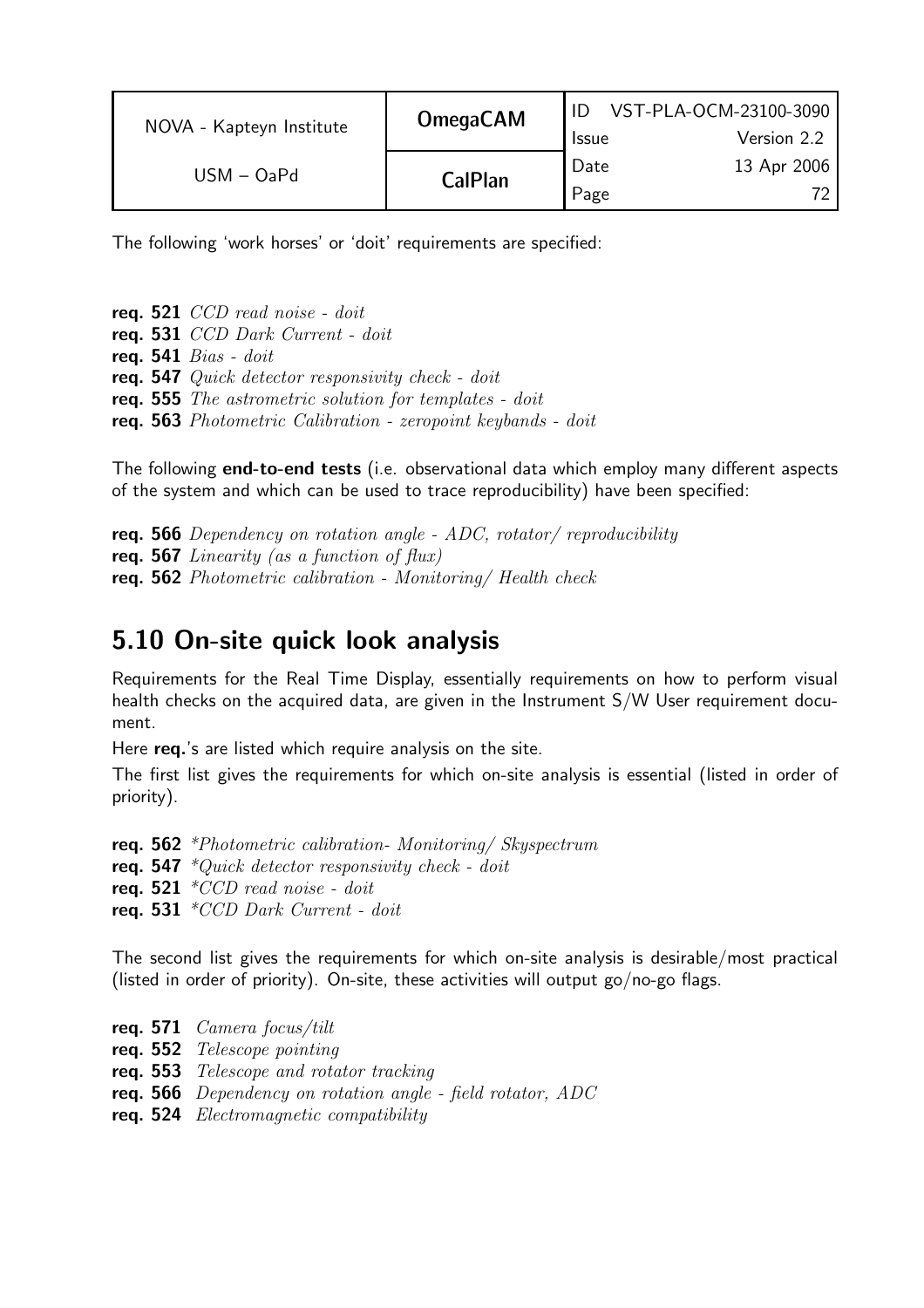| NOVA - Kapteyn Institute | <b>OmegaCAM</b> | VST-PLA-OCM-23100-3090 |             |  |
|--------------------------|-----------------|------------------------|-------------|--|
|                          |                 | <b>Issue</b>           | Version 2.2 |  |
| $USM - OaPd$             |                 | Date                   | 13 Apr 2006 |  |
|                          | <b>CalPlan</b>  | Page                   |             |  |

req. 551 \*Position of camera in focal plane req. 554  $*PSF$  anisotropy req. 572 Ghosts

In the lists above the req.'s which produce a CalFile– are marked with a  $*$ . These req.'s have also to be processed off-line at ESO HQ (e.g. DFS pipeline, DFS operations, calibration pipeline, QC1, Quality control, trendanalysis).

DFS-pipeline modules, extracted from the off-line ESO HQ version, (including thosee used for calibration pipeline and QC1) could fulfill these task on-site with relative limited extra effort. Such modules will run with a stripped Calfile-date base As a desirable side effect, this creates the possibility to also quickly verify any other req.'s with extracted DFS-pipeline modules in the case of un-expected events.

The filling of the calibration database (CalFile– )should however be exclusively handled by the off-line pipeline at HQ.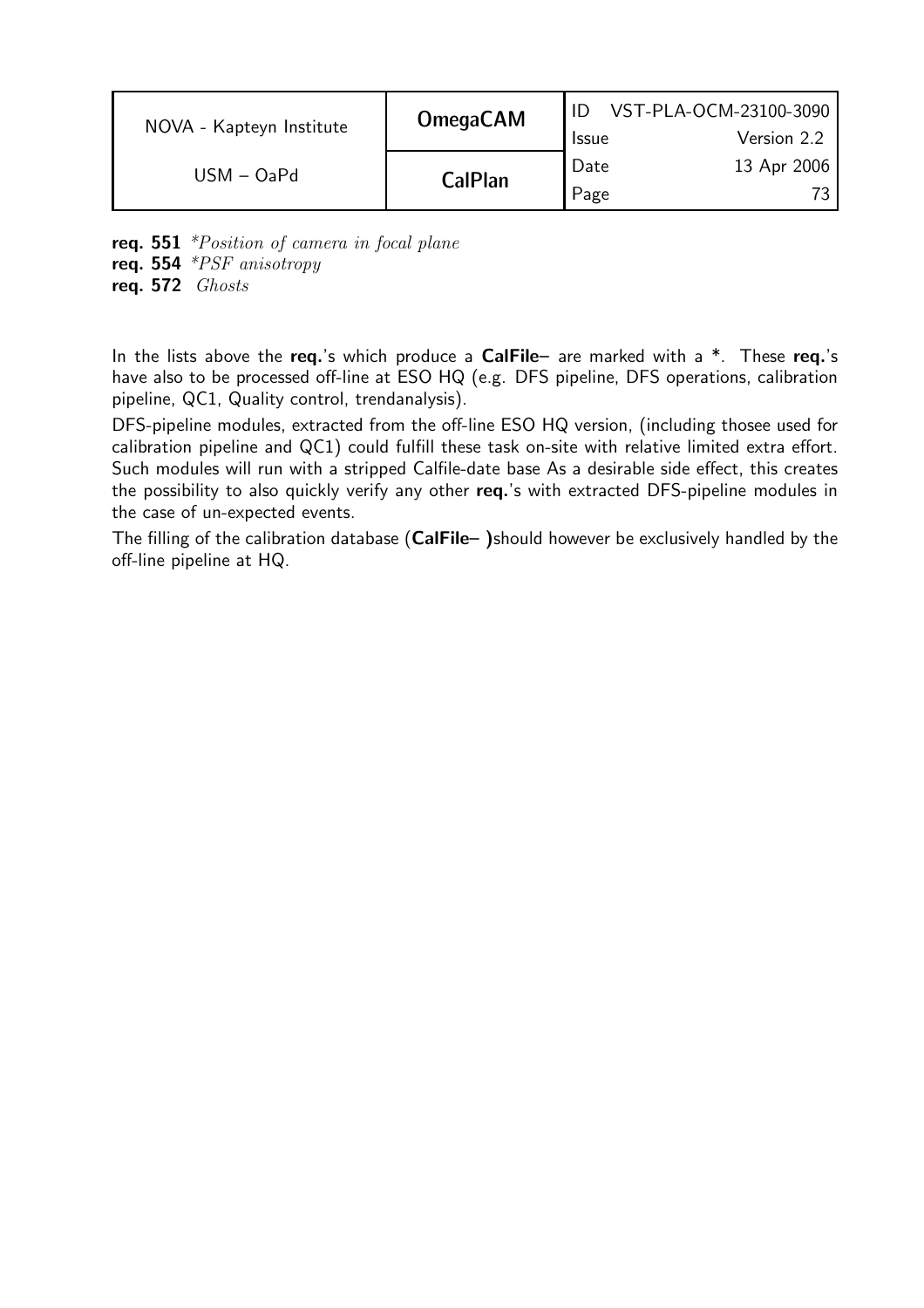| NOVA - Kapteyn Institute | <b>OmegaCAM</b> | <b>Issue</b> | VST-PLA-OCM-23100-3090<br>Version 2.2 |
|--------------------------|-----------------|--------------|---------------------------------------|
| $USM - OaPd$             | <b>CalPlan</b>  | Date<br>Page | 13 Apr 2006<br>74                     |

# 6 DATA REDUCTION SPECIFICS- see URD and DRS

Baseline requirements are listed in the URD, specifications of implementations are given in the DRS.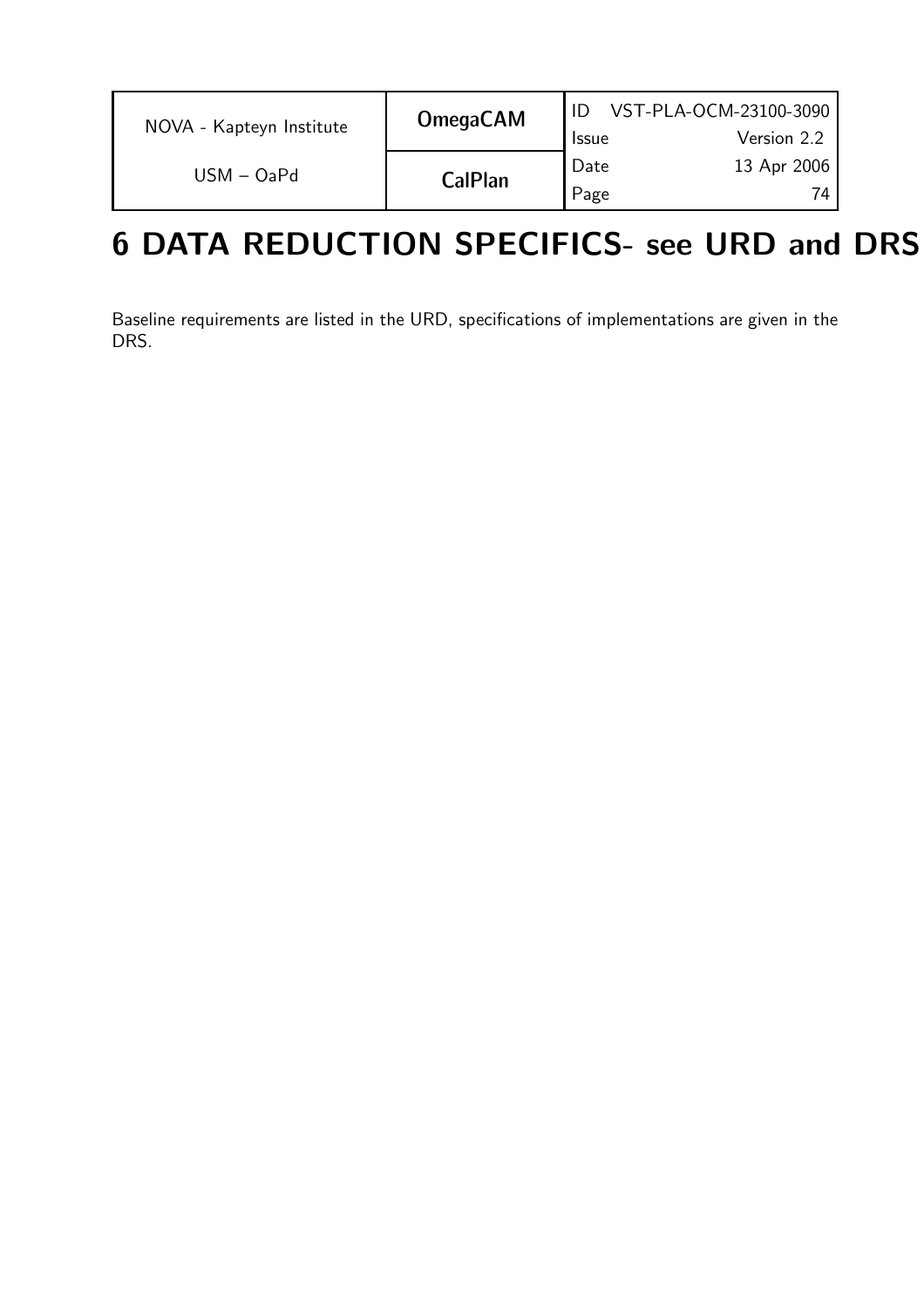|              | <b>OmegaCAM</b><br>NOVA - Kapteyn Institute |              | VST-PLA-OCM-23100-3090 |
|--------------|---------------------------------------------|--------------|------------------------|
|              |                                             | <b>Issue</b> | Version 2.2            |
| $USM - OaPd$ |                                             | Date         | 13 Apr 2006            |
|              | <b>CalPlan</b>                              | Page         |                        |

### 7.0 PREPARATORY PROGRAMMES

The Consortium undertakes several preparatory progammes which support the general scientific requirements for OmegaCAM, but which do not form part of the deliverables as negociated in the MoU.

In the URD, some top level statements on these programmes are given, while details etc. are presented in the calibration plan.

ESO's Wide-field imaging at the 2.2m telescope at La Silla (WFI@2.2m) with the 8k  $\times$  8k camera will be used as a test bed for some applications and procedures of the OmegaCAM project. Unfortunately, ESO's DFS is only implemented in a very limited way for the WFI@2.2m, which limits this exercise. The Preparatory photometric programme (allocated at WFI@2.2m), meant to extend the photometric standards to a one square degree FOV, will be used to verify and finetune the calibration procedures (and requirements) for OmegaCAM.

Since the observing conditions during the WFI runs were not very good, and because of the different passbands of the WFI filters compared to OmegaCAM, the Consortium is running another campaign on the INT wide field imager at La Palma, extending the Landolt equatorial fields to one square degree. During 3 observing runs good observational data has been obtained, which will be processed by OmegaCAM prototype pipelines, deriving CalFile– 569  $Secondary$ Standard stars - external INT preparatory programme .

The consortium prepares for a LINUX parallel cluster for parallel processing, particularly for the image pipeline.

Further, the consortium prepares for advanced object oriented databasing of the source lists that can be extracted from the calibrated images, following the prime objective of the VST/OmegaCAM: the finding and identifying of special targets for the VLT. This system should be designed as closely as possible to the DFS pipeline in order to avoid duplication of work.

### 7.1 Photometric Programme

#### Request for technical time at the ESO@2.2m telescope UBVRI STANDARD FIELDS FOR THE PHOTOMETRIC CALIBRATION OF THE OMEGACAM IMAGES

Principal Investigator: Giampaolo Piotto, Dipartimento di Astronomia, Vicolo dell'Osservatorio, 5, I-35122 Padova, Italy. piotto@pd.astro.it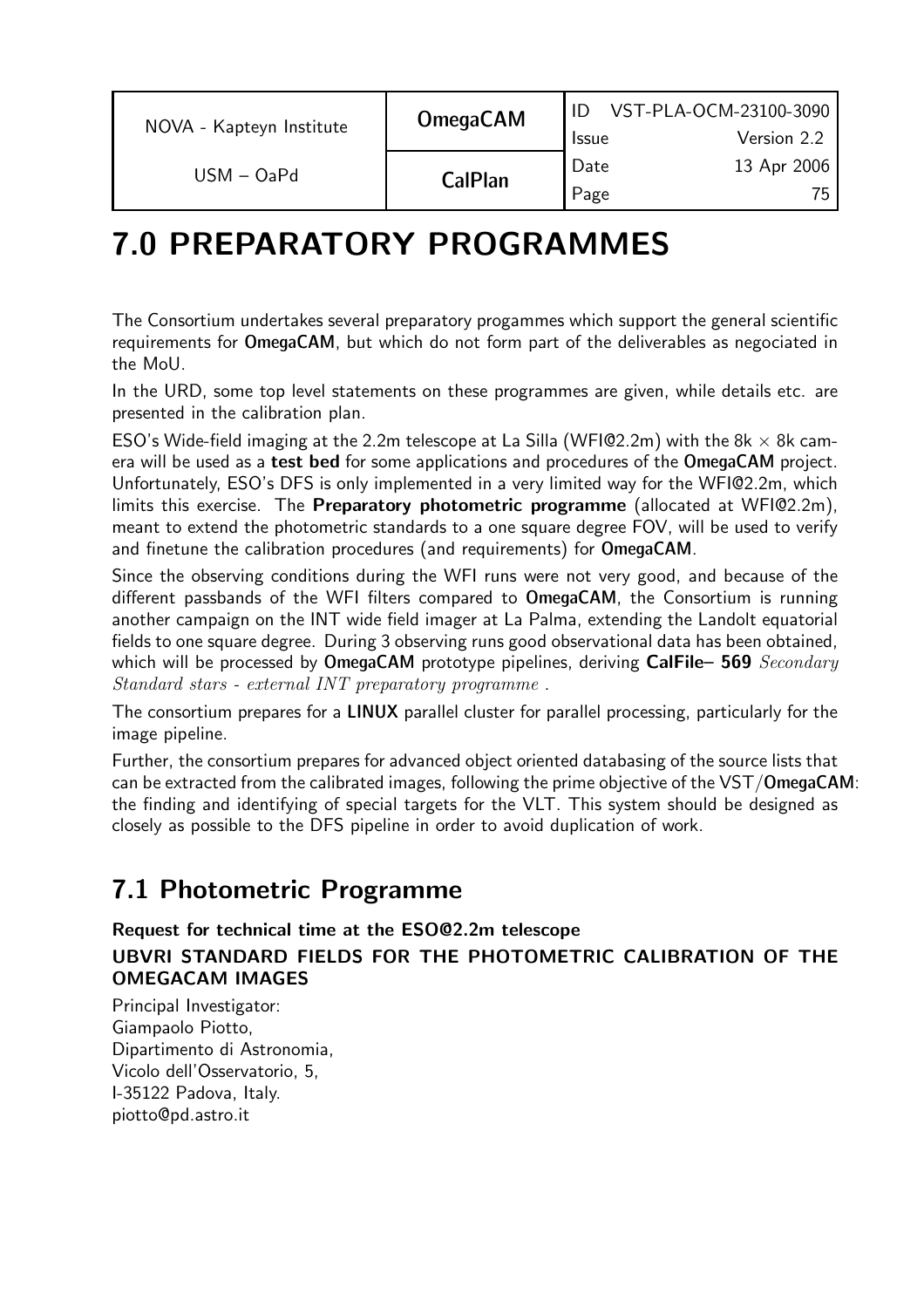| NOVA - Kapteyn Institute | <b>OmegaCAM</b> |              | VST-PLA-OCM-23100-3090 |
|--------------------------|-----------------|--------------|------------------------|
|                          |                 | <b>Issue</b> | Version 2.2            |
| $USM - OaPd$             |                 | Date         | 13 Apr 2006            |
|                          | <b>CalPlan</b>  | Page         |                        |

Co-Investigators:

E. Cappellaro, Padova, I; E. Held, Padova, I; K. Kuijken, Groningen, NL; E. Valentjin, Groningen, NL; R. Bender, USM, D; D. Hamilton, USM, D; M. Arnaboldi, Napoli, I; D. Baade, ESO, ESO; P. Stetson, DAO, OTHER.

#### ABSTRACT

We propose to create a set of  $60 \times 60$  arcmin<sup>2</sup> equatorial standard star fields, separated by 3 hours in right ascension, plus 6 cluster fields, and one polar field, in order to enable the photometric calibration of the wide field images from the OmegaCam mounted on the VST telescope. We plan to provide UBVRI standard magnitudes with an accuracy of  $\sim 0.01$  magnitudes in the Johnson-Cousins photometric system down to  $V \sim 20$ , as defined by the set of Landolt (1992) standard stars. These fields will become the basic tools for the photometric calibration of the OmegaCam data and for the routine mapping and daily maintenance of the photometric capabilities of the camera and of the photometric conditions of the sky at Paranal. We plan to use the results of this survey not only for the fundamental definition of the photometric standards, but also for the development of the OmegaCAM procedures.

#### Night Request:

 nights in April 2000 (bright time) nights in July 2000 (bright time) nights in October 2000 (bright time) nights in January 2001 (bright time)

#### Justification

The VLT survey Telescope (VST) is a 2.6m telescope which will be contructed by the Napoli Observatory and managed by ESO on Cerro Paranal. The telescope's main purpose is to carry out long term surveys and to provide the selection of targets for VLT science. The telescope will be equipped with a wide field CCD mosaic camera (OmegaCam), that will be built by a Consortium of Dutch, German, and Italian institutes. According to the present schedule, the camera should be in operation in Spring 2002.

OmegaCam is a CCD mosaic camera with  $16384 \times 16384$  pixels covering a field of approximately one square degree with very good sampling (0.21 arcsec/pixel). OmegaCam will be the only instrument mounted on VST for many years and it is expected to operate for at least 10 years. In order to: 1) make good scientific use of the camera, 2) fulfill the various photometric requirements anticipated in the OmegaCam project, and in particular the routine operations and maintenance of the photometric system, and 3) monitor the photometric conditions of the sky at Paranal, it is mandatory to prepare a photometrically internally consistent and homogeneous set of appropriate  $60 \times 60$  arcmin<sup>2</sup> standard fields, which can garantee a photometric calibration at a level of 0.01 magnitudes throughout the year in the UBVRI Johnson-Cousins system. These bands are the ones which most need a calibration to a standard system, and it is easy to predict that a wide variety of OmegaCam observations will take advantage of the corresponding broad band images.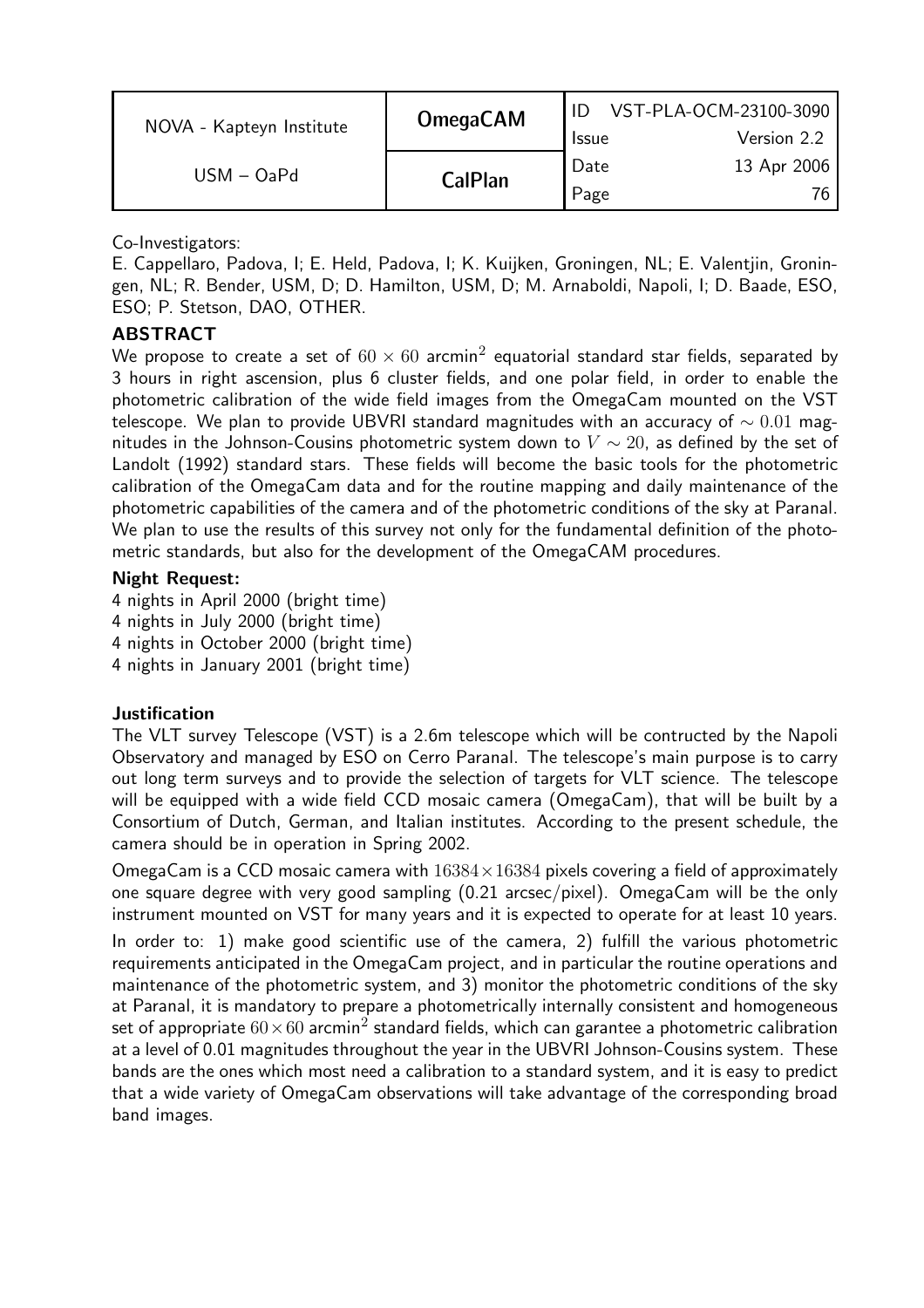|                          | <b>OmegaCAM</b> | VST-PLA-OCM-23100-3090 |             |  |
|--------------------------|-----------------|------------------------|-------------|--|
| NOVA - Kapteyn Institute |                 | <b>Issue</b>           | Version 2.2 |  |
| $USM - OaPd$             |                 | Date                   | 13 Apr 2006 |  |
|                          | <b>CalPlan</b>  | Page                   |             |  |

The most widely used set of primary standard stars for CCD photometry in the Johnson-Cousins system has been provided by Landolt (1992, AJ, 104, 340), who gives magnitudes for 526 stars centered on the equator and located in a set of standard regions which cover an area typically smaller than  $30 \times 30$  arcmin<sup>2</sup> and a magnitude interval  $11.5 < V < 16.0$ . Here we propose to extend the set of standards provided by Landolt both in magnitude (most of the Landolt stars have magnitudes too bright to be observed with a 2.5m telescope) and in covered area. The Landolt standards are too bright, and saturate even with very short exposures when observed with a 2.5m telescope. Morover, it is of fundamental importance to set  $60 \times 60$  arcmin<sup>2</sup> standard fields. This will make straightforward the calibration and the routine performance checking of OmegaCam (and other large field cameras) without multiple pointings.

In particular, we propose to create a set of  $60 \times 60$  arcmin<sup>2</sup> equatorial field, separated by 3 hours in right ascension, centered on the 8 fields to which Landolt dedicated most of his efforts, i.e., the Selected Areas: 92, 95, 98, 101, 104, 107, 110, 113.

For a better calibration of southern hemisphere observations, we plan to extend the original set of Landolt standard fields to a group of star clusters including some off the equator (Fornax, Carina, NGC 2818, M5, Pal 5, NGC 7006), which we have already linked (on a much smaller region) to the Landolt system. We want to prepare also a polar field, which can be pointed to any time during the year to ensure photometric homogeneity and to help to determine the extinction coefficents at the beginning of each night.

The OmegaCAM consortium believes that the current project is a necessary step to settle and understand the problems related to the use of multi-element wide field CCDs for photometric observations (e.g. the handling of the variations in time of the relative gain of CCD chips with respect to each other is yet unclear). We intend to transport this knowledge to the OmegaCAM project. Indeed, we plan to use the results of this survey not only for the still fundamental definition of the photometric standards, but also for the development of the OmegaCAM procedures. The fact that such procedures have not crystalized yet for the 2.2m and are still subject of intense study, illustrates the need for preparations well in advance of the commissioning of OmegaCAM, after which the instrument is supposed to function on a routine basis for many years.

In view of the known differences between the present filter set and the standard UBVRI bands at the WFI@2.2, please, note that this project can be carried out only when the new set of standard UBVRI filters will be available at the WFI@2.2 camera.

#### Execution

We want to prepare a set of  $60 \times 60$  arcmin<sup>2</sup> equatorial standard star fields, separated by 3 hours in right ascension, plus 6 cluster fields, and one polar field, in order to enable the calibration of the wide field images from the OmegaCam. For the moment, we plan to provide UBVRI standard magnitudes in the Johnson-Cousins photometric system down to  $V \sim 20$ , as defined by the set of Landolt (1992) standard stars. These fields will become the basic tools for the photometric calibration of the OmegaCam data and for the routine mapping and daily maintenance of the photometric capabilities of the camera.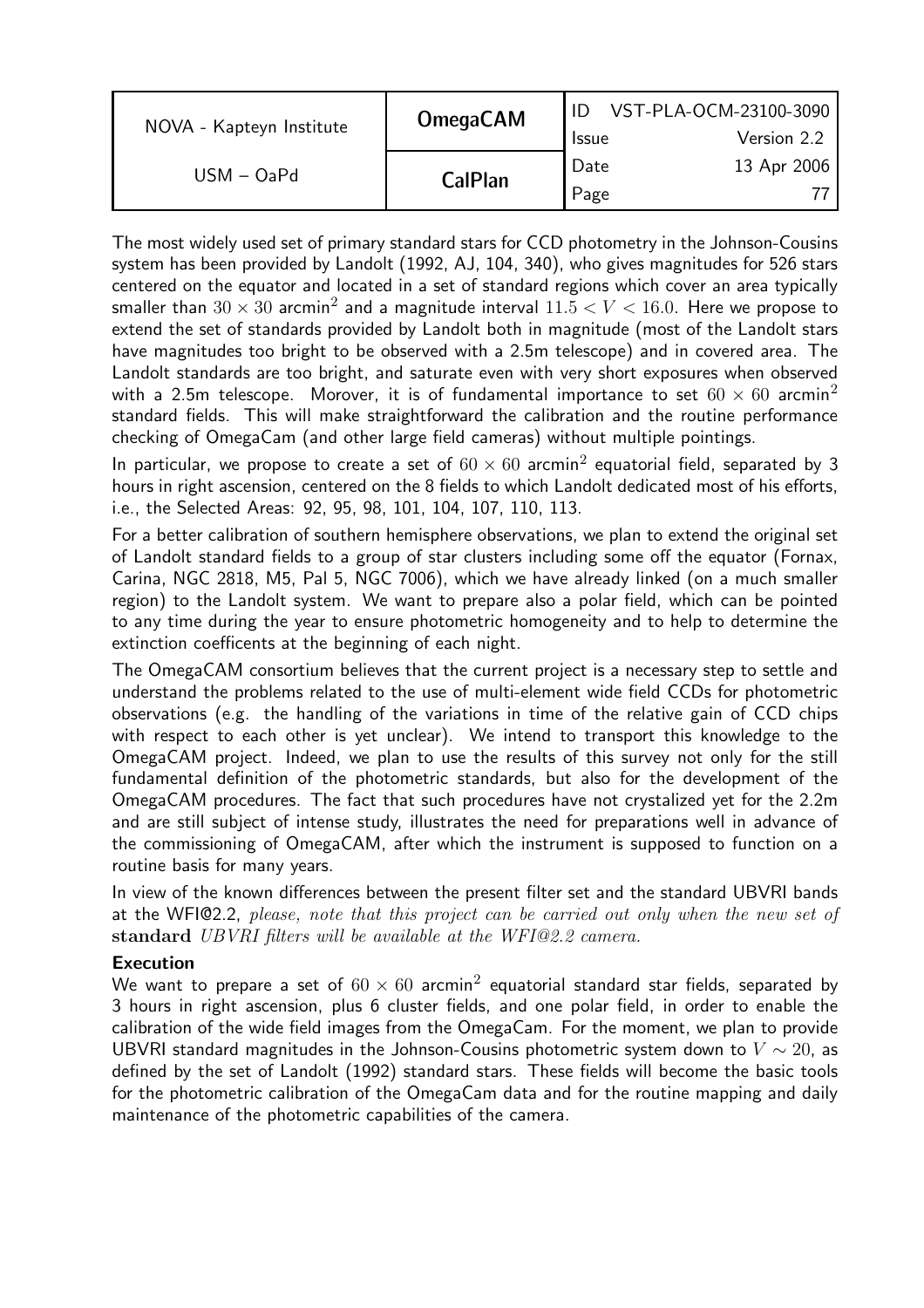| NOVA - Kapteyn Institute | <b>OmegaCAM</b> |              | VST-PLA-OCM-23100-3090 |
|--------------------------|-----------------|--------------|------------------------|
|                          |                 | <b>Issue</b> | Version 2.2            |
| $USM - OaPd$             | <b>CalPlan</b>  | Date         | 13 Apr 2006            |
|                          |                 | Page         | 78.                    |

#### Telescope Justification

We need to cover  $60 \times 60$  arcmin<sup>2</sup> fields, and the WFI@2.2 camera, with its  $30 \times 30$  arcmin<sup>2</sup> field, is the only suitable instrument in the southern hemisphere.

#### Mode Justification

This is a typical project which would mostly benefit from service mode observations, as it can be carried out only during photometric nights. However, at the moment service observing is not available at the 2.2m.

#### **Strategy**

We intend to issue a contract for one year to a person who will be fully dedicated to the reduction and analysis of the data on a dedicated workstation. We will mainly use the software specifically written for the treatment of photometric standards by one of us (PBS). This software has been widely used and tested while performing the photometric calibration of images collected in more than 200 nights in more than 60 distinct runs. We plan to measure the magnitudes of all the stars in the covered field, and calibrate them to the Landolt system. The data will also be used to verify prototypes of the OmegaCam pipeline and this will also allow the cross-calibration of the data reduction code.

#### BackUp Programme

We need photometric nights. In case of not photometric weather we will perform an observing program of ours for the WFI@2.2 camera, compatible with the moon illumination.

#### Lunar Phase

As we need to measure bright stars we have no specific requirement on the moon phase, though, if gray time is available, the accuracy of the photometry would be improved.

#### Why Nights

We propose to observe 15  $60 \times 60$  arcmin<sup>2</sup> fields equally spaced in right ascension, using 5 different filters (UBVRI). In each band, we propose the following exposure sequence for an extension of the Landolt standards from  $V \sim 12$  to  $V \sim 20$ : 10s and  $2 \times 300$ s, in order to properly measure the magnitudes with the proposed accuracy of all the stars down to  $V=20$ . (Possible shutter effects will be mapped during the day with the dome flat fields.) Each sequence must be repeated 4 times to cover a  $60 \times 60$  arcmin<sup>2</sup> field with the  $30 \times 30$  arcmin<sup>2</sup> WFI@2.2 camera, for 5 filters. Presently, the overhead for each single exposure at the WFI@2.2 is 2.5 minutes. We need to repeat each short exposure twice during the night for an accurate estimate of the extinction coefficents. The double long exposure and the short exposure repeat will allow dithering, thus improving the photometric accuracy. And we need to repeat the short exposure observations on each field for three nights, for a better mapping of the extinction and to reach the proposed accuracy. This means a total of  $2.5 \times 4 \times 5 \times 2 \times 3 = 300$  minutes/per field for the short exposures plus  $(5 + 5 + 2.5 + 2.5) \times 4 \times 5 = 300$  minutes/field for the long exposures. This sums up to 10 hours of exposures per field. We propose to observe 4 fields per run, for a total of 40 hours.

We therefore request 4 runs, 4 nights each, spread over a period of 1 year.

It must be clearly stated that only with 4 night runs the project can be properly carried out.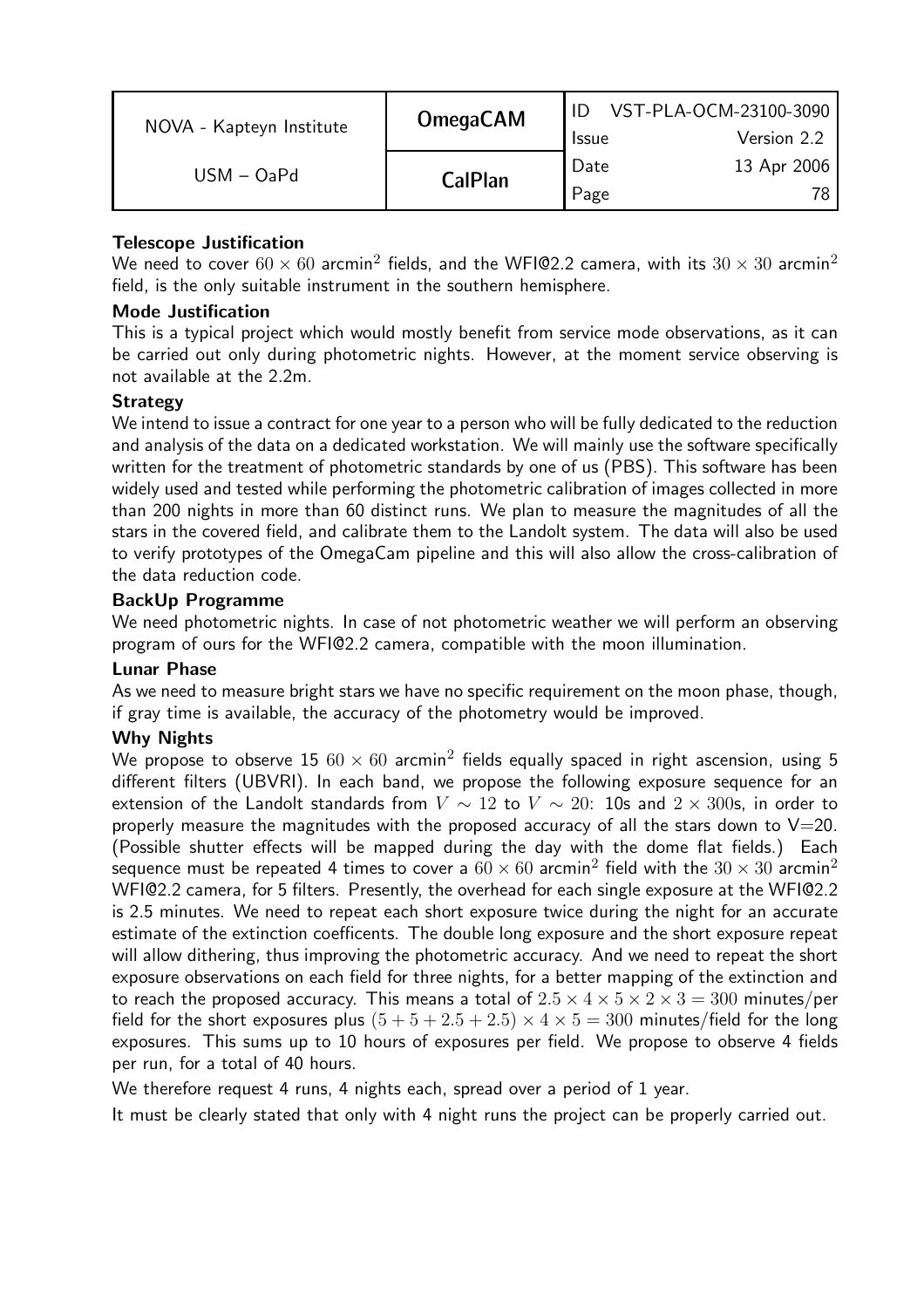| NOVA - Kapteyn Institute | <b>OmegaCAM</b> | <b>Issue</b> | VST-PLA-OCM-23100-3090<br>Version 2.2 |
|--------------------------|-----------------|--------------|---------------------------------------|
| $USM - OaPd$             | <b>CalPlan</b>  | Date<br>Page | 13 Apr 2006                           |

Targets

Object & Right Ascension & Declination & Equinox

| SA 104     |     | 12.41.04 | -00 37 11 |     | .J2000 |
|------------|-----|----------|-----------|-----|--------|
| NGC 5904   |     | 15 16 02 | +02 15 51 |     | J2000  |
| SA 107     |     | 153725   | +00 18 34 |     | J2000  |
| Polar      |     | 00 00 00 | -90 00    | ററ  | .J2000 |
| NGC 6656   |     | 18 33 21 | -23 56 44 |     | J2000  |
| SA 110     | 18. | 40 45    | +00 01    | -51 | .12000 |
| NGC 7099   |     | 21 37 32 | -23 24 23 |     | .J2000 |
| SA 92      |     | 00 53 14 | +00 46 02 |     | .J2000 |
| Fornax     |     | 02 39 53 | -3430     | 16  | J2000  |
| SA 95      |     | 03 52 40 | $-00052$  |     | J2000  |
| Carina     |     | 06 41 36 | -50 57 58 |     | J2000  |
| SA 98      |     | 06 51 27 | -00 15 37 |     | .J2000 |
| NGC 2818   | 09. | 16 01    | -36 37 36 |     | .J2000 |
| SA 101     |     | 09 54 51 | -00 27 28 |     | J2000  |
| S A<br>113 | 21  | 40 35    | +00 41    | 45  | .12000 |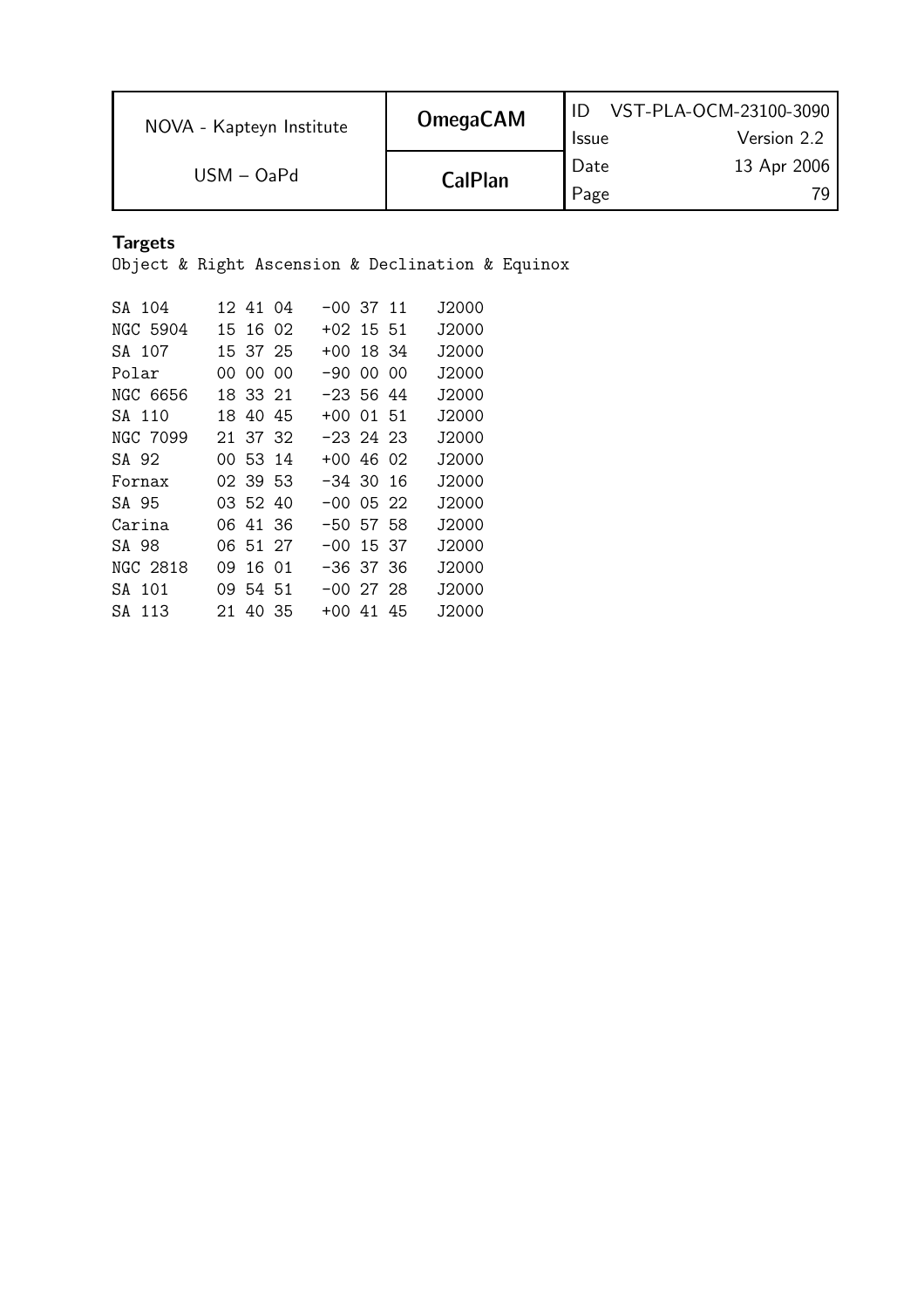|                          | <b>OmegaCAM</b> | VST-PLA-OCM-23100-3090 |             |  |
|--------------------------|-----------------|------------------------|-------------|--|
| NOVA - Kapteyn Institute |                 | <b>Issue</b>           | Version 2.2 |  |
| $USM - OaPd$             |                 | Date                   | 13 Apr 2006 |  |
|                          | <b>CalPlan</b>  | Page                   |             |  |

### 7.2 Planning Photometric programmes

#### B,V,R,i – Status of the preparatory program at the ESO2.2+WFI as of FDR date

The preparatory program at the ESO2.2+WFI was intended to provide suitable data for testing the photometric calibration procedures of OmegaCAM. This programme is handled by the Padua group of the consortium. Observing time was allocated in three separate runs, for a total of 12 nights (Apr 20-26,2000; July 9-13, 2000; Feb. 3-7 2001). Of these, 6 were photometric.

The original program was intended to cover 8  $60\times60$  arcmins<sup>2</sup> standard fields in the B,V,R,i bands. Given the field size of the WFI, this requires four pointings per field. For each pointing our aim was to obtain long and short exposures, to assure the coverage with adequate S/N of a wide magnitude range.

The calibration was derived by observation of Landolt's standard fields. Because of the small sky area covered by typical Landolt fields, a determination of the chip to chip zero point and calibration coefficent dependence required 8 separate pointings.

Because the actual observing time was  $\sim$  50% of the allocated one, and about 40% of the allocated time was not in photometric conditions, the program was only partly completed. We got complete observations for three fields, and partial coverage for 4 fields.

| STD FIELD       | RA       | DEC         | completion |
|-----------------|----------|-------------|------------|
| SA 101          | 09 55 57 | $-00$ 23 14 | 50%        |
| SA 104          | 12 42 31 | $-00$ 38 36 | 75%        |
| SA 107          | 15 39 36 | $-00$ 12 36 | 25%        |
| SA 110          | 18 42 21 | $+00$ 14 52 | 100%       |
| <b>NGC 5904</b> | 15 18 33 | $+02$ 04 58 | 100%       |
| SA113           | 21 40 35 | 00 41 45    | $50\%$     |
| SA98            | 06 51 52 | $-00$ 19 54 | 100%       |
|                 |          |             |            |

The first step of analysis of the data has been the computation of the individual CCD photometric constant and color term. It turns out that the main limitation to the photometric accuracy is the inhomogeneity across the mosaic area ( $\Delta$ mag> 0.1) which may be attributed by additional-light pattern cause by internal reflections off the telescope corrector (cf. Capaccioli et al. The Capodimonte Deep Field: data reduction and characterisation of the ESO wide field imager). Work is in progress to determine the best strategy to deal with this problem.

Meanwhile we are committed to complete the analysis of the available data, to highlight the problems which may be encountered in the different steps of the calibration process. For the three fields for which we could obtain complete data we will produce table of B,V,R,i magnitudes for stars in a wide range of magnitudes which can be used to monitor WFI performances and in the preliminary operation with OmegaCAM.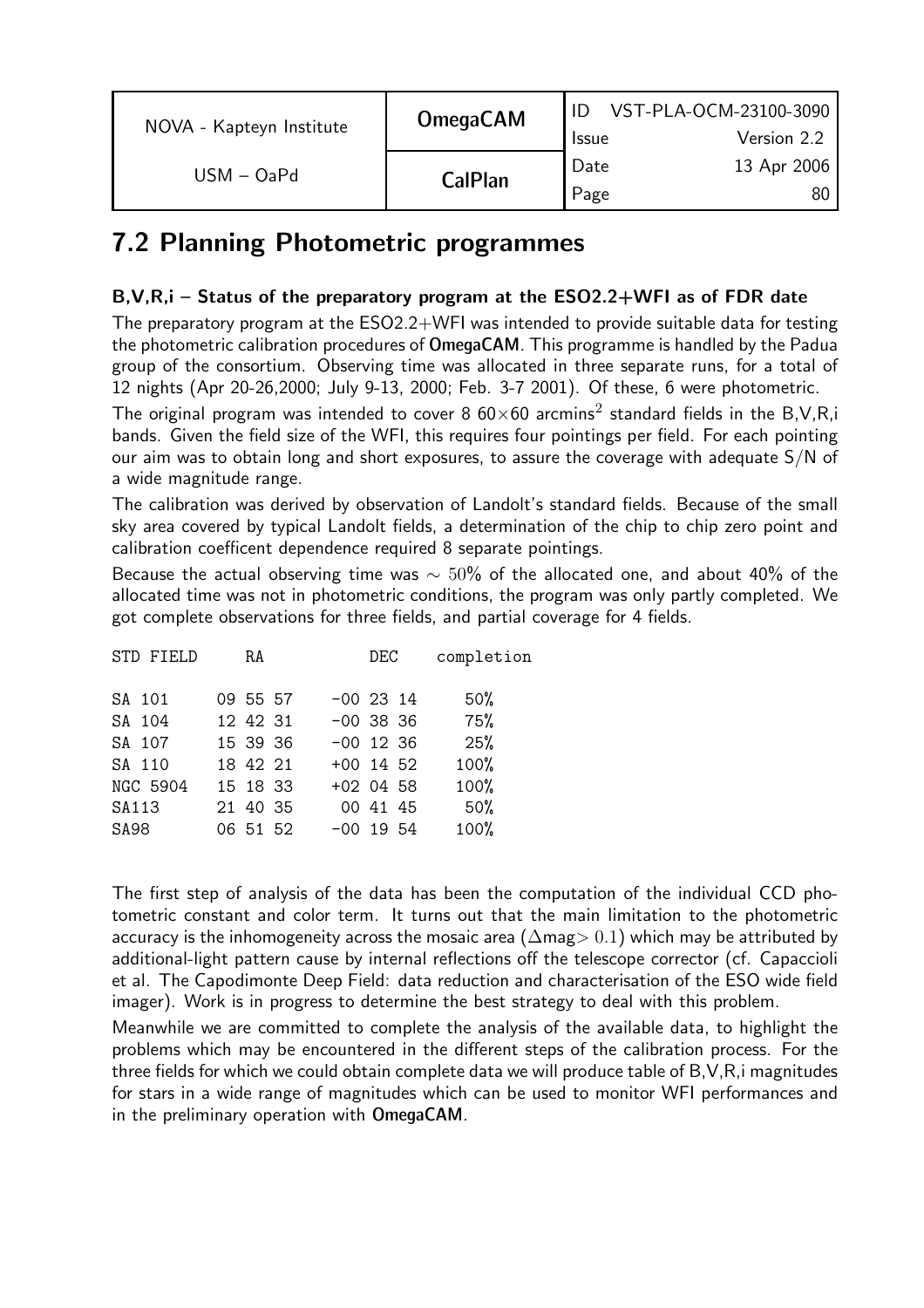| NOVA - Kapteyn Institute | <b>OmegaCAM</b> |              | VST-PLA-OCM-23100-3090 |
|--------------------------|-----------------|--------------|------------------------|
|                          |                 | <b>Issue</b> | Version 2.2            |
| $USM - OaPd$             | CalPlan         | Date         | 13 Apr 2006            |
|                          |                 | Page         |                        |

The programme is expected to produce tables with magnitudes and positions for the stars in the observed fields.

#### Sloan bands- u', g', r',i'

OmegaCAM will employ the standard set of Sloan bands and secondary standards in the Sloan band, covering a 1 square degree fov, are highly wanted. The WFI@2.2m does not have these filters and the preperatory programme can not provide this. In an attempt to solve this problem, the consortium, together with VISTA, has initiated another campaign at the INT wide field imager, La Palma (for the fields SA 104, SA 107, SA 110, SA 112 and SA 92).

#### Calibration of standard fields with OmegaCAM

As the OmegaCAM filters will be different from those available at the ESO2.2+WFI, it was agreed that the actual calibration of the 1 square degree standard field will have to be done with OmegaCAM itself (req.569).

In the User requirements and the Calibration plan we have specified such an activity req.  $569$  secondary standards. Details can be found there. The programme will last at least for a year and will require a substantial amount of observing time.

Because this activity is going to extend well after the installation and commissioning phase of OmegaCAM, it is outside the original scope of the financing obtained by OmegaCAM. Therefore a special application will need to be presented and ESOs help might be needed.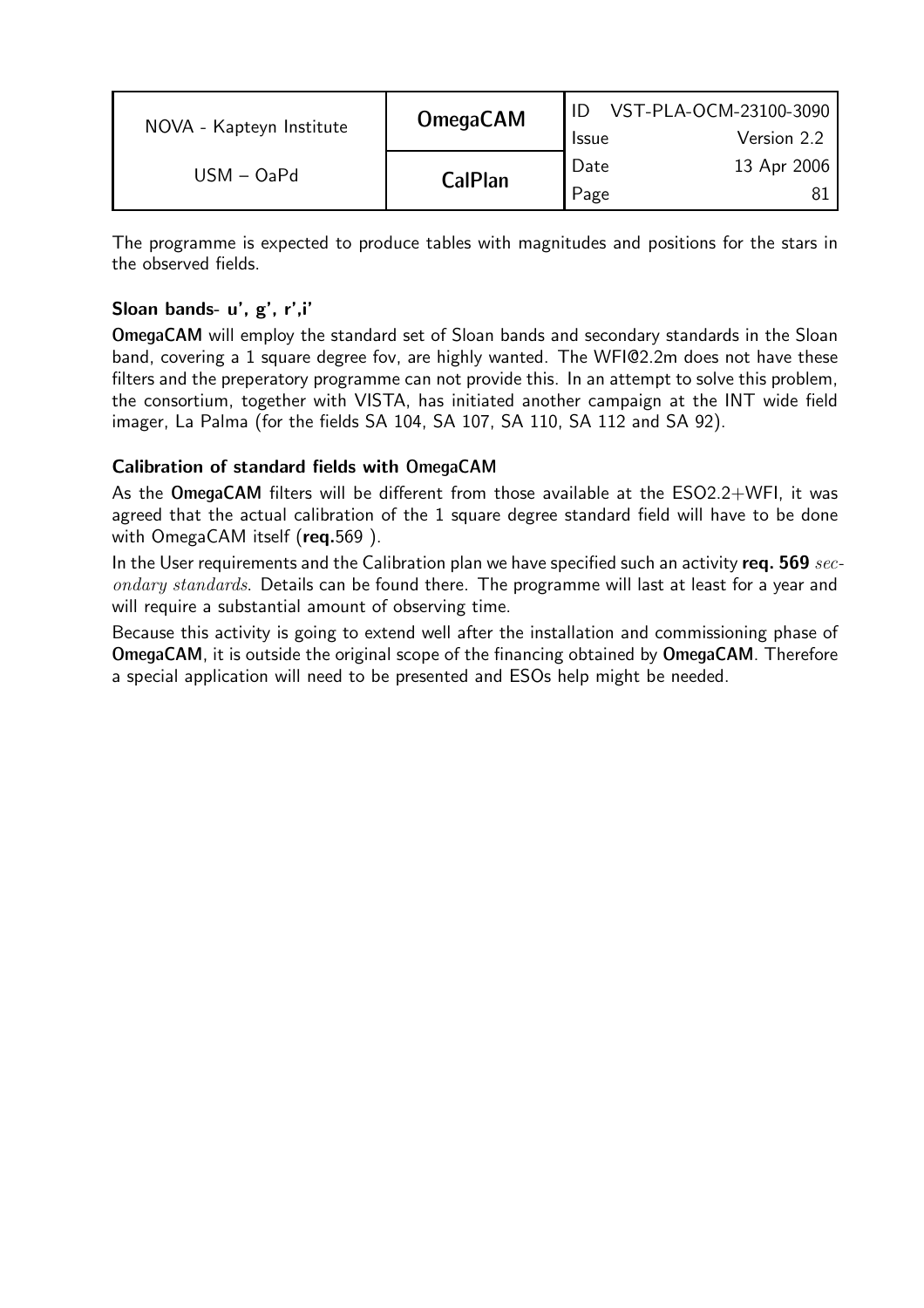| NOVA - Kapteyn Institute | <b>OmegaCAM</b> | <b>Issue</b> | VST-PLA-OCM-23100-3090<br>Version 2.2 |
|--------------------------|-----------------|--------------|---------------------------------------|
| $USM - OaPd$             | <b>CalPlan</b>  | Date<br>Page | 13 Apr 2006                           |

# A1 LIST of CALIBRATION REQUIREMENTS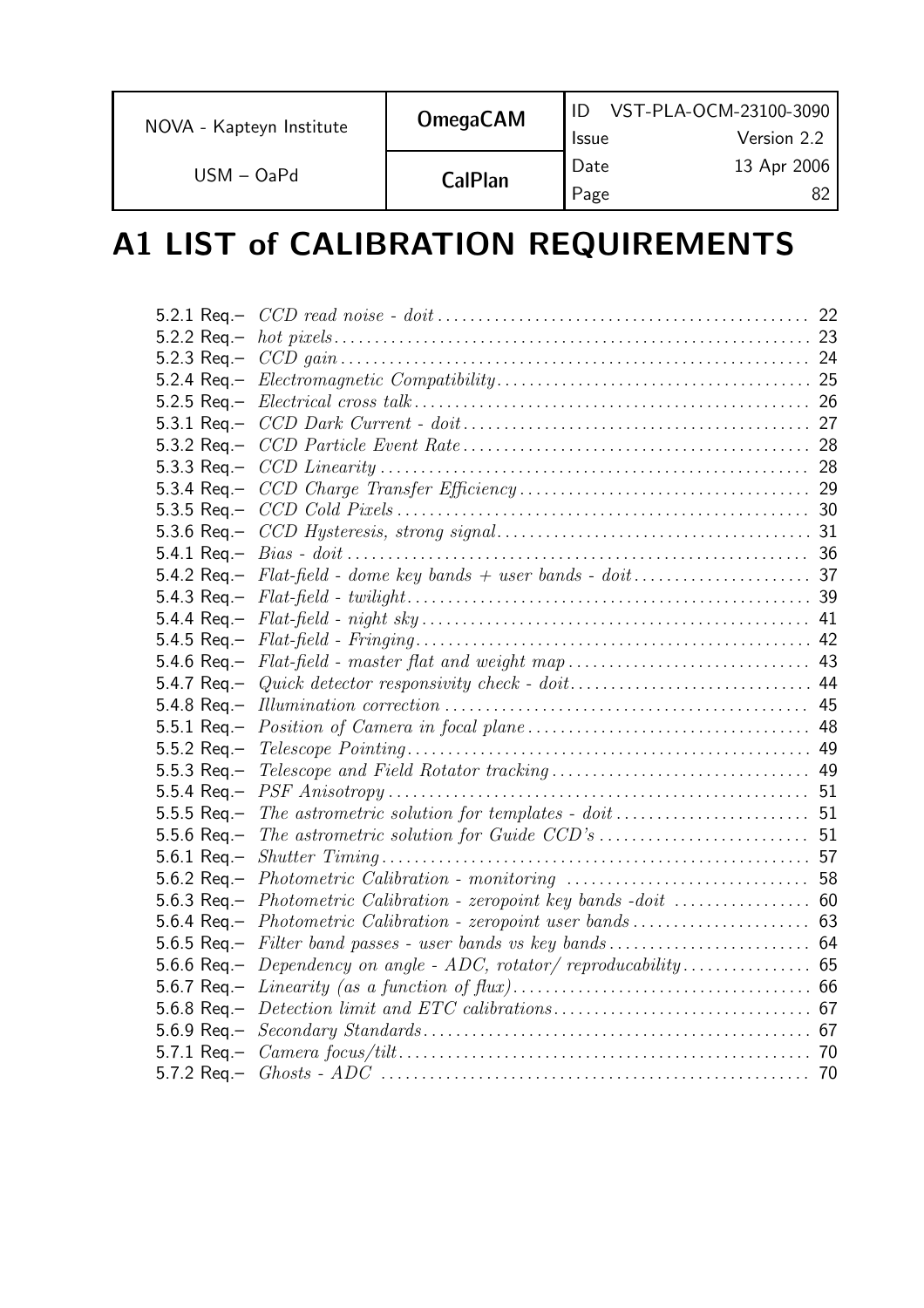| NOVA - Kapteyn Institute | <b>OmegaCAM</b> | <b>Issue</b> | VST-PLA-OCM-23100-3090<br>Version 2.2 |
|--------------------------|-----------------|--------------|---------------------------------------|
| $USM - OaPd$             | <b>CalPlan</b>  | Date<br>Page | 13 Apr 2006                           |

# A2 LIST of RAW CALIBRATION DATA

|                                    | volume per req.run and per year |
|------------------------------------|---------------------------------|
| RawData-523 $CCD$ gain             | 10Gb 0.52Tb                     |
| RawData-531 Dark current           | 0.75Gb 40Gb                     |
| RawData-541 Raw Bias frame         | 5Gb 0.51Tb                      |
| RawData-542 Dome flat frame        | 2Gb 0.66Tb                      |
| RawData-543 Twilightflat frame     | $10Gb$ $3.3Tb$                  |
| RawData-547 Quick check            | 0.5Gb 115Gb                     |
| RawData-562 Monitor                | $0.5Gb$ $0.5Tb$                 |
| RawData-563 Zeropoint-Key          | $2.5Gb$ 0.8Tb                   |
| RawData-564 Zeropoint - User       | $2.5Gb$ 0.8Tb                   |
| RawData-565 $User \rightarrow key$ | 25Gb 25Gb                       |
| RawData-569 Secondary Standards    | $64$ Gb $1.5$ Tb                |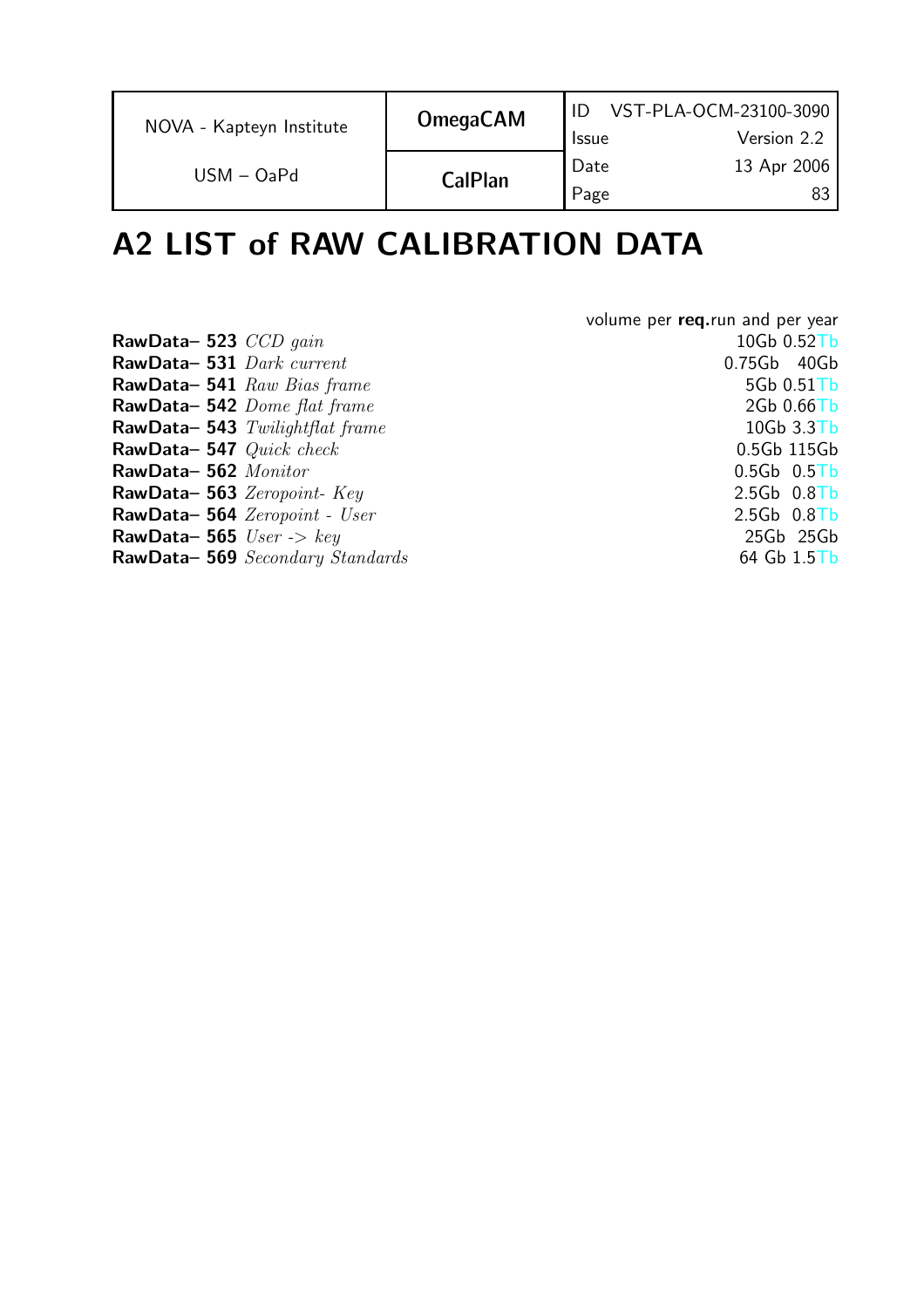| NOVA - Kapteyn Institute | <b>OmegaCAM</b> | <b>Issue</b> | VST-PLA-OCM-23100-3090<br>Version 2.2 |
|--------------------------|-----------------|--------------|---------------------------------------|
| $USM - OaPd$             | <b>CalPlan</b>  | Date<br>Page | 13 Apr 2006<br>84                     |

# A3 LIST of DFS I/O CALIBRATION FILES

| volume per file and per year                          |               |
|-------------------------------------------------------|---------------|
| CalFile-521 QC-parameter read_noise                   | 2 kb, 1 Mb    |
| CalFile-522 bad/hot pixel map                         | 0.25Gb 25Gb   |
| <b>CalFile-523</b> QC parameter gain $e^-$ /ADU       | 2kb.1Mb       |
| CalFile-531 Dark count rate for each CCD              | 2kb.1Mb       |
| CalFile-532 Particle event rate                       | 2kb.1Mb       |
| CalFile-533P CCD Linearity Plot                       | 2kb.1Mb       |
| CalFile-533M CCD Linearity Map                        | 0.25Gb 0.3Tb  |
| <b>CalFile-534</b> charge transfer efficiency factors | .2Mb .4Mb     |
| CalFile-535 Cold pixel map                            | .25Gb 1Gb     |
| CalFile-536 CCD Hysteresis                            | 2kb 2kb       |
| CalFile-541 Master Bias frame                         | 1Gb 104Gb     |
| CalFile-542 Master Domeflat frame                     | 1Gb 0.330Tb   |
| CalFile-542L Dome Lamp                                | 2kb 1Mb       |
| CalFile-543 Master Twilightflat frame                 | $4Gb$ $1.3Tb$ |
| <b>CalFile- 544</b> Nightsky flat frame               | 1Gb1Tb        |
| CalFile- 545 $ff\text{-}fringe$                       | 1Gb 0.3Tb     |
| CalFile-546 Master flatfield                          | 1Gb 0.3Tb     |
| CalFile- 547 $Quick \ check$                          | 1Gb 0.33Tb    |
| CalFile- 547r $Quick$ check - day report              | 3kb 1Mb       |
| CalFile-548F Illumination correction fit coefficients | 15kb 180kb    |
| CalFile-548 Illumination correction                   | 1Gb 10Gb      |
| CalFile-554 PSF anisotropy                            | .1Mb 1 Mb     |
| CalFile-556 Astrometric solution - Guide CCD          | 2 kb 1 Mb     |
| CalFile- 562Su $Sky~brightness-u'$                    | 1 kb 1 kb     |
| CalFile-562Sg $Sky~brightness-g'$                     | 1 kb 1 kb     |
| CalFile- 562Sr $Sky~brightness-r'$                    | 1 kb 1 kb     |
| CalFile- 562Si $Sky~brightness-i'$                    | 1 kb 1 kb     |
| CalFile-562 Extinction-night report                   | 2 kb 1 Mb     |
| <b>CalFile- 562T</b> $Photom + Sky$                   | 5Mb 2Gb       |
| CalFile-563 Zeropoint - key bands                     | 4kb 1.2Mb     |
| CalFile-564 zeropoint - User bands                    | 4kb 1.2Mb     |
| CalFile- 565 $User \rightarrow key$                   | 4kb 1Mb       |
| CalFile-565C composite -> monolithic                  | 4kb 1Mb       |
| <b>CalFile-569</b> Secondary Standard Catalog         | 1 Mb 1 Gb     |
|                                                       |               |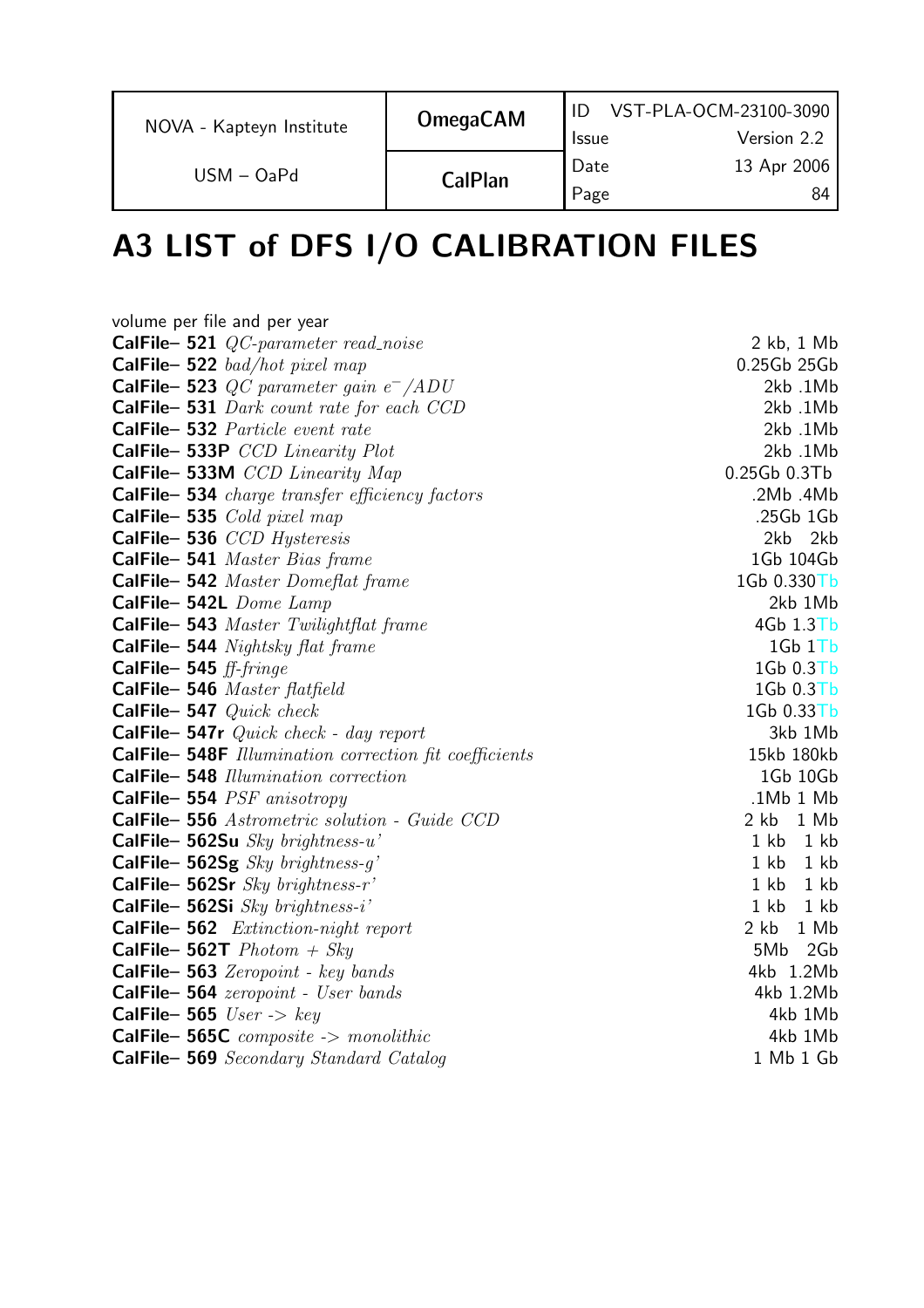| NOVA - Kapteyn Institute | <b>OmegaCAM</b> | <b>Issue</b> | VST-PLA-OCM-23100-3090<br>Version 2.2 |
|--------------------------|-----------------|--------------|---------------------------------------|
| $USM - OaPd$             | <b>CalPlan</b>  | Date<br>Page | 13 Apr 2006<br>85                     |

### A4 LIST of DFS INPUT REFERENCE CATALOGUES

| <b>CalFile- in1</b> US-NAVAL Observatory $A2.0$                      | 6 Gbyte |
|----------------------------------------------------------------------|---------|
| <b>CalFile-569E</b> Primary Standard stars - external Landolt fields | 100 Mb  |
| <b>CalFile- 564E</b> Standard extinction curve                       | 0.1Mb   |

NOTE:

Both the preparatory programme and req.569 will produce CalFile- 569 Secondary standards. CalFile– 569 Secondary Standard stars - preparatory programme 100 Mb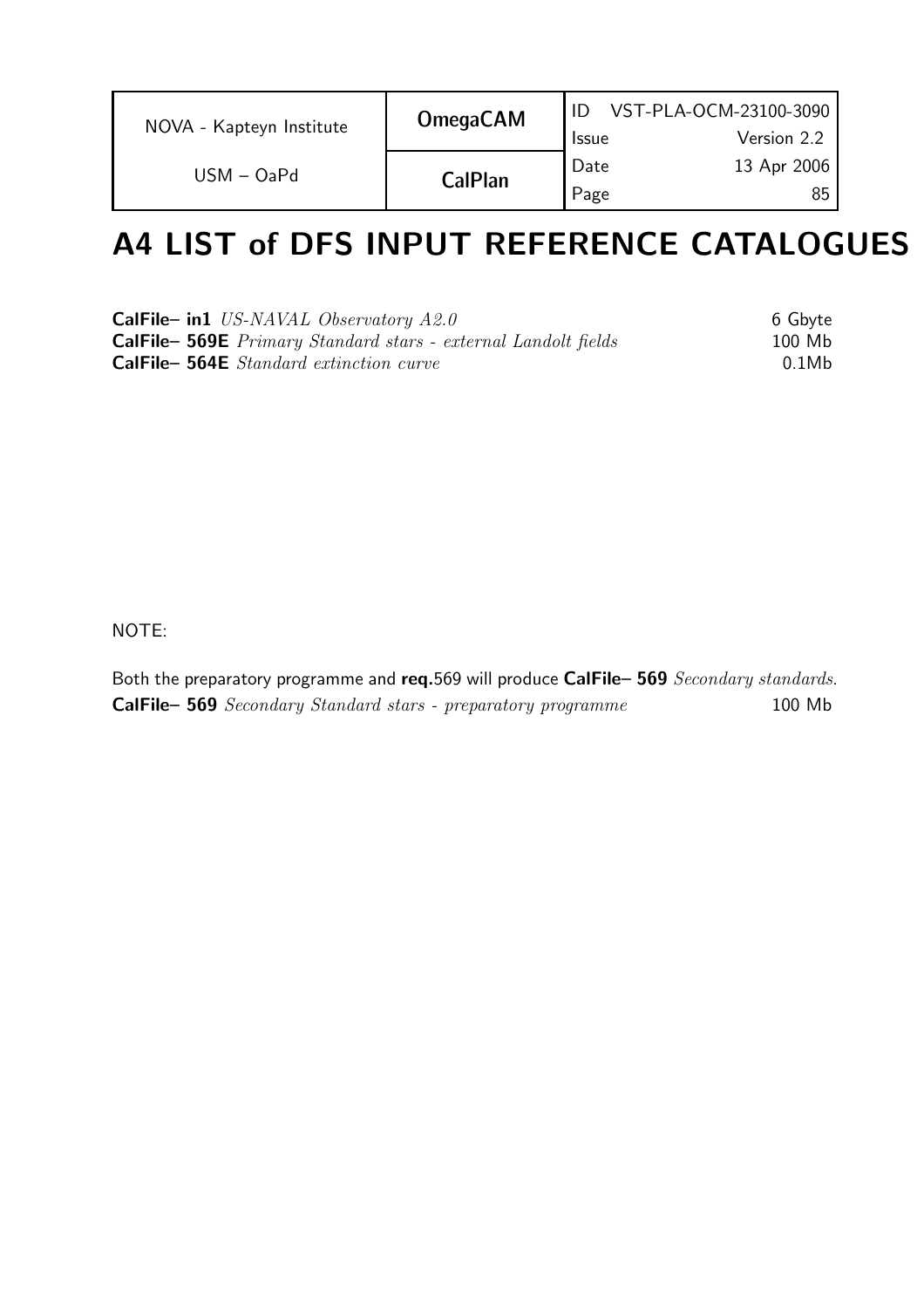| NOVA - Kapteyn Institute | <b>OmegaCAM</b> | <b>Issue</b> | VST-PLA-OCM-23100-3090<br>Version 2.2 |
|--------------------------|-----------------|--------------|---------------------------------------|
| $USM - OaPd$             | CalPlan         | Date         | 13 Apr 2006                           |
|                          |                 | Page         | 86                                    |

### A5 CALIBRATION TIME TABLES

|      | Calibration Time Table for Commissioning Phase                                                   |                                |                  |                           |  |
|------|--------------------------------------------------------------------------------------------------|--------------------------------|------------------|---------------------------|--|
| Req. | Description                                                                                      | Frequency                      | DayTime          | NightTime                 |  |
|      | DAILY HEALTH CHECKS: each day of CP                                                              |                                | TIME NEEDED/DAY  |                           |  |
|      | 5.2.1 CCD read noise - doit                                                                      | $1$ /day                       | 5 m              | 0                         |  |
|      | $5.4.1$ Bias - doit                                                                              | 1/day, (1)                     | 15 m             | 0                         |  |
|      | 5.4.2 FF - dome key bands + user bands - doit                                                    | $1$ /day                       | 10 <sub>m</sub>  | $\Omega$                  |  |
|      | $5.4.3$ FF - twilight                                                                            | $2$ /day                       | 25m              | $\circ$                   |  |
|      | $5.4.4$ FF - night sky                                                                           | 1/day                          | $\Omega$         | $\Omega$                  |  |
|      | 5.4.7 Quick check - doit                                                                         | $1$ /day                       | 3 <sub>m</sub>   | $\circ$                   |  |
|      | 5.6.2 Photometry - monitoring                                                                    | $3/n$ ight                     | 0                | 12 m                      |  |
|      | 5.6.3 Photometry - zeropoint key bands - doit                                                    | $1/n$ ight                     | 0                | $12 \text{ m}$            |  |
|      | Total DAILY                                                                                      |                                | 58 m             | 24 m                      |  |
|      | WEEKLY CHECKS during CP                                                                          |                                | TIME NEEDED/WEEK |                           |  |
|      | 5.2.2 Hot pixels                                                                                 | $2/$ wee $k$                   | 0                | 0                         |  |
|      | 5.2.3 CCD gain                                                                                   | $1/$ wee $k$                   | 1 h              | 0                         |  |
|      | 5.3.1 CCD Dark Current - doit                                                                    | $1/$ wee $k$                   | 3 h              | $\Omega$                  |  |
|      | 5.3.2 CCD Particle Event Rate                                                                    | $1/$ wee $k$                   | 0                | 0                         |  |
|      | Total WEEKLY                                                                                     |                                | 4 h              | 0 <sub>h</sub>            |  |
|      |                                                                                                  |                                |                  |                           |  |
|      | SPECIAL CHECKS DONE ONLY ONCE DURING CP                                                          |                                |                  | TIME NEEDED/OPERATION     |  |
|      | 5.2.4 Electromagnetic Compatibility                                                              | 1/CP                           | 4 h              | 0                         |  |
|      | 5.2.5 Electrical cross talk                                                                      | 1/CP                           | 0                | 4 h                       |  |
|      | 5.3.3 CCD Linearity                                                                              | 1/CP                           | 0                | 0                         |  |
|      | 5.3.4 CCD Charge Transfer Efficiency                                                             | 1/CP                           | 30 m             | 0                         |  |
|      | 5.3.5 CCD Cold pixels                                                                            | 1/CP                           | 0                | 0                         |  |
|      | 5.3.6 CCD hysteresis, strong signal                                                              | 1/CP                           | 0                | 30 m                      |  |
|      | $5.4.5$ FF - Fringing                                                                            | 1/CP, 1/lngwyscience           | 0                | 0                         |  |
|      | 5.4.6 FF - master flat and weight map                                                            | $1/$ new_ff                    | 0                | 0                         |  |
|      | 5.4.8 Illumination correction                                                                    | 1/CP                           | 0                | 2 nights                  |  |
|      | 5.5.1 Position of Camera in focal plane                                                          | 1/fltrchng, 1/CP               | 0                | 2 h                       |  |
|      | 5.5.2 Telescope Pointing                                                                         | $1/CP$ , $1/putngchng$ , $(1)$ | 0                | 10 m                      |  |
|      | 5.5.3 Telescope and Field Rotator tracking                                                       | 2/pntngchng                    | 0                | 2 <sub>m</sub>            |  |
|      | 5.5.4 PSF Anisotropy                                                                             | $1/CP$ , $1/optclchng$         | 0                | 2 m/pntng                 |  |
|      | 5.5.6 The astrometric solution for Guide CCD's                                                   | 1/CP                           | 0                | 0                         |  |
|      | 5.6.1 Shutter Timing                                                                             | 1/CP                           | 1 h              | $\Omega$                  |  |
|      | 5.6.5 Filter band passes - user bands vs key bands                                               | 1/CP                           | 0                | $5 \text{ m}/\text{fltr}$ |  |
|      | 5.6.6 Dependency on rotator angle                                                                | 1/CP                           | 1 day            | 2 <sub>h</sub>            |  |
|      | 5.6.7 Linearity (as a function of flux)                                                          | 1/CP                           | 0                | 6 h                       |  |
|      | 5.6.8 Detection limit and ETC calibrations                                                       | 1/CP                           | 0                | $\Omega$                  |  |
|      | 5.6.9 Secondary Standards                                                                        | $2/CP$ , $(2)$                 | 0                | 2 <sub>h</sub>            |  |
|      | 5.7.1 Camera focus - doit (filter thickness)<br>$5.7.2$ Ghosts - ADC                             | 1/CP<br>1/CP                   | 0<br>$\Omega$    | 4 h<br>1 h/fltr           |  |
|      |                                                                                                  |                                |                  |                           |  |
|      | ROUTINE TASKS, also done in CP                                                                   | 1/night when used              | 0                | 5 m/fltr                  |  |
|      | 5.6.4 Photometry - zeropoint user bands<br>5.5.5 The astrometric solution for templates - doit - |                                | 0                | $\Omega$                  |  |
|      |                                                                                                  |                                |                  |                           |  |

(1) To Be Determined by Experience

(2) Started in CP, continuing through first year of RP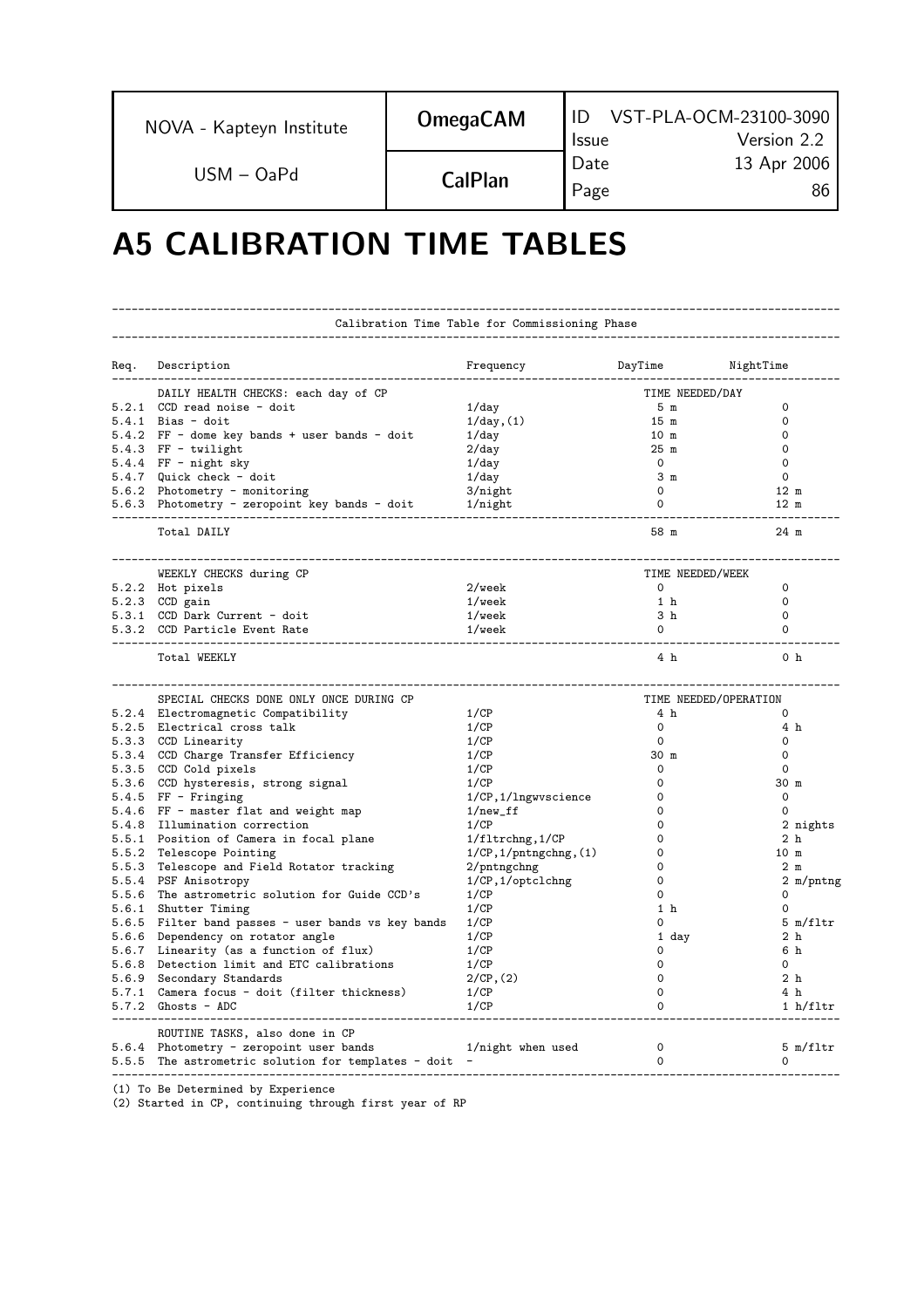| NOVA - Kapteyn Institute | <b>OmegaCAM</b> |              | VST-PLA-OCM-23100-3090 |
|--------------------------|-----------------|--------------|------------------------|
|                          |                 | <b>Issue</b> | Version 2.2            |
| $USM - OaPd$             | <b>CalPlan</b>  | Date         | 13 Apr 2006            |
|                          |                 | Page         |                        |

{\begin{verbatim}

| Calibration Time Table for Routine PHASE for OPERATIONS AND MAINTENANCE<br>---------------------------------- |                                  |                 |                            |
|---------------------------------------------------------------------------------------------------------------|----------------------------------|-----------------|----------------------------|
| Req. Description<br>--------------------------                                                                | Frequency                        | DayTime         | NightTime                  |
| DAILY CHECKS / also after each maintenance activity                                                           |                                  |                 | TIME NEEDED/DAY            |
| 5.2.1 CCD read noise - doit                                                                                   | $1$ /day                         | 5 m             | 0                          |
| $5.4.1$ Bias - doit                                                                                           | 1/day, (1)                       | 15 <sub>m</sub> | 0                          |
| 5.4.2 FF - dome key bands + user bands - doit                                                                 | $1$ /day                         | 10 m            | 0                          |
| $5.4.3$ FF - twilight                                                                                         | $1$ /day                         | 25 m            | 0                          |
| $5.4.4$ FF - night sky                                                                                        | $1$ /day                         | 0               | 0                          |
| $5.4.5$ FF - Fringing                                                                                         | use fringed science data         | 0               | 0                          |
| 5.4.6 FF - master flat and weight map                                                                         | use data for 5.4.2 and 5.4.3 0   |                 | 0                          |
| 5.4.7 Quick check - doit                                                                                      | $1$ /day                         | 3 m             | $\Omega$                   |
| 5.6.2 Photometry - monitoring                                                                                 | $3/n$ ight                       | $\mathbf 0$     | 12 min                     |
| 5.6.3 Photometry - zeropoint key bands - doit                                                                 | $1/n$ ight                       | $\Omega$        | 12 min                     |
| 5.6.4 Photometry - zeropoint user bands<br>---------------------------                                        | 1/night                          | $\Omega$        | $5 \text{ m}/\text{f}$ ltr |
| Total daily                                                                                                   |                                  | 58 m            | 24 min                     |
| WEEKLY CHECKS                                                                                                 |                                  |                 | TIME NEEDED/WEEK           |
| 5.2.2 Hot pixels                                                                                              | 2/week                           | 0               | 0                          |
| 5.2.3 CCD gain                                                                                                | 1/week                           | 1 <sub>h</sub>  | 0                          |
| 5.3.1 CCD Dark Current - doit                                                                                 | $1/$ wee $k$                     | 3 <sub>h</sub>  | 0                          |
| 5.3.2 CCD Particle Event Rate                                                                                 | $1/$ wee $k$                     | $\Omega$        | $\Omega$                   |
| 5.3.3 CCD Linearity                                                                                           | 1/morth                          | 0               | 0                          |
| Total weekly                                                                                                  |                                  | 4 h             | 0 <sub>h</sub>             |
| QUARTERLY - YEARLY CHECKS                                                                                     |                                  |                 | TIME NEEDED/OPERATION      |
| 5.3.4 CCD Charge Transfer Efficiency                                                                          | $2/\text{year}$                  | 30 m            | 0                          |
| 5.3.5 CCD Cold pixels                                                                                         | $4$ /year                        | 0               | 0                          |
| 5.3.6 CCD hysteresis, strong signal                                                                           |                                  | 0               | 0                          |
| 5.4.8 Illumination correction- quick verification                                                             | 1/month                          | $\Omega$        | 30 m                       |
| 5.5.1 Position of Camera in focal plane                                                                       | 1/year, user supplied filter     | 0               | 2 <sub>h</sub>             |
| 5.5.2 Telescope Pointing                                                                                      | $1$ /year, $1$ /pntngchng, $(1)$ | 0               | 10 m                       |
| 5.5.3 Telescope and Field Rotator tracking                                                                    | (1)                              | 0               | 2 m                        |
| 5.5.4 PSF Anisotropy                                                                                          | 4/year, 1/optclchng              | 0               | 10 m                       |
| 5.2.4 Electromagnetic Compatibility                                                                           | $1$ /year, $1$ /syschng, $(1)$   | 4 h             | 0                          |
| 5.6.1 Shutter Timing                                                                                          | $4$ /year, $(1)$                 | 1 <sub>h</sub>  | 0                          |
| 5.5.5 The astrometric solution for templates - doit                                                           |                                  | 0               | 0                          |
| 5.5.6 The astrometric solution for Guide CCD's                                                                |                                  | 0               | 0                          |
| 5.6.5 Filter band passes - user bands vs key bands                                                            |                                  | 0               | 0                          |
| 5.6.6 Dependency on angle ADC, rotator                                                                        |                                  | 0               | 0                          |
| 5.6.7 Linearity (as a function of flux)                                                                       |                                  |                 | 0                          |
| 5.6.8 Detection limit and ETC calibrations                                                                    |                                  | 0               | $\Omega$                   |
| 5.6.9 secondary standards                                                                                     | first year of operations         | 0               | 2 bright nights/month      |

(1) To Be Determined by Experience \end{verbatim}}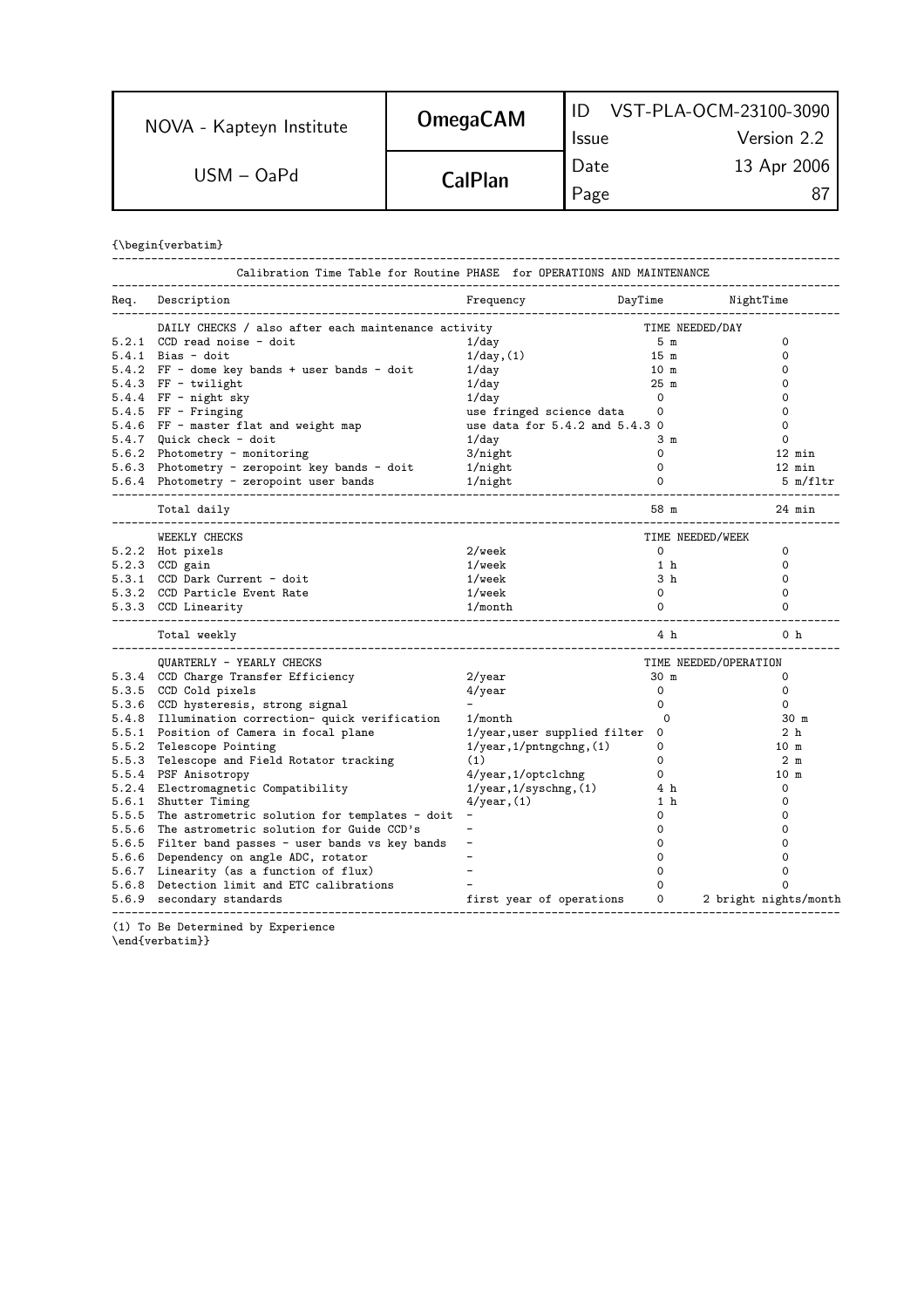|                          | <b>OmegaCAM</b> | VST-PLA-OCM-23100-3090 |             |
|--------------------------|-----------------|------------------------|-------------|
| NOVA - Kapteyn Institute |                 | <b>Issue</b>           | Version 2.2 |
| $USM - OaPd$             | <b>CalPlan</b>  | Date                   | 13 Apr 2006 |
|                          |                 | Page                   | 88          |

### A6 SKYGRID of PROJECTION CENTRES

The following table describes a grid on the sky for projection and co-addition purposes in a condensed format. It contains 94 strips as function of decreasing declination  $(0^{\circ} \ge \delta \ge -90^{\circ})$ . For each strip the size in degrees and the number of  $1^{\circ} \times 1^{\circ}$  fields per strip is given. The last column contains the overlap between fields in %. By mirroring the grid along the equator one obtains a grid for the northern hemisphere. The combination of the grids for both hemispheres is a grid for the entire sky.

|                | $-\delta$ | size                    |        |    | $-\delta$ | size                    |        |    | $-\delta$ | size                |             |               |
|----------------|-----------|-------------------------|--------|----|-----------|-------------------------|--------|----|-----------|---------------------|-------------|---------------|
|                | $\circ$   | $\circ$                 | $# \%$ |    | $\circ$   | $\circ$                 | $# \%$ |    | $\circ$   | $\circ$             | #           | $\frac{0}{0}$ |
| 1              |           | 0.00 360.00 378 5.0     |        |    |           | 33 30.64 309.74 323 4.3 |        |    |           | 65 61.28 173.01 182 |             | 5.2           |
| 2              |           | 0.96 359.95 378 5.0     |        |    |           | 34 31.60 306.64 320 4.4 |        |    |           | 66 62.23 167.71 176 |             | 4.9           |
| 3              |           | 1.91 359.80 378 5.1     |        |    |           | 35 32.55 303.44 317 4.5 |        |    |           | 67 63.19 162.36 170 |             | 4.7           |
| 4              |           | 2.87 359.55 378 5.1     |        |    |           | 36 33.51 300.16 314 4.6 |        |    |           | 68 64.15 156.97 164 |             | 4.5           |
| 5              |           | 3.83 359.20 377 5.0     |        |    |           | 37 34.47 296.80 311 4.8 |        |    |           | 69 65.11 151.54 158 |             | 4.3           |
| 6              |           | 4.79 358.74 376 4.8     |        |    |           | 38 35.43 293.35 308 5.0 |        |    |           | 70 66.06 146.06 152 |             | 4.1           |
| $\overline{7}$ |           | 5.74 358.19 375 4.7     |        |    |           | 39 36.38 289.83 304 4.9 |        |    |           | 71 67.02 140.54 146 |             | 3.9           |
| 8              |           | 6.70 357.54 374 4.6     |        |    |           | 40 37.34 286.22 300 4.8 |        |    |           | 72 67.98 134.98 140 |             | 3.7           |
| 9              |           | 7.66 356.79 373 4.5     |        |    |           | 41 38.30 282.53 296 4.8 |        |    |           | 73 68.94 129.39 134 |             | 3.6           |
| 10             |           | 8.62 355.94 372 4.5     |        |    |           | 42 39.26 278.76 292 4.7 |        |    |           | 74 69.89 123.76 128 |             | 3.4           |
| 11             |           | 9.57 354.99 371 4.5     |        |    |           | 43 40.21 274.91 288 4.8 |        |    |           | 75 70.85 118.09 122 |             | 3.3           |
|                |           | 12 10.53 353.94 370 4.5 |        |    |           | 44 41.17 270.99 284 4.8 |        |    |           | 76 71.81 112.39 116 |             | 3.2           |
|                |           | 13 11.49 352.79 369 4.6 |        |    |           | 45 42.13 266.99 280 4.9 |        |    |           | 77 72.77 106.66 110 |             | 3.1           |
|                |           | 14 12.45 351.54 368 4.7 |        |    |           | 46 43.09 262.92 276 5.0 |        |    |           | 78 73.72 100.90 104 |             | 3.1           |
|                |           | 15 13.40 350.19 367 4.8 |        |    |           | 47 44.04 258.78 272 5.1 |        |    | 79 74.68  | 95.11               | 98          | 3.0           |
|                |           | 16 14.36 348.75 366 4.9 |        |    |           | 48 45.00 254.56 267 4.9 |        | 80 | 75.64     | 89.30               | 92          | 3.0           |
|                |           | 17 15.32 347.21 365 5.1 |        |    |           | 49 45.96 250.27 262 4.7 |        |    | 81 76.60  | 83.46               | 86          | 3.0           |
|                |           | 18 16.28 345.57 363 5.0 |        |    |           | 50 46.91 245.91 257 4.5 |        |    | 82 77.55  | 77.59               | 80          | 3.1           |
|                |           | 19 17.23 343.84 361 5.0 |        |    |           | 51 47.87 241.48 252 4.4 |        |    | 83 78.51  | 71.71               | 74          | 3.2           |
|                |           | 20 18.19 342.01 359 5.0 |        |    |           | 52 48.83 236.99 247 4.2 |        |    | 84 79.47  | 65.80               | 68          | 3.3           |
|                |           | 21 19.15 340.08 357 5.0 |        |    |           | 53 49.79 232.43 242 4.1 |        |    | 85 80.43  | 59.88               | 62          | 3.5           |
|                |           | 22 20.11 338.06 355 5.0 |        |    |           | 54 50.74 227.80 237 4.0 |        |    | 86 81.38  | 53.94               | 56          | 3.8           |
|                |           | 23 21.06 335.95 353 5.1 |        |    |           | 55 51.70 223.11 232 4.0 |        |    | 87 82.34  | 47.98               | 50          | 4.2           |
|                |           | 24 22.02 333.74 350 4.9 |        |    |           | 56 52.66 218.36 227 4.0 |        |    | 88 83.30  | 42.01               | 44          | 4.7           |
|                |           | 25 22.98 331.43 347 4.7 |        | 57 |           | 53.62 213.54 222 4.0    |        |    | 89 84.26  | 36.03               | 38          | 5.5           |
|                |           | 26 23.94 329.04 344 4.5 |        |    |           | 58 54.57 208.67 217 4.0 |        |    | 90 85.21  | 30.04               | 32          | 6.5           |
|                |           | 27 24.89 326.55 341 4.4 |        |    |           | 59 55.53 203.74 212 4.1 |        |    | 91 86.17  | 24.05               | 26          | 8.1           |
|                |           | 28 25.85 323.97 338 4.3 |        |    |           | 60 56.49 198.75 207 4.1 |        |    | 92 87.13  | 18.04               | 19          | 5.3           |
|                |           | 29 26.81 321.31 335 4.3 |        |    |           | 61 57.45 193.71 202 4.3 |        |    | 93 88.09  | 12.03               | 13          | 8.1           |
|                |           | 30 27.77 318.55 332 4.2 |        |    |           | 62 58.40 188.61 197 4.4 |        |    | 94 89.04  | 6.02                |             | 7 16.4        |
|                |           | 31 28.72 315.70 329 4.2 |        |    |           | 63 59.36 183.46 192 4.7 |        |    | 95 89.90  | 0.63                | $\mathbf 1$ |               |
|                |           | 32 29.68 312.77 326 4.2 |        |    |           | 64 60.32 178.26 187 4.9 |        |    |           |                     |             |               |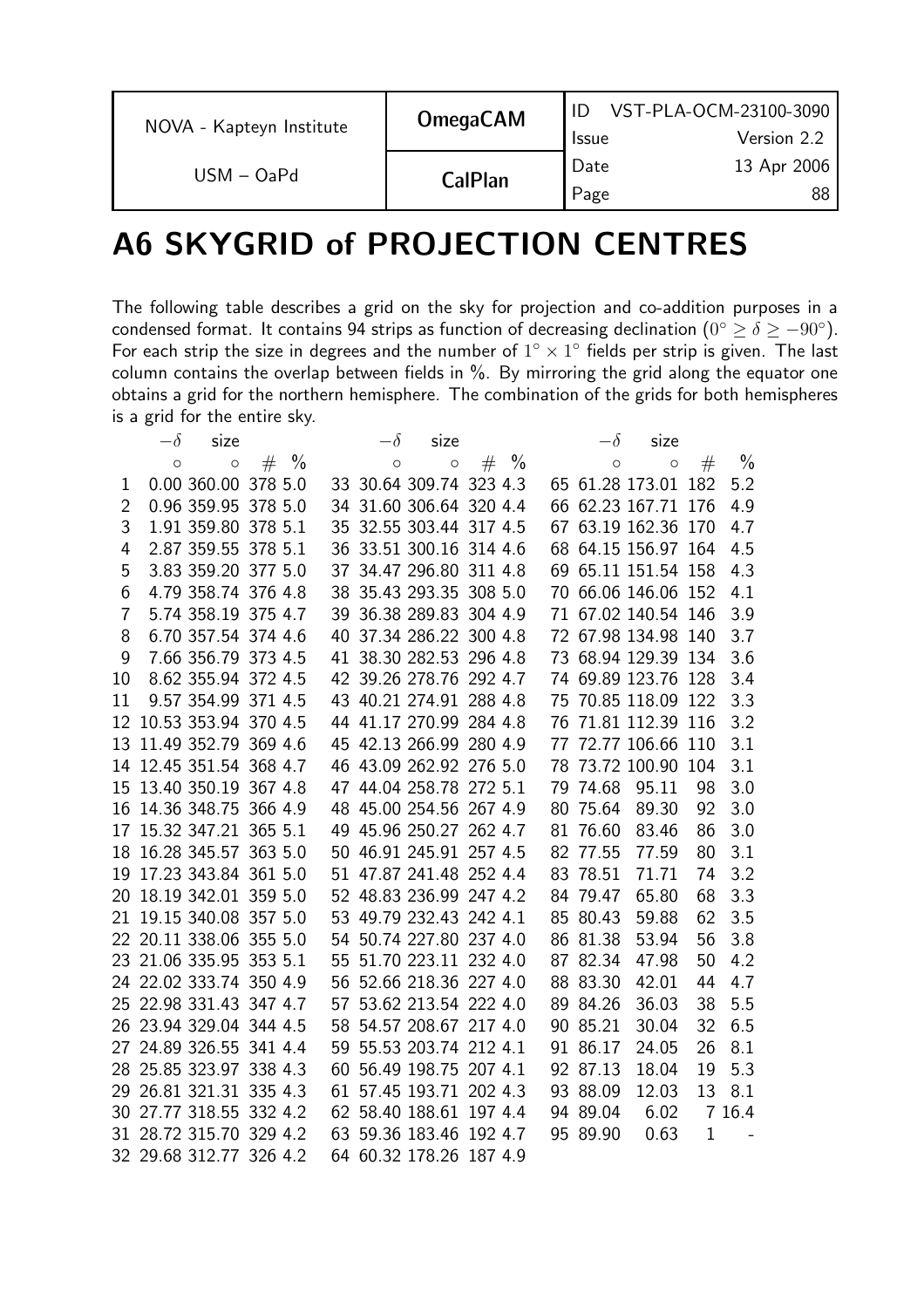| NOVA - Kapteyn Institute | <b>OmegaCAM</b> | <b>Issue</b> | VST-PLA-OCM-23100-3090<br>Version 2.2 |
|--------------------------|-----------------|--------------|---------------------------------------|
| $USM - OaPd$             | <b>CalPlan</b>  | Date<br>Page | 13 Apr 2006<br>89                     |

### A7 CALIBRATION VERIFICATION MATRIX

5.2.1 Req.– Cat I: CCD read noise - doit . . . . . . . . . . . . . . . . . . . . . . . . . . . . . . . . . . . . . . F

#### Required accuracy, constraints:

Readout noise less than 5e−.

Variation in readout noise w.r.t. reference value less than 0.5e−.

5.2.2 Req.– Cat I: Hot pixels . . . . . . . . . . . . . . . . . . . . . . . . . . . . . . . . . . . . . . . . . . . . . . . . . . F

#### Required accuracy, constraints:

Number of hot pixels to be determined by experience/lab values.

The total number of bad pixels (hot pixels  $+$  cold pixels) is less than 80000 (checked in req. 535 Cold pixels

Difference in number of hot pixels w.r.t. reference value, less than 100.

5.2.3 Req.–  $\;Cat\;I: \;CCD\; gain\;.\dots.\dots.\dots.\dots.\dots.\dots.\dots.\dots.\dots.\dots.\dots.\;...$ 

#### Required accuracy, constraints:

Accuracy: In units of  $\mathrm{e}^{-}/\mathrm{ADU}$ , from lab values or found empirically. Variation in time less than  $1\%$ .

5.2.4 Req.–  $\hspace{0.2cm} Cat \hspace{0.2cm} III: \hspace{0.2cm} Electronic \hspace{0.2cm} Compatibility \hspace{0.2cm}.\hspace{0.2cm}.\hspace{0.2cm}.\hspace{0.2cm}.\hspace{0.2cm}.\hspace{0.2cm}.\hspace{0.2cm} \Box$ 

#### Required accuracy, constraints:

Difference between read noise under operational conditions and the standard read noise measurement should be smaller than 20% for external and 10% for internal causes of interference.

5.2.5 Req.–  $\hspace{0.2cm} Cat \hspace{0.2cm} III: \hspace{0.2cm} Electrical \hspace{0.2cm} cross \hspace{0.2cm} talk \hspace{0.2cm}.\hspace{0.2cm}.\hspace{0.2cm}.\hspace{0.2cm}.\hspace{0.2cm}.\hspace{0.2cm}.\hspace{0.2cm}.\hspace{0.2cm}.\hspace{0.2cm}.\hspace{0.2cm}.\hspace{0.2cm}.\hspace{0.2cm}.\hspace{0.2cm}.\hspace{0.2cm}.\hspace{0.2cm}.\hspace{0.2cm}.\hspace{0.2cm}.\hspace$ 

#### Required accuracy, constraints:

 $10^{-5}$ 

5.3.1 Req.– Cat I: CCD Dark Current - doit . . . . . . . . . . . . . . . . . . . . . . . . . . . . . . . . . . F

#### Required accuracy, constraints:

Dark count rate should be less than the equivalent of 3  $\rm e^{-}/$ pixel/hour in ADUs excluding bad pixels.

Accuracy of determining particle event rate  $1$  ADU/cm<sup>2</sup>/hour.

Particle event rates should be identical for each chip.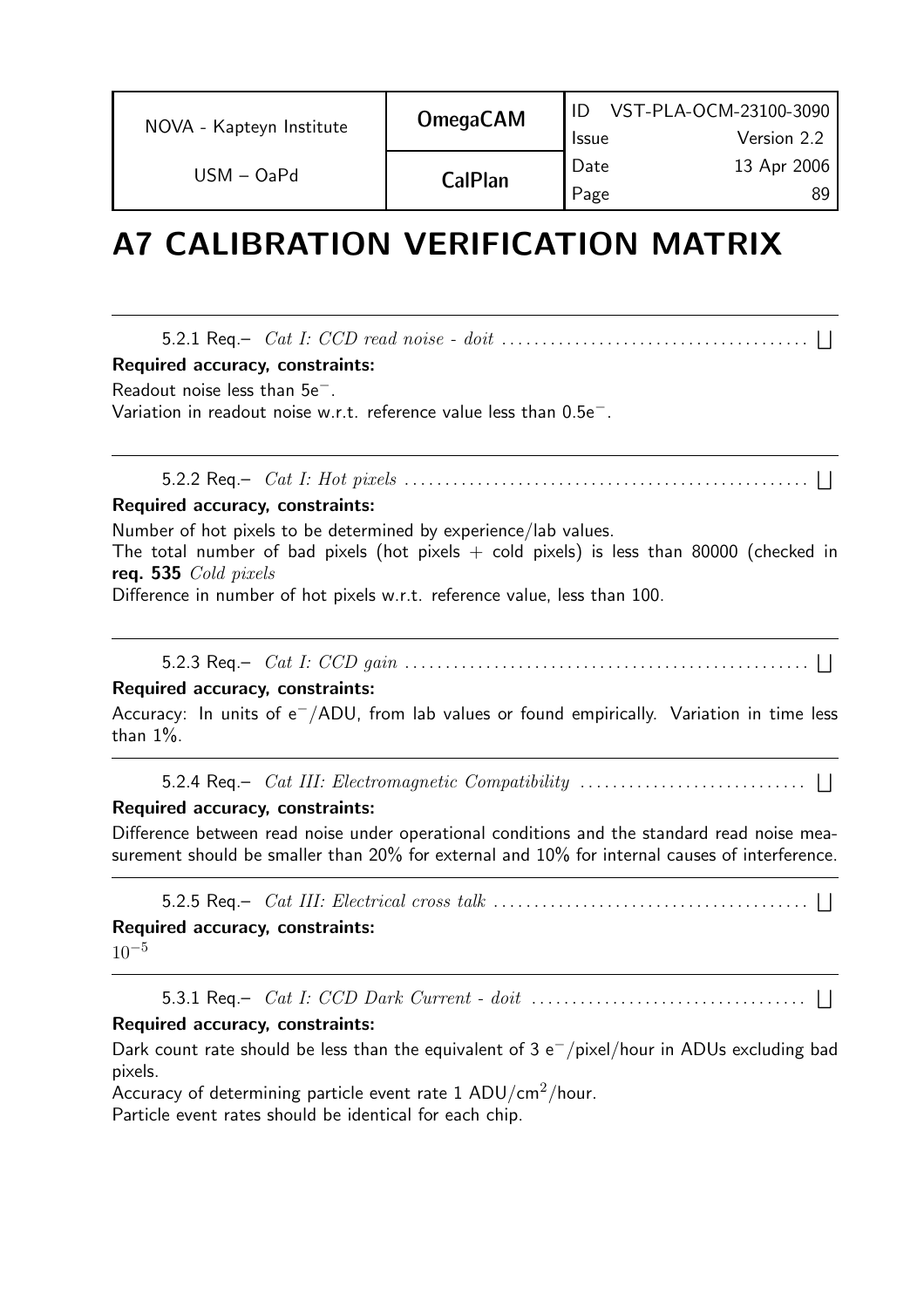|                          | <b>OmegaCAM</b> | VST-PLA-OCM-23100-3090 |             |  |
|--------------------------|-----------------|------------------------|-------------|--|
| NOVA - Kapteyn Institute |                 | <b>Issue</b>           | Version 2.2 |  |
| $USM - OaPd$             | <b>CalPlan</b>  | Date                   | 13 Apr 2006 |  |
|                          |                 | Page                   | 90.         |  |

5.3.2 Req.– Cat I: CCD Particle Event Rate . . . . . . . . . . . . . . . . . . . . . . . . . . . . . . . . . . F Required accuracy, constraints:

better than  $1$  ADU/cm<sup>2</sup>/hour

5.3.3 Req.– Cat I: CCD Linearity . . . . . . . . . . . . . . . . . . . . . . . . . . . . . . . . . . . . . . . . . . . . . F

#### Required accuracy, constraints:

better than 1% on the photometric scale

5.3.4 Req.– Cat III: CCD Charge Transfer Efficiency . . . . . . . . . . . . . . . . . . . . . . . . . . F

#### Required accuracy, constraints:

 $CTE > 0.999995$  per parallel or serial shift.

#### 5.3.5 Req.– Cat I: CCD Cold Pixels . . . . . . . . . . . . . . . . . . . . . . . . . . . . . . . . . . . . . . . . . . . F

#### Required accuracy, constraints:

Quality Check: Number of hot pixels to be determined by experience/lab values. The total number of bad pixels (hot pixels  $+$  cold pixels) is less than 80000. Difference in number of cold pixels w.r.t. reference version less than 100.

5.3.6 Req.–  $\;Cat\; III: \; CCD\; Hysteresis, \; strong\; signal\;.\dots.\dots.\dots.\dots.\dots.\dots.\; \; \; \; \; \; \; \; \; \; \;$ 

5.4.1 Req.– Cat I: Bias - doit . . . . . . . . . . . . . . . . . . . . . . . . . . . . . . . . . . . . . . . . . . . . . . . . . F

#### Required accuracy, constraints:

The required accuracy per pixel in the master bias frame is "nominal read-outnoise $/\sqrt{1}0$ ".

For the quality check: Since an overscan correction is performed, the deviation of the mean level of master bias (bias level) from zero, should be less than TBD.

5.4.2 Req.–  $Cat$  I: Flat-field - dome key bands + user bands - doit  $\dots\dots\dots\dots$ 

#### Required accuracy, constraints:

Accurately measuring pixel-to-pixel gain variations as small as 1%. Re-insertion of the filter shall not alter the flat field stucture by more than 0.3% (rms, measured over the full detector area).

5.4.3 Req.–  $\hspace{.1cm} Cat \hspace{.1cm} I: \hspace{.1cm} Flat-field$  -  $\hspace{.1cm} twilyht \hspace{.1cm} \ldots \ldots \ldots \ldots \ldots \ldots \ldots \ldots \ldots \ldots \ldots \hspace{.1cm} \ldots \hspace{.1cm} \ldots \hspace{.1cm} \ldots \hspace{.1cm} \ldots \hspace{.1cm} \ldots \hspace{.1cm} \ldots \hspace{.1cm} \ldots \hspace{.1cm} \ldots \hspace{.1cm} \ldots \hspace{.1cm} \ldots \hspace{.1cm} \ldots$ 

#### Required accuracy, constraints:

Mean levels should be approximately 20000 ADU.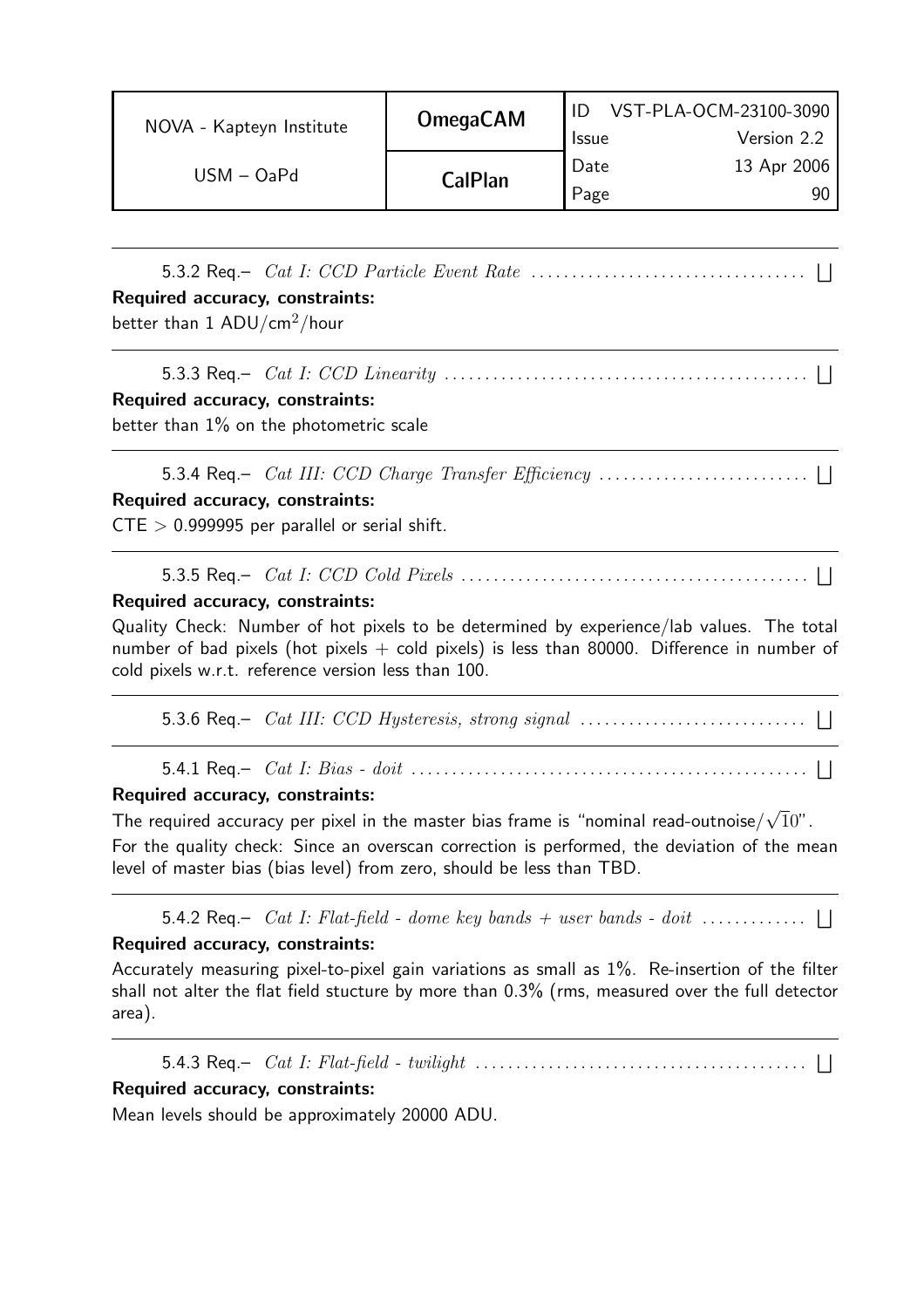| NOVA - Kapteyn Institute | <b>OmegaCAM</b> | VST-PLA-OCM-23100-3090 |             |  |
|--------------------------|-----------------|------------------------|-------------|--|
|                          |                 | <b>Issue</b>           | Version 2.2 |  |
| $USM - OaPd$             |                 | Date                   | 13 Apr 2006 |  |
|                          | <b>CalPlan</b>  | Page                   |             |  |

5.4.4 Req.– Cat I: Flat-field - night sky . . . . . . . . . . . . . . . . . . . . . . . . . . . . . . . . . . . . . . . . F

#### Required accuracy, constraints:

This procedure would benefit from a prior detection and masking of bright objects. If no masks of bright objects are available, then a minimum of 15 frames should be included.

5.4.5 Req.– Cat I: Flat-field - fringing . . . . . . . . . . . . . . . . . . . . . . . . . . . . . . . . . . . . . . . . . F

5.4.6 Req.– Cat I: Flat-field - master flat . . . . . . . . . . . . . . . . . . . . . . . . . . . . . . . . . . . . . . F

5.4.7 Req.–  $\hspace{0.2cm} Cat \hspace{0.2cm} I: \hspace{0.2cm} Quick \hspace{0.2cm} detector \hspace{0.2cm} responsibility \hspace{0.2cm} check-dot \hspace{0.2cm} \ldots \ldots \ldots \ldots \ldots \ldots \hspace{0.2cm} \ldots \hspace{0.2cm} \ldots$ Required accuracy, constraints:

 $1\%$ 

|                                 | 5.4.8 Req. $Cat$ II: Illumination correction $\ldots \ldots \ldots \ldots \ldots \ldots \ldots \ldots \ldots \ldots \ldots$ |  |  |  |  |
|---------------------------------|-----------------------------------------------------------------------------------------------------------------------------|--|--|--|--|
| Required accuracy, constraints: |                                                                                                                             |  |  |  |  |
|                                 | better than 1% for the amplitude over a single CCD.                                                                         |  |  |  |  |

#### Required accuracy, constraints:

Internal precision: 0.3 pixel. External precision limited by reference catalog

5.5.2 Req.– Cat III: Telescope Pointing and offsetting . . . . . . . . . . . . . . . . . . . . . . . . . F

#### Required accuracy, constraints:

1 arc second

5.5.3 Req.– Cat III: Telescope and Field Rotator tracking . . . . . . . . . . . . . . . . . . . . . . F Required accuracy, constraints:

VST requirements: free tracking better than 0.2 arcsec r.m.s. autoguiding tracking better 0.05 arcsec

5.5.4 Req.– Cat III: PSF Anisotropy . . . . . . . . . . . . . . . . . . . . . . . . . . . . . . . . . . . . . . . . . . F Required accuracy, constraints: better than 1%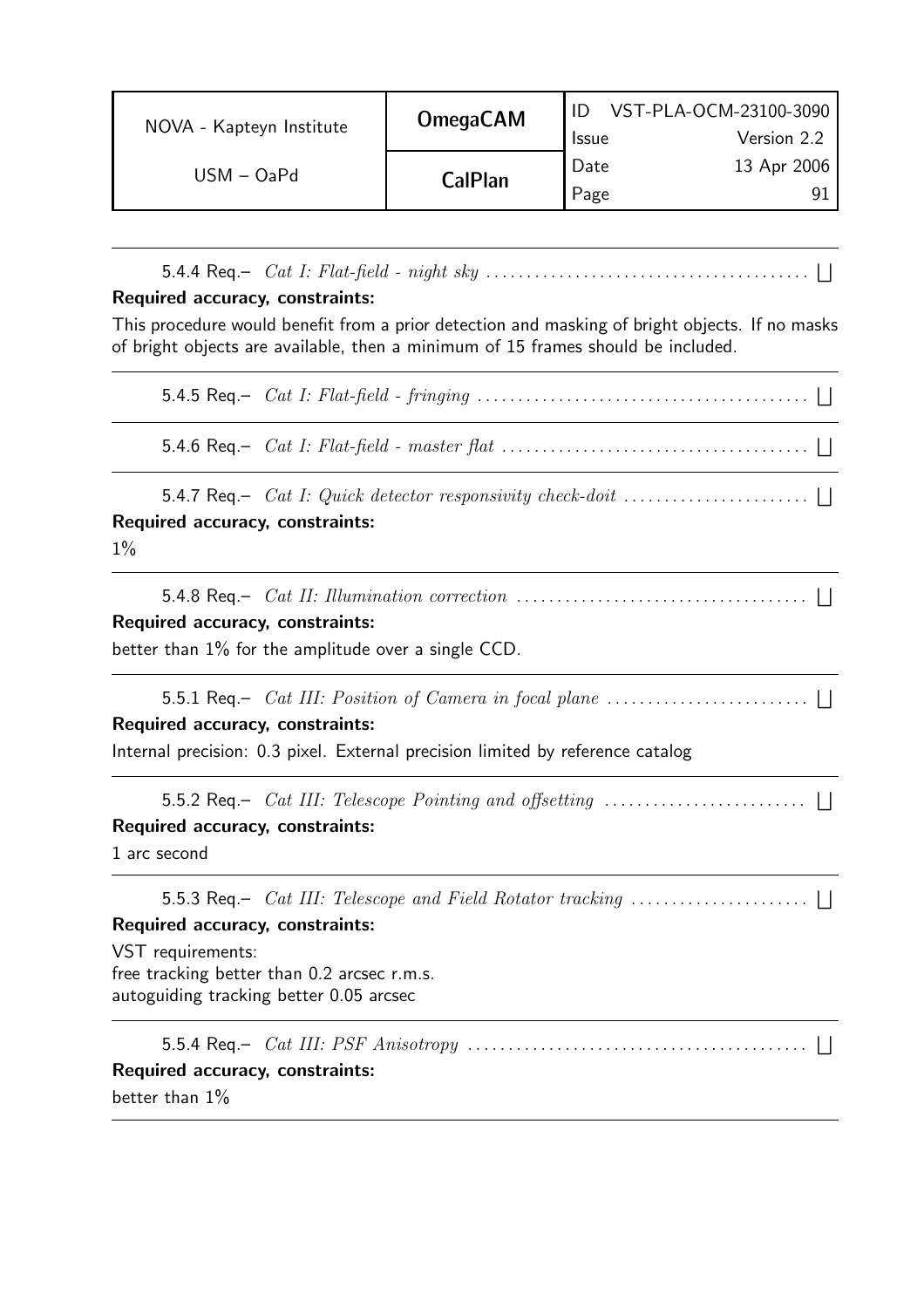|                          | <b>OmegaCAM</b> | VST-PLA-OCM-23100-3090 |             |  |
|--------------------------|-----------------|------------------------|-------------|--|
| NOVA - Kapteyn Institute |                 | <b>Issue</b>           | Version 2.2 |  |
| $USM - OaPd$             |                 | Date                   | 13 Apr 2006 |  |
|                          | <b>CalPlan</b>  | Page                   |             |  |

5.5.5 Req.– *Cat I: The astrometric solution for templates - doit -see 6.3.4* ......  $\Box$ 

5.5.6 Req.– Cat III: The astrometric solution for Guide CCD's . . . . . . . . . . . . . . . . F

#### Required accuracy, constraints:

1 arcsec rms for the accuracy with respect to the external standard;

External precision is driven by the position reference catalog. This is in the case of the USNO-A2 catalog of the order 0.3" with possible systematic excursions to 1".

5.6.1 Req.– Cat III: Shutter Timing . . . . . . . . . . . . . . . . . . . . . . . . . . . . . . . . . . . . . . . . . . . F Required accuracy, constraints: Timing error less than 0.2%.

5.6.2 Req.– Cat I: Photometric Calibration - monitoring . . . . . . . . . . . . . . . . . . . . . . F Required accuracy, constraints:

all photometry better than 1-2% on the photometric scale.

5.6.3 Req.– *Cat I: Photometric Calibration - zeropoint keybands - doit*  $\dots \dots \dots$ Required accuracy, constraints:

1% on the photometric scale

5.6.4 Req.– *Cat I: Photometric Calibration - zeropoint user bands* ...................

#### Required accuracy, constraints:

 $2\%$  on the photometric scale for broad bands and  $5\%$  for narrow band filters.

5.6.5 Req.– Cat I: Filter band passes - user bands vs key bands . . . . . . . . . . . . . . . . . F

#### Required accuracy, constraints:

10% on the photometric scale (formal spec) and 2% (goal) for broad band filters  $1\%$  for composite -> key

5.6.6 Req.– *Cat III: Dependency on angle - ADC, rotator/reproducibility* .......  $\bigsqcup$ Required accuracy, constraints: 1% on the photometric scale

5.6.7 Req.–  $\hspace{0.2cm} Cat \hspace{0.2cm} III: \hspace{0.2cm} Linearity \hspace{0.2cm} (as \hspace{0.2cm} a \hspace{0.2cm} function \hspace{0.2cm} of \hspace{0.2cm} flux) \hspace{0.2cm} \ldots \ldots \ldots \ldots \ldots \ldots \hspace{0.2cm} \ldots \hspace{0.2cm} \ldots \hspace{0.2cm} \ldots \hspace{0.2cm} \ldots \ldots \ldots \ldots \ldots \hspace{0.2cm} \ldots \hspace{0.2cm} \ldots \hspace{0.2cm} \ldots \$ Required accuracy, constraints:

Better than 1% on the photometric scale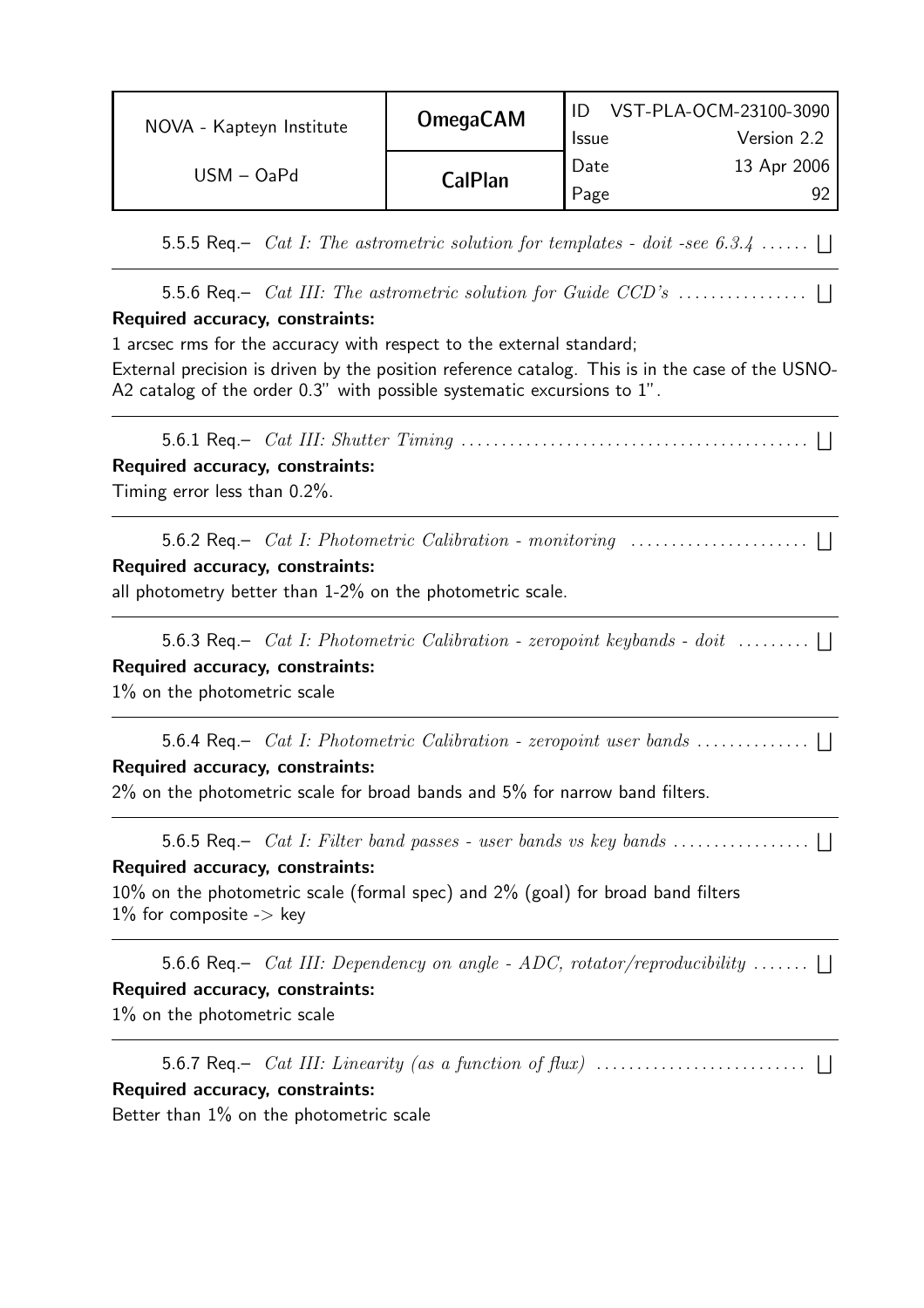|                          | <b>OmegaCAM</b> | VST-PLA-OCM-23100-3090 |             |  |
|--------------------------|-----------------|------------------------|-------------|--|
| NOVA - Kapteyn Institute |                 | <b>Issue</b>           | Version 2.2 |  |
| $USM - OaPd$             |                 | Date                   | 13 Apr 2006 |  |
|                          | <b>CalPlan</b>  | Page                   | 93          |  |

5.6.8 Req.– Cat III: Detection limit and ETC calibrations . . . . . . . . . . . . . . . . . . . . . F Required accuracy, constraints: 10 % in detection limit

5.6.9 Req.–  $\ Cat\ I$ :  $Secondary\ Standards$   $\ \dots\dots\dots\dots\dots\dots\dots\dots\dots\dots\dots\dots\dots\dots\ \ \blacksquare$ Required accuracy, constraints: 0.02 mag in individual secondary standards stars. The sources in CalFile- 569 should cover a FoV of approximately 1.2 square degree. 5.7.1 Req.– Cat III: Camera focus/tilt . . . . . . . . . . . . . . . . . . . . . . . . . . . . . . . . . . . . . . . . F

5.7.2 Req.– Cat III: Ghosts - ADC . . . . . . . . . . . . . . . . . . . . . . . . . . . . . . . . . . . . . . . . . . . F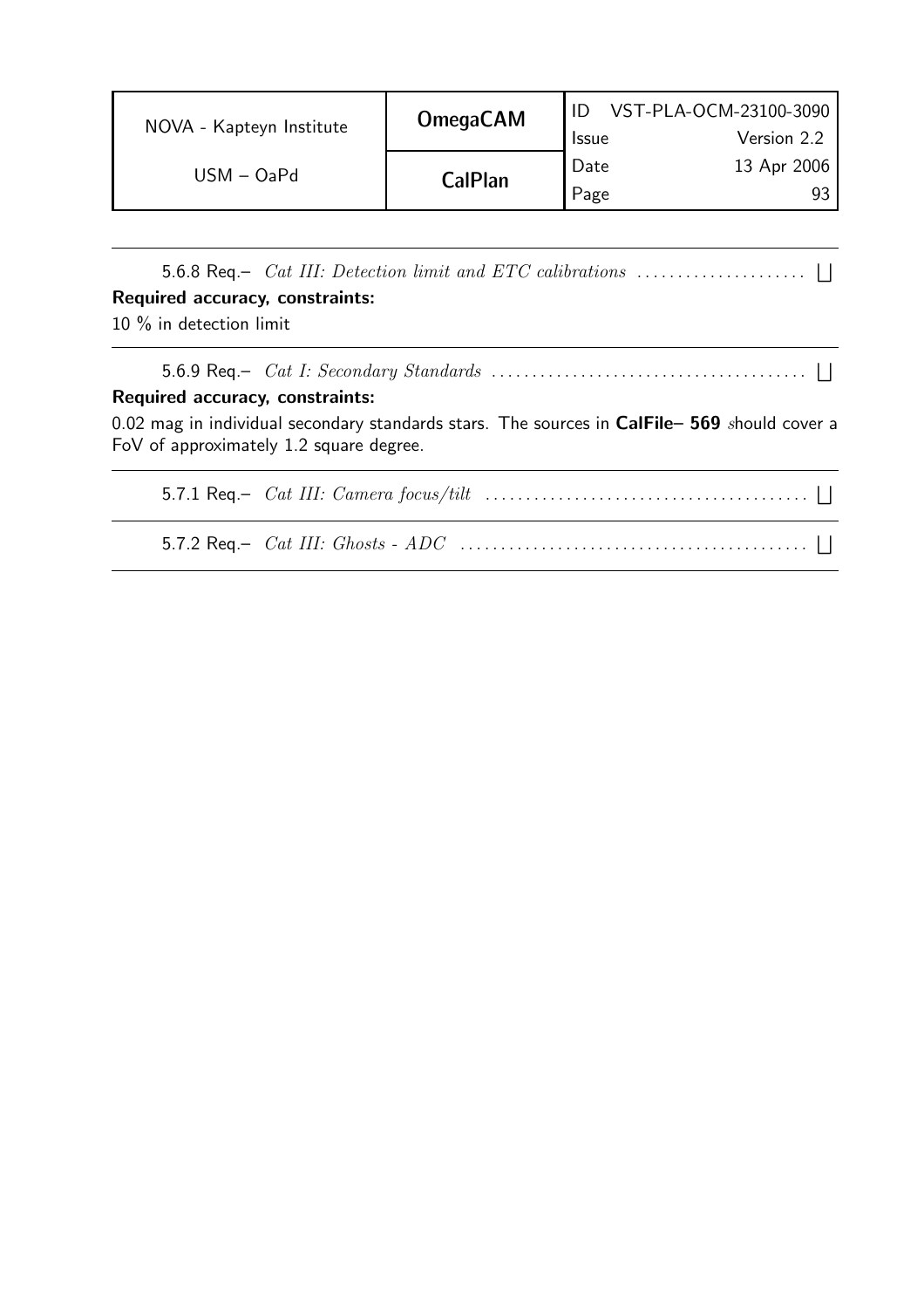|                          | <b>OmegaCAM</b> | VST-PLA-OCM-23100-3090 |             |  |
|--------------------------|-----------------|------------------------|-------------|--|
| NOVA - Kapteyn Institute |                 | <b>Issue</b>           | Version 2.2 |  |
| $USM - OaPd$             |                 | Date                   | 13 Apr 2006 |  |
|                          | <b>CalPlan</b>  | Page                   | 94          |  |

### A8 TSFs and DPR keys

This Appendix summarizes the mapping of the keywords for the different templates.

All templates can be recognized by the Pipeline on the basis of the TPL ID keyword. At the time of FDR about 6 templates could not be uniquely recognized by the Pipeline on the basis of existing DPR keywords, and would require new values for a keyword (DPR TYPE). Here we list, in green, the added new values for keywords, proposed by ESO.

This mapping will facilitate the recognition of the various templates by the Pipeline at ESO and abroad by means of DPR keywords. OmegaCAM instrument software should write these keyword values for the proper templates.

The Observing Templates for OmegaCAM are defined in Instrument Software Functional Specifications (VST-SPE-OCM-23100-3064). This definition is based on the requirements as set out in the URD. The observation modes imply three basic OTs for science observations.

The image part of the pipeline applies calfiles to raw science data, to produce astrometrically and photometrically calibrated science data. The Pipeline applies different recipes to raw science data, based on the observing template used. There are currently three observing templates for science data envisioned for OmegaCAM. These templates (see also Section 4 CP) process data by executing a number of recipes.

Note all OmegaCAM Science templates have one of the following observing strategies

| OBS STRTG= | 'STANDARD' |
|------------|------------|
| OBS STRTG= | י DEEP י   |
| OBS STRTG= | 'FREQ'     |
| OBS STRTG= | 'MOSATC'   |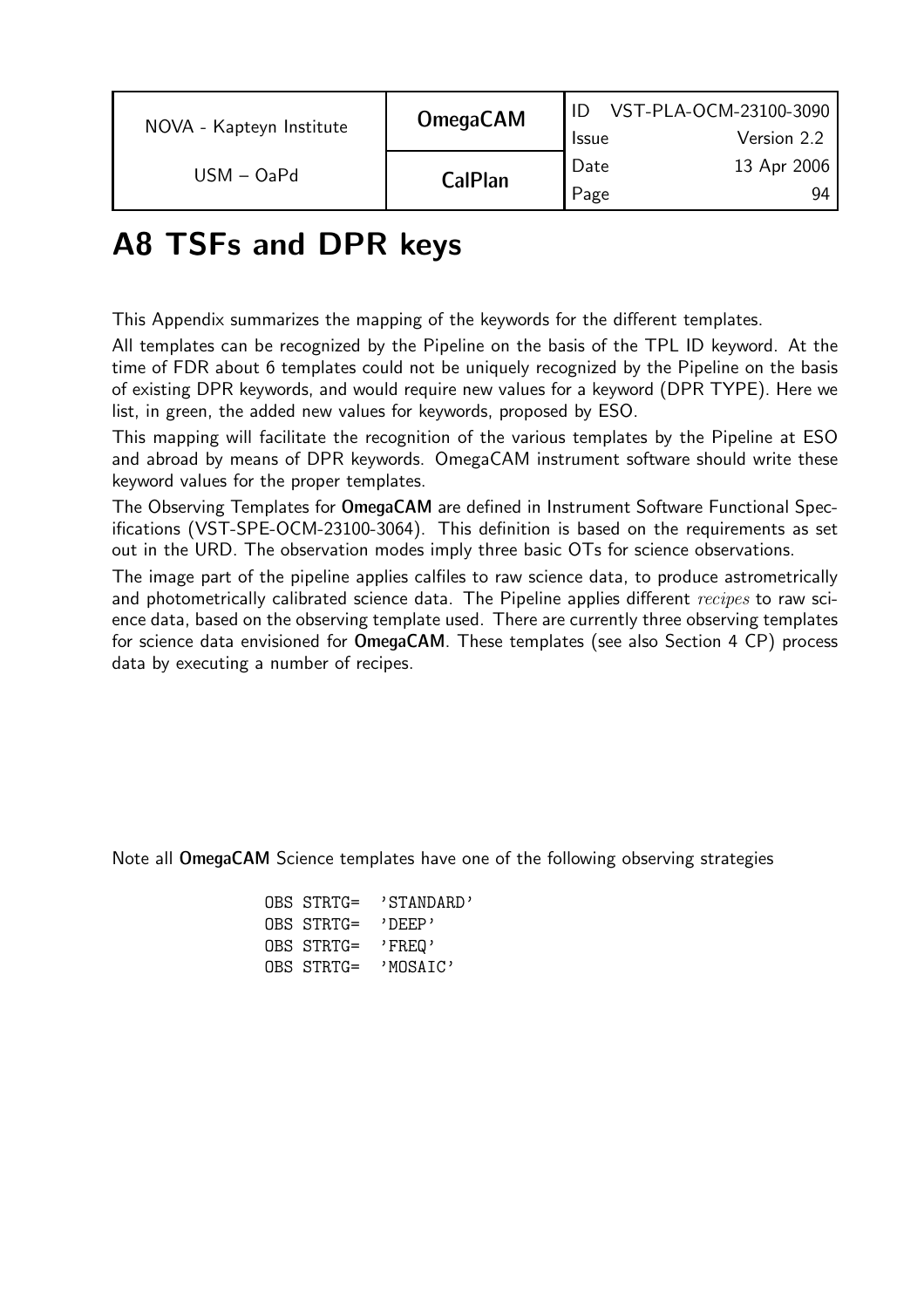|                          | <b>OmegaCAM</b> | VST-PLA-OCM-23100-3090 |             |  |
|--------------------------|-----------------|------------------------|-------------|--|
| NOVA - Kapteyn Institute |                 | <b>Issue</b>           | Version 2.2 |  |
| $USM - OaPd$             |                 | Date                   | 13 Apr 2006 |  |
|                          | <b>CalPlan</b>  | Page                   | 95          |  |

#### Science templates

TSF– OCAM\_img\_obs\_stare  $N=$ :

Observe N (default 1) exposures with one fixed pointing position.

Recipe– Split, Recipe– Reduce

TPL ID = OCAM\_img\_obs\_stare TPL NEXP = N DPR CATG = 'SCIENCE' DPR TYPE = 'OBJECT' DPR TECH = 'IMAGE, DIRECT'

#### TSF– OCAM\_img\_obs\_jitter  $N=$ :

Observe with N pointings ( $> 2$ ) in the sky, with small offsets ( $\approx 5$  pixels) between exposures.

#### Recipe– Split, Recipe– Reduce, Recipe– Coadd

TPL ID = OCAM\_img\_obs\_jitter TPL NEXP = N DPR CATG =  $'SCIENCE'$ DPR TYPE = 'OBJECT' DPR TECH = 'IMAGE, JITTER'

#### TSF– OCAM\_img\_obs\_dither  $N=$ :

Observe with N pointings (default 5) in the sky, with offsets  $>$  maximum gap between detectors ( $>$  390 pixels) between exposures.

#### Recipe– Split, Recipe– Reduce, Recipe– Coadd

TPL ID = OCAM\_img\_obs\_dither TPL NEXP = N DPR CATG = 'SCIENCE' DPR TYPE =  $'$  OBJECT' DPR TECH = 'IMAGE, DITHER'

#### $+$  TSF– OCAM\_img\_obs\_offset N=:

Observe with N pointings in the sky, with user-defined offsets between exposures.

#### Recipe– Split, Recipe– Reduce, Recipe– Coadd

|                 | $TPL ID = OCAM\_img\_obs\_offset$ |
|-----------------|-----------------------------------|
| $TPI. NEXP = N$ |                                   |
|                 | DPR $CATG = 'SCIENCE'$            |
|                 | $DPR$ TYPE = $'ORJECT'$           |
|                 | DPR TECH = $'$ IMAGE, OFFSET'     |
|                 |                                   |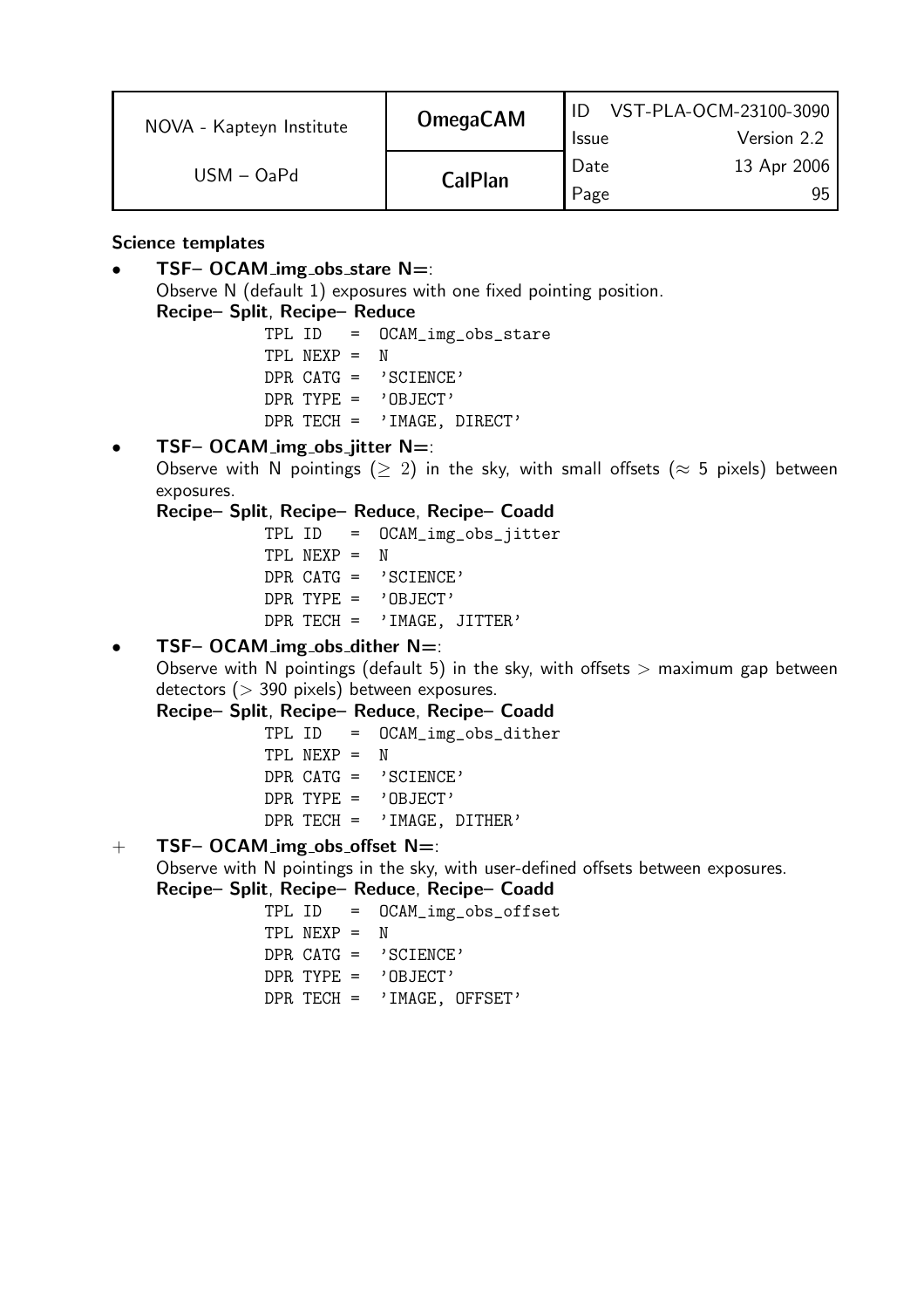| NOVA - Kapteyn Institute | <b>OmegaCAM</b> | <b>Issue</b> | VST-PLA-OCM-23100-3090<br>Version 2.2 |
|--------------------------|-----------------|--------------|---------------------------------------|
| $USM - OaPd$             | <b>CalPlan</b>  | Date<br>Page | 13 Apr 2006                           |

The following calibration Templates are used.

#### $TSF-OCAM\_img\_cal\_bias(N=)$

Acquire N bias exposures, with opaque filter in optical path and shutter closed. Recipe– Bias

done daily in the beginning, later at much lower frequency

TPL ID = OCAM\_img\_cal\_bias TPL NEXP = N DPR  $CATG = 'CALIB'$ DPR TYPE =  $'BIAS'$  $DPR$  TECH =  $'IMAGE'$ OBS STRTG= 'STANDARD'

TSF- OCAM\_img\_cal\_readnoise

#### Bias exposures with  $N = 2$

Recipe– Read Noise

Done daily throughout operations- daily healthcheck.

|                               | TPL ID = OCAM_img_cal_readnoise |
|-------------------------------|---------------------------------|
| $TPL$ NEXP = 2                |                                 |
| DPR $CATG = 'CALIB'$          |                                 |
|                               | DPR TYPE = 'BIAS, READNOISE'    |
| $\texttt{DPR}$ TECH = 'IMAGE' |                                 |
| OBS STRTG= 'STANDARD'         |                                 |

#### •  $TSF-OCAM\_img\_cal\_dark(N=)$

Acquire N dark exposures, with opaque filter in optical path and shutter closed. Recipe– Dark Current

|                       | TPL ID = OCAM_img_cal_dark |
|-----------------------|----------------------------|
| $TPL$ NEXP = N        |                            |
| DPR CATG = $'CHI$     |                            |
| DPR TYPE = $'DARK'$   |                            |
| DPR TECH = $'$ TMAGE' |                            |
| OBS STRTG= 'STANDARD' |                            |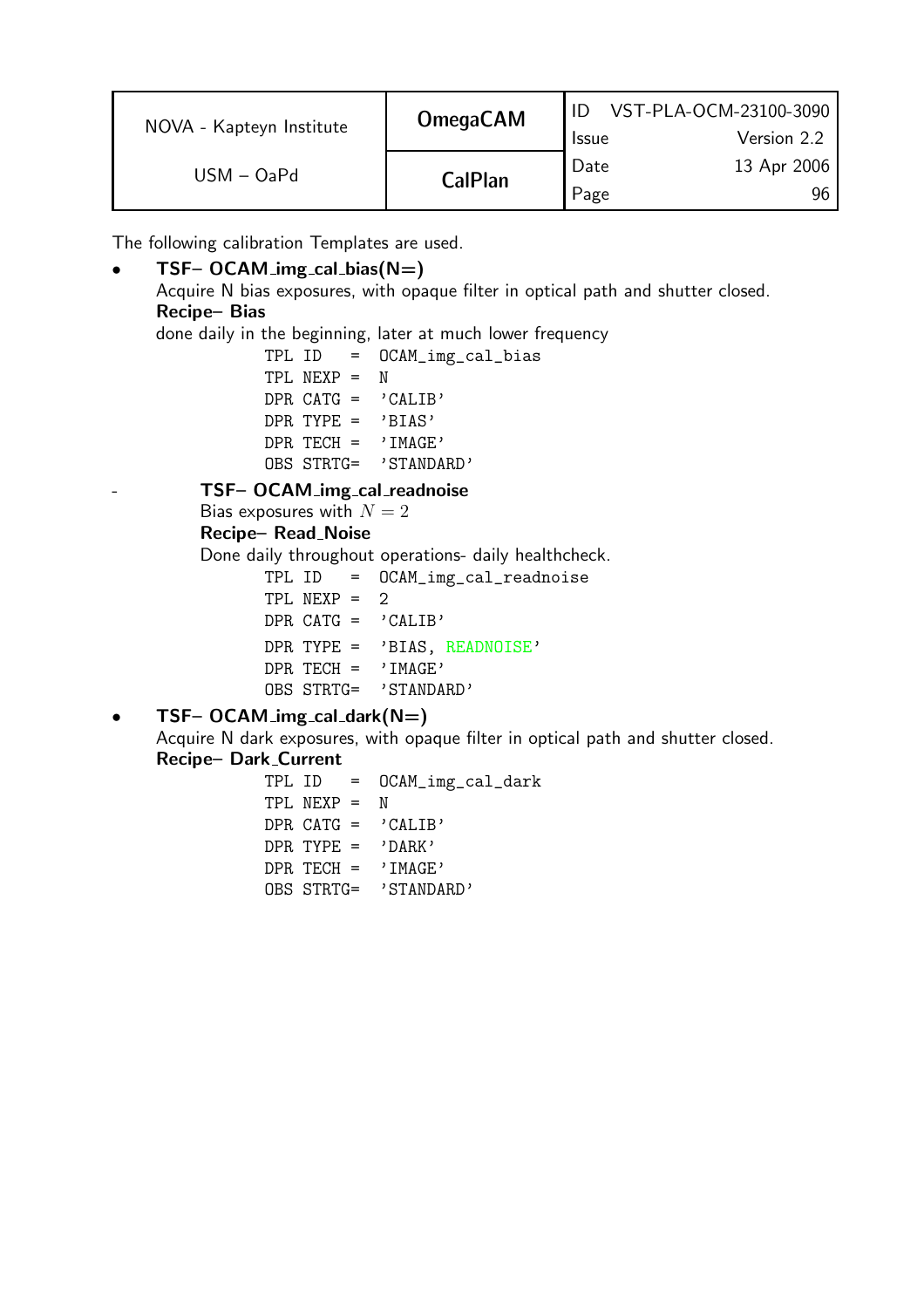| NOVA - Kapteyn Institute | <b>OmegaCAM</b> |              | VST-PLA-OCM-23100-3090 |
|--------------------------|-----------------|--------------|------------------------|
|                          |                 | <b>Issue</b> | Version 2.2            |
| $USM - OaPd$             | <b>CalPlan</b>  | Date         | 13 Apr 2006            |
|                          |                 | Page         |                        |

Flat Fields

• TSF– OCAM img cal skyflat

Acquire N sky (twilight) flats, through a given filter.

Recipe- Twilight\_Flat

TPL ID = OCAM\_img\_cal\_skyflat TPL NEXP = N DPR  $CATG = 'CALIB'$ DPR TYPE =  $'FLAT$ , SKY' DPR TECH = 'IMAGE, JITTER' OBS STRTG= 'STANDARD'

#### TSF– OCAM\_img\_cal\_domeflat $(N=)$

Acquire N dome flats. Telescope is preset to point towards the flat-field screen (without tracking), lamps must be switched on.

#### Recipe-Dome\_Flat

once/week for each filter

TPL ID = OCAM\_img\_cal\_domeflat TPL NEXP = N DPR CATG =  $'$ CALIB' DPR TYPE =  $'$ FLAT, DOME'  $DPR$  TECH =  $'IMAGE'$ OBS STRTG= 'STANDARD'

TSF- OCAM\_img\_cal\_gain

Domeflat exposures with  $t_{exp} = 2, 60, 50, 4, ..., 4, 50, 60, 2$  r' filter Recipe– Gain

once per week one filter (later perhaps once per month)

TPL ID = OCAM\_img\_cal\_gain TPL NEXP = 20 DPR CATG =  $'CALIB'$ DPR TYPE = 'FLAT, DOME, DETGAIN'  $DPR$  TECH = 'IMAGE' OBS STRTG= 'STANDARD'

#### TSF- OCAM\_img\_cal\_quick

Daily Health check throughout operations. Domeflat exposure with  $N = 1$ , filter=composite,  $t_{int}$  fixed

#### Recipe– Quick Check

TPL ID = OCAM\_img\_cal\_quick TPL  $NEXP = 1$ DPR  $CATG = 'CALIB'$ DPR TYPE = 'FLAT, DOME, LIFETEST'  $DPR$  TECH =  $'IMAGE'$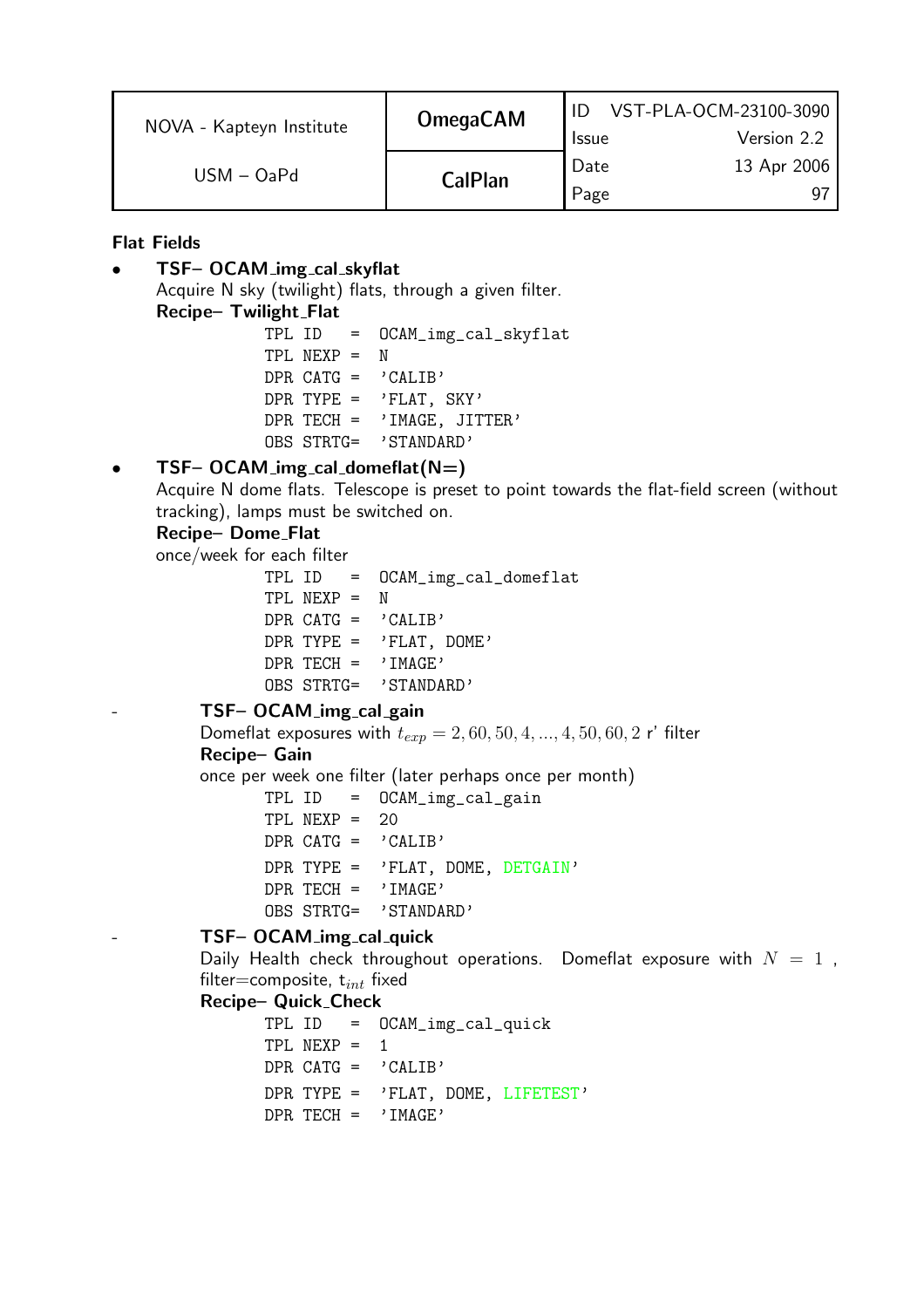| NOVA - Kapteyn Institute | <b>OmegaCAM</b> | <b>Issue</b> | VST-PLA-OCM-23100-3090<br>Version 2.2 |
|--------------------------|-----------------|--------------|---------------------------------------|
| $USM - OaPd$             | <b>CalPlan</b>  | Date<br>Page | 13 Apr 2006<br>98                     |

OBS STRTG= 'STANDARD'

### TSF- OCAM\_img\_cal\_shutter

Domeflat exposures with  $t_{exp} = 10, 0.1, 0.1, 10$ 

Once per three month

#### Recipe– Shutter Delay

|  |                |                       | $TPL ID = OCAM\_img\_cal\_shutter$      |  |
|--|----------------|-----------------------|-----------------------------------------|--|
|  | TPI $NFXP = 4$ |                       |                                         |  |
|  |                | DPR CATG = $'CHI$     |                                         |  |
|  |                |                       | DPR TYPE = $'$ FLAT, DOME, SHUTTERTEST' |  |
|  |                | DPR TECH = $'$ IMAGE' |                                         |  |
|  |                | OBS STRTG= 'STANDARD' |                                         |  |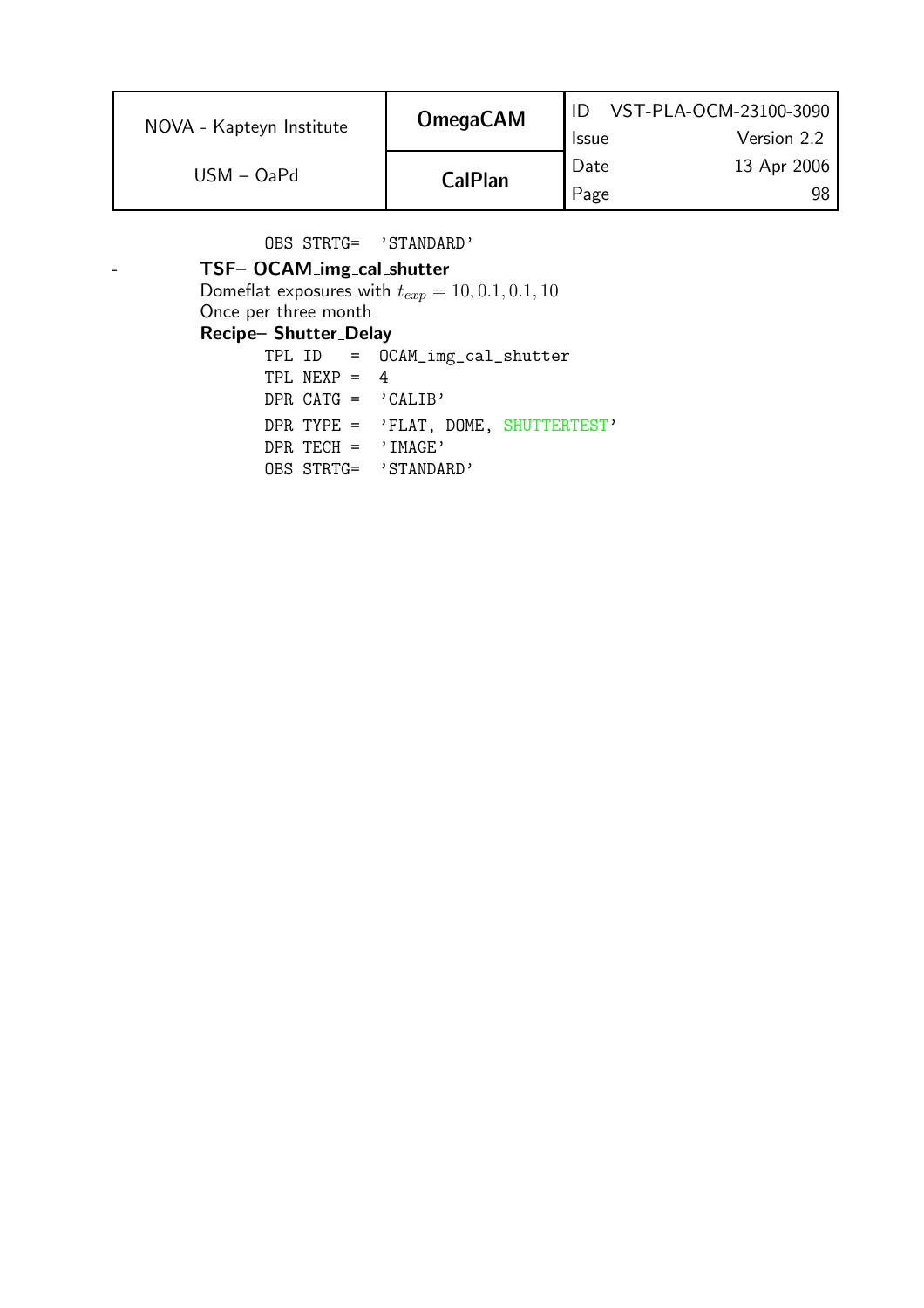| NOVA - Kapteyn Institute | <b>OmegaCAM</b> | <b>Issue</b> | VST-PLA-OCM-23100-3090<br>Version 2.2 |
|--------------------------|-----------------|--------------|---------------------------------------|
| $USM - OaPd$             | <b>CalPlan</b>  | Date<br>Page | 13 Apr 2006<br>gg                     |

Photometry

#### TSF- OCAM\_img\_obs\_stare

TSF- OCAM\_img\_cal\_monit Stare observations with  $N = 1$ , filter=composite Recipe– PhotCal Monitoring TPL ID = OCAM\_img\_cal\_monit TPL  $NEXP = 1$ DPR CATG =  $'CALIB'$ DPR TYPE = 'STD, EXTINCTION' DPR TECH = 'IMAGE, DIRECT' OBS STRTG= 'FREQ' TSF- OCAM\_img\_cal\_zp Stare observations with  $N = 1$ , filter=key band Recipe– PhotCal Extract Zeropoint TPL ID = OCAM\_img\_cal\_zp TPL  $NEXP = 1$ DPR CATG =  $'$ CALIB' DPR TYPE = 'STD, ZEROPOINT' DPR TECH = 'IMAGE, DIRECT'

OBS STRTG= 'FREQ'

INS FILT1=  $u', g', r', i', z'$ , composite

#### TSF- OCAM\_img\_cal\_zp

Stare observations with  $N = 1$ , filter=user band

#### Recipe– PhotCal Extract Zeropoint

 $TPL ID = OCAM\_img\_cal\_zp$ TPL  $NEXP = 1$ DPR CATG =  $'CALIB'$ DPR TYPE = 'STD, ZEROPOINT' DPR TECH = 'IMAGE, DIRECT' OBS STRTG= 'FREQ' INS FILT1=  $NOT(u', g', r', i', z',$  composite)

For the above template definitions it is understood that the proposed DPR TECH and OBS STRTG keyword/values are approved by DICB.

Below, we list, for completeness, some cross reference tables showing how the historical keywords values of OBSMODE, OBSTYPE and OBSSTRAT map to DICB keywords.

Original OBSMODE, OBSTYPE, OBSSTRAT keyword.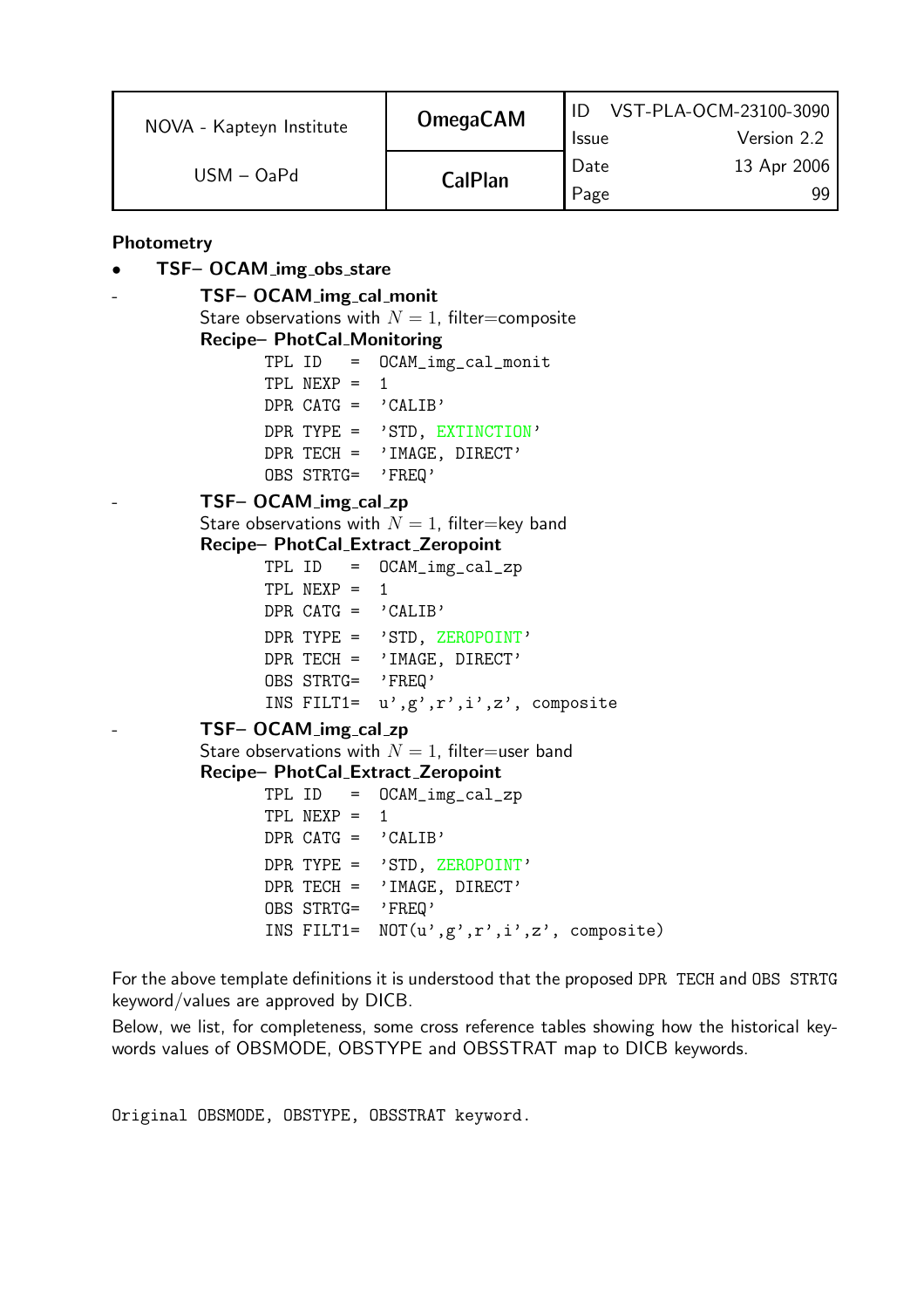| NOVA - Kapteyn Institute | <b>OmegaCAM</b> | <b>Issue</b> | VST-PLA-OCM-23100-3090<br>Version 2.2 |
|--------------------------|-----------------|--------------|---------------------------------------|
| $USM - OaPd$             | <b>CalPlan</b>  | Date<br>Page | 13 Apr 2006                           |

Keyword as recommended by DICB. Terminology used in the User Manual.

| Historical      | DICB Keyword  | User Manual     |
|-----------------|---------------|-----------------|
| <b>OBSMODE</b>  | DPR TECH      | Offsetting Mode |
| STARE           | IMAGE, DIRECT | <b>STARE</b>    |
| <b>DITHER</b>   | IMAGE, DITHER | <b>DITHER</b>   |
| <b>JITTER</b>   | IMAGE, JITTER | <b>JITTER</b>   |
| SS <sub>0</sub> | IMAGE, SSO    | SOLARSYSTEM     |
|                 | IMAGE, OFFSET | $\ast$ )        |
| MOSAIC          | IMAGE, MOSAIC | $\ast$          |
|                 |               |                 |

\*) Not mentioned in the User Manual in section 3.1.1 Offsetting Mode.

| Historical<br><b>OBSTYPE</b> | DICB Keyword<br>DPR TYPE |
|------------------------------|--------------------------|
| <b>BIAS</b>                  | BIAS                     |
| <b>DARK</b>                  | DARK                     |
| DFLAT                        | FLAT, DOME               |
| TFLAT                        | FLAT, SKY                |
| 0BS                          | <b>OBJECT</b>            |
| <b>OBS</b>                   | <b>STD</b>               |
|                              |                          |

OBSTYPE is absent from the User Manual.

New values for DICB keyword DPR TYPE ------------------------------------

READNOISE DETGAIN LIFETEST SHUTTERTEST EXTINCTION ZEROPOINT

| OBSSTRAT   | OBS STRTG                | Observing Strategy |
|------------|--------------------------|--------------------|
| Historical | DICB Keyword User Manual |                    |